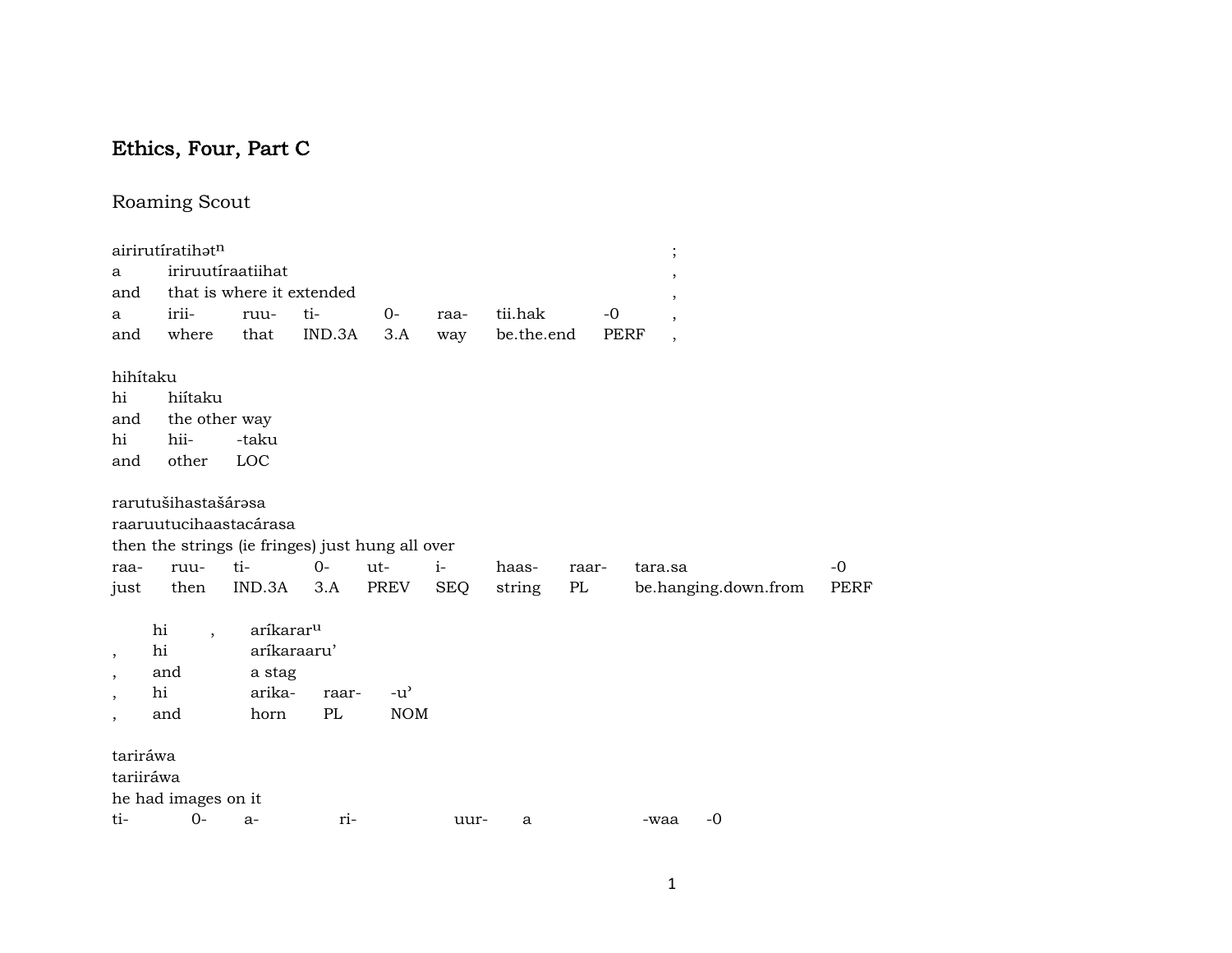#### IND.3A 3.A POSS.3A PHYS.POSS PREV be.an.image DIST PPERF

| šahúk <sup>i</sup><br>cahuúki<br>the robe<br>cahuu<br>robe | -kis<br><b>DIM</b> | rakúwitat <sup>n</sup><br>rakúwitat<br>ra-<br>INF.A | the one he wore<br>$0-$<br>3.A | ku-<br>INF.B          | witak               | wear.over.the.shoulders |               | $-0$<br>SUB.4            |                     |      |
|------------------------------------------------------------|--------------------|-----------------------------------------------------|--------------------------------|-----------------------|---------------------|-------------------------|---------------|--------------------------|---------------------|------|
|                                                            | Hiriríštaparuuš    |                                                     |                                |                       |                     |                         |               |                          |                     |      |
| Hi                                                         |                    | riirictaáparuu'uc                                   |                                |                       |                     |                         |               |                          |                     |      |
| And                                                        |                    | his back was humped over                            |                                |                       |                     |                         |               |                          |                     |      |
| hi                                                         | rii-               | $O-$                                                | rictaak-                       |                       | waruuc              | $\overline{a}$          |               |                          |                     |      |
| and                                                        | ASSR               | 3.A                                                 | back                           |                       | be.rounded          | EX                      |               |                          |                     |      |
| akutikísikitatn                                            |                    |                                                     |                                |                       |                     |                         |               |                          |                     |      |
| A                                                          | kutikísikiitat     |                                                     |                                |                       |                     |                         |               | $^\mathrm{^\mathrm{o}}$  |                     |      |
| And                                                        |                    | he had a long body                                  |                                |                       |                     |                         |               | $\overline{\phantom{a}}$ |                     |      |
| a                                                          | ku-                | ti-                                                 | kisikit-                       | ak                    |                     |                         | $-0$          | $\cdot$                  |                     |      |
|                                                            | <b>INDF</b>        | IND.3A                                              |                                |                       |                     |                         | <b>PERF</b>   | $\cdot$                  |                     |      |
| and                                                        |                    |                                                     | torso                          |                       | be.a.certain.length |                         |               | $\cdot$                  |                     |      |
|                                                            |                    | hirihuksúsikuri kaskitáwiat <sup>n</sup>            |                                |                       |                     |                         |               |                          |                     |      |
| hi                                                         | ríhuksu'           |                                                     |                                | sikuriikaaskitáwi'at  |                     |                         |               |                          |                     |      |
| and                                                        | just               |                                                     |                                | his legs were so long |                     |                         |               |                          |                     |      |
| hi                                                         | rihuks             | $-u^{\prime}$                                       | $\sin$                         | ku-                   | rii-                | kaas-                   | kita.wi       |                          | ak                  | $-0$ |
| and                                                        | alone              | <b>NOM</b>                                          | DU                             | <b>INDF</b>           | ASSR                | leg                     | be.the.leader |                          | be.a.certain.length | PERF |

Náw<sup>a</sup>,

. . . . .

Ráwa ,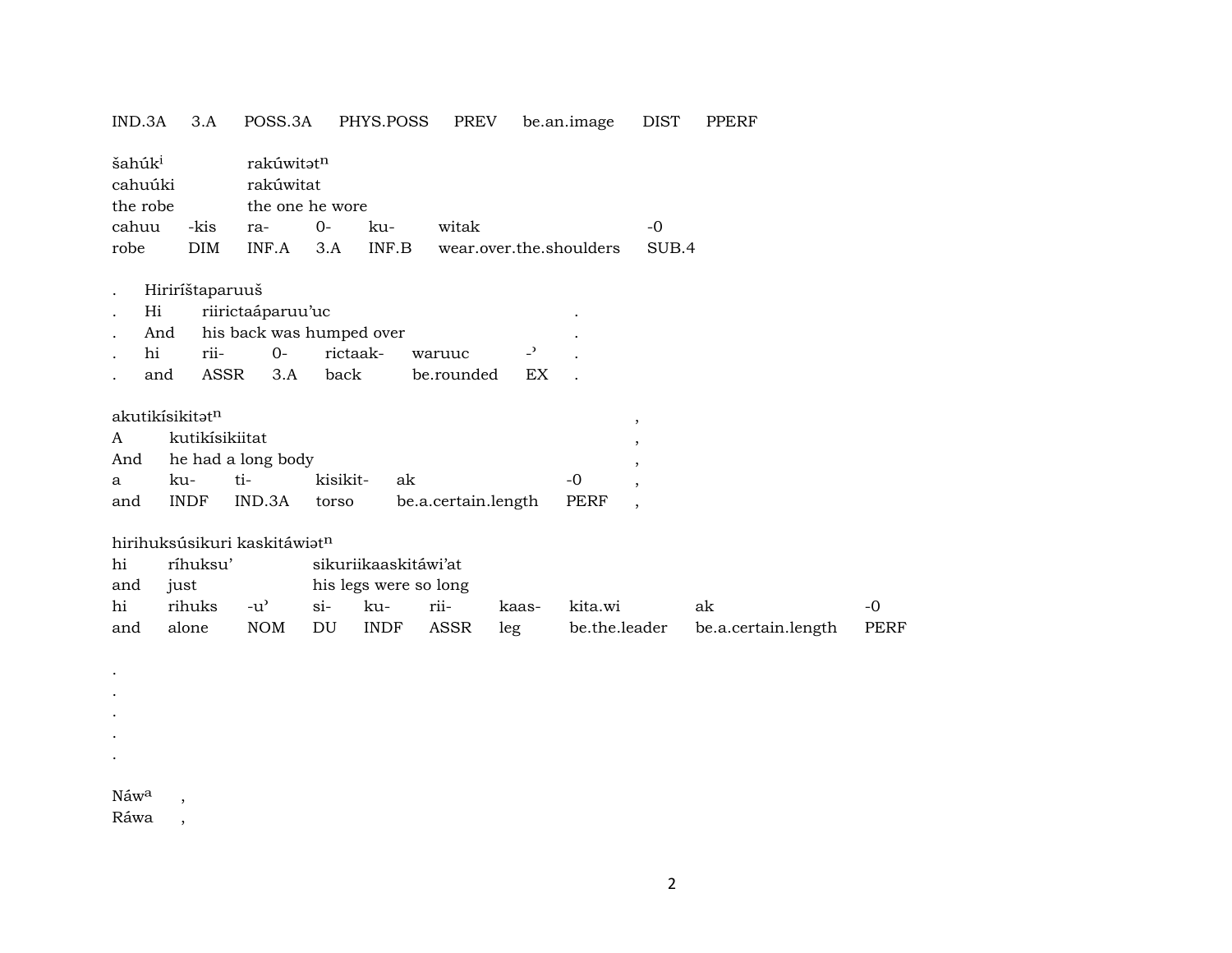| <b>Now</b>   |                                               |                |                                                                             |                                                   |             |                      |             |                    |                     |                     |
|--------------|-----------------------------------------------|----------------|-----------------------------------------------------------------------------|---------------------------------------------------|-------------|----------------------|-------------|--------------------|---------------------|---------------------|
| rawa         |                                               |                |                                                                             |                                                   |             |                      |             |                    |                     |                     |
| now          |                                               | $\overline{ }$ |                                                                             |                                                   |             |                      |             |                    |                     |                     |
| riku-        | that.is                                       | wi-            | nikuwitusuksáwari<br>rikuwitucuksaáwaari'<br>QUOT                           | these are things he used to do<br>$ti-$<br>IND.3A | $0-$<br>3.A | $ut-$<br><b>PREV</b> | uks-<br>AOR | aar<br>do          | -waa<br><b>DIST</b> | $-i$<br><b>IMPF</b> |
|              | Hiru<br>Then<br>hiruu<br>then                 |                | Hiruwitarúši <sup>a</sup><br>witaruúci'a<br>wi-<br>QUOT                     | he would do it<br>ti-<br>IND.3A                   | $O-$        | ar-<br>EV<br>3.A     | ut-<br>PREV | $i-$<br><b>SEQ</b> | aar<br>do           | -0<br>PERF          |
|              | rákiškus <sup>u</sup><br>bark<br>rak-<br>wood |                | raakíckuusu'<br>ickus-<br>skin                                              | $-u^{\prime}$<br><b>NOM</b>                       |             |                      |             |                    |                     |                     |
| ra-<br>INF.A |                                               | 0-<br>3.A      | rahkuraririwirawárik <sup>a</sup><br>when he would roll it up<br>ar-<br>EV. | raahkuraaririwiraawárika<br>ku-<br>INF.B          | raar-       | 3PL.INAN.P           | roll        | iriwiraa.warik     | -a<br>SUB.1         | $\, ,$<br>,<br>,    |

hišapat<sup>n</sup><br>hi cá

hi cápaat<br>and a woma

a woman

hi icapaak

and woman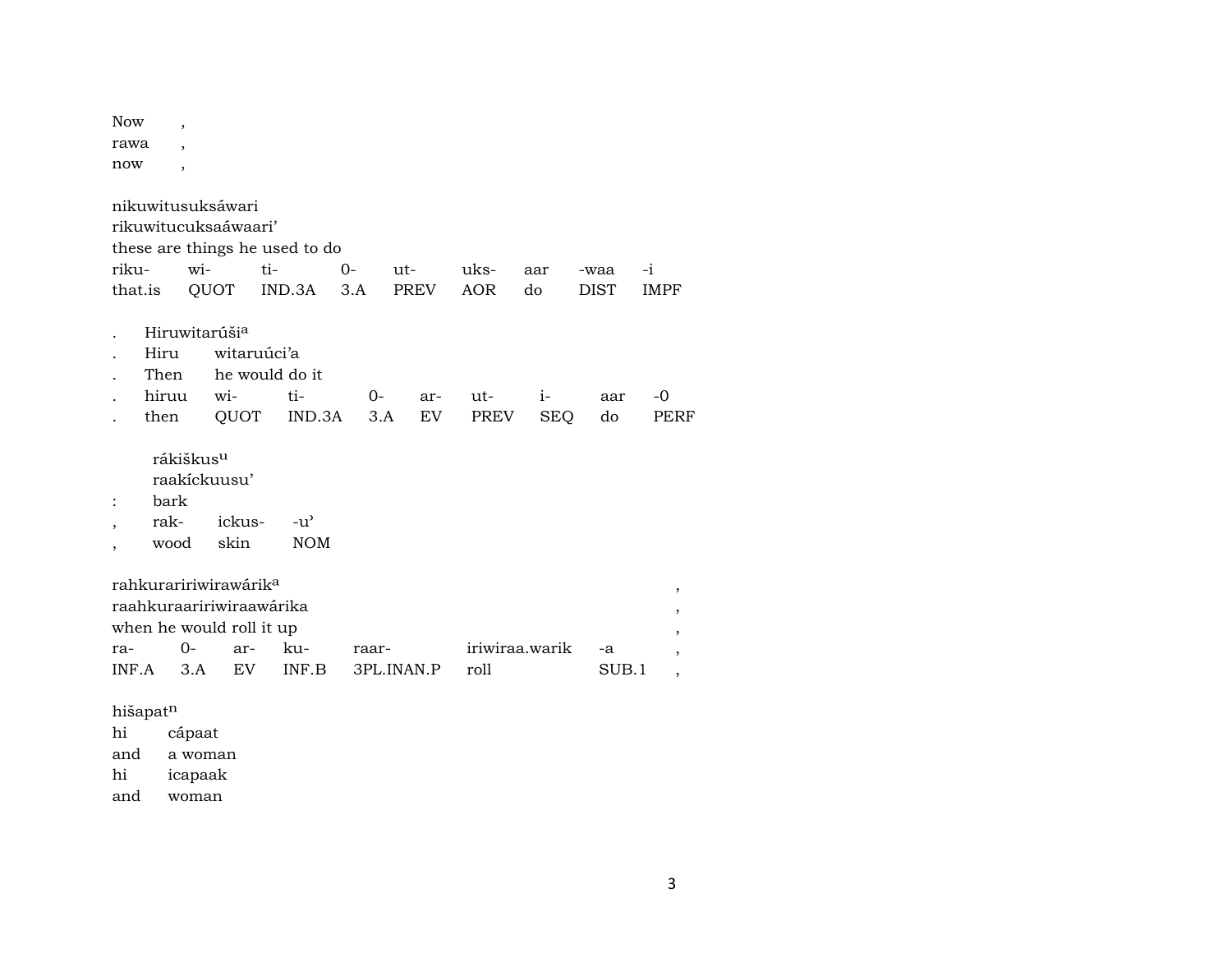| iriaharúruks kúsar <sup>u</sup><br>irii'aharuúrukskusaaru<br>where her bed was |                             |                                         |             |                                      |                   |                                                    |                                                                                  |                                                                                  |          |             |
|--------------------------------------------------------------------------------|-----------------------------|-----------------------------------------|-------------|--------------------------------------|-------------------|----------------------------------------------------|----------------------------------------------------------------------------------|----------------------------------------------------------------------------------|----------|-------------|
| irii-                                                                          | ar-                         | ra-                                     | $0-$        | $a-$                                 | ri-               |                                                    | uur-                                                                             | uks-                                                                             | kus.haar | -u          |
| where                                                                          | EV                          | <b>ABS</b>                              | 3.A         | POSS.3A                              | PHYS.POSS         |                                                    | POSS.A                                                                           | <b>AOR</b>                                                                       | be.a.bed | SUB.D       |
| $\cdot$<br>hi<br>and<br>hi<br>and<br>$\overline{ }$                            | hítaruš <sup>u</sup><br>ti- | taaruúcu<br>he would place it<br>IND.3A | $0-$<br>3.A | ar-<br>ra.uc.wuh<br>EV<br>put.PL.OBJ |                   | $-0$<br>PERF                                       |                                                                                  |                                                                                  |          |             |
| Hirutahwáku<br>Hiru<br>Then<br>hiruu<br>then                                   | taahwáku'<br>ti-<br>IND.3A  | he would say<br>$0-$<br>3.A             | ar-<br>EV   | waka'u<br>say                        | -0<br><b>PERF</b> |                                                    | $\epsilon$<br>$\epsilon\epsilon$<br>11<br>$\pmb{\mathsf{H}}$                     |                                                                                  |          |             |
| kísiraru <sup>a</sup><br>Kiísiraruuwaa'<br>Bring the things<br>kii-            | $i-$                        |                                         | $S-$        | ir-                                  | raar-             |                                                    | ruu-                                                                             | wa-                                                                              | a        | -0          |
| <b>HORT</b>                                                                    | CONT.1/2A                   |                                         | 2.A         | PREV.1/2A                            |                   | 3PL.INAN.P                                         | PORT                                                                             | <b>DIST</b>                                                                      | come     | <b>PERF</b> |
| irirarúši<br>iriiraruúci<br>where they are lying                               |                             |                                         |             |                                      |                   | Ħ<br>$\pmb{\mathsf{H}}$<br>$\pmb{\mathsf{H}}$<br>Π | Šápat <sup>n</sup><br>Cápaat<br>The woman                                        |                                                                                  |          |             |
| irii-                                                                          | ra-                         | $0-$                                    | ra.uc       | $-i$                                 |                   | 11                                                 | icapaak                                                                          |                                                                                  |          |             |
| where                                                                          | ABS                         | 3.A                                     | be.lying.PL |                                      | SUB.2             |                                                    | woman                                                                            |                                                                                  |          |             |
| hiruwitarúšitn<br>hiru<br>then<br>hiruu                                        | witaarúcit<br>wi-           | she would pick it up<br>ti-             |             | $0-$<br>ar-                          | ruuci.ik          | $-0$                                               | $\overline{\phantom{a}}$<br>$\overline{\phantom{a}}$<br>$\overline{\phantom{a}}$ | ihi<br>ihi<br>$\overline{\phantom{a}}$<br>uh<br>$\overline{\phantom{a}}$<br>ihii |          |             |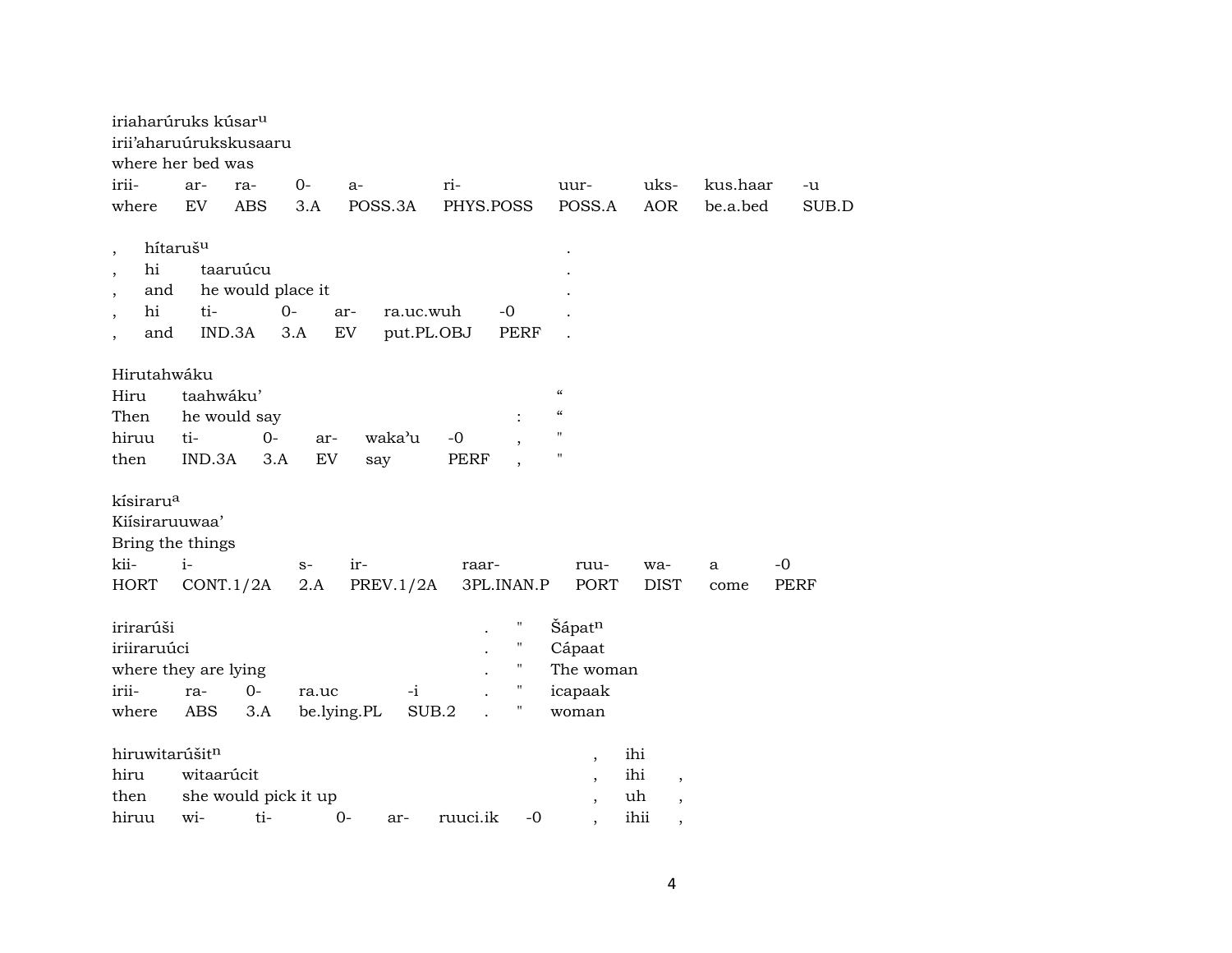# then QUOT IND.3A 3.A EV pick.up PERF , uh ,

| pásakit <sup>u</sup>         |            | ٠ |  |
|------------------------------|------------|---|--|
| pásakiitu'                   |            | ٠ |  |
| the inner bark of cottonwood |            |   |  |
| wasak iit-                   | $-11'$     |   |  |
| inner.bark.of.cottonwood     | <b>NOM</b> |   |  |
|                              |            |   |  |

|                   | Hirútahwaku         |  |  |            |      |  |   |  |  |  |  |
|-------------------|---------------------|--|--|------------|------|--|---|--|--|--|--|
| Hiru taahwáku'    |                     |  |  |            |      |  |   |  |  |  |  |
| Then he would say |                     |  |  |            |      |  |   |  |  |  |  |
|                   | hiruu ti-        0- |  |  | ar- waka'u | $-0$ |  | " |  |  |  |  |
|                   | then IND.3A 3.A EV  |  |  | sav        | PERF |  | " |  |  |  |  |

## HiruširutŸskawíšukst° .

|             |                                     | Hiru ciru taskawicaksta |                                           |  |  |  |  |  |
|-------------|-------------------------------------|-------------------------|-------------------------------------------|--|--|--|--|--|
|             | There yet you are going to pound it |                         |                                           |  |  |  |  |  |
| hiruu ciruu | ta- s-                              |                         | ka.wi.cak -his -ta                        |  |  |  |  |  |
|             |                                     |                         | there yet $IND.1/2A$ 2.A grind PERF INT . |  |  |  |  |  |

# Širutápaharus ,

| Ciru  | tápaharus |          |
|-------|-----------|----------|
| Yet   | pemmican  |          |
| ciruu | tapaht    | raruus   |
| yet   | be.fine   | be.furry |

| širútətpahist <sup>a</sup> |                   |      |             |     |      |            | " |     |
|----------------------------|-------------------|------|-------------|-----|------|------------|---|-----|
| ciru                       | tatpaáhista       |      |             |     |      |            | п |     |
| vet                        | I am going to eat | п    | And         |     |      |            |   |     |
| ciruu                      | ta-               | $t-$ | wa-         | a   | -his | -ta        |   | a   |
| vet                        | IND.1/2A          | 1.A  | <b>DIST</b> | eat | PERF | <b>INT</b> | " | and |

šápa $\mathfrak{t}^{\mathrm{n}}$ 

cápaat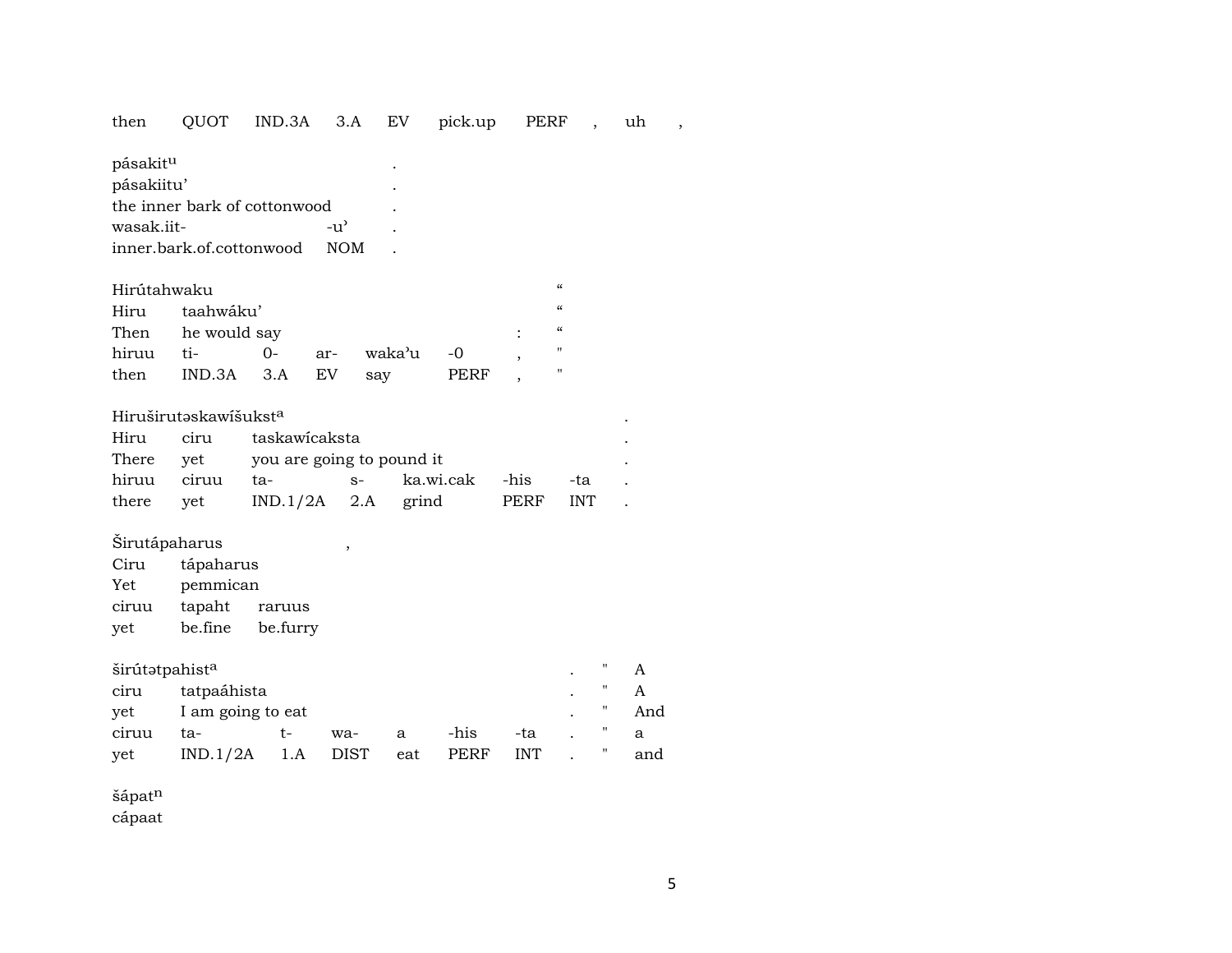| icapaak<br>woman | the women                                                                                                                                                                                                                                                                    |               |                   |           |                    |                      |                      |  |  |
|------------------|------------------------------------------------------------------------------------------------------------------------------------------------------------------------------------------------------------------------------------------------------------------------------|---------------|-------------------|-----------|--------------------|----------------------|----------------------|--|--|
| ruu-<br>then     | ruwitakawišákusitit <sup>n</sup><br>ruuwitaahkawicákusitit<br>then she began pounding it<br>wi-<br>QUOT                                                                                                                                                                      | ti-<br>IND.3A | $0-$<br>3.A       | ar-<br>EV | ka.wi.cak<br>grind | -:hus<br><b>IMPF</b> | -itik<br><b>INCH</b> |  |  |
|                  | Akararátakat <sup>n</sup><br>,<br>Akaraarátaakat<br>In the earth lodge<br>akaar-<br>raar-<br>-kat<br>ataa<br>dwelling<br>PL<br>LOC<br>sod                                                                                                                                    |               |                   |           |                    |                      |                      |  |  |
| ra-              | rakitutkatáwuhu<br>rakitutkatáwuhu<br>where the mortar was set<br>$O -$                                                                                                                                                                                                      | kituut-       | kata-             |           |                    | wuh                  | -hus                 |  |  |
|                  | 3.A<br>against.a.vertical.surface<br>IMPF.SUB<br>ABS.<br>put<br>mortar<br>Hiruwitarahkáwaritn<br>hiru<br>witaaraahkáwarit<br>she filled it<br>then<br>hiruu<br>wi-<br>ti-<br>ka.warik<br>-0<br>ar-<br>raar-<br>QUOT<br>IND.3A<br>EV.<br>3PL.INAN.P<br>put.in<br>then<br>PERF |               |                   |           |                    |                      |                      |  |  |
| pásakitu         | pásakiitu'<br>the inner bark of cottonwood<br>wasak.iit-<br>inner.bark.of.cottonwood                                                                                                                                                                                         |               | -น'<br><b>NOM</b> |           |                    |                      |                      |  |  |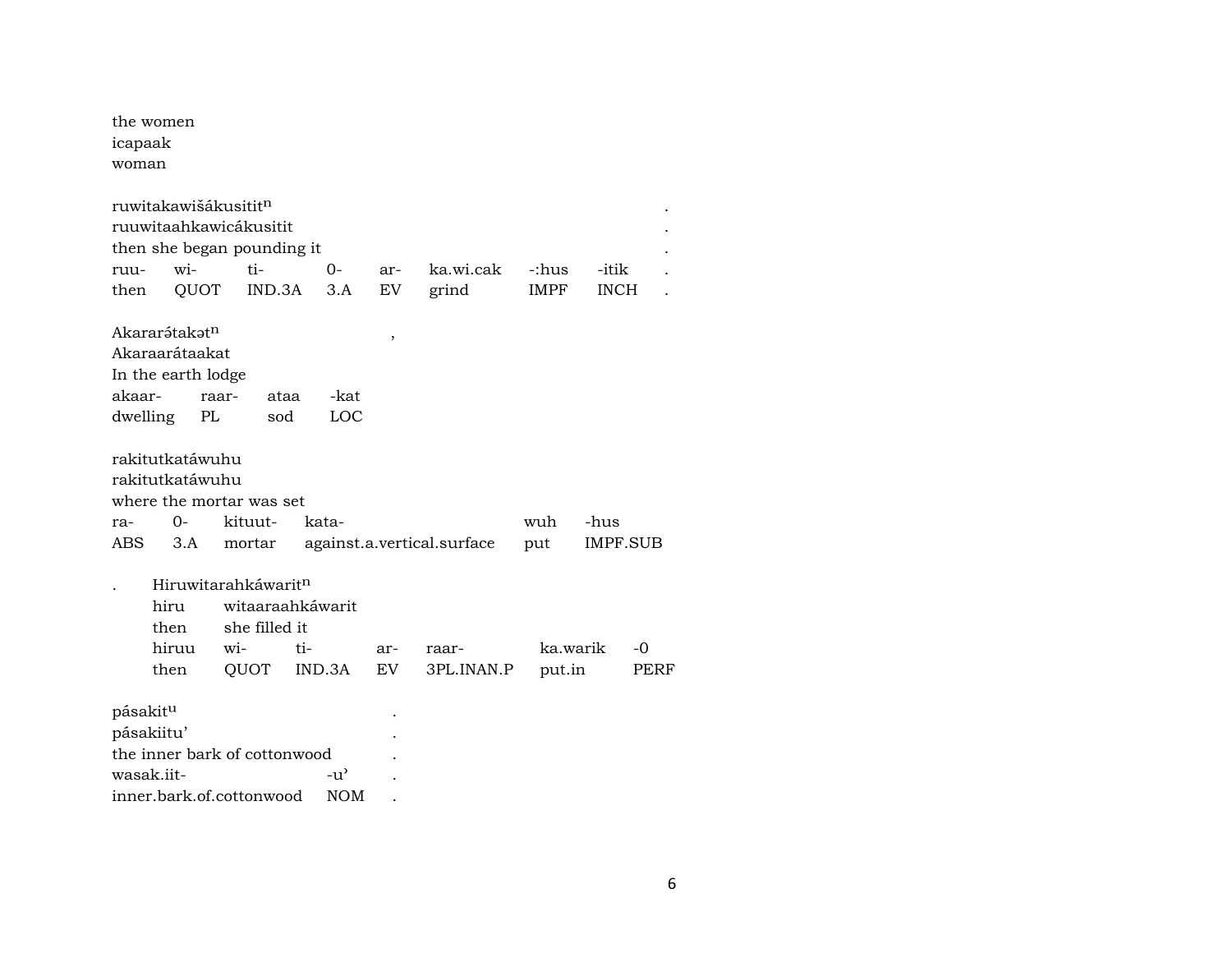|     | Awitahkawišákušapat <sup>n</sup> |                          |      |  |                     |      |         |  |  |
|-----|----------------------------------|--------------------------|------|--|---------------------|------|---------|--|--|
| A   | witaahkawicaáku'                 | cápaat                   |      |  |                     |      |         |  |  |
|     |                                  | And she would pound it   |      |  |                     |      |         |  |  |
| a   | $W1 -$                           | ti-                      | $O-$ |  | ar- ka.wi.cak -:hus |      | icapaak |  |  |
| and |                                  | QUOT IND.3A 3.A EV grind |      |  |                     | IMPF | woman   |  |  |
|     |                                  |                          |      |  |                     |      |         |  |  |

| $\sim$ | Hírahirit <sup>n</sup> |           | tapahárus |          |  |
|--------|------------------------|-----------|-----------|----------|--|
|        | Hi                     | raahiírit | tápaharus |          |  |
|        | And                    | finally   | pemmican  |          |  |
|        | hi                     | raahiirit | tapaht    | raruus   |  |
|        | and                    | finally   | be.fine   | be.furry |  |

| witahwa         |                                                                                                                                                                                                                                                                                                                                                                                |  |      |                                |       |  |
|-----------------|--------------------------------------------------------------------------------------------------------------------------------------------------------------------------------------------------------------------------------------------------------------------------------------------------------------------------------------------------------------------------------|--|------|--------------------------------|-------|--|
| witaahwa        |                                                                                                                                                                                                                                                                                                                                                                                |  |      |                                |       |  |
| it would become |                                                                                                                                                                                                                                                                                                                                                                                |  |      |                                |       |  |
|                 | $\overline{w}$ i- $\overline{u}$ $\overline{v}$ $\overline{v}$ $\overline{v}$ $\overline{v}$ $\overline{v}$ $\overline{v}$ $\overline{v}$ $\overline{v}$ $\overline{v}$ $\overline{v}$ $\overline{v}$ $\overline{v}$ $\overline{v}$ $\overline{v}$ $\overline{v}$ $\overline{v}$ $\overline{v}$ $\overline{v}$ $\overline{v}$ $\overline{v}$ $\overline{v}$ $\overline{v}$ $\$ |  | - wa | aar                            | $-()$ |  |
|                 |                                                                                                                                                                                                                                                                                                                                                                                |  |      | QUOT IND.3A 3.A EV DIST become | PERF  |  |

| rahkukawišaku             |  |                          |                |          |  |
|---------------------------|--|--------------------------|----------------|----------|--|
| Raahkukawicaku            |  |                          |                |          |  |
| When she was pounding it. |  |                          |                |          |  |
| ra- 0- ar- ku-            |  |                          | ka.wi.cak -hus |          |  |
|                           |  | $INF.A$ 3.A $EV$ $INF.B$ | grind          | IMPF.SUB |  |

hínahirit<sup>n</sup><br>hi raa raahiírit and finally raahiirit and finally wítahwa wítaahwa it would become

wi- ti- 0- ar- wa- aar -0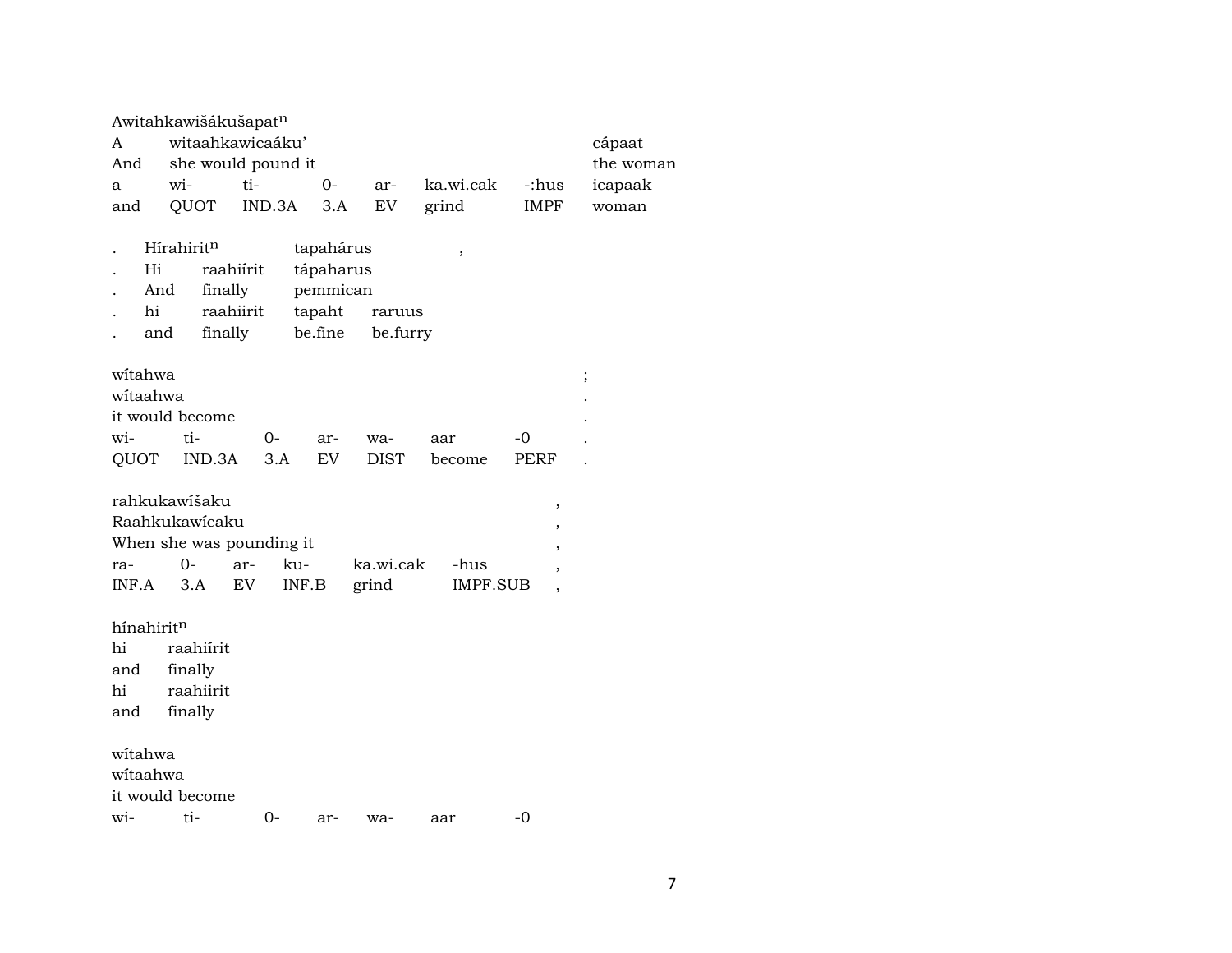| QUOT                 | IND.3A                     | 3.A                    | EV   | DIST       | become |            | PERF       |      |             |
|----------------------|----------------------------|------------------------|------|------------|--------|------------|------------|------|-------------|
| tapahárus            |                            |                        |      |            |        |            |            |      |             |
| tápaharus            |                            |                        |      |            |        |            |            |      |             |
| pemmican             |                            |                        |      |            |        |            |            |      |             |
| tapaht               | raruus                     |                        |      |            |        |            |            |      |             |
| be.fine              | be.furry                   |                        |      |            |        |            |            |      |             |
|                      |                            |                        |      |            |        |            |            |      |             |
|                      | Awitaráhkawət <sup>n</sup> |                        |      |            |        |            |            |      |             |
| A                    | witaaraáhkawat             |                        |      |            |        |            |            |      |             |
| And                  |                            | she would take it out  |      |            |        |            |            |      |             |
| a                    | wi-                        | ti-                    | $0-$ | ar-        | raar-  |            | kawat      |      | $-0$        |
| and                  | QUOT                       | IND.3A                 | 3.A  | ${\rm EV}$ |        | 3PL.INAN.P | take.out   |      | <b>PERF</b> |
| hi                   | witáhkaruš <sup>u</sup>    |                        |      |            |        |            |            |      |             |
| hi                   | witaáhkaruucu              |                        |      |            |        |            |            |      |             |
|                      |                            |                        |      |            |        |            |            |      |             |
| and                  |                            | she would put it in it |      |            |        |            |            |      |             |
| hi                   | wi-                        | ti-                    | 0-   | ar-        | ka-    | ra.uc.wuh  |            | $-0$ |             |
| and                  | QUOT                       | IND.3A                 | 3.A  | EV         | in     |            | put.PL.OBJ | PERF |             |
| rəkárak <sup>i</sup> |                            |                        |      |            |        |            |            |      |             |
| rakáraaki            |                            |                        |      |            |        |            |            |      |             |
|                      | a wooden bowl              |                        |      |            |        |            |            |      |             |
| rakaraa-             | -kis                       |                        |      |            |        |            |            |      |             |
| dish                 | <b>DIM</b>                 |                        |      |            |        |            |            |      |             |
|                      |                            |                        |      |            |        |            |            |      |             |
| Hihawasístu          |                            |                        |      |            |        |            |            |      |             |
| Hi                   | hawá                       | sístu                  |      |            |        |            |            |      |             |
| And                  | also                       | again                  |      |            |        |            |            |      |             |
| hi                   | haawa                      | sistu                  |      |            |        |            |            |      |             |
| and                  | also                       | again                  |      |            |        |            |            |      |             |
|                      |                            |                        |      |            |        |            |            |      |             |
|                      | ruwitarahkáwaritn          |                        |      |            |        |            |            |      |             |
|                      | ruuwitaaraahkáwarit        |                        |      |            |        |            |            |      |             |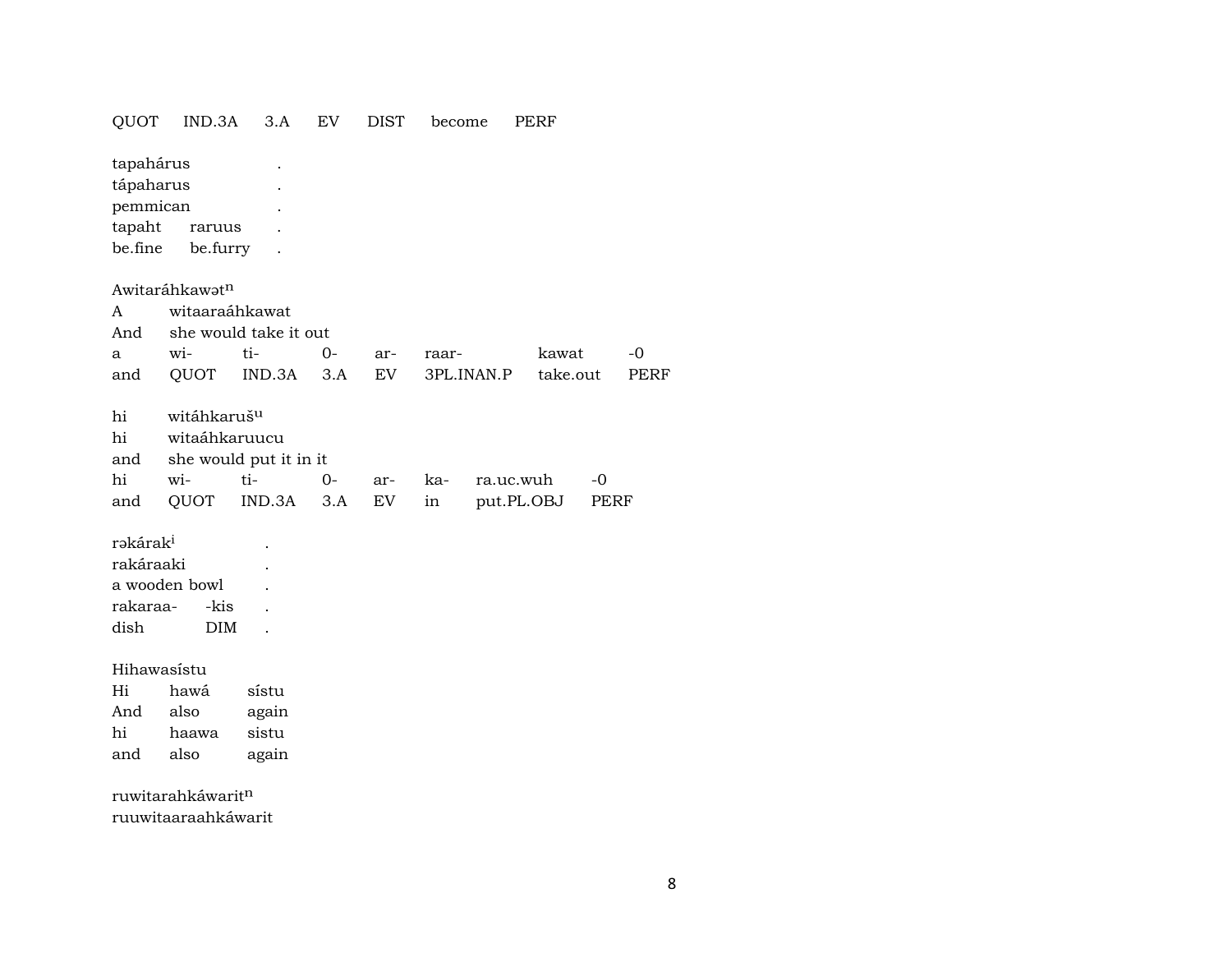|                | then she put it in it      |                              |                 |            |            |        |            |      |      |
|----------------|----------------------------|------------------------------|-----------------|------------|------------|--------|------------|------|------|
| ruu-           | wi-                        | ti-                          | $0-$            | ar-        | raar-      |        | ka.warik   | $-0$ |      |
| then           | QUOT                       | IND.3A                       | 3.A             | EV         | 3PL.INAN.P |        | put.in     | PERF |      |
|                |                            |                              |                 |            |            |        |            |      |      |
| $^\mathrm{,}$  |                            |                              |                 |            |            |        |            |      |      |
| $\cdot$        |                            |                              |                 |            |            |        |            |      |      |
|                |                            |                              |                 |            |            |        |            |      |      |
|                |                            |                              |                 |            |            |        |            |      |      |
|                |                            |                              |                 |            |            |        |            |      |      |
|                |                            |                              |                 |            |            |        |            |      |      |
|                | hihawaruwitarúšia          |                              |                 |            |            |        |            |      |      |
| hi             | hawá                       | witaruúci'a                  |                 |            |            |        |            |      |      |
| and            | also                       |                              | she would do it |            |            |        |            |      |      |
| hi             | haawa                      | wi-                          | ti-             | 0-         | ar-        | ut-    | $i-$       | aar  | -0   |
| and            | also                       | QUOT                         | IND.3A          | 3.A        | EV         | PREV   | <b>SEQ</b> | do   | PERF |
|                | nahíritn                   | $\ddot{\phantom{0}}$         | rakarapáhatn    |            |            |        |            |      |      |
|                | raahiírit                  | $\overline{\phantom{a}}$     | rakaraapáhat    |            | ,          |        |            |      |      |
| $\ddot{\cdot}$ | finally                    | $\ddot{\phantom{0}}$         | the red bowl    |            |            |        |            |      |      |
|                | raahiirit                  |                              | rakaraa-        | pahaat     |            |        |            |      |      |
|                | finally                    | dish<br>$\ddot{\phantom{0}}$ |                 | be.red     |            |        |            |      |      |
|                |                            |                              |                 |            |            |        |            |      |      |
|                | aruwitáhkitak <sup>u</sup> |                              |                 |            |            |        |            |      |      |
| a              |                            | ruuwitaáhkitaku              |                 |            |            |        |            |      |      |
| and            |                            | then it would be full        |                 |            |            |        |            |      |      |
| a              | ruu-                       | wi-                          | ti-             | $0-$       | ar-        | kita-  | kus        | $-0$ |      |
| and            | then                       | QUOT                         | IND.3A          | 3.A        | EV         | on.top | be.sitting |      | PERF |
|                |                            |                              |                 |            |            |        |            |      |      |
|                | tãpahárus                  |                              |                 | Tákaski    |            |        |            |      |      |
|                | tápaharus                  |                              |                 | Taákaski   |            |        |            |      |      |
|                | pemmican                   |                              |                 | Dried meat |            |        |            |      |      |

| tapaht raruus    | taakas         | -kis |
|------------------|----------------|------|
| be.fine be.furry | dried.meat DIM |      |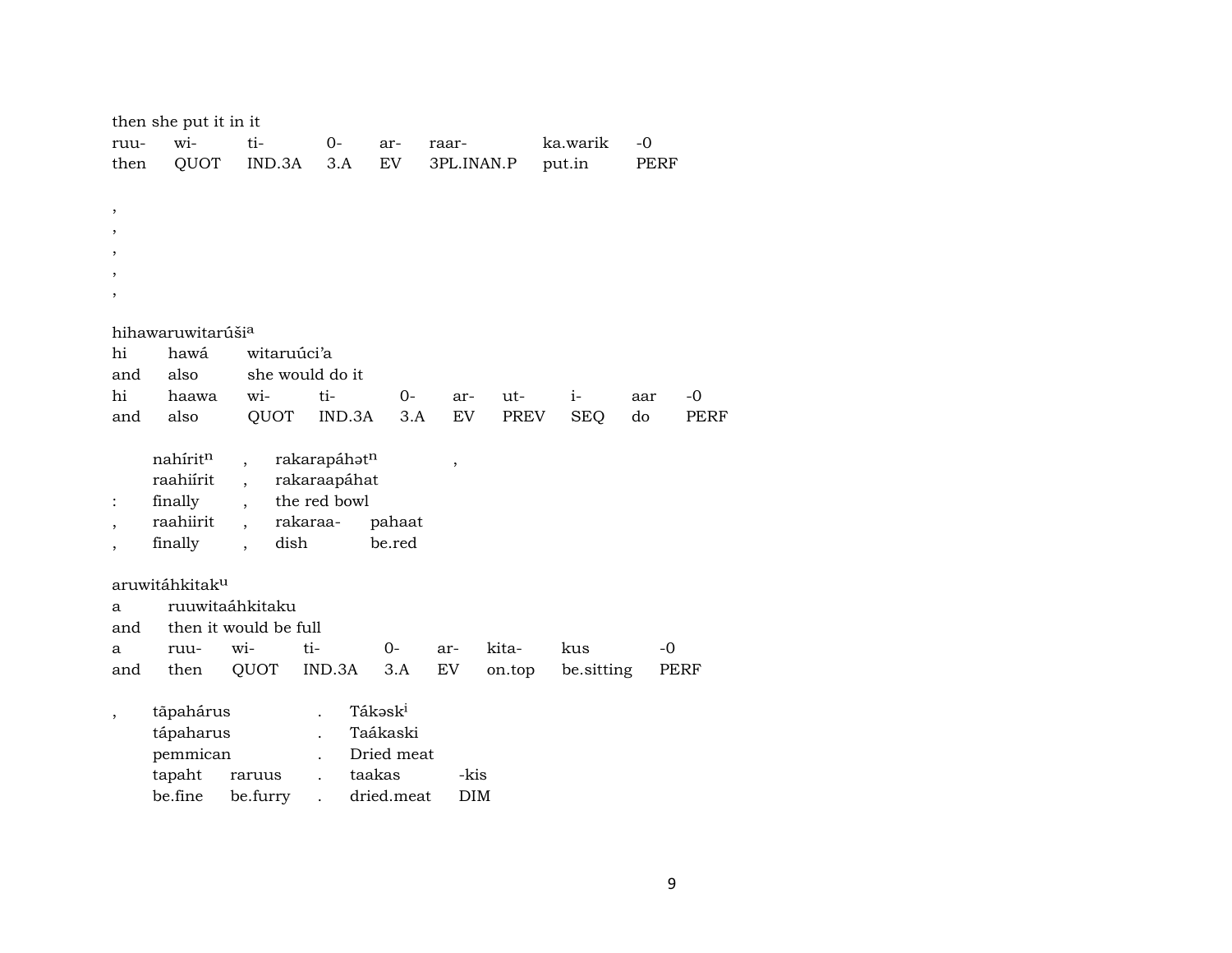|                         | hiwihirúwitar <sup>i</sup> t <sup>n</sup> |                  |                          |                     |         |      |               |             |      | , |
|-------------------------|-------------------------------------------|------------------|--------------------------|---------------------|---------|------|---------------|-------------|------|---|
| hi                      | wihiru                                    |                  | witaárit                 |                     |         |      |               |             |      |   |
| and                     | now                                       |                  | it would be              |                     |         |      |               |             |      | , |
| hi                      | wii-                                      | hiruu            | wi-                      | $ti-$               | $O -$   |      | arik          |             | $-0$ |   |
| and                     | now                                       | then             | QUOT                     | IND.3A              |         | 3.A  |               | be.standing | PERF |   |
|                         |                                           |                  |                          |                     |         |      |               |             |      |   |
|                         | hiwitarúksit <sup>n</sup>                 |                  |                          |                     |         |      |               |             |      |   |
| hi                      | witaáruksit                               |                  |                          |                     |         |      |               |             |      |   |
| and                     | it would be                               |                  |                          |                     |         |      |               |             |      |   |
| hi                      | wi-                                       | ti-              | 0-                       | ar-                 | uk      | -his |               | -ik         | $-0$ |   |
| and                     |                                           | QUOT IND.3A      | 3.A                      | EV <sub></sub>      | be      | PERF |               | <b>DIST</b> | PERF |   |
|                         |                                           |                  |                          |                     |         |      |               |             |      |   |
| rákiškus <sup>u</sup>   |                                           |                  | $\overline{\phantom{a}}$ | rətápahtu           |         |      |               |             |      |   |
|                         | raakickuusu'                              |                  |                          | rattápahtu'         |         |      |               |             |      |   |
| bark                    |                                           |                  |                          | fine pieces of bark |         |      |               |             |      |   |
| rak-                    | ickus-                                    | $-u^{\prime}$    |                          | rak-                | tapaht  |      | $-u^{\prime}$ |             |      |   |
| wood                    | skin                                      | <b>NOM</b>       |                          | wood                | be.fine |      | <b>NOM</b>    |             |      |   |
|                         |                                           |                  |                          |                     |         |      |               |             |      |   |
| Árawitihwa <sup>a</sup> |                                           |                  |                          |                     |         |      |               |             |      |   |
| A                       | raawitíhwa'a                              |                  |                          |                     |         |      |               |             |      |   |
| And                     |                                           | they just ate it |                          |                     |         |      |               |             |      |   |
| a                       | raa-                                      | wi-              | ti-                      | $0-$                | ir-     |      | wa-           | a           | -0   |   |
| and                     | just                                      | QUOT             | IND.3A                   | 3.A                 | PL.3A   |      | <b>DIST</b>   | eat         | PERF |   |
|                         |                                           |                  |                          |                     |         |      |               |             |      |   |

wirahkukawáhaku wiraahkukawaáhaku after she passed it around wii- ra- 0- ar- ku- ka- waa- hak -hus

,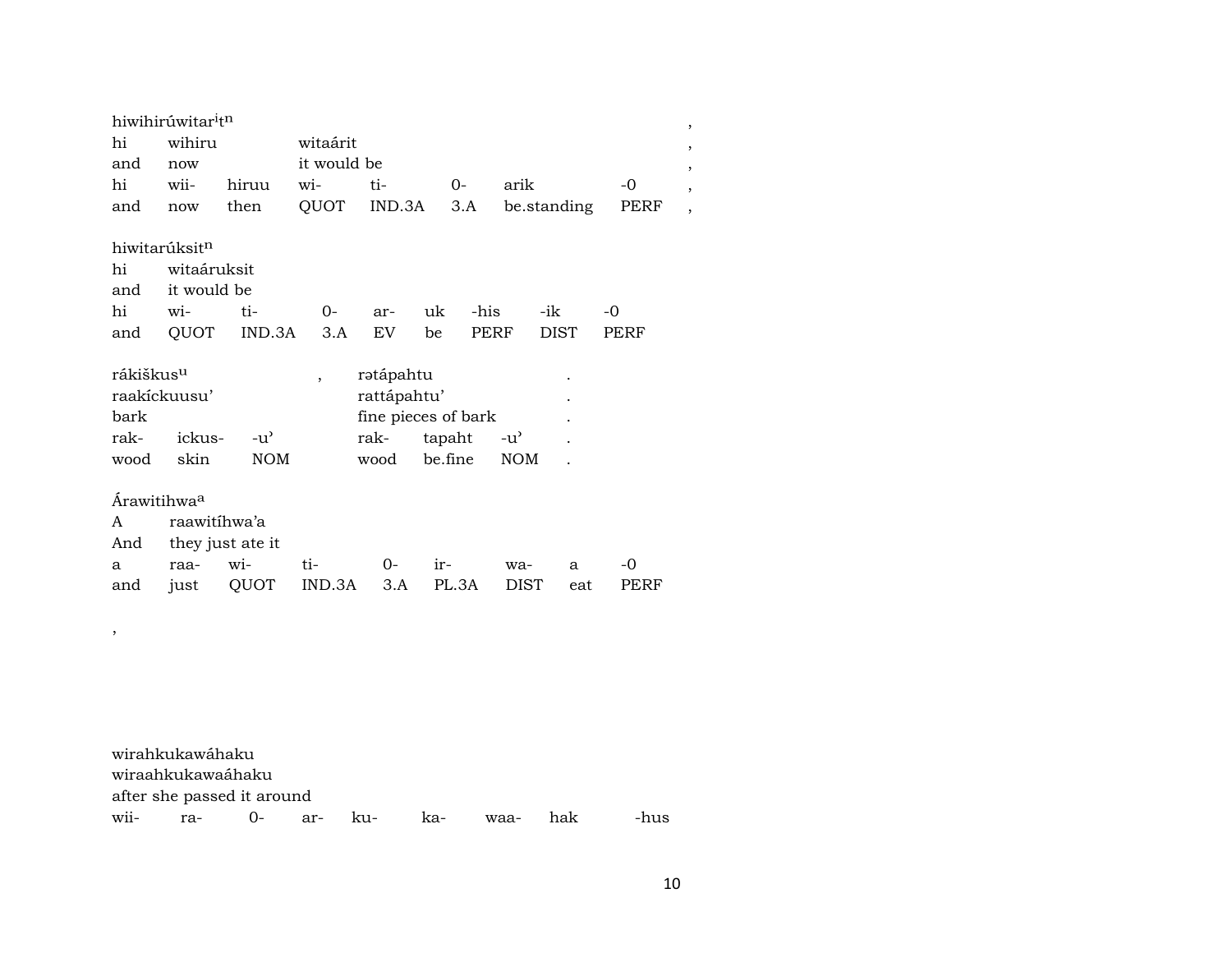| when                                              | INF.A                    | 3.A                       | EV                                                              | INF.B             |              | <b>ITER</b>   | DIST                     |                | pass.by     | IMPF.SUB |  |
|---------------------------------------------------|--------------------------|---------------------------|-----------------------------------------------------------------|-------------------|--------------|---------------|--------------------------|----------------|-------------|----------|--|
| šápatn<br>cápaat<br>the woman<br>icapaak<br>woman |                          | ,<br>$\ddot{\phantom{0}}$ | šapāra <sup>u</sup><br>capaára'u<br>his wife<br>capaak<br>woman | ra-<br><b>ABS</b> | $O -$<br>3.A | $a-$          | POSS.3A                  | $\Omega$<br>be | -u<br>SUB.D |          |  |
|                                                   | Nahkúrahkaw <sup>i</sup> |                           |                                                                 |                   |              |               |                          |                |             |          |  |
|                                                   | Raahkúraahkaawi          |                           |                                                                 |                   |              |               |                          |                |             |          |  |
|                                                   | Where they were inside   |                           |                                                                 |                   |              |               |                          |                |             |          |  |
| ra-                                               | $0-$                     | ar-                       | ku-                                                             | raar-             |              | kaa           |                          | -wi            |             |          |  |
| INF.A                                             | 3.A                      | EV                        | INF.B                                                           |                   | PL.INDV.A    |               | be.inside                | SUB.L          |             |          |  |
|                                                   |                          |                           |                                                                 |                   |              |               |                          |                |             |          |  |
| hiwitihwaa                                        |                          |                           |                                                                 |                   |              |               |                          |                |             |          |  |
| hi                                                | witihwa'a                |                           |                                                                 |                   |              |               |                          |                |             |          |  |
| and                                               | they ate it              |                           |                                                                 |                   |              |               |                          |                |             |          |  |
| hi                                                | wi-                      | ti-                       | $0-$                                                            | ir-               |              | wa-           | a                        | -0             |             |          |  |
| and                                               | QUOT                     | IND.3A                    |                                                                 | 3.A               | PL.3A        | <b>DIST</b>   | eat                      |                | <b>PERF</b> |          |  |
|                                                   |                          |                           |                                                                 |                   |              |               |                          |                |             |          |  |
|                                                   | tapaharuskišáhitu        |                           |                                                                 |                   |              |               | ,                        |                |             |          |  |
| tápahaarus                                        |                          |                           | kiicáhihtu'                                                     |                   |              |               | ,                        |                |             |          |  |
| pemmican                                          |                          |                           | grease                                                          |                   |              |               | $\overline{\phantom{a}}$ |                |             |          |  |
| tapaht                                            | raruus                   |                           | kiic-                                                           | ahiht             |              | $-u^{\prime}$ |                          |                |             |          |  |
| be.fine                                           |                          | be.furry                  | liquid                                                          | grease            |              | <b>NOM</b>    | $\overline{\phantom{a}}$ |                |             |          |  |
|                                                   |                          |                           |                                                                 |                   |              |               |                          |                |             |          |  |
|                                                   | arawitariwiruutn         |                           |                                                                 |                   |              |               |                          |                |             |          |  |
| a                                                 | raawitaariwiruu'ut       |                           |                                                                 |                   |              |               |                          |                |             |          |  |
| and                                               |                          |                           | it would just be lumpy                                          |                   |              |               |                          |                |             |          |  |
| a                                                 | raa-                     | wi-                       | ti-                                                             | 0-                |              | ar-           | riwiruu                  |                | -uk         | -0       |  |
| and                                               | just                     | QUOT                      | IND.3A                                                          |                   | 3.A          | EV            | be.round                 |                | DIST        | PERF     |  |

. .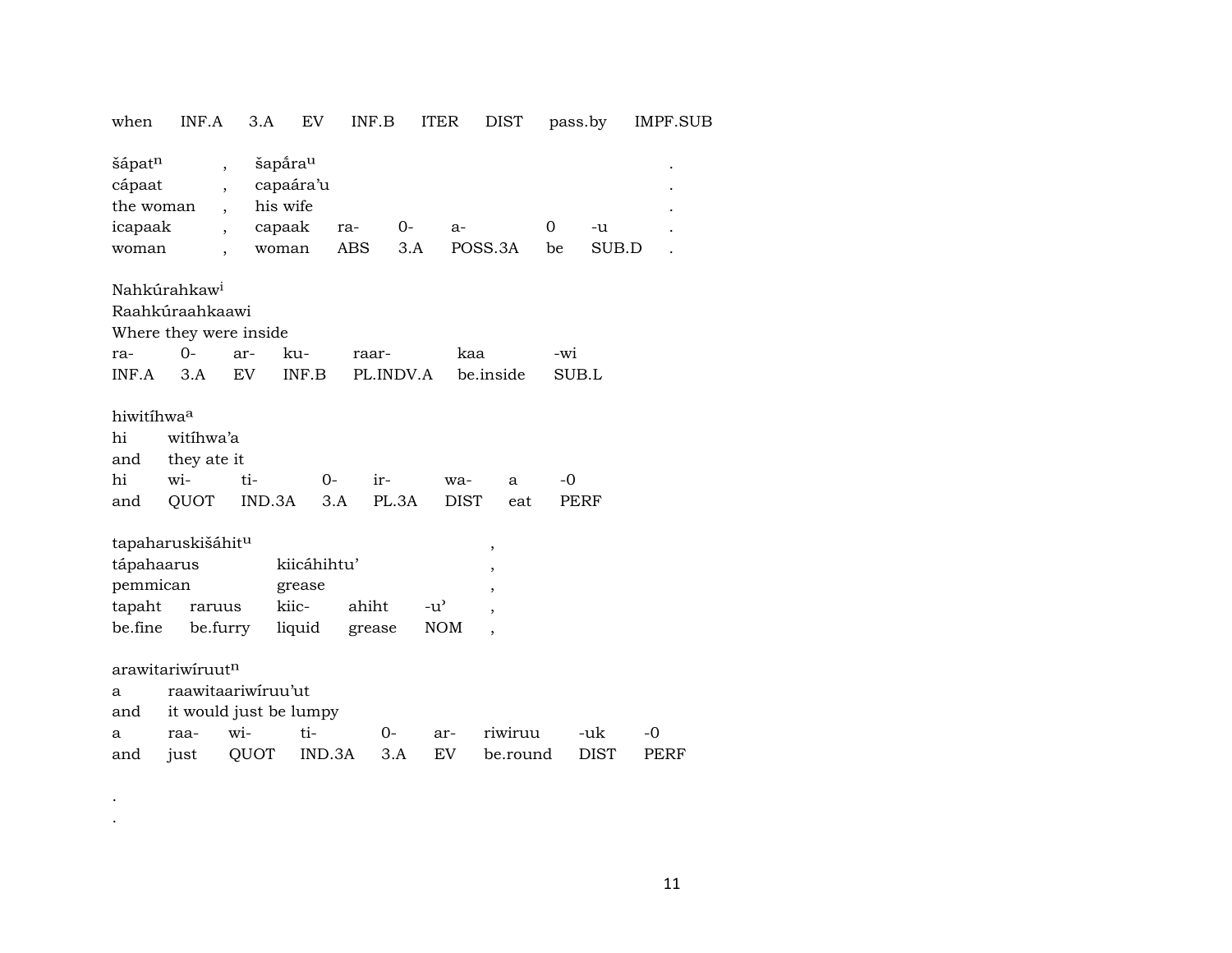| Náwa                      | $\overline{\phantom{a}}$                           |                                                      |      |         |             |                |                          |             |       |             |
|---------------------------|----------------------------------------------------|------------------------------------------------------|------|---------|-------------|----------------|--------------------------|-------------|-------|-------------|
| Ráwa                      | $\overline{\phantom{a}}$                           |                                                      |      |         |             |                |                          |             |       |             |
| <b>Now</b>                |                                                    |                                                      |      |         |             |                |                          |             |       |             |
| rawa                      | $\overline{\phantom{a}}$                           |                                                      |      |         |             |                |                          |             |       |             |
| now                       | $\overline{\phantom{a}}$                           |                                                      |      |         |             |                |                          |             |       |             |
|                           |                                                    |                                                      |      |         |             |                |                          |             |       |             |
| hiruwitarúsi <sup>a</sup> |                                                    |                                                      |      |         |             |                |                          |             |       |             |
| hiru                      | witaruúci'a                                        |                                                      |      |         |             |                |                          |             |       |             |
| then                      | he would do it                                     |                                                      |      |         |             |                |                          |             |       |             |
| hiruu                     | wi-                                                | ti-                                                  | $0-$ | ar-     | ut-         | $i-$           | aar                      | $-0$        |       |             |
| then                      | QUOT                                               | IND.3A                                               | 3.A  | EV      | <b>PREV</b> | <b>SEQ</b>     | do                       | <b>PERF</b> |       |             |
| ráhkuwaka <sup>a</sup>    |                                                    |                                                      |      |         |             |                | $\pmb{\zeta}\pmb{\zeta}$ |             |       |             |
| raáhkuwaaka               |                                                    |                                                      |      |         |             | $\, ,$         | $\epsilon$               |             |       |             |
| when he said              |                                                    |                                                      |      |         |             | $\ddot{\cdot}$ | $\pmb{\mathcal{C}}$      |             |       |             |
| ra-                       | $O -$                                              | ku-<br>ar-                                           |      | waak    | -a          |                | $\pmb{\mathsf{H}}$       |             |       |             |
| INF.A                     | 3.A                                                | ${\rm EV}$<br>$\ensuremath{\mathsf{INF}.\mathsf{B}}$ |      | say.SUB | SUB.1       |                | $\pmb{\mathsf{H}}$       |             |       |             |
|                           |                                                    |                                                      |      |         |             |                |                          |             |       |             |
|                           | Kiraisuhakirášakus                                 |                                                      |      |         |             |                |                          |             |       |             |
|                           | Kíra isuuhaakirácakus                              |                                                      |      |         |             |                |                          |             |       |             |
|                           | Perhaps you'll put a kettle of water over the fire |                                                      |      |         |             |                |                          |             |       |             |
| kira                      | $i-$                                               |                                                      | $S-$ | ut-     | rak-        | kiraar-        |                          | ta          | kus.k | $-0$        |
| perhaps                   |                                                    | CONT.1/2A                                            | 2.A  | PREV    | $1/2$ .PL   | water          |                          | be.hanging  | put   | <b>PERF</b> |
|                           |                                                    |                                                      |      |         |             |                |                          |             |       |             |
| $\pmb{\mathsf{H}}$        |                                                    |                                                      |      |         |             |                |                          |             |       |             |
| 11                        |                                                    |                                                      |      |         |             |                |                          |             |       |             |
| $\pmb{\mathsf{H}}$        |                                                    |                                                      |      |         |             |                |                          |             |       |             |
| $\mathsf{H}$              |                                                    |                                                      |      |         |             |                |                          |             |       |             |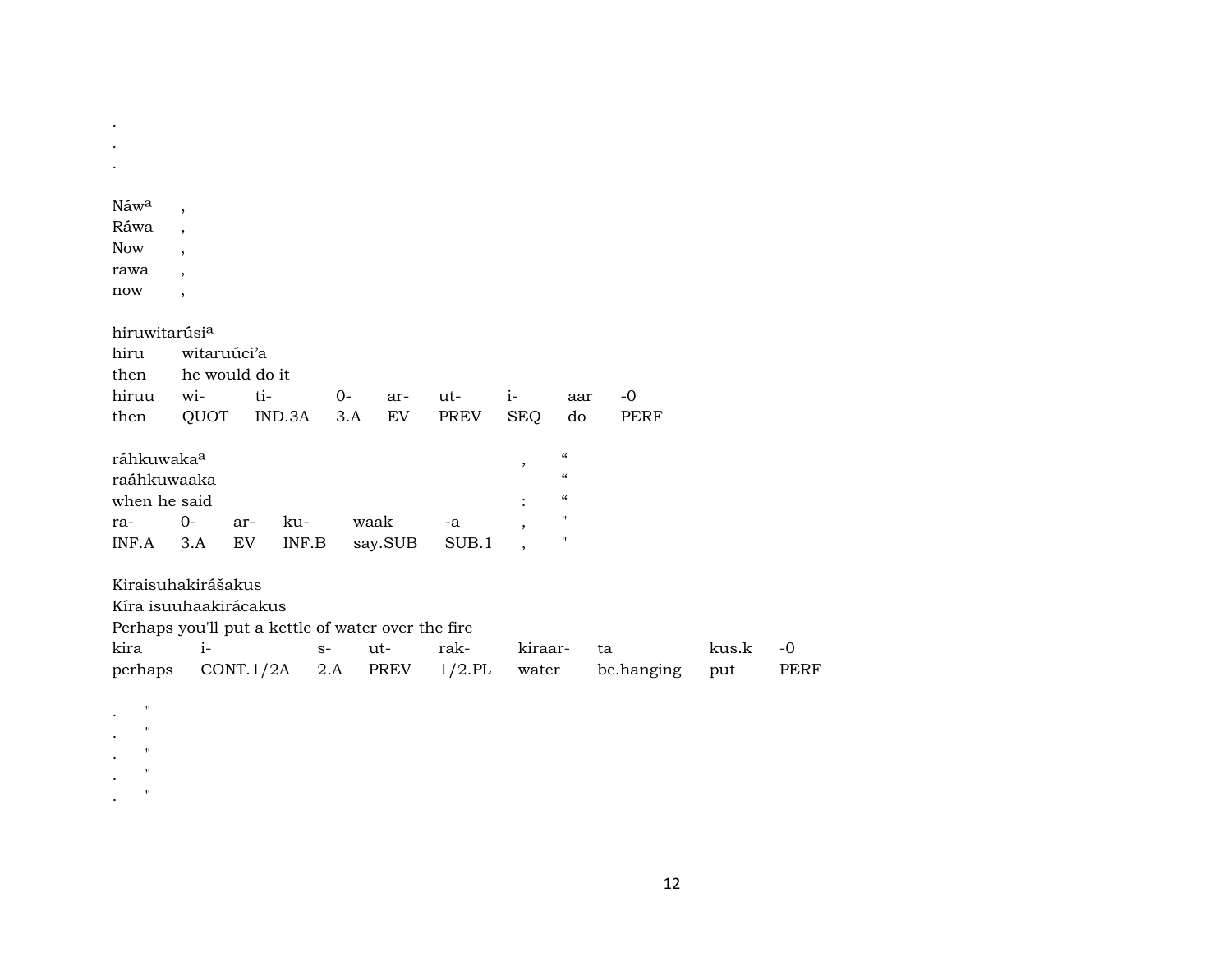|                          |              | Hiruwitirušikirášakus     |             |                                        |        |                         |          |               |                          |                                        |             |            |       |      |
|--------------------------|--------------|---------------------------|-------------|----------------------------------------|--------|-------------------------|----------|---------------|--------------------------|----------------------------------------|-------------|------------|-------|------|
| Hiru                     |              |                           |             | witiirucikirácakus                     |        |                         |          |               |                          |                                        |             |            |       |      |
| Then                     |              |                           |             | they would hang the kettle of water up |        |                         |          |               |                          |                                        |             |            |       |      |
| hiruu                    |              | wi-                       |             | ti-                                    | $O -$  | ir-                     |          | ar-           | ut-                      | $i-$                                   | kiraar-     | ta         | kus.k | $-0$ |
| then                     |              | QUOT                      |             | IND.3A                                 | 3.A    |                         | PL.3A    | ${\rm EV}$    | PREV                     | <b>SEQ</b>                             | water       | be.hanging | put   | PERF |
|                          |              |                           |             |                                        |        |                         |          |               |                          |                                        |             |            |       |      |
|                          |              | Kuštáhkata                |             |                                        |        | rahkúrihur <sup>u</sup> |          |               |                          |                                        |             |            |       |      |
| $\cdot$                  |              | kuctáhkata                |             |                                        |        | raahkúrihuuru           |          |               |                          |                                        |             |            |       |      |
| $\cdot$                  |              | a brass kettle            |             |                                        |        | a big one               |          |               |                          |                                        |             |            |       |      |
|                          | kuc-         |                           |             | rahkataar                              | ra-    | $0-$                    | ar-      | ku-           |                          | rihur                                  | $-u$        |            |       |      |
|                          | kettle       |                           |             | be.yellow                              | INF.A  | 3.A                     | EV       | INF.B         |                          | be.big                                 | SUB.D       |            |       |      |
|                          |              | Hiruwitarúši <sup>a</sup> |             |                                        |        |                         |          |               |                          |                                        |             |            |       |      |
|                          | Hiru         |                           |             | witaruúci'a                            |        |                         |          |               |                          |                                        |             |            |       |      |
|                          | Then         |                           |             | he would do it                         |        |                         |          |               |                          |                                        |             |            |       |      |
|                          | hiruu        |                           | wi-         | ti-                                    |        | $0-$                    | ar-      | ut-           | $i-$                     | aar                                    | $-0$        |            |       |      |
|                          | then         |                           | QUOT        |                                        | IND.3A | 3.A                     | EV       | <b>PREV</b>   | <b>SEQ</b>               | do                                     | <b>PERF</b> |            |       |      |
|                          |              |                           |             |                                        |        |                         |          |               |                          |                                        |             |            |       |      |
| $\overline{\phantom{a}}$ |              | tihwakiahu                |             |                                        |        |                         |          |               | $\,$                     | $\boldsymbol{\zeta}\boldsymbol{\zeta}$ |             |            |       |      |
|                          |              | tihwakí'aahu'             |             |                                        |        |                         |          |               |                          |                                        |             |            |       |      |
| $\ddot{\cdot}$           |              | they say                  |             |                                        |        |                         |          |               | $\overline{\phantom{a}}$ |                                        |             |            |       |      |
| $\cdot$                  | ti-          |                           | $0-$        | ir-                                    |        | waki.a                  |          | -:hus         | $\cdot$                  |                                        |             |            |       |      |
|                          |              | IND.3A                    | 3.A         | PL.3A                                  |        | say.PL.IMPF             |          | <b>IMPF</b>   | $\overline{\phantom{a}}$ |                                        |             |            |       |      |
|                          |              |                           |             |                                        |        |                         |          |               |                          |                                        |             |            |       |      |
| Tiitn                    |              |                           |             |                                        |        |                         | níkisu   |               |                          | $^\mathrm{,}$                          |             |            |       |      |
| Tí'it                    |              |                           |             |                                        |        |                         | ríkiisu' |               |                          | $\cdot$                                |             |            |       |      |
|                          | They were    |                           |             |                                        |        |                         |          | corn kernels  |                          | $\overline{\phantom{a}}$               |             |            |       |      |
| ti-                      |              | $0-$                      | $\mathbf 0$ | -ik                                    |        | $-0$                    | rikiis-  | $-u^{\prime}$ |                          | $\overline{\phantom{a}}$               |             |            |       |      |
|                          | IND.3A       | 3.A                       |             | <b>DIST</b><br>be                      |        | <b>PERF</b>             | corn     | $\rm{NOM}$    |                          | $\overline{\phantom{a}}$               |             |            |       |      |
|                          |              |                           |             |                                        |        |                         |          |               |                          |                                        |             |            |       |      |
|                          |              |                           |             |                                        |        |                         |          |               |                          |                                        |             |            |       |      |
|                          |              |                           |             |                                        |        |                         |          |               |                          |                                        |             |            |       |      |
| rikiis-                  |              | $-u^{\prime}$             |             | iks.kiiti'iks                          |        | $-$                     |          |               |                          |                                        |             |            |       |      |
| ríkiisu'                 | corn kernels | nikisuškítiiks            |             | ckiíti'iks<br>four                     |        |                         |          |               |                          |                                        |             |            |       |      |
|                          |              |                           |             |                                        |        |                         |          |               |                          |                                        |             |            |       |      |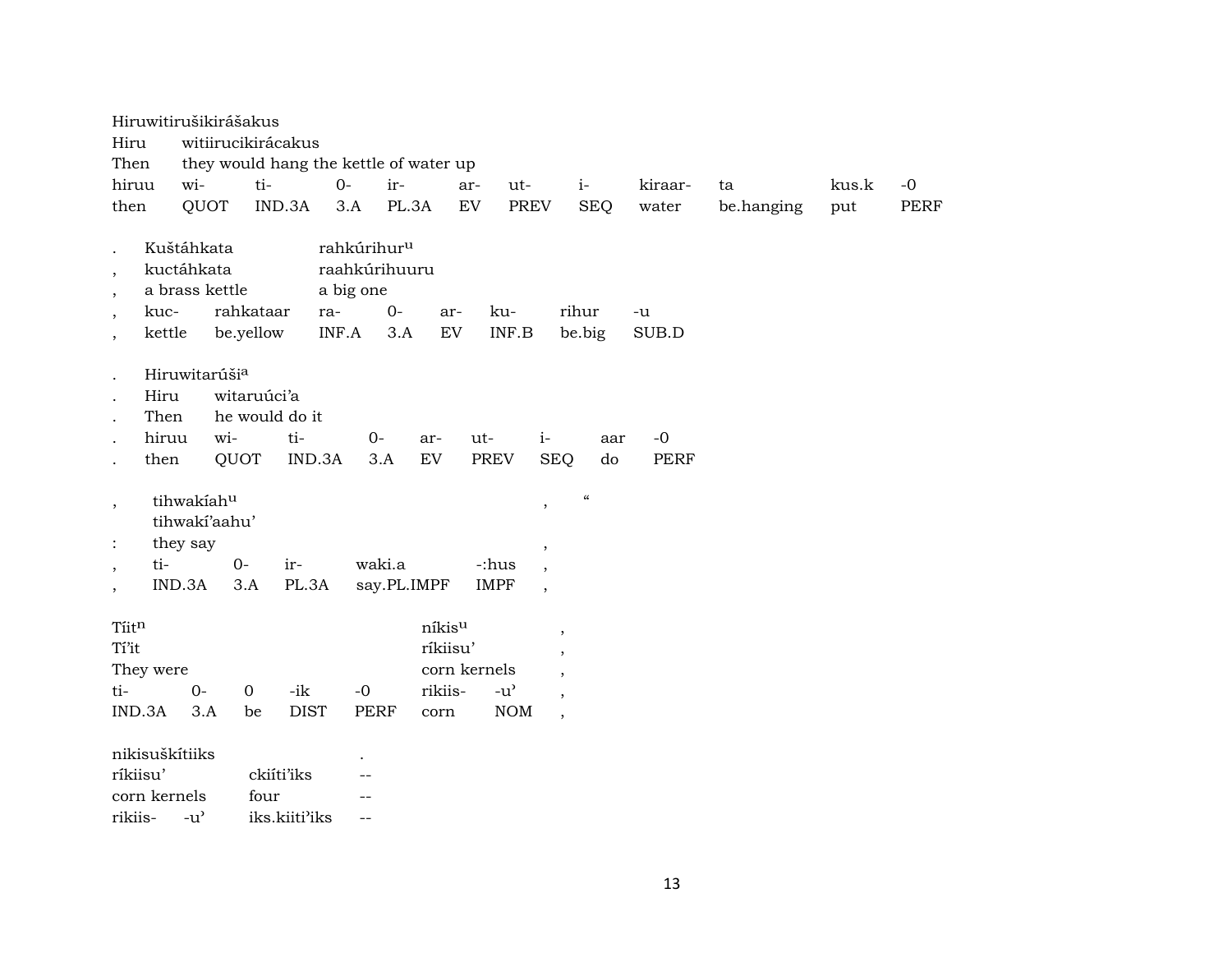NOM four corn  $\mathcal{L}_{\text{max}}$  and  $\mathcal{L}_{\text{max}}$ 

| a<br>and<br>a            | Arihwakiáihi<br>ra-         | rihwakí'a<br>their saying  | $0-$                                | ir-                  | waki        | -a                                      | $\overline{\phantom{a}}$<br>$\overline{ }$<br>$\overline{ }$ , | ihi<br>uh<br>ihii | $\overline{\phantom{a}}$<br>$\ddot{\phantom{0}}$<br>$\overline{ }$ , | atít<br>átit<br>beans<br>atiik |      |
|--------------------------|-----------------------------|----------------------------|-------------------------------------|----------------------|-------------|-----------------------------------------|----------------------------------------------------------------|-------------------|----------------------------------------------------------------------|--------------------------------|------|
| and                      |                             | ABS                        | 3.A                                 | PL.3A                | say.PL      | SUB.1                                   | $\overline{\phantom{a}}$                                       | uh                | $\ddot{\phantom{0}}$                                                 | bean                           |      |
| škítiiks<br>four<br>four | ckiíti'iks<br>iks.kiiti'iks |                            | $\overline{ }$                      |                      |             |                                         |                                                                |                   |                                                                      |                                |      |
|                          |                             | hiruwitaráhar <sup>u</sup> |                                     |                      |             |                                         |                                                                |                   |                                                                      |                                |      |
| Hiru                     |                             |                            | witaaraáharu'                       |                      |             |                                         |                                                                |                   |                                                                      |                                |      |
| Then                     |                             |                            |                                     |                      |             | he would put them in the kettle to boil |                                                                |                   |                                                                      |                                |      |
| hiruu                    |                             | wi-                        | ti-                                 |                      | $0-$<br>ar- | raahaar                                 |                                                                |                   |                                                                      | -ra'uk                         | $-0$ |
|                          |                             |                            |                                     |                      |             |                                         |                                                                |                   |                                                                      |                                |      |
| then                     |                             | QUOT                       |                                     | IND.3A               | 3.A         | EV                                      | be.cooking.by.boiling                                          |                   |                                                                      | CAUS                           | PERF |
|                          |                             |                            |                                     |                      |             |                                         |                                                                |                   |                                                                      |                                |      |
|                          | Hi                          |                            | Hiwitihtaríwikus<br>witihtaríwiikus |                      |             |                                         |                                                                |                   |                                                                      |                                |      |
|                          | And                         |                            |                                     | they made a big fire |             |                                         |                                                                |                   |                                                                      |                                |      |
|                          | hi                          | wi-                        |                                     | ti-                  | $0 -$       | ir-                                     |                                                                | ta.riwii.kus.k    |                                                                      | -0                             |      |
|                          | and                         |                            | QUOT                                | IND.3A               | 3.A         | PL.3A                                   |                                                                | make.a.large.fire |                                                                      | PERF                           |      |
|                          |                             |                            |                                     |                      |             |                                         |                                                                |                   |                                                                      |                                |      |
|                          |                             |                            |                                     |                      |             |                                         |                                                                |                   |                                                                      |                                |      |
|                          |                             |                            |                                     |                      |             |                                         |                                                                |                   |                                                                      |                                |      |
|                          |                             |                            |                                     |                      |             |                                         |                                                                |                   |                                                                      |                                |      |
|                          |                             |                            |                                     |                      |             |                                         |                                                                |                   |                                                                      |                                |      |

#### Hisitirútkirik<sup>u</sup>

 $Hi$ sitiirútkiriku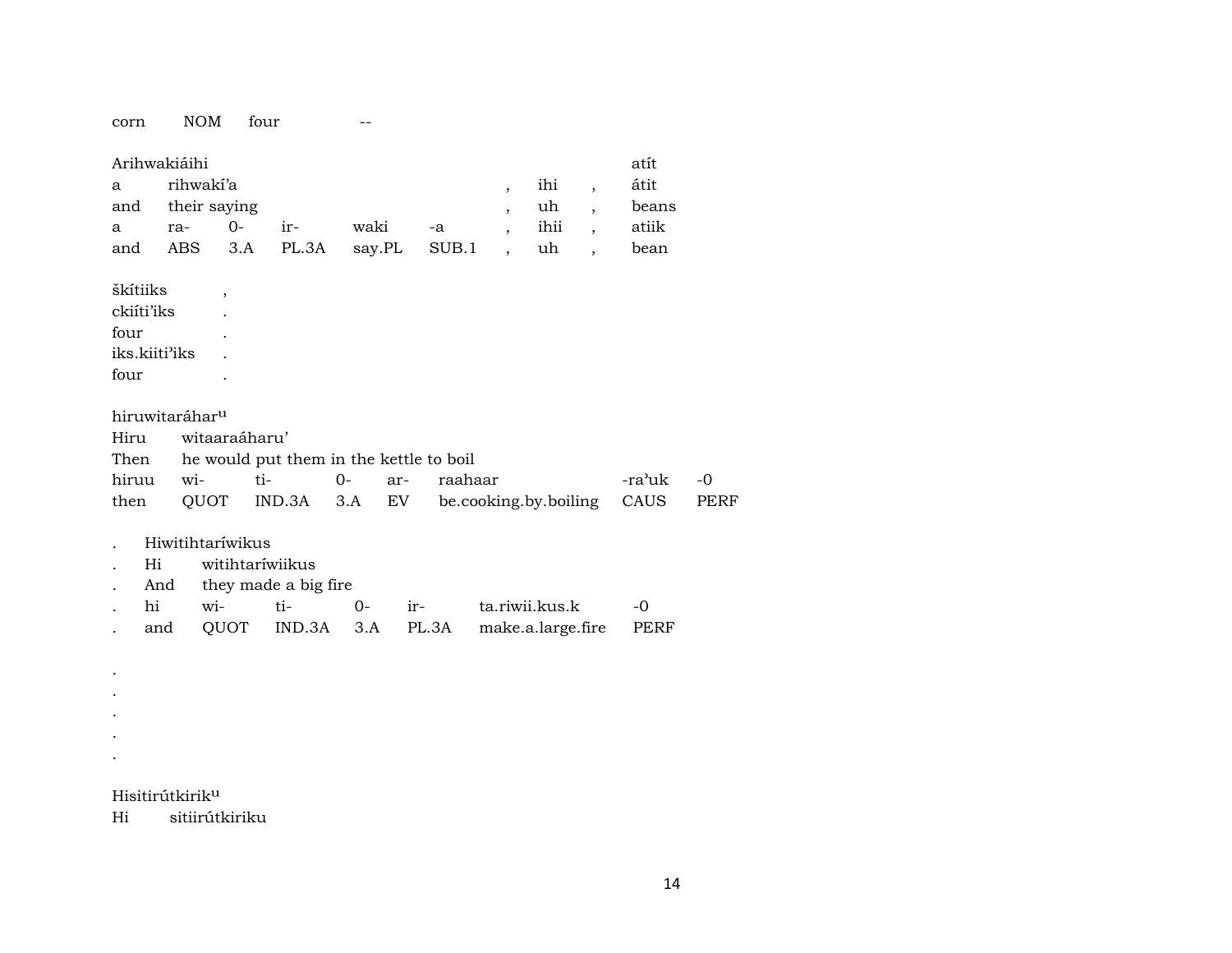| And                      |                                                               | they would watch it                          |                          |             |             |                      |             |         |             |                 |      |
|--------------------------|---------------------------------------------------------------|----------------------------------------------|--------------------------|-------------|-------------|----------------------|-------------|---------|-------------|-----------------|------|
| hi                       | si-                                                           | ti-                                          | 0-                       |             | ir-         |                      | ar-         | ut-     | kirik.kus   |                 | $-0$ |
| and                      | DU                                                            | IND.3A                                       |                          | 3.A         | PL.3A       |                      | EV          | PREV    | look.at     |                 | PERF |
|                          | Irírutahu<br>iriíruutahu<br>irii-<br>that                     | its being that way<br>ra-<br>ABS             | $0-$<br>3.A              | ut-<br>PREV |             | $\overline{0}$<br>be | -a<br>SUB.1 | -hus    | IMPF.SUB    |                 |      |
|                          | rakukíškatahu                                                 |                                              |                          |             |             |                      |             |         |             |                 |      |
|                          | raakukíckatahu                                                |                                              |                          |             |             |                      |             |         |             |                 |      |
|                          | when it boils up                                              |                                              |                          |             |             |                      |             |         |             |                 |      |
| ra-                      | $O -$                                                         | $a-$                                         |                          | ku-         |             | kiic-                |             | kata.a  | -hus        |                 |      |
| INF.A                    | 3.A                                                           |                                              | PREV.3A                  | INF.B       |             | water                |             | come.up | IMPF.SUB    |                 |      |
|                          | Iirakíškatahu                                                 |                                              |                          |             |             |                      |             |         |             |                 |      |
| Ι                        |                                                               | irakíckatahu                                 |                          |             |             |                      |             |         |             |                 |      |
| And                      |                                                               | while it was boiling                         |                          |             |             |                      |             |         |             |                 |      |
| $\mathbf{i}$             | $ii-$                                                         | ra-                                          | $0-$                     |             | $a-$        |                      | kiic-       |         | kata.a      | -hus            |      |
| and                      | when                                                          | <b>ABS</b>                                   | 3.A                      |             | PREV.3A     |                      | water       |         | come.up     | <b>IMPF.SUB</b> |      |
| $\overline{\phantom{a}}$ | hínahir <sup>i</sup> t <sup>n</sup><br>hi<br>and<br>hi<br>and | raahiírit<br>finally<br>raahiirit<br>finally | $\overline{\phantom{a}}$ |             |             |                      |             |         |             |                 |      |
|                          | witarutasititn                                                |                                              |                          |             |             |                      |             |         |             |                 |      |
|                          | witaruutasitit                                                |                                              |                          |             |             |                      |             |         |             |                 |      |
|                          | it would happen                                               |                                              |                          |             |             |                      |             |         |             |                 |      |
| wi-                      | ti-                                                           |                                              | 0-                       | ar-         | ut-         |                      | asitik      | $-0$    |             |                 |      |
| QUOT                     |                                                               | IND.3A                                       | 3.A                      | EV          | <b>PREV</b> |                      | happen      |         | <b>PERF</b> |                 |      |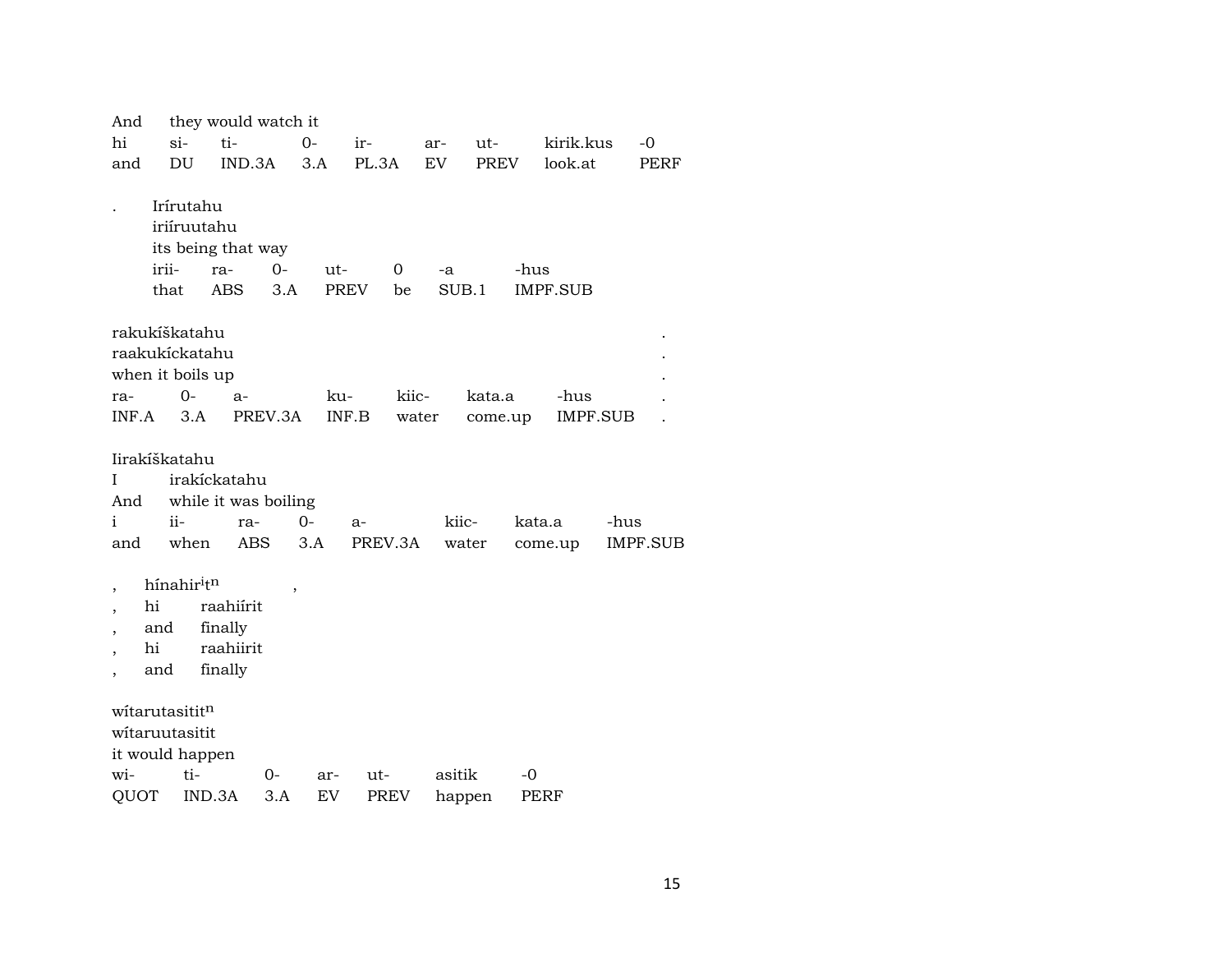| irírutahu                                                                           |               |                                                          |                                   |             |                       |                   | $\, ,$         |                    |                                                                     |               |                          |
|-------------------------------------------------------------------------------------|---------------|----------------------------------------------------------|-----------------------------------|-------------|-----------------------|-------------------|----------------|--------------------|---------------------------------------------------------------------|---------------|--------------------------|
| iriíruutahu                                                                         |               |                                                          |                                   |             |                       |                   |                |                    |                                                                     |               |                          |
| its being that way                                                                  |               |                                                          |                                   |             |                       |                   |                |                    |                                                                     |               |                          |
| irii-                                                                               | ra-           | $0-$                                                     | ut-                               | $\mathbf 0$ | -a                    | -hus              |                |                    |                                                                     |               |                          |
| that                                                                                | ABS           | 3.A                                                      | <b>PREV</b>                       | be          | SUB.1                 | <b>IMPF.SUB</b>   |                |                    |                                                                     |               |                          |
| nakurarúšas <sup>a</sup><br>rakuraaruúcasa<br>when skim lies on top<br>ra-<br>INF.A | $0-$<br>3.A   | ku-<br>INF.B                                             | raar-                             | PL.INDV.A   | huuca-<br>level.plain |                   | sa<br>be.lying | $-0$<br>SUB.4      |                                                                     |               |                          |
| Atít<br>Átit<br>The beans<br>atiik<br>bean                                          |               | rahíritn<br>raahiírit<br>finally<br>raahiirit<br>finally |                                   |             |                       |                   |                |                    |                                                                     |               |                          |
| witararuširítitn<br>witaraaruuciriítit<br>they would float on top<br>wi-<br>QUOT    | ti-<br>IND.3A | $O-$<br>3.A                                              | ar-<br>EV                         | raar-       | PL.INDV.A             | swim              | huuca.iri.itik | $-0$<br>PERF       | $\, ,$<br>,<br>$\overline{\phantom{a}}$<br>$\overline{\phantom{a}}$ |               |                          |
| Atitwirihkúharuša <sup>a</sup><br>átit<br>beans<br>atiik<br>bean                    | wii-<br>when  | after they came up<br>ra-<br>INF.A                       | wirihkuúhaaruuca'a<br>$0-$<br>3.A | $a-$        | PREV.3A               | ir-<br><b>OBV</b> | ku-<br>INF.B   | ut-<br><b>PREV</b> | raar-<br>PL.INDV.A                                                  | uca.a<br>rise | $-0$<br>SUB <sub>3</sub> |

. . . .

16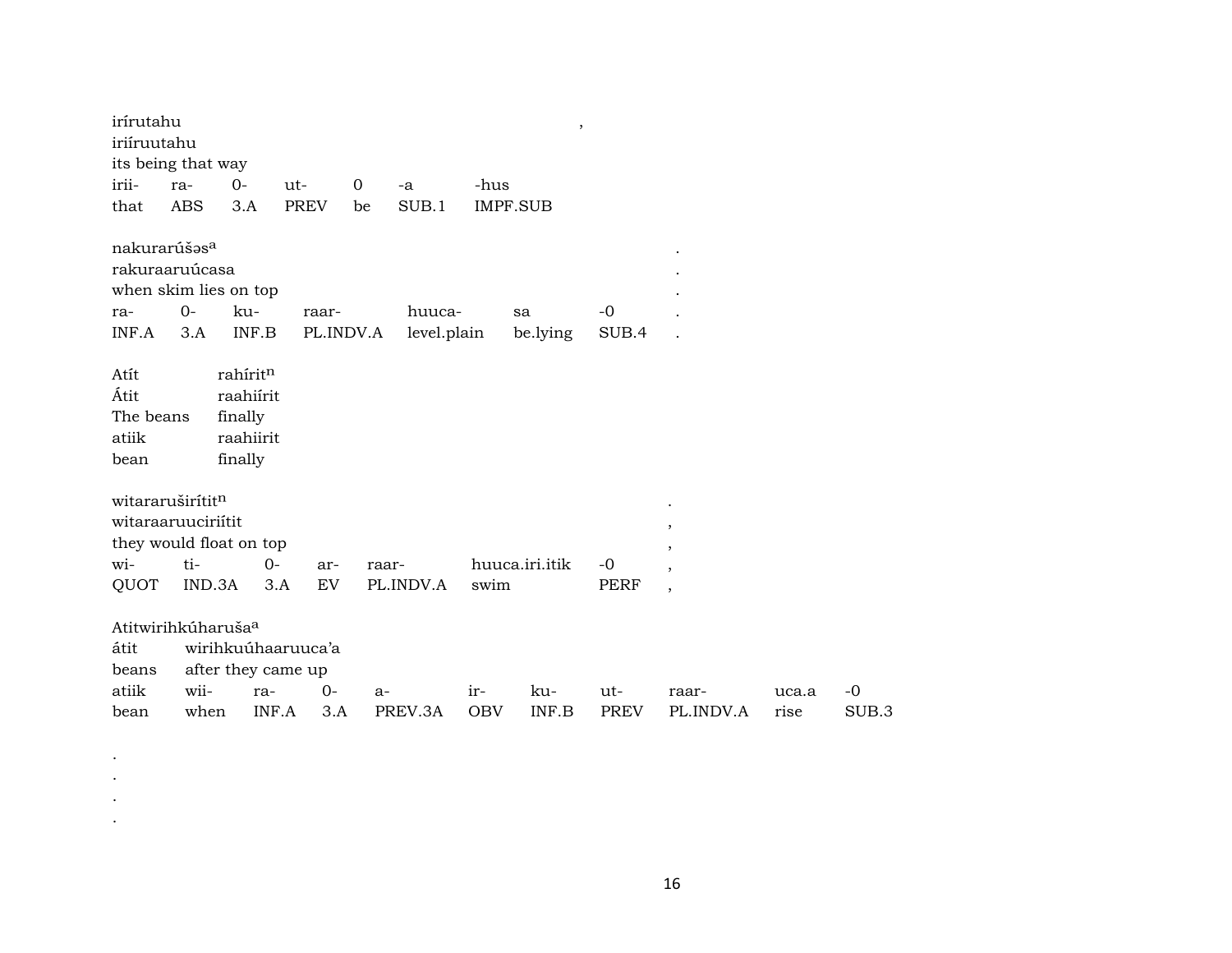|                          | Náwa                                    |                                                                             | nikúwituta  |                     |                              |                      |             |                |                      |
|--------------------------|-----------------------------------------|-----------------------------------------------------------------------------|-------------|---------------------|------------------------------|----------------------|-------------|----------------|----------------------|
|                          | Ráwa                                    |                                                                             | rikúwituuta |                     |                              |                      |             |                |                      |
|                          | <b>Now</b>                              |                                                                             |             | that is what he did |                              |                      |             |                |                      |
|                          | rawa                                    | $\ddot{\phantom{0}}$                                                        | riku-       | wi-                 | ti-                          | 0-                   | ut-         | aar            | $-0$                 |
|                          | now                                     |                                                                             | that.is     | QUOT                | IND.3A                       | 3.A                  | <b>PREV</b> | do             | <b>PERF</b>          |
| $\overline{ }$           | irár <sup>i</sup>                       |                                                                             |             |                     |                              | $\vdots$             | hínahiritn  |                |                      |
|                          | iraári'                                 |                                                                             |             |                     |                              |                      | Hi          | raahiírit      |                      |
| $\overline{\phantom{a}}$ | brother                                 |                                                                             |             |                     |                              |                      | And         | finally        |                      |
| $\overline{\phantom{a}}$ | $i-$                                    |                                                                             | -raar-      |                     | -ri'                         |                      | hi          | raahiirit      |                      |
|                          |                                         | 3.POSS.A                                                                    |             | same.sex.sibling    | 3.POSS.B                     | $\ddot{\phantom{a}}$ | and         | finally        |                      |
| wi-<br>QUOT              |                                         | witahatahúkawu<br>witaahaattahukawu'<br>he would stir them<br>ti-<br>IND.3A | $0-$<br>3.A | ar-<br>EV.          | haak-<br>raar-<br>PL<br>wood | in                   | huka-       | wuu<br>go.IMPF | -:hus<br><b>IMPF</b> |
|                          | tihwakiahu<br>tihwakí'aahu'<br>they say |                                                                             |             |                     |                              | ,                    |             |                |                      |
| ti-                      |                                         | $0 -$                                                                       | ir-         | waki.a              | -:hus                        |                      |             |                |                      |
|                          | $IND.3A$ $3.A$                          |                                                                             | PL.3A       | say.PL.IMPF         | <b>IMPF</b>                  |                      |             |                |                      |
|                          |                                         | hukawirahak <sup>u</sup><br>hukawirahaku<br>a stirring paddle               |             |                     |                              |                      |             |                |                      |
| huka-                    |                                         | -wi                                                                         | ra-         | hak                 | -hus                         |                      |             |                |                      |
| in                       |                                         | SUB.L                                                                       | PORT        | pass.by             | <b>IMPF.SUB</b>              |                      |             |                |                      |
|                          |                                         |                                                                             |             |                     |                              |                      |             |                |                      |

### Atiháwitarutari

.

A tihaawitaruutári'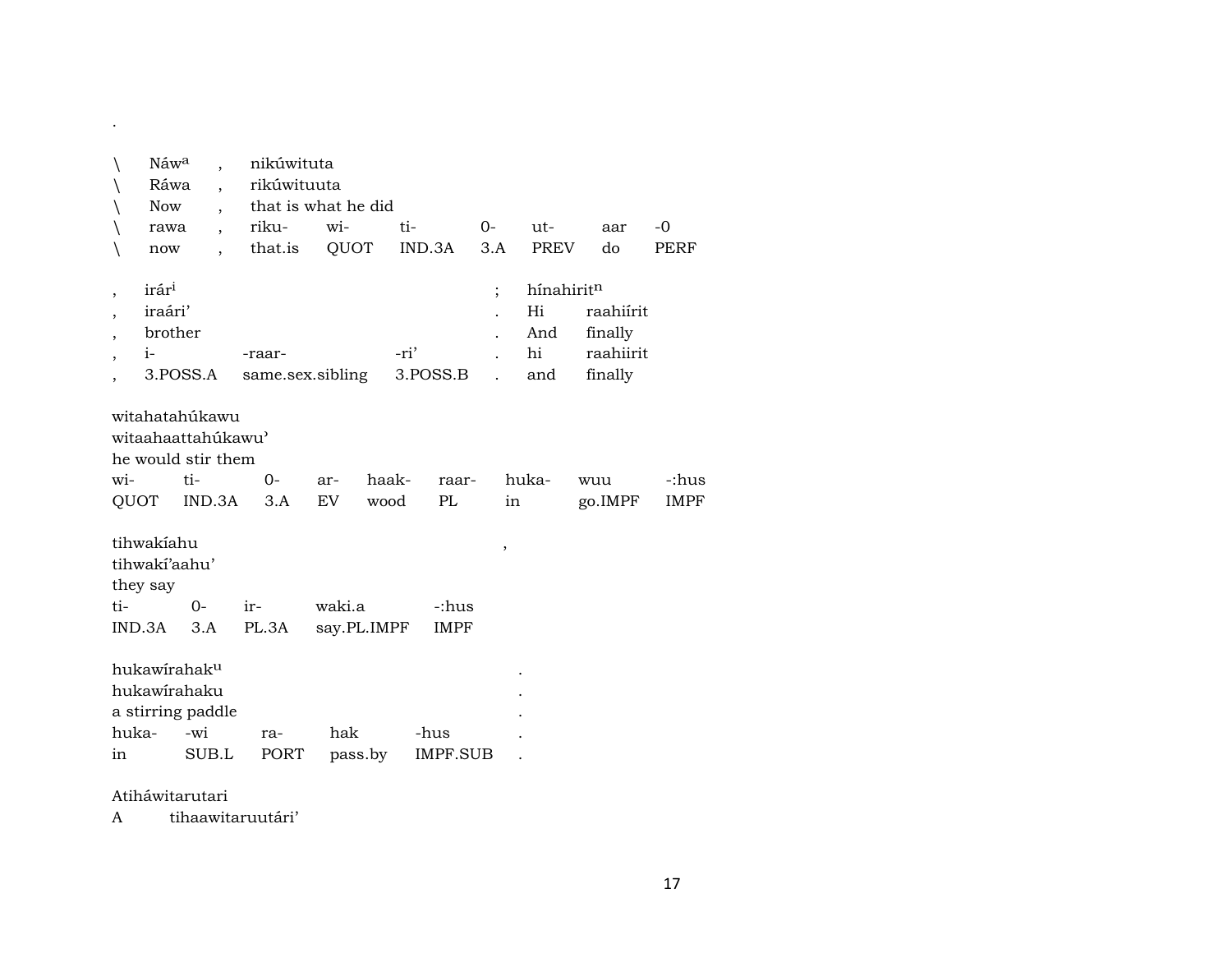| And                                                                           |                                           |                                              | this is what he would do |        |                       |                 |             |     |             |
|-------------------------------------------------------------------------------|-------------------------------------------|----------------------------------------------|--------------------------|--------|-----------------------|-----------------|-------------|-----|-------------|
| a                                                                             | tii-                                      | haa-                                         | wi-                      | ti-    | 0-                    | ar-             | ut-         | aar | $-i$        |
| and                                                                           | this                                      | here                                         | QUOT                     | IND.3A | 3.A                   | EV              | <b>PREV</b> | do  | <b>IMPF</b> |
| $\vdots$<br>hi<br>$\overline{\phantom{a}}$<br>$\cdot$<br>hi<br>$\overline{ }$ | hínahiritn<br>and<br>and                  | raahiírit<br>finally<br>raahiirit<br>finally |                          |        |                       |                 |             |     |             |
| irírutahu<br>iriíruutahu                                                      | its being that way                        |                                              |                          |        |                       |                 |             |     |             |
| irii-                                                                         | ra-                                       | 0-                                           | ut-                      | 0      | -a                    | -hus            |             |     |             |
| that                                                                          | ABS.                                      | 3.A                                          | <b>PREV</b>              | be     | SUB.1                 | <b>IMPF.SUB</b> |             |     |             |
| rakúrahar <sup>u</sup>                                                        | rakúraahaaru<br>when one boils food       |                                              |                          |        |                       |                 |             |     |             |
| ra-                                                                           | $0-$                                      | ku-                                          | raahaar                  |        |                       | -u              |             |     |             |
| INF.A                                                                         | 3.A                                       | INF.B                                        |                          |        | be.cooking.by.boiling | SUB.D           |             |     |             |
| hi<br>and<br>hi                                                               | hiwitarutasititn<br>witaruutasitit<br>wi- | it would happen<br>ti-                       | $0 -$                    | ar-    | ut-                   | asitik          | -0          |     |             |
|                                                                               |                                           | IND.3A                                       |                          |        |                       |                 |             |     |             |
| and                                                                           | QUOT                                      |                                              | 3.A                      | EV     | PREV                  | happen          | PERF        |     |             |

#### $H$ ínahirit $<sup>n</sup>$ </sup>

Hi raahiírit

And finally

hi raahiirit

and finally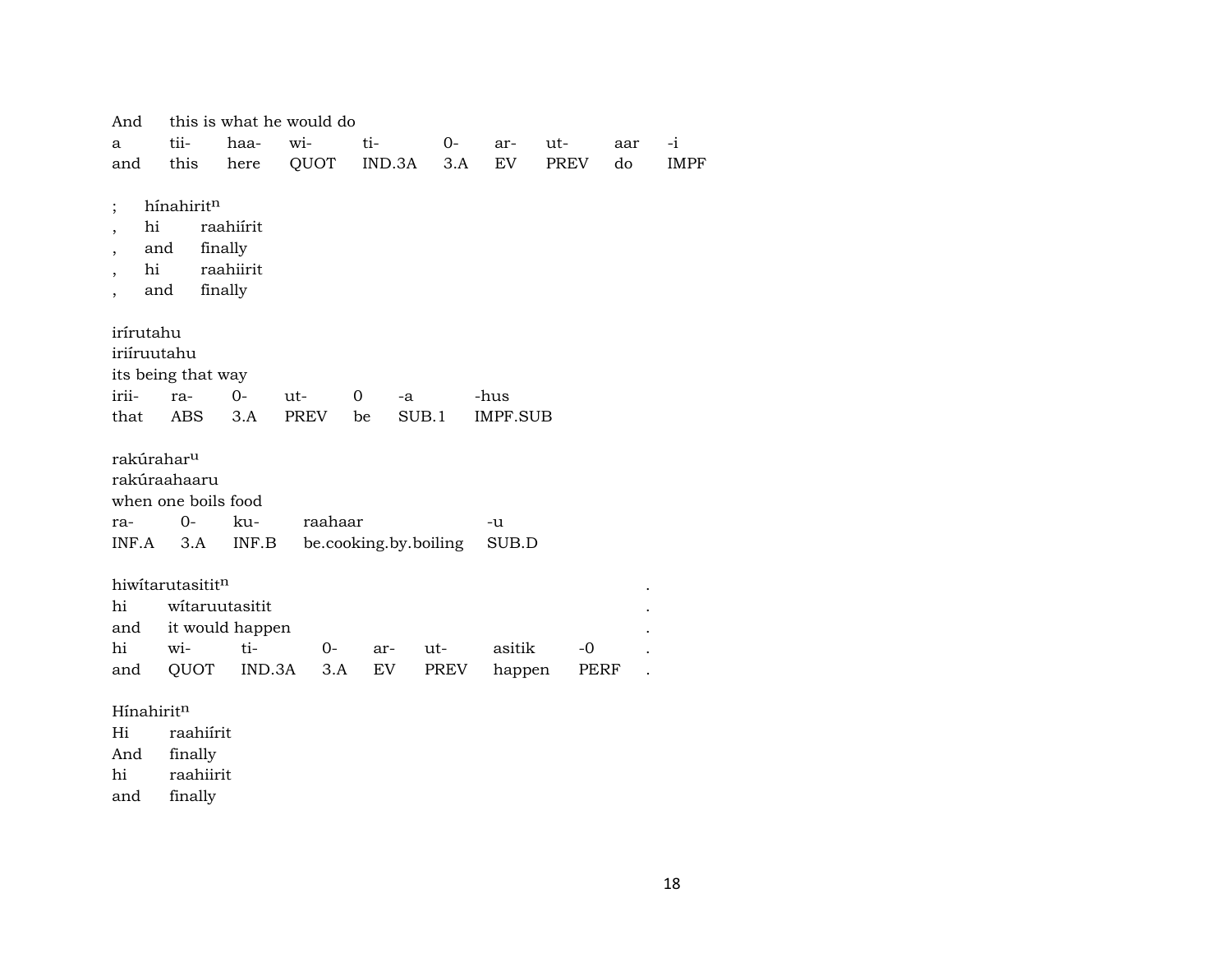witirahahkawišaráah<sup>u</sup> witiiruuhaahkawiicará'aahu' he would be stirring it from the bottom up wi- ti- 0- a- ir- ar- ut- raar.kawiica.ra.a -:hus QUOT IND.3A 3.A PREV.3A OBV EV PREV stir.from.the.bottom.up IMPF  $H$ ínahirit $n$  ikárikut $n$ . Hi raahiírit ikárikat . And finally in the middle . hi raahiirit iika.ri -kat . and finally center LOC wihiruwitaruširakúš tiihatn wihiru witaruucirahkúcti'iihat there the kettle would be half full of food wii- hiruu wi- ti- 0- ar- ut- i- raar- kuc- ci"ii.hak -0 now there QUOT IND.3A 3.A EV PREV SEQ PL.INDV.A kettle be.half.full PERF . . . . . Awitiraríkatahat<sup>n</sup> A witiiraríkatahat And they took it off (the fire) a wi- ti- 0- ir- raar- ri.kata.hak -0 and QUOT IND.3A 3.A PL.3A 3PL.INAN.P take.away PERF

. . . .

19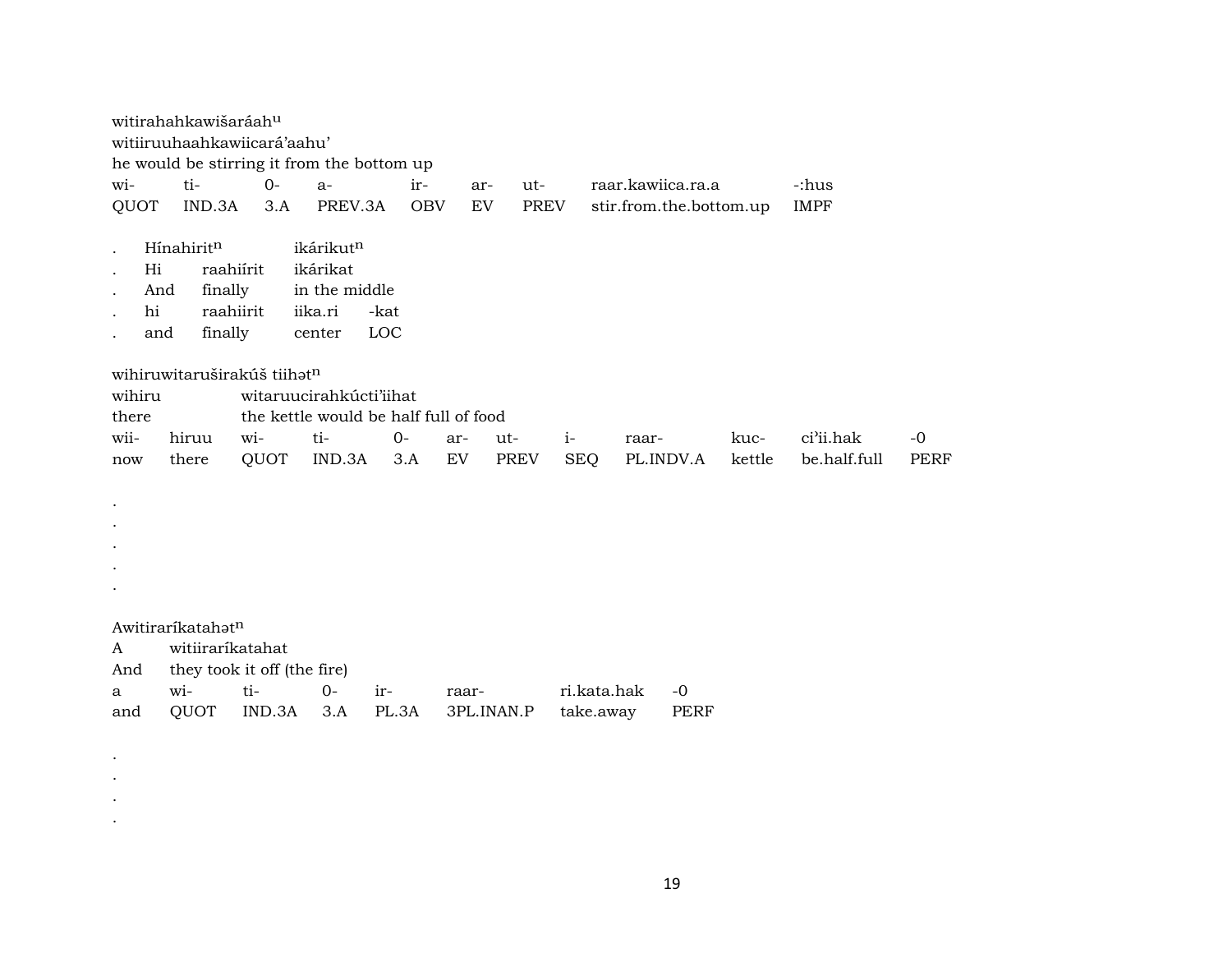| A<br>And   |                                    | Árawitikawahakúšapatn<br>raawitihkawaáhaaku'<br>they just served it |        |             |             |                          |             |             |             | cápaat<br>the women |
|------------|------------------------------------|---------------------------------------------------------------------|--------|-------------|-------------|--------------------------|-------------|-------------|-------------|---------------------|
|            |                                    | wi-                                                                 | ti-    | $0-$        | ir-         | ka-                      | waa-        | hak         | -:hus       |                     |
| a          | raa-                               | QUOT                                                                | IND.3A | 3.A         | PL.3A       | <b>ITER</b>              | <b>DIST</b> |             | <b>IMPF</b> | icapaak             |
| and        | just                               |                                                                     |        |             |             |                          |             | pass.by     |             | woman               |
| a          | šústitn                            |                                                                     |        |             |             |                          |             |             |             |                     |
| a          | cústit                             |                                                                     |        |             |             |                          |             |             |             |                     |
| and        |                                    | the old women                                                       |        |             |             |                          |             |             |             |                     |
| a          | custit                             |                                                                     |        |             |             |                          |             |             |             |                     |
| and        | old.woman                          |                                                                     |        |             |             |                          |             |             |             |                     |
|            |                                    |                                                                     |        |             |             |                          |             |             |             |                     |
|            | Ára witihwáwa                      |                                                                     |        |             |             |                          |             |             |             |                     |
| A          |                                    | raawitihwaáwa                                                       |        |             |             |                          |             |             |             |                     |
| And        |                                    | they just ate                                                       |        |             |             |                          |             |             |             |                     |
| a          | raa-                               | wi-                                                                 | ti-    | $O -$       | ir-         | waawa-                   | a           | $-0$        |             |                     |
| and        | just                               | QUOT                                                                | IND.3A | 3.A         | PL.3A       | <b>DIST</b>              | eat         | <b>PERF</b> |             |                     |
|            |                                    |                                                                     |        |             |             |                          |             |             |             |                     |
|            | Tihwakiahu                         |                                                                     |        |             |             | $\, ,$                   |             |             |             |                     |
|            | Tihwaki'aahu'                      |                                                                     |        |             |             | $\, ,$                   |             |             |             |                     |
|            | They say                           |                                                                     |        |             |             | $^\mathrm{,}$            |             |             |             |                     |
| ti-        |                                    | $0-$<br>ir-                                                         |        | waki.a      | -:hus       | $\overline{\phantom{a}}$ |             |             |             |                     |
|            | IND.3A                             | 3.A                                                                 | PL.3A  | say.PL.IMPF | <b>IMPF</b> | $\overline{ }$           |             |             |             |                     |
|            | nikusititkiríku<br>rikusitítkiríku | they watched that one                                               |        |             |             |                          |             |             |             |                     |
| riku-      | $si-$                              | ti-                                                                 | $0-$   | ir-         | ut-         | kirik.kus                |             | $-0$        |             |                     |
| that.is    | DU                                 | IND.3A                                                              | 3.A    | PL.3A       | PREV        | look.at                  |             | <b>PERF</b> |             |                     |
|            |                                    |                                                                     |        |             |             |                          |             |             |             |                     |
| tirutáwari |                                    |                                                                     |        |             |             |                          |             |             |             |                     |

tiruutáwaari

.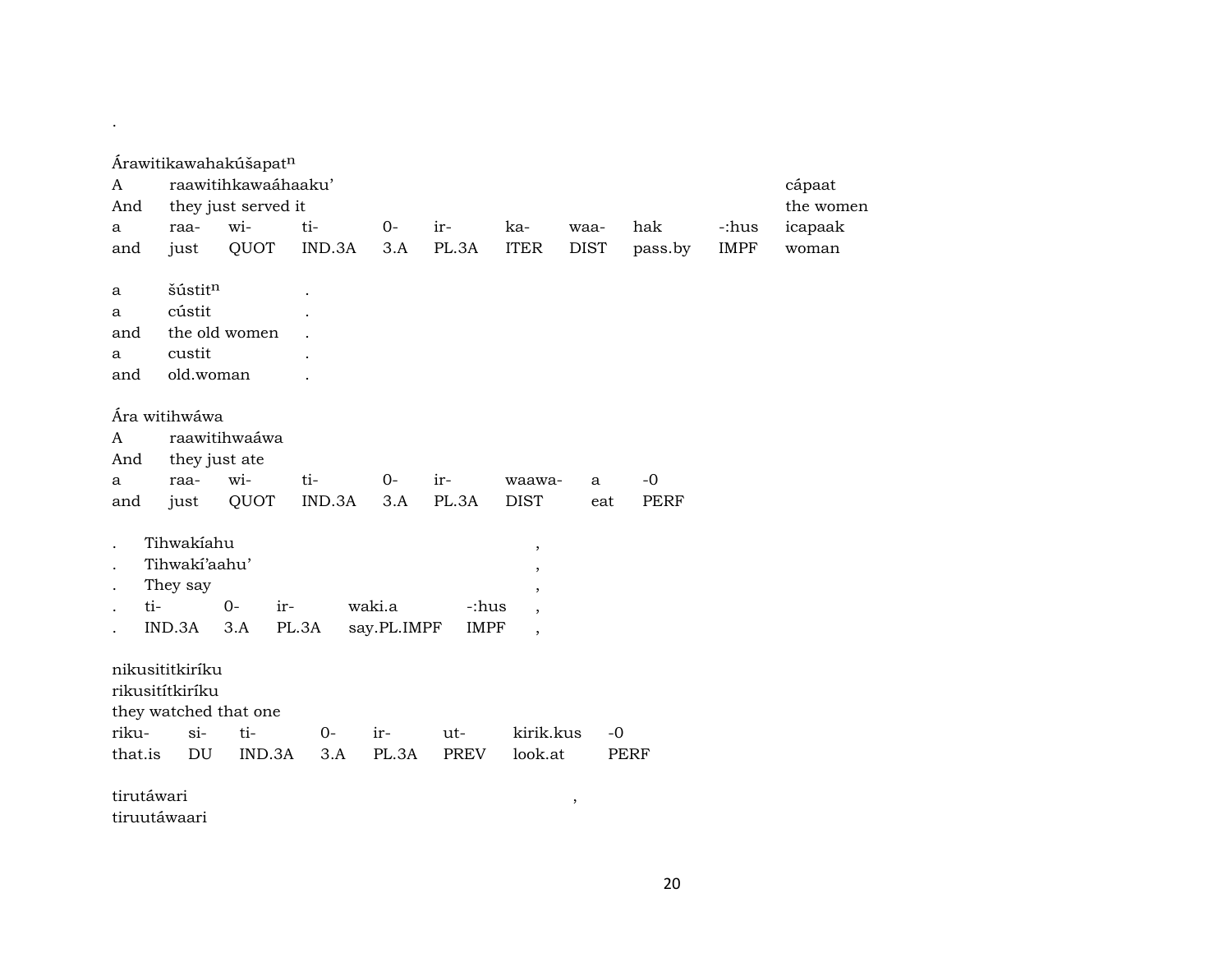|                |                                                                                            | this one who did things |                      |             |                         |           |                   |                      |            |
|----------------|--------------------------------------------------------------------------------------------|-------------------------|----------------------|-------------|-------------------------|-----------|-------------------|----------------------|------------|
| tii-           | ra-                                                                                        | $O -$                   | ut-                  | aar         | -wa                     | $-i$      |                   |                      |            |
| this           | ABS                                                                                        | 3.A                     | PREV                 | do          | DIST                    | IMPF.SUB  |                   |                      |            |
| irii-<br>where | irírakukarik <sup>u</sup><br>iriirakuukáriku<br>where his lodge was<br>ra-<br>Witihárariku | $0-$<br>$INF.A$ 3.A     | ku-<br>INF.B         |             | akaar-<br>dwelling PORT | ri-       | kus<br>be sitting | -0<br>SUB.4          |            |
|                | Witihaárariku                                                                              |                         |                      |             |                         |           |                   |                      |            |
|                | He was married                                                                             |                         |                      |             |                         |           |                   |                      |            |
| wi-            |                                                                                            | ti-                     | $0-$                 | haa-        | raar-                   | ri-       | kus               | -0                   |            |
|                |                                                                                            | QUOT IND.3A             | 3.A                  | child       | PL                      | PORT      | be sitting        | PERF                 |            |
|                |                                                                                            |                         |                      |             |                         |           |                   |                      |            |
|                | Asiwitirútkiriku                                                                           |                         |                      |             |                         |           |                   |                      |            |
| A              |                                                                                            | siwitiirútkiriku        |                      |             |                         |           |                   |                      |            |
| And            |                                                                                            |                         | they would watch him |             |                         |           |                   |                      |            |
| a<br>and       | $\sin$<br>DU                                                                               | wi-<br>QUOT             | ti-<br>IND.3A        | $0-$<br>3.A | ir-<br>PL.3A            | ar-<br>EV | ut-<br>PREV       | kirik.kus<br>look.at | -0<br>PERF |
|                |                                                                                            |                         |                      |             |                         |           |                   |                      |            |

. . . . .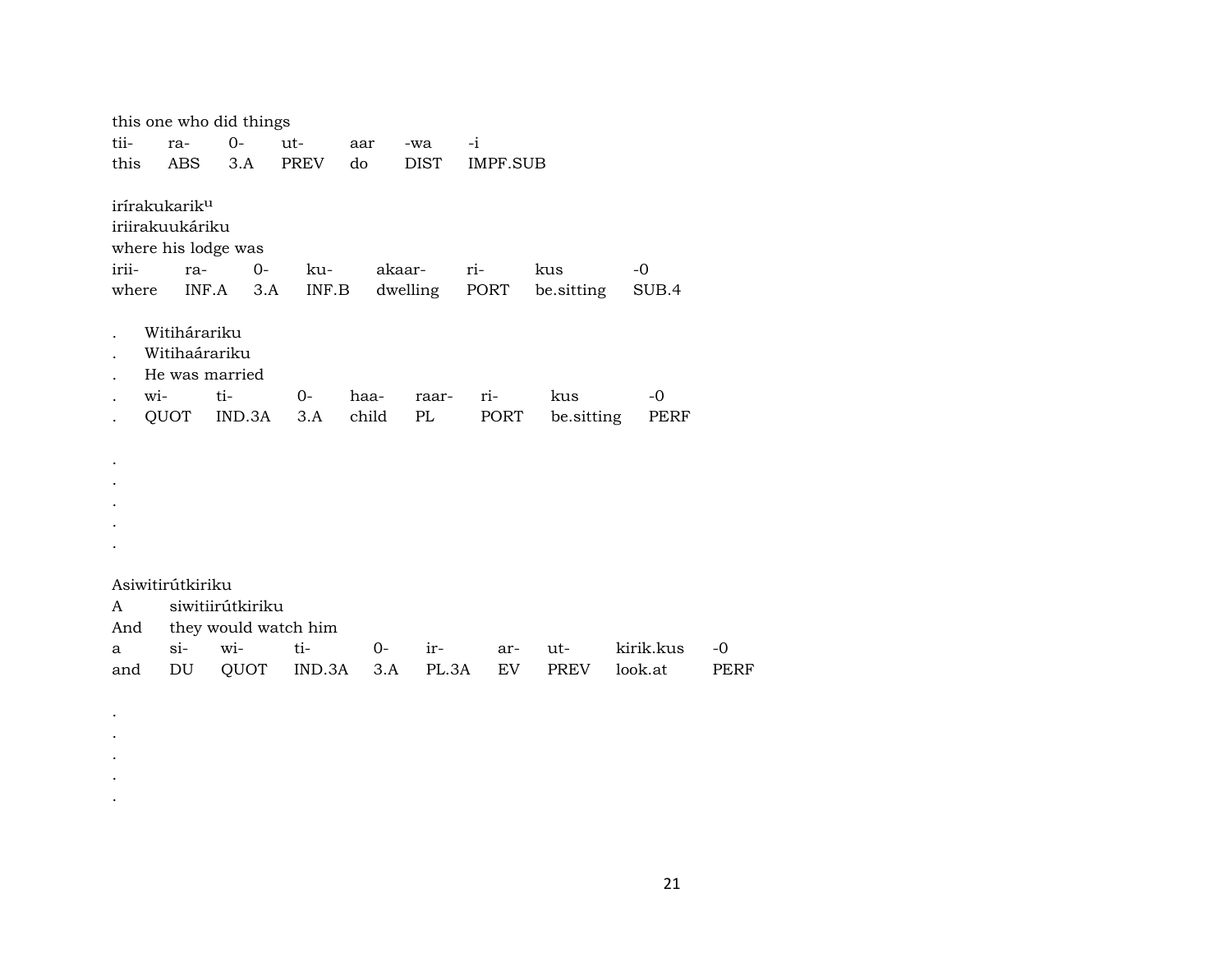| Náw <sup>a</sup><br>Ráwa<br><b>Now</b><br>rawa<br>now                                 | $\cdot$<br>$\overline{\phantom{a}}$<br>$\cdot$<br>$\overline{\phantom{a}}$<br>$\overline{\phantom{a}}$ |                                          |                                                   |                       |                        |                                                             |                     |                  |                  |                     |
|---------------------------------------------------------------------------------------|--------------------------------------------------------------------------------------------------------|------------------------------------------|---------------------------------------------------|-----------------------|------------------------|-------------------------------------------------------------|---------------------|------------------|------------------|---------------------|
| irikúhihikakatiráit <sup>a</sup><br>iriikúhiihi'<br>wherever it was<br>irii-<br>where | kuur-<br><b>DUB</b>                                                                                    | ra-<br>ABS                               | $0-$<br>3.A                                       | ihii<br>be.in.a.place | $-0$<br>PERF           | kaakaatiraá'iita<br>I do not know<br>kaaka-<br>NEG.IND.1/2A | $t-$<br>1.A         | ir-<br>PREV.1/2A | raa.iita<br>know | $-0$<br><b>PERF</b> |
| irikúhih <sup>i</sup><br>iriikúhiihi'<br>wherever it was<br>irii-<br>where            | kuur-<br><b>DUB</b>                                                                                    | ra-<br><b>ABS</b>                        | $0-$<br>3.A                                       | ihii<br>be.in.a.place | $-0$<br><b>PERF</b>    |                                                             |                     |                  |                  |                     |
| Ahuháhwiša<br>Ahuuhaáhwica'<br>A war party arrived<br>ar-<br>EV                       | ra-<br><b>ABS</b>                                                                                      | $0-$<br>$a-$<br>3.A                      | PREV.3A                                           | ut-<br><b>PREV</b>    | raar-<br>3PL.INAN.P    | wic.a<br>arrive.to.attack                                   | $-0$<br><b>PERF</b> |                  |                  |                     |
| rakurišahikstarirúši <sup>u</sup><br>ra-<br>INF.A                                     | $0-$<br>3.A                                                                                            | rakuuricahikstarirúhci'u<br>ku-<br>INF.B | its being a huge number of people<br>uur-<br>PREV | icaahiks-<br>person   | raar-<br>$\mathbf{PL}$ | riruhci<br>be.numerous                                      | -u<br>SUB.D         |                  |                  |                     |
| $\vdots$                                                                              |                                                                                                        |                                          |                                                   |                       |                        |                                                             |                     |                  |                  |                     |

- --
- --
- --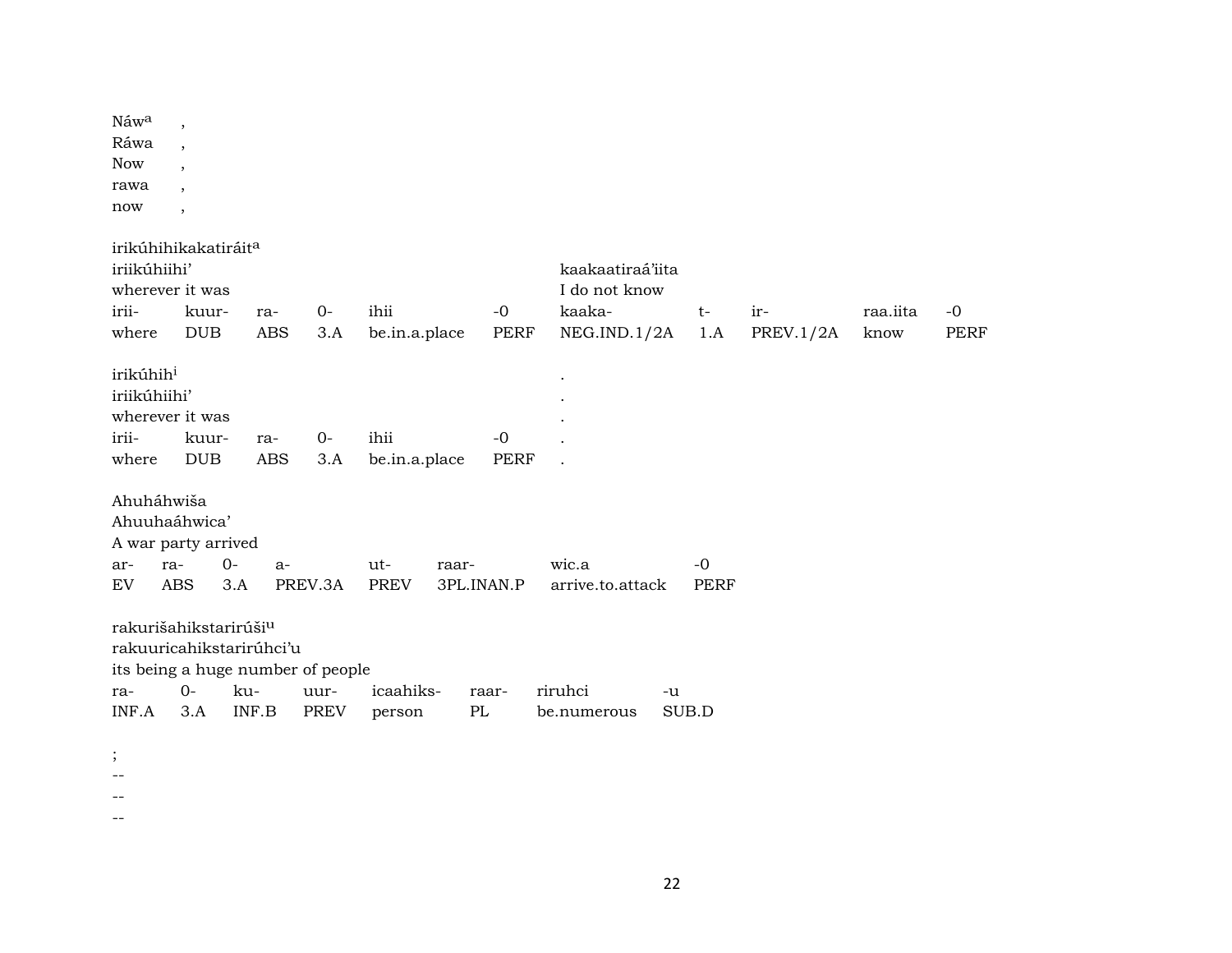| hi<br>and<br>hi<br>and                                                                     | hiahuháhwiša<br>ar-<br>EV                                                                                        | ahuuhaáhwica'<br>ra-<br><b>ABS</b>                                                     | the war party arrived<br>$0-$<br>3.A               | $a-$<br>PREV.3A |           | $ut-$<br><b>PREV</b> | raar-              | 3PL.INAN.P         | wic.a          |                    | arrive.to.attack    | $-0$<br><b>PERF</b> |                     |                     |
|--------------------------------------------------------------------------------------------|------------------------------------------------------------------------------------------------------------------|----------------------------------------------------------------------------------------|----------------------------------------------------|-----------------|-----------|----------------------|--------------------|--------------------|----------------|--------------------|---------------------|---------------------|---------------------|---------------------|
| $\ddot{\phantom{a}}$<br>$\cdot$<br>$\ddot{\phantom{0}}$<br>$\ddot{\phantom{0}}$<br>$\cdot$ | Ákaa<br>Aáka'a<br>Oh my<br>aaka'a<br>oh.my                                                                       | $\mathbf{I}$<br>$\overline{\phantom{a}}$<br>$\overline{\phantom{a}}$<br>$\overline{ }$ |                                                    |                 |           |                      |                    |                    |                |                    |                     |                     |                     |                     |
| wi-<br>QUOT<br>$\,$<br>$\, ,$<br>,<br>$\,$<br>$\,$                                         | witiratahkákawakatn<br>witiirattahkákawaakat<br>ti-<br>IND.3A                                                    |                                                                                        | they cut through the line in places<br>$0-$<br>3.A | ir-<br>PL.3A    | ar-<br>EV | ak-<br>PL.AN.3P      |                    | raar-<br>PL.INDV.P |                | ka-<br><b>ITER</b> | ka.ukac.k<br>cut.up |                     | -waa<br><b>DIST</b> | $-0$<br><b>PERF</b> |
| wi-<br>QUOT<br>pita                                                                        | witiratarúruwahaš<br>witiirattaarúruuwaahac<br>they killed some of them<br>ti-<br>IND.3A<br>$\ddot{\phantom{a}}$ |                                                                                        | $O -$<br>3.A                                       | ir-<br>PL.3A    | ak-       | PL.AN.3P             | raar-<br>PL.INDV.P |                    | hurahac<br>die |                    | -waa<br><b>DIST</b> | $-0$<br><b>PERF</b> |                     |                     |

piíta .

 $\rightarrow$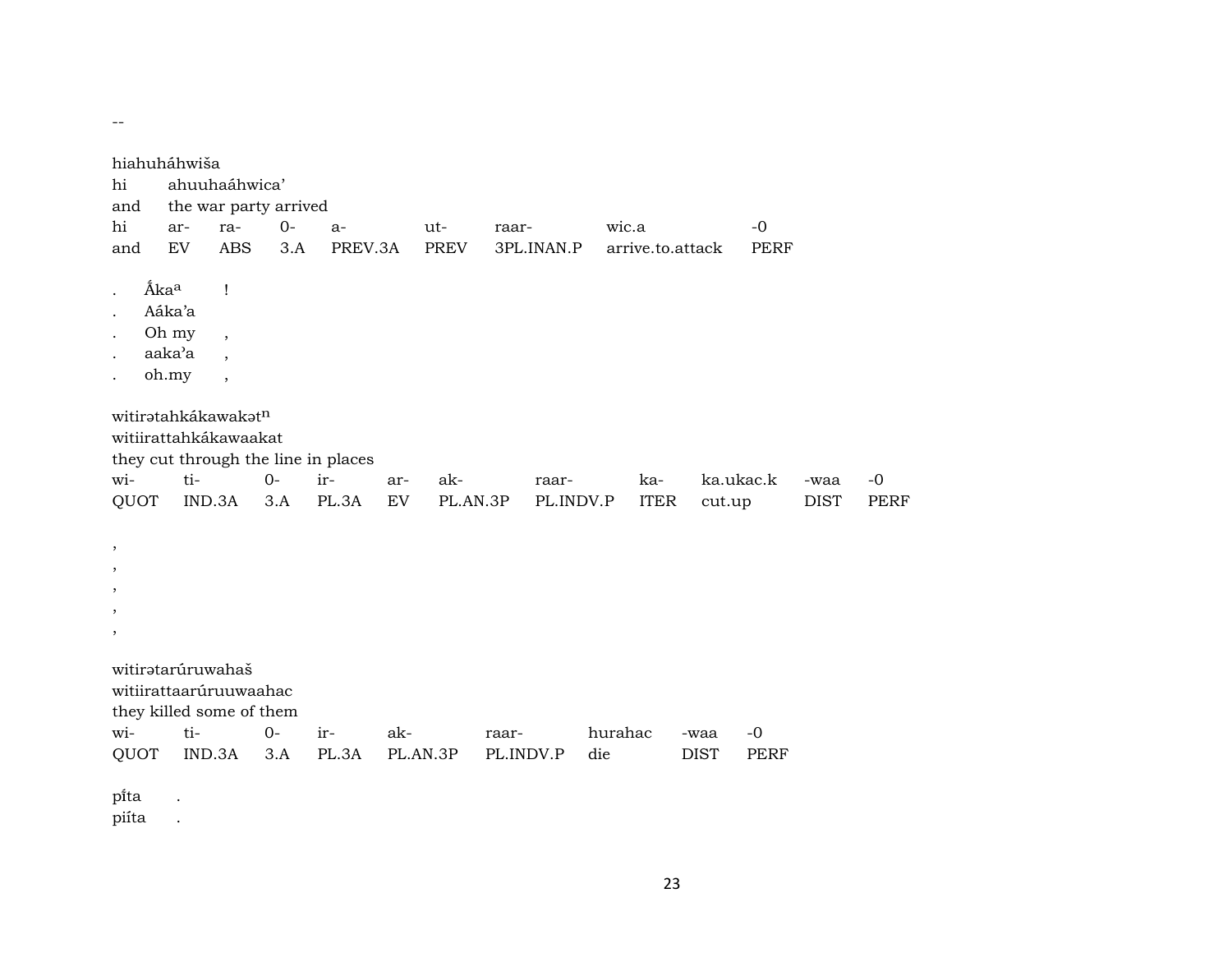men .

wiita .

man .

| A<br>And     | Aahiratahaísatn         | ahiirattahaa'iisat<br>they were driven into the water |         |        |                    |               |                                      |                          |          |                 |             |
|--------------|-------------------------|-------------------------------------------------------|---------|--------|--------------------|---------------|--------------------------------------|--------------------------|----------|-----------------|-------------|
| a            | ar-                     | ra-                                                   | $0-$    | ir-    |                    | ak-           | raar-                                |                          | haa-     | iis.at          | $-0$        |
| and          | EV                      | <b>ABS</b>                                            | 3.A     |        | 3.INDF             | PL.AN.3P      |                                      | PL.INDV.P                | in.water | go.out.of.sight | <b>PERF</b> |
|              |                         |                                                       |         |        |                    |               |                                      |                          |          |                 |             |
|              | Aahaurír <sup>itn</sup> |                                                       |         |        |                    |               |                                      | $^\mathrm{^{^\circ}}$    |          |                 |             |
| $\mathsf{A}$ |                         | aha'uuriirit                                          |         |        |                    |               |                                      | $\,$                     |          |                 |             |
|              | And                     | he stood up                                           |         |        |                    |               |                                      | $^\mathrm{^\mathrm{o}}$  |          |                 |             |
| $\mathbf{a}$ |                         | ar-                                                   | ra-     | 0-     | uuri.arik          |               | $-0$                                 | $\overline{\phantom{a}}$ |          |                 |             |
|              | and                     | EV                                                    | ABS     | 3.A    |                    | stand.upright | PERF                                 | $\,$                     |          |                 |             |
|              |                         |                                                       |         |        |                    |               |                                      |                          |          |                 |             |
|              | tihwakíahu              |                                                       |         |        |                    |               |                                      |                          |          |                 |             |
|              | tihwakí'aahu'           |                                                       |         |        |                    |               | $\, ,$                               |                          |          |                 |             |
| they say     |                         |                                                       |         |        |                    |               | $^\mathrm{,}$                        |                          |          |                 |             |
| ti-          | $0-$                    | ir-                                                   |         | waki.a |                    | -:hus         | $\overline{\phantom{a}}$             |                          |          |                 |             |
| IND.3A       | 3.A                     |                                                       | PL.3A   |        | say.PL.IMPF        | <b>IMPF</b>   | $\overline{\phantom{a}}$             |                          |          |                 |             |
|              | kišuhuráhiri            |                                                       |         |        |                    |               |                                      |                          |          |                 |             |
|              | kicuuhuraáhiri'         |                                                       |         |        |                    |               |                                      |                          |          |                 |             |
|              | on the stream bed       |                                                       |         |        |                    |               |                                      |                          |          |                 |             |
| kiic-        | huu-                    |                                                       | huraar- |        | -hiri <sup>3</sup> |               |                                      |                          |          |                 |             |
| water        |                         | in.water                                              | earth   |        | LOC                |               |                                      |                          |          |                 |             |
|              |                         |                                                       |         |        |                    |               |                                      |                          |          |                 |             |
| Hírihwaki    |                         |                                                       |         |        |                    |               | $\mathcal{C}\mathcal{C}$<br>$\,$     |                          |          |                 |             |
| Hi           | ríhwaki'                |                                                       |         |        |                    |               | $\epsilon\epsilon$                   |                          |          |                 |             |
| And          | they said               |                                                       |         |        |                    |               | $\mathcal{C}$                        |                          |          |                 |             |
| hi           | ra-                     | $O -$                                                 | ir-     |        | waki               | $-0$          | $\pmb{\mathsf{H}}$<br>$\overline{ }$ |                          |          |                 |             |
| and          | <b>ABS</b>              | 3.A                                                   | PL.3A   |        | say.PL             | <b>PERF</b>   | $\pmb{\mathsf{H}}$<br>,              |                          |          |                 |             |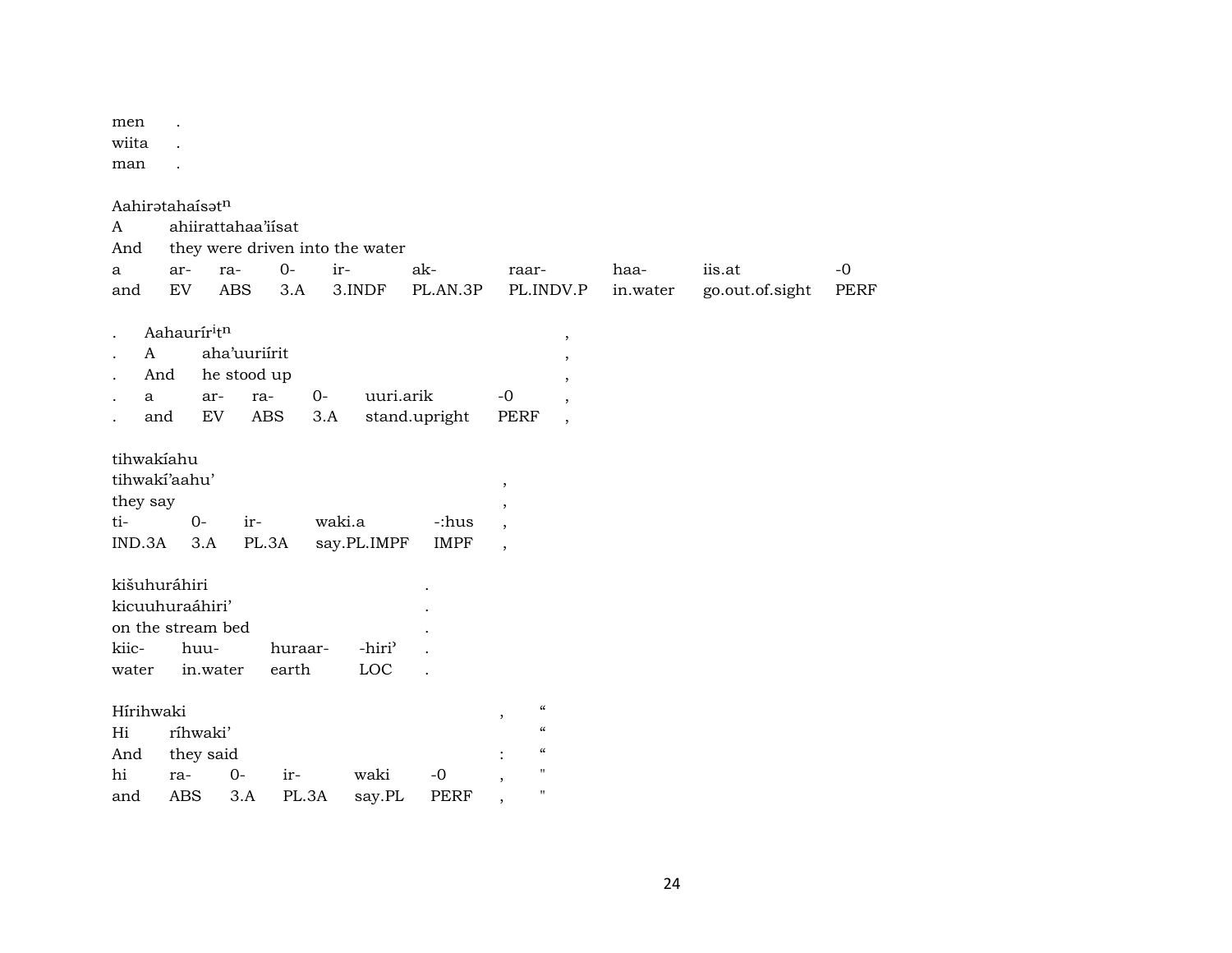| Kišuhuráhiri<br>Kicuuhuraáhiri'<br>On the stream bed<br>kiic-<br>water | huu-<br>in.water                            |                                     | huraar-<br>earth | -hiri <sup>3</sup><br>LOC  | $\pmb{\mathcal{I}}$ |                    |                                                                |                |                             |                     |
|------------------------------------------------------------------------|---------------------------------------------|-------------------------------------|------------------|----------------------------|---------------------|--------------------|----------------------------------------------------------------|----------------|-----------------------------|---------------------|
| híriurir <sup>i</sup> t <sup>n</sup><br>hi<br>and<br>hi<br>and         | ri'uuriírit<br>he stopped<br>ri-<br>CONT.3A |                                     | $0-$<br>3.A      | uuri.arik<br>stand.upright |                     | $-0$<br>PERF       | arikarár <sup>u</sup><br>Arikaraáru'<br>Stag<br>arika-<br>horn | raar-<br>PL    | $-u^{\prime}$<br><b>NOM</b> |                     |
| $\mathbf{H}$<br>11<br>"<br>П                                           | Náwa<br>Ráwa<br><b>Now</b><br>rawa<br>now   | $\overline{\phantom{a}}$<br>$\cdot$ |                  |                            |                     |                    |                                                                |                |                             |                     |
| hiruharukatáis <sup>a</sup>                                            |                                             |                                     |                  |                            |                     |                    |                                                                |                |                             |                     |
| hiru                                                                   |                                             | aharaaruukaátá'iisa'                |                  |                            |                     |                    |                                                                |                |                             |                     |
| then                                                                   |                                             | they came to the bank               |                  |                            |                     |                    |                                                                |                |                             |                     |
| hiruu<br>then                                                          | ar-<br>EV                                   | ra-<br><b>ABS</b>                   | $0-$<br>3.A      | $a-$<br>PREV.3A            |                     | raar-<br>PL.INDV.A | huukata-                                                       | along.the.bank | iis.a<br>come.into          | $-0$<br><b>PERF</b> |
| kátahka<br>kátahka<br>the enemy<br>katahkaa<br>enemy                   |                                             |                                     |                  |                            |                     |                    |                                                                |                |                             |                     |
| Hikisírahukuk <sup>i</sup>                                             |                                             |                                     |                  |                            |                     |                    |                                                                |                |                             |                     |
| Hi                                                                     | kici                                        | rahaákuki                           |                  |                            |                     |                    |                                                                | $\,$           |                             |                     |
| And                                                                    | but                                         | ourselves                           |                  |                            |                     |                    |                                                                |                |                             |                     |
| hi                                                                     | kici                                        | ra-                                 | t-               | rak-                       | $\mathbf 0$         | -ka.uk             | $-i$                                                           |                |                             |                     |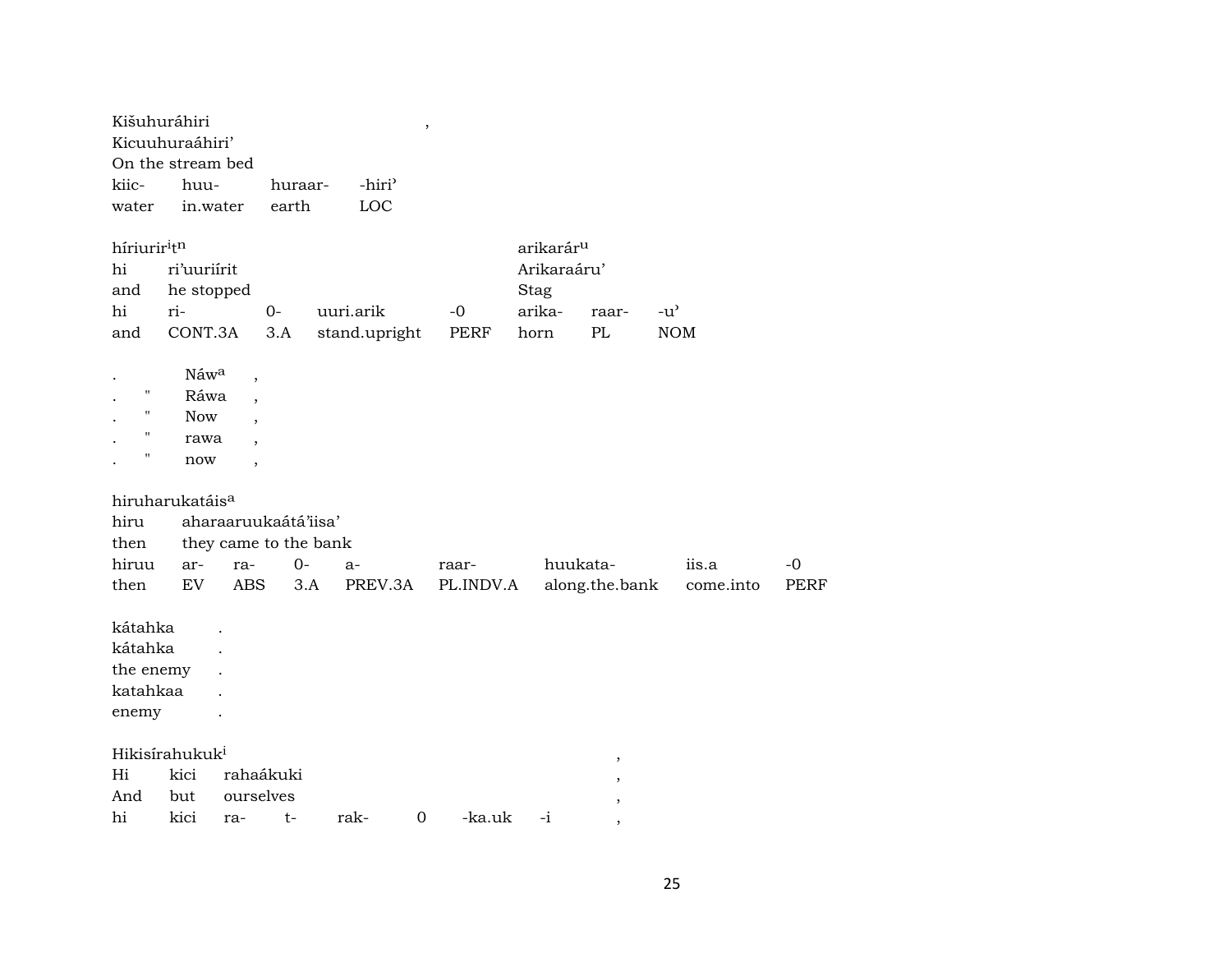| and                   | but                        | ABS                              | 1.A                                                  | $1/2$ .PL | be                                         | <b>DIST</b>  | SUB.2 | $\overline{\phantom{a}}$ |             |           |            |
|-----------------------|----------------------------|----------------------------------|------------------------------------------------------|-----------|--------------------------------------------|--------------|-------|--------------------------|-------------|-----------|------------|
| hi                    |                            | hiahirahukátawahatn              | ahirahuukátawaahat                                   |           |                                            |              |       |                          |             |           |            |
| and                   |                            |                                  | they crossed the creek                               |           |                                            |              |       |                          |             |           |            |
| hi                    | ar-                        | ri-                              | $0-$                                                 |           | raar-                                      | huukata-     |       | waa-                     | hak         | $-0$      |            |
| and                   | $\mathop{\rm EV}\nolimits$ | CONT.3A                          |                                                      | 3.A       | PL.INDV.A                                  | across.water |       | $\rm DIST$               | pass.by     | PERF      |            |
|                       |                            |                                  |                                                      |           |                                            |              |       |                          |             |           |            |
|                       |                            |                                  |                                                      |           |                                            |              |       |                          |             |           |            |
|                       |                            |                                  |                                                      |           |                                            |              |       |                          |             |           |            |
|                       |                            |                                  |                                                      |           |                                            |              |       |                          |             |           |            |
|                       |                            |                                  |                                                      |           |                                            |              |       |                          |             |           |            |
|                       |                            |                                  |                                                      |           |                                            |              |       |                          |             |           |            |
|                       |                            | Híkisiahuharawišáis <sup>a</sup> |                                                      |           |                                            |              |       |                          |             |           |            |
| Hi                    | kici                       |                                  | ahuuhaarawiíca'iisa'                                 |           |                                            |              |       |                          |             |           |            |
| And                   | but                        |                                  |                                                      |           | the war party came to the edge of the bank |              |       |                          |             |           |            |
| hi                    | kici                       | ar-                              | ra-                                                  | $0-$      | $a-$                                       | ut-          | raar- |                          | awiica-     | iis.a     | $-{\bf 0}$ |
| and                   | but                        | $\mathop{\rm EV}\nolimits$       | $\operatorname{ABS}$                                 | 3.A       | PREV.3A                                    | PREV         |       | PL.INDV.A                | on.the.edge | come.into | PERF       |
|                       |                            |                                  |                                                      |           |                                            |              |       |                          |             |           |            |
|                       |                            |                                  |                                                      |           |                                            |              |       |                          |             |           |            |
|                       |                            |                                  |                                                      |           |                                            |              |       |                          |             |           |            |
|                       |                            |                                  |                                                      |           |                                            |              |       |                          |             |           |            |
|                       |                            |                                  |                                                      |           |                                            |              |       |                          |             |           |            |
|                       |                            |                                  |                                                      |           |                                            |              |       |                          |             |           |            |
| Akawáwa               |                            |                                  |                                                      |           |                                            |              |       |                          |             |           |            |
|                       | Aakawaáwaa'                |                                  | $\overline{\phantom{a}}$                             |           |                                            |              |       |                          |             |           |            |
| Oh my<br>aaka'a       |                            | -waawa                           | $\, ,$                                               |           |                                            |              |       |                          |             |           |            |
| oh.my                 | <b>DIST</b>                |                                  | $\overline{\phantom{a}}$<br>$\overline{\phantom{a}}$ |           |                                            |              |       |                          |             |           |            |
|                       |                            |                                  |                                                      |           |                                            |              |       |                          |             |           |            |
| tiahárik <sup>i</sup> |                            |                                  |                                                      |           |                                            |              |       |                          |             |           |            |
| ti'ahaáriki           |                            |                                  |                                                      |           |                                            |              |       |                          |             |           |            |
|                       |                            |                                  |                                                      |           |                                            |              |       |                          |             |           |            |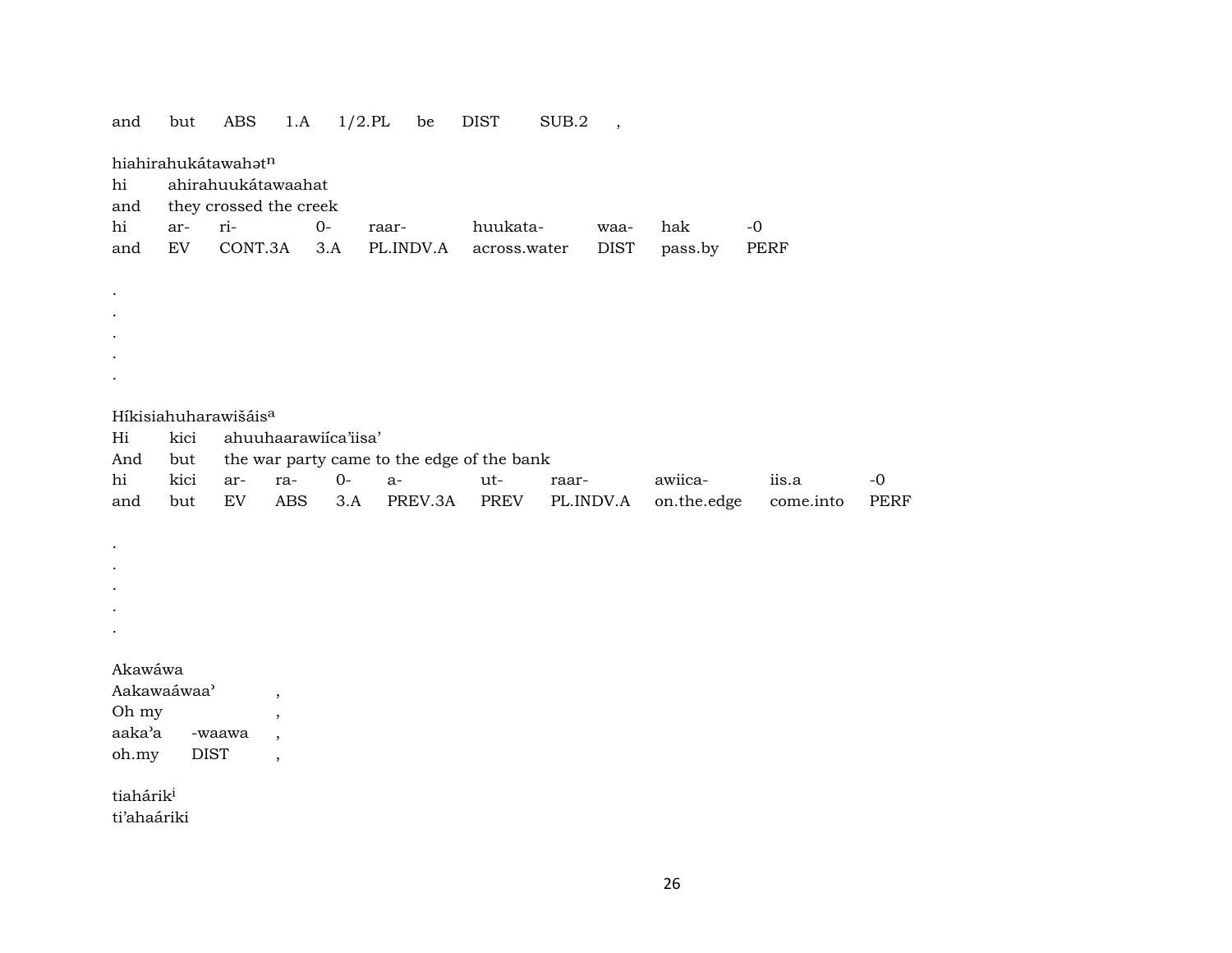| this one              |        |                           |        |                           |                       |     |                          |                 |      |
|-----------------------|--------|---------------------------|--------|---------------------------|-----------------------|-----|--------------------------|-----------------|------|
| tii-                  | ar-    | ra-                       | $0-$   | arik                      | $-i$                  |     |                          |                 |      |
| this                  | EV     | <b>ABS</b>                | 3.A    | be.standing               | SUB.2                 |     |                          |                 |      |
|                       |        |                           |        |                           |                       |     |                          |                 |      |
| Arikarár <sup>u</sup> |        |                           |        | Tiratáhpašar <sup>u</sup> |                       |     | $^\mathrm{,}$            |                 |      |
| Arikaraáru'           |        |                           |        |                           | tiratáhpacaaru'       |     | $\overline{ }$           |                 |      |
| Stag                  |        |                           |        |                           | they were hitting him |     | $\overline{\phantom{a}}$ |                 |      |
| arika-                | raar-  | $-u^{\prime}$             |        |                           |                       |     | $^\mathrm{^\mathrm{o}}$  |                 |      |
| horn                  | PL     | <b>NOM</b>                |        |                           |                       |     | $^\mathrm{^\mathrm{o}}$  |                 |      |
|                       |        |                           |        |                           |                       |     |                          |                 |      |
|                       |        | hisiwitiruhašáratatn      |        |                           |                       |     |                          |                 |      |
| hi                    |        | siwitiiruuhácaraatat      |        |                           |                       |     |                          |                 |      |
| and                   |        | they all would attack him |        |                           |                       |     |                          |                 |      |
| hi                    | $si-$  | wi-                       | ti-    | $0-$                      | ir-                   | ar- | ut-                      | raar.taraatat.k | $-0$ |
| and                   | DU     | QUOT                      | IND.3A | 3.A                       | PL.3A                 | EV  | <b>PREV</b>              | attack          | PERF |
|                       |        |                           |        |                           |                       |     |                          |                 |      |
|                       |        |                           |        |                           |                       |     |                          |                 |      |
|                       |        |                           |        |                           |                       |     |                          |                 |      |
|                       |        |                           |        |                           |                       |     |                          |                 |      |
|                       |        |                           |        |                           |                       |     |                          |                 |      |
|                       |        |                           |        |                           |                       |     |                          |                 |      |
|                       |        |                           |        |                           |                       |     |                          |                 |      |
|                       |        | Asiwitiruhašáratatn       |        |                           |                       |     |                          |                 |      |
| A                     |        | siwitiiruuhacáraatat      |        |                           |                       |     |                          |                 |      |
| And                   |        | they all would attack him |        |                           |                       |     |                          |                 |      |
| a                     | $\sin$ | wi-                       | ti-    | 0-                        | ir-                   | ar- | ut-                      | raar.taraatat.k | -0   |
| and                   | DU     | QUOT                      | IND.3A | 3.A                       | PL.3A                 | EV. | <b>PREV</b>              | attack          | PERF |
|                       |        |                           |        |                           |                       |     |                          |                 |      |

, , , , ,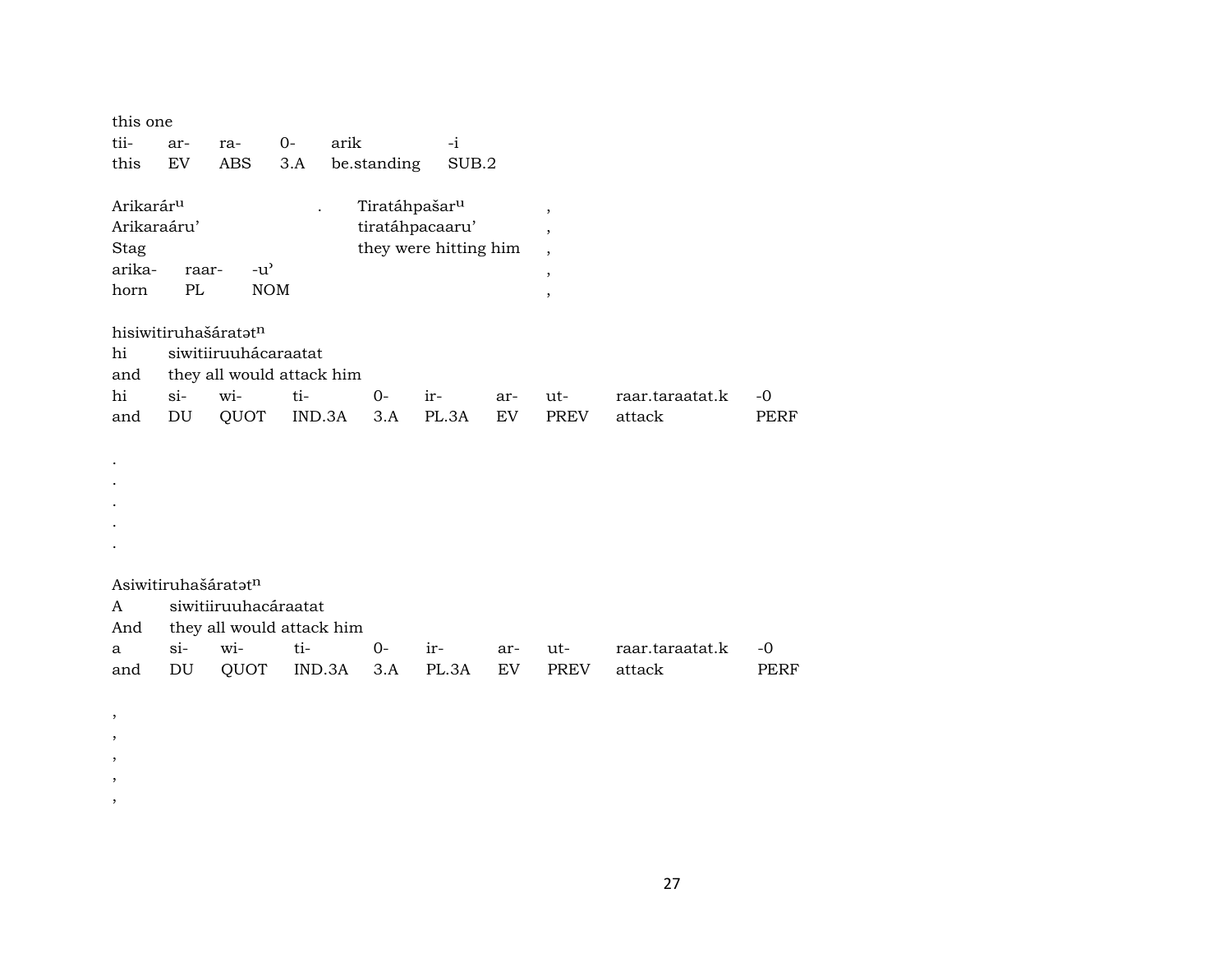|                          |                   | hirihuksuwitarutpíua                |               |                |                       |            |                         |           |       |
|--------------------------|-------------------|-------------------------------------|---------------|----------------|-----------------------|------------|-------------------------|-----------|-------|
| hi                       | ríhuksu'          |                                     |               | witarutpi'uu'a |                       |            |                         |           |       |
| and                      | just              |                                     |               |                | he would face one way |            |                         |           |       |
| hi                       | rihuks            | $-u$ <sup><math>\prime</math></sup> | wi-           | ti-            | $0-$                  | ar-        | ut-                     | wi.uu     | -a    |
| and                      | alone             | <b>NOM</b>                          | QUOT          |                | IND.3A                | EV<br>3.A  | PREV                    | be.facing | SUB.1 |
|                          |                   |                                     |               |                |                       |            |                         |           |       |
| $\overline{\phantom{a}}$ | hawahitaku        |                                     |               |                |                       |            |                         |           |       |
|                          | hawá              | hiítaku                             |               |                |                       |            |                         |           |       |
| $\overline{\phantom{a}}$ | also              | another way                         |               |                |                       |            |                         |           |       |
|                          | haawa             | hii-                                | -taku         |                |                       |            |                         |           |       |
|                          | also              | other                               | LOC           |                |                       |            |                         |           |       |
|                          |                   |                                     |               |                |                       |            |                         |           |       |
|                          | Irisirikukspáriku |                                     |               |                |                       |            |                         |           |       |
|                          | Irisirikukspáriku |                                     |               |                |                       |            |                         |           |       |
|                          |                   | The ones shooting at him            |               |                |                       |            |                         |           |       |
| irii-                    | $\sin$            | ra-                                 | $0-$          | ir-            | ku-                   | uks-       | warik                   | -hus      |       |
| that                     | DU                | INF.A                               | 3.A           | PL.3A          | INF.B                 | <b>AOR</b> | shoot                   | IMPF.SUB  |       |
|                          |                   |                                     |               |                |                       |            |                         |           |       |
| híhaw <sup>a</sup>       |                   | hítaku                              |               |                |                       |            |                         |           |       |
| hi                       | haáwa'            | hiítaku                             |               |                |                       |            |                         |           |       |
| and                      | also              |                                     | the other way |                |                       |            |                         |           |       |
| hi                       | haawa             | hii-                                | -taku         |                |                       |            |                         |           |       |
| and                      | also              | other                               | LOC           |                |                       |            |                         |           |       |
|                          |                   |                                     |               |                |                       |            |                         |           |       |
| witarutpíu <sup>a</sup>  |                   |                                     |               |                |                       |            | $^\mathrm{^\mathrm{o}}$ |           |       |
|                          | witarutpí'uu'a    |                                     |               |                |                       |            |                         |           |       |
|                          | he would face it  |                                     |               |                |                       |            |                         |           |       |
| wi-                      | ti-               | $O -$                               | ar-           | ut-            | wi.uu                 |            | -a                      |           |       |
| QUOT                     | IND.3A            | 3.A                                 | EV            | PREV           | be facing             |            | SUB.1                   |           |       |
|                          |                   |                                     |               |                |                       |            |                         |           |       |
|                          | sirihkuwáriku     |                                     |               |                |                       |            |                         |           |       |
|                          | sirihkuuwáriku    |                                     |               |                |                       |            |                         |           |       |
|                          |                   | when they were shooting at him      |               |                |                       |            |                         |           |       |
| $si-$                    | ra-               | $0-$                                | ir-           | ku-            | $i-$                  | warik      | -hus                    |           |       |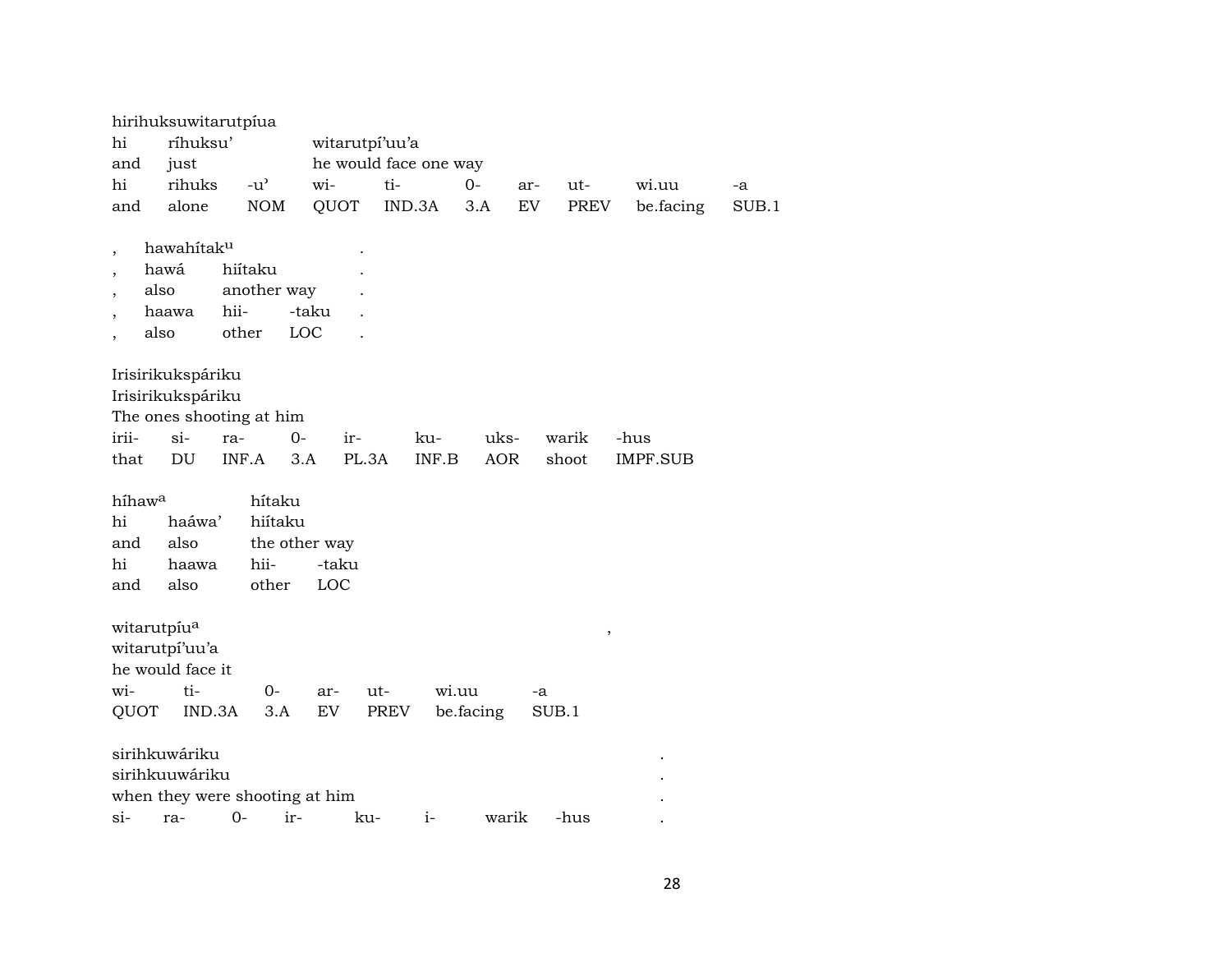| DU       | INF.A                          | 3.A            | PL.3A                    | INF.B      | SEQ         | shoot           | IMPF.SUB   |             |
|----------|--------------------------------|----------------|--------------------------|------------|-------------|-----------------|------------|-------------|
|          | Akisikutihkitáwuh <sup>u</sup> |                |                          |            |             |                 |            |             |
| Aki      |                                |                | sikutihkitáwuhu'         |            |             |                 |            |             |
| And here |                                |                | they glanced off him     |            |             |                 |            |             |
| a-       | ki                             | $\sin$         | ku-                      | ti-        | $O -$       | ir-             | kita.wuh   | -:hus       |
| and      | there                          | DU             | <b>INDF</b>              | IND.3A     | 3.A         | PL.3A           | glance.off | <b>IMPF</b> |
|          | Nakuwarúksti <sup>u</sup>      |                |                          |            |             |                 |            |             |
|          | rakuwaarúkstii'u               |                |                          |            |             |                 |            |             |
|          | since he was holy              |                |                          |            |             |                 |            |             |
|          | ra-                            | $0-$           | ku-                      | waarukstii | -u          |                 |            |             |
|          | INF.A                          | 3.A            | INF.B                    | be.holy    |             | SUB.D           |            |             |
|          | Tírətpawakahu                  |                |                          |            |             |                 |            |             |
|          | Tíratpaawaakahu                |                |                          |            |             |                 |            |             |
|          | What I am saying               |                |                          |            |             |                 |            |             |
| tii-     | ra-                            | $t-$           | waa-                     | waaka      | -hus        |                 |            |             |
| this     | <b>ABS</b>                     | 1.A            | <b>DIST</b>              | say.IMPF   |             | <b>IMPF.SUB</b> |            |             |
|          | rúksawaš páruksti <sup>u</sup> |                |                          |            |             |                 | ,          |             |
|          | ruksawacpaárukstii'u           |                |                          |            |             |                 | ,          |             |
|          | even though he was holy        |                |                          |            |             |                 |            |             |
| ra-      | $0-$                           | uks-           | awahc-                   |            | waarukstii  | -u              |            |             |
| ABS.     | 3.A                            | JUSS           | even.if                  | be.holy    |             | SUB.D           |            |             |
|          | hisirihwakúrawu                |                |                          |            |             |                 |            |             |
| hi       |                                | sirihwakuúrawu |                          |            |             |                 |            |             |
| and      |                                |                | their doubting his words |            |             |                 |            |             |
| hi       | si-                            | ra-            | $0-$                     | ir-        | uur-        | wakuur-         | raa.wuu    | -hus        |
| and      | DU                             | ABS            | 3.A                      | PL.3A      | <b>PREV</b> | word            | doubt      | IMPF.SUB    |
|          |                                |                |                          |            |             |                 |            |             |

--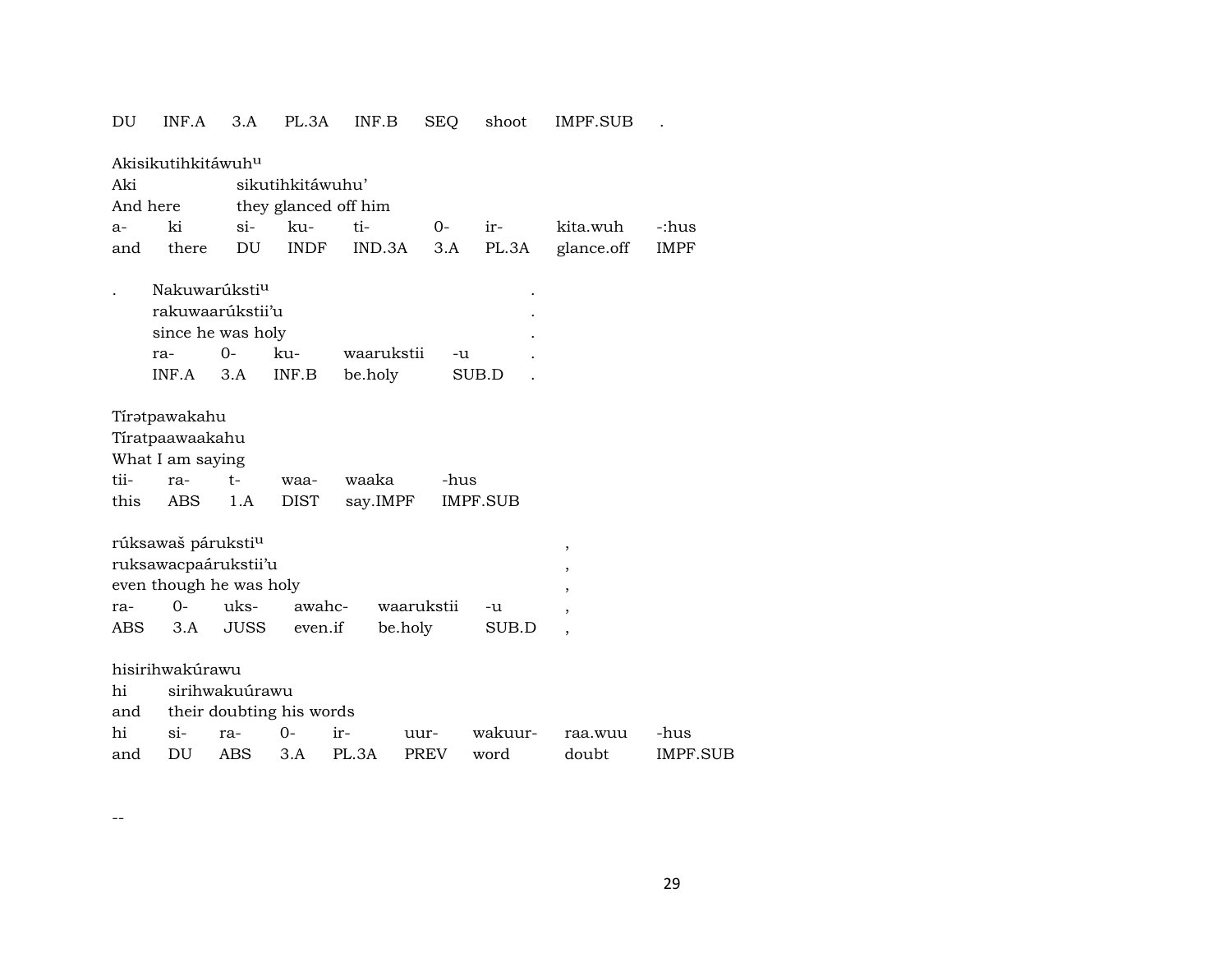--

--

--

| hi<br>and            | [hisiríhwakúrawu]        |                          | sirihwakuurawu<br>their doubting his words |         |               |                            |         |       |         |  |           |             |
|----------------------|--------------------------|--------------------------|--------------------------------------------|---------|---------------|----------------------------|---------|-------|---------|--|-----------|-------------|
| hi                   | $si-$                    |                          | ra-                                        | $0-$    | ir-           | uur-                       | wakuur- |       | raa.wuu |  | -hus      |             |
| and                  | DU                       |                          | <b>ABS</b>                                 | 3.A     | PL.3A         | <b>PREV</b>                | word    |       | doubt   |  | IMPF.SUB  |             |
|                      |                          |                          |                                            |         |               |                            |         |       |         |  |           |             |
| $\cdot$              |                          |                          |                                            |         |               |                            |         |       |         |  |           |             |
| $\cdot$              |                          |                          |                                            |         |               |                            |         |       |         |  |           |             |
|                      |                          |                          |                                            |         |               |                            |         |       |         |  |           |             |
|                      |                          |                          |                                            |         |               |                            |         |       |         |  |           |             |
|                      |                          |                          |                                            |         |               |                            |         |       |         |  |           |             |
|                      |                          |                          |                                            |         |               |                            |         |       |         |  |           |             |
| Náwa                 | $\overline{\phantom{a}}$ |                          |                                            |         |               |                            |         |       |         |  |           |             |
| Ráwa                 |                          |                          |                                            |         |               |                            |         |       |         |  |           |             |
| Now                  | $\cdot$                  |                          |                                            |         |               |                            |         |       |         |  |           |             |
| rawa                 |                          |                          |                                            |         |               |                            |         |       |         |  |           |             |
| now                  | $\overline{ }$           |                          |                                            |         |               |                            |         |       |         |  |           |             |
|                      |                          |                          |                                            |         |               |                            |         |       |         |  |           |             |
|                      | ikituwisiritkiríku       |                          |                                            |         |               |                            |         |       |         |  |           |             |
| $\mathbf{i}$         | kítuu'u'                 |                          |                                            |         | wisiritkiríku |                            |         |       |         |  |           |             |
| and                  | all                      |                          |                                            |         |               | now they were watching him |         |       |         |  |           |             |
| $\mathbf{i}$         | kituu                    |                          | $-u'$                                      | wii-    | $si-$         | ra-                        | $0-$    | ir-   | $ut-$   |  | kirik.kus | $-0$        |
| and                  | all                      |                          | $\rm{NOM}$                                 | now     | DU            | <b>ABS</b>                 | 3.A     | PL.3A | PREV    |  | look.at   | <b>PERF</b> |
|                      |                          |                          |                                            |         |               |                            |         |       |         |  |           |             |
| $\bullet$            | Náwa                     | $\overline{\phantom{a}}$ | hínahirit                                  |         |               |                            |         |       |         |  |           |             |
| $\cdot$              | Ráwa                     | $\ddot{\phantom{0}}$     | hi                                         |         | raahiírit     |                            |         |       |         |  |           |             |
| $\ddot{\phantom{0}}$ | Now                      |                          | and                                        | finally |               |                            |         |       |         |  |           |             |
|                      | rawa                     | $\overline{\phantom{a}}$ | hi                                         |         | raahiirit     |                            |         |       |         |  |           |             |
| $\cdot$              | now                      | ,                        | and                                        | finally |               |                            |         |       |         |  |           |             |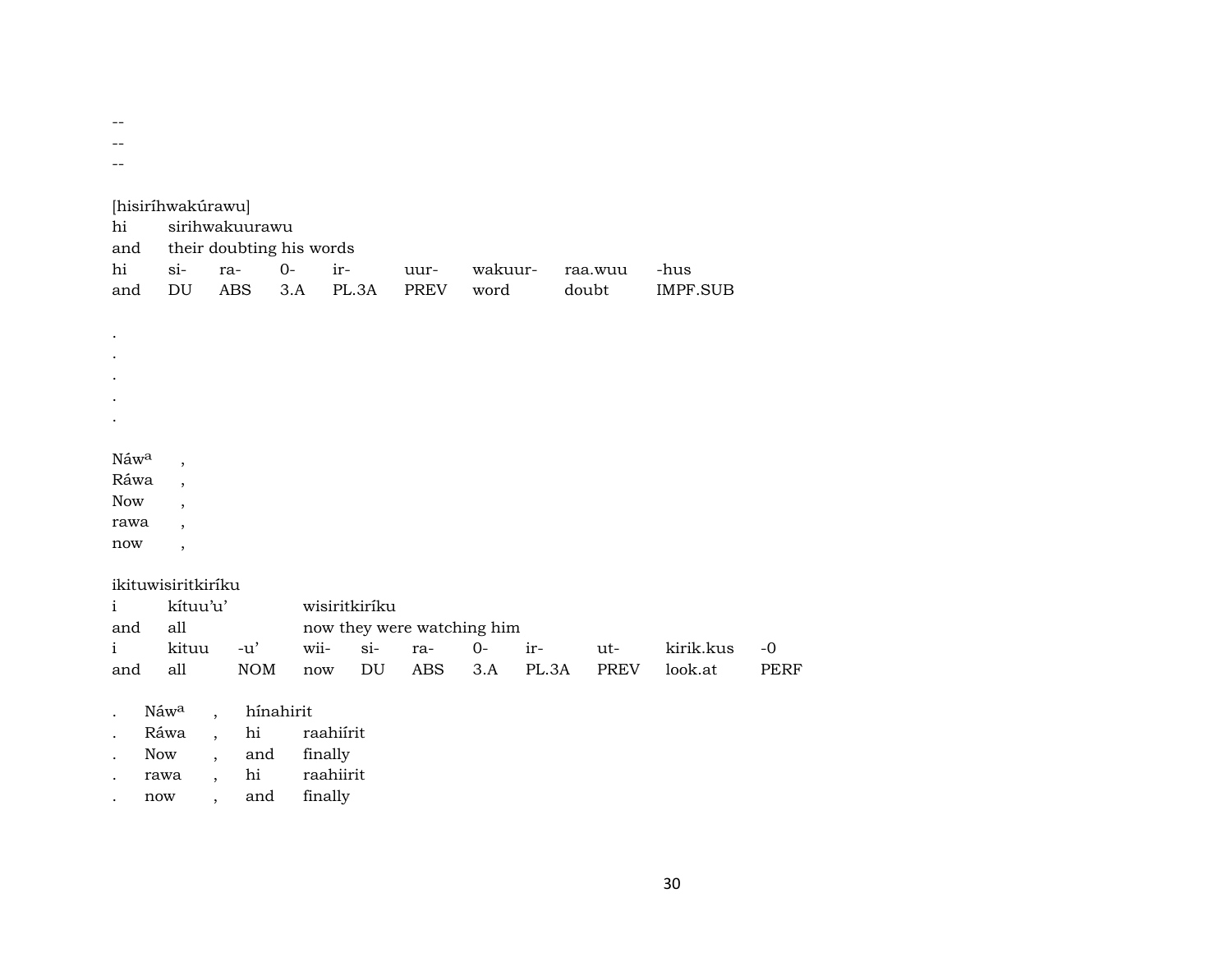|                                                                       | ahuháraukut <sup>n</sup>                                                                                                                                 |                                     |                             |                          |                      |                       |      |          |      |                                           |      |  |  |
|-----------------------------------------------------------------------|----------------------------------------------------------------------------------------------------------------------------------------------------------|-------------------------------------|-----------------------------|--------------------------|----------------------|-----------------------|------|----------|------|-------------------------------------------|------|--|--|
|                                                                       | ahuuhaára'uukut                                                                                                                                          |                                     |                             |                          |                      |                       |      |          |      |                                           |      |  |  |
|                                                                       | they charged into the water                                                                                                                              |                                     |                             |                          |                      |                       |      |          |      |                                           |      |  |  |
| ar-                                                                   | ra-                                                                                                                                                      | $0-$                                | ut-                         | raar-                    |                      | ha-                   |      | uukuk    |      | $-0$                                      |      |  |  |
| EV                                                                    | <b>ABS</b>                                                                                                                                               | 3.A                                 | <b>PREV</b>                 | PL.INDV.A                |                      | in.water              |      | get.into |      | PERF                                      |      |  |  |
| nátarakuk <sup>i</sup><br>ourselves<br>ra-<br><b>ABS</b>              | rátaraakuki<br>t-<br>1.A                                                                                                                                 | $a-$<br>PREV.3A                     |                             | rak-<br>$1/2$ .PL        | $\overline{0}$<br>be | -ka'uk<br><b>DIST</b> | $-i$ | SUB.2    |      | Náwa<br>Ráwa<br><b>Now</b><br>rawa<br>now |      |  |  |
| $\, ,$                                                                |                                                                                                                                                          |                                     |                             |                          |                      |                       |      |          |      |                                           |      |  |  |
| $\, ,$                                                                |                                                                                                                                                          |                                     |                             |                          |                      |                       |      |          |      |                                           |      |  |  |
| $\, ,$                                                                |                                                                                                                                                          |                                     |                             |                          |                      |                       |      |          |      |                                           |      |  |  |
| ,                                                                     |                                                                                                                                                          |                                     |                             |                          |                      |                       |      |          |      |                                           |      |  |  |
| $\overline{\phantom{a}}$                                              |                                                                                                                                                          |                                     |                             |                          |                      |                       |      |          |      |                                           |      |  |  |
| wii-                                                                  | wisirirušíras <sup>a</sup><br>wisiriiruucírasa'<br>they now brought him<br>$si-$<br>$O -$<br>ra-<br>ciras-<br>-0<br>$ir-$<br>ut-<br>$a-$<br>$\mathbf{a}$ |                                     |                             |                          |                      |                       |      |          |      |                                           |      |  |  |
| now                                                                   | DU                                                                                                                                                       | ABS                                 | 3.A                         | PREV.3A                  |                      | PL.3A                 | PREV |          | COM  | come                                      | PERF |  |  |
| arikarár <sup>u</sup><br>Arikaraáru'<br>Stag<br>arika-<br>horn<br>Aki | raar-<br>PL<br>Akírarukakuši                                                                                                                             | $-u$ <sup><math>\prime</math></sup> | <b>NOM</b><br>raarukaákuci' |                          |                      |                       |      |          |      |                                           |      |  |  |
| And here                                                              |                                                                                                                                                          |                                     |                             | he was not just anything |                      |                       |      |          |      |                                           |      |  |  |
| a-                                                                    | ki                                                                                                                                                       | raa-                                | ruu-                        | kaaki-                   |                      | $0-$                  |      | ut-      | $i-$ | $\mathbf 0$                               | $-0$ |  |  |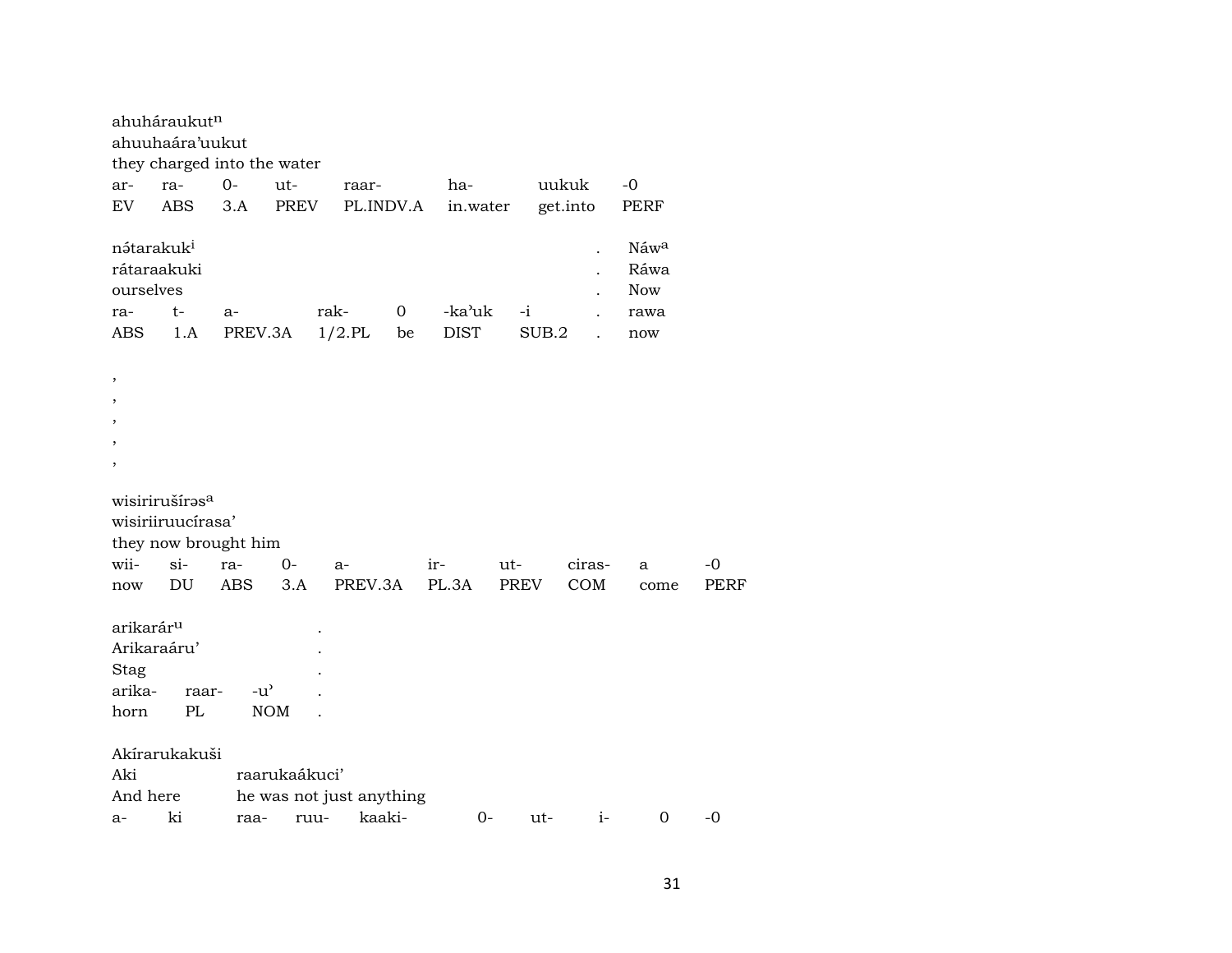| and                      | there                                      | just            | then                         | NEG.IND.3A                   |         | 3.A  | <b>PREV</b> | SEQ        | be          | PERF        |
|--------------------------|--------------------------------------------|-----------------|------------------------------|------------------------------|---------|------|-------------|------------|-------------|-------------|
| $\overline{\phantom{a}}$ | tiráwitatn<br>tiráwitat<br>when he wore it |                 |                              |                              |         |      |             |            |             |             |
|                          | tii-                                       | ra-             | $0-$                         | witak                        |         |      | $-0$        |            |             |             |
|                          | when                                       | ABS             | 3.A                          | wear.over.the.shoulders      |         |      | SUB.4       |            |             |             |
| šáhuk <sup>i</sup>       |                                            |                 |                              |                              |         |      |             |            |             |             |
| cáhuuki                  |                                            |                 |                              |                              |         |      |             |            |             |             |
| the robe                 |                                            |                 |                              |                              |         |      |             |            |             |             |
| cahuu                    | -kis                                       |                 |                              |                              |         |      |             |            |             |             |
| robe                     | <b>DIM</b>                                 |                 |                              |                              |         |      |             |            |             |             |
|                          | Hitikatítkatar <sup>i</sup> t <sup>n</sup> |                 |                              |                              |         |      | ;           |            |             |             |
| Hi                       |                                            | tikatítkataarit |                              |                              |         |      |             |            |             |             |
| And                      |                                            |                 | there were black spots on it |                              |         |      |             |            |             |             |
| hi                       | ti-                                        | $O -$           | katiit-                      | kata.arik                    |         | $-0$ |             |            |             |             |
| and                      | IND.3A                                     | 3.A             | black                        | be.spots.on                  |         | PERF |             |            |             |             |
|                          | kituatikatítkatarit <sup>n</sup>           |                 |                              |                              |         |      |             |            |             |             |
| kítuu'u'                 |                                            | a               |                              | tikatítkataarit              |         |      |             |            |             |             |
| all                      |                                            | and             |                              | there were black spots on it |         |      |             |            |             |             |
| kituu                    | $-u'$                                      | a               | ti-                          | $0-$                         | katiit- |      | kata.arik   | $-0$       |             |             |
| all                      | <b>NOM</b>                                 | and             | IND.3A                       | 3.A                          | black   |      | be.spots.on | PERF       |             |             |
|                          | Akírarukakuši                              |                 |                              |                              |         |      |             |            |             |             |
| Aki                      |                                            |                 | raarukaakúci'                |                              |         |      |             |            |             |             |
| And here                 |                                            |                 |                              | he was not just anything     |         |      |             |            |             |             |
| $a-$                     | ki                                         | raa-            | ruu-                         | kaaki-                       |         | 0-   | ut-         | $i-$       | $\mathbf 0$ | $-0$        |
| and                      | there                                      | just            | then                         | NEG.IND.3A                   |         | 3.A  | PREV        | <b>SEQ</b> | be          | <b>PERF</b> |
|                          | Akírikutira                                |                 |                              |                              |         |      |             |            |             |             |

. Aki rikutíra'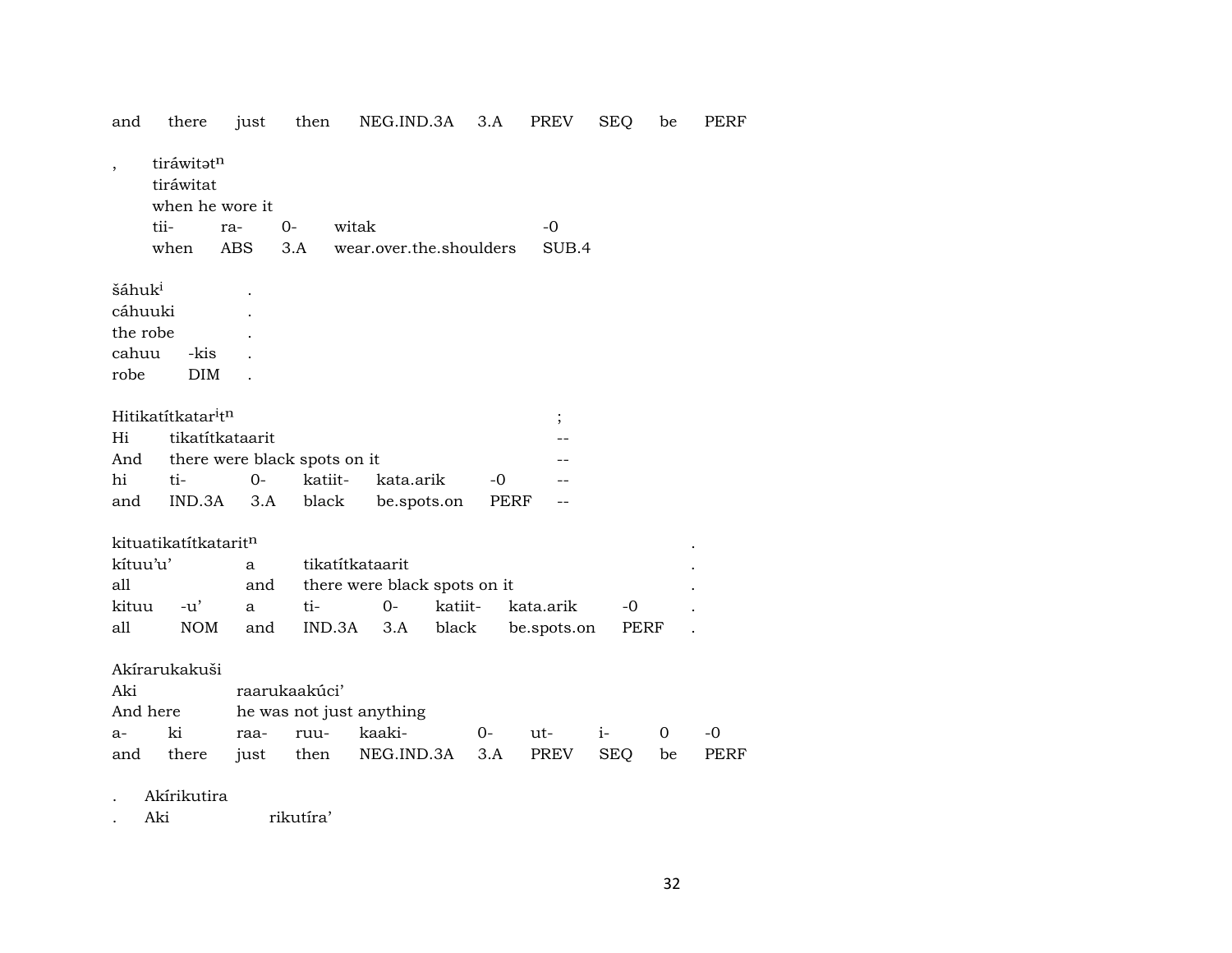|         | And here       |                                     |        |            | that was the meaning |             |            |                                        |                 |               |                 |
|---------|----------------|-------------------------------------|--------|------------|----------------------|-------------|------------|----------------------------------------|-----------------|---------------|-----------------|
|         | $a-$           | ki                                  | riku-  |            | ti-                  | $0-$        | raa-       | $\mathbf 0$                            | $-0$            |               |                 |
|         | and            | there                               |        | that.is    | IND.3A               | 3.A         | way        | be                                     | <b>PERF</b>     |               |                 |
|         |                | tiwisirihkitáwuhu                   |        |            |                      |             |            |                                        |                 |               |                 |
|         |                | tiwisirihkitáwuhu                   |        |            |                      |             |            |                                        |                 |               |                 |
|         |                | when they were glancing off         |        |            |                      |             |            |                                        |                 |               |                 |
| tii-    |                | wii-                                | $\sin$ | ra-        | $0-$                 | ir-         | kita.wuh   |                                        | -hus            |               |                 |
| when    |                | when                                | DU     | <b>ABS</b> | 3.A                  | PL.3A       | glance.off |                                        | <b>IMPF.SUB</b> |               |                 |
|         |                | tiwisiriwirárahak <sup>u</sup>      |        |            |                      |             |            |                                        |                 |               |                 |
|         |                | tiwisirihwiraaráhaku                |        |            |                      |             |            |                                        |                 |               |                 |
|         |                | when they attacked him in the water |        |            |                      |             |            |                                        |                 |               |                 |
| tii-    |                | wii-                                | $si-$  | ra-        | $O -$                | ir-         | wiraar-    |                                        | ha-             | hak           | -hus            |
| when    |                | when                                | DU     | <b>ABS</b> | 3.A                  | PL.3A       | angrily    |                                        | in.water        | pass.by       | <b>IMPF.SUB</b> |
|         |                |                                     |        |            |                      |             |            |                                        |                 |               |                 |
|         |                |                                     |        |            |                      |             |            |                                        |                 |               |                 |
|         |                |                                     |        |            |                      |             |            |                                        |                 |               |                 |
|         |                |                                     |        |            |                      |             |            |                                        |                 |               |                 |
|         |                |                                     |        |            |                      |             |            |                                        |                 |               |                 |
|         |                |                                     |        |            |                      |             |            |                                        |                 |               |                 |
|         | Tihwakiahu     |                                     |        |            |                      |             |            | $\boldsymbol{\mathcal{C}}$             |                 |               |                 |
|         | Tihwaki'aahu'  |                                     |        |            |                      |             |            | $\boldsymbol{\zeta}\boldsymbol{\zeta}$ |                 |               |                 |
|         | They say       |                                     |        |            |                      |             |            | $\boldsymbol{\zeta}\boldsymbol{\zeta}$ |                 |               |                 |
| ti-     |                | $0-$                                | ir-    |            | waki.a               | -:hus       |            | $\pmb{\mathsf{H}}$                     |                 |               |                 |
|         | IND.3A         | 3.A                                 | PL.3A  |            | say.PL.IMPF          | <b>IMPF</b> |            | $\pmb{\mathsf{H}}$                     |                 |               |                 |
|         |                |                                     |        |            |                      |             |            |                                        |                 |               |                 |
|         | Nikutiwáruksti |                                     |        |            |                      |             |            | aríkarár <sup>u</sup>                  |                 |               |                 |
|         |                | Rikutiwaáruksti'                    |        |            |                      |             |            | Aríkaraaru'                            |                 |               |                 |
|         |                | That one was holy                   |        |            |                      |             | Stag       |                                        |                 |               |                 |
| riku-   |                | ti-                                 | 0-     |            | waarukstii           | $-0$        | arika-     |                                        | raar-           | $-u^{\prime}$ |                 |
| that.is |                | IND.3A                              | 3.A    |            | be.holy              | PERF        | horn       |                                        | PL              | <b>NOM</b>    |                 |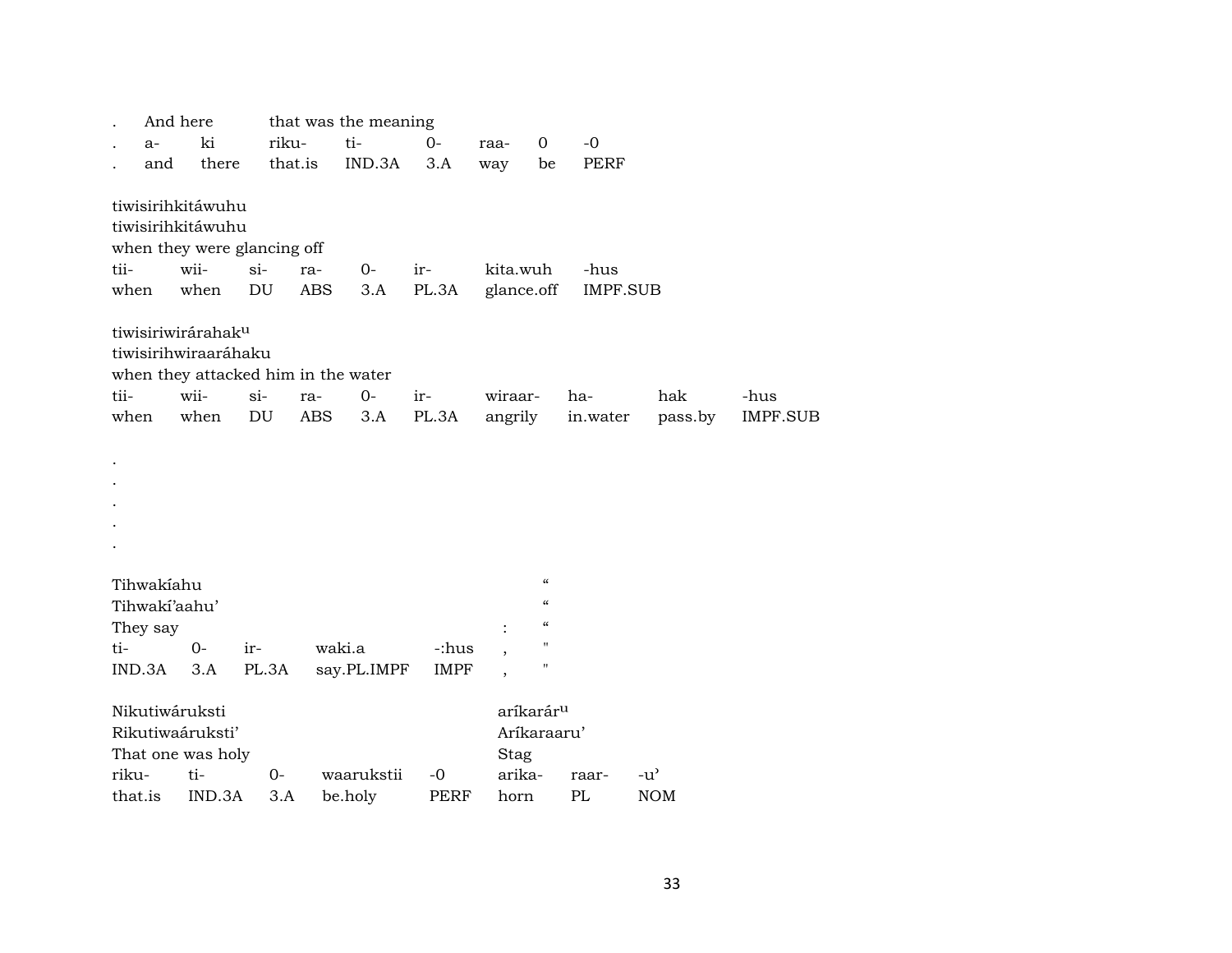|                      |                    |                           | Tarištápaš <sup>a</sup> |      |      |      |                      |      |      |                          |           |               |      |
|----------------------|--------------------|---------------------------|-------------------------|------|------|------|----------------------|------|------|--------------------------|-----------|---------------|------|
|                      | $\pmb{\mathsf{H}}$ |                           | Tarictaápaca            |      |      |      |                      |      |      |                          |           |               |      |
|                      | $\pmb{\mathsf{H}}$ |                           |                         |      |      |      | He had a humped back |      |      |                          |           |               |      |
|                      | 11                 | ti-                       |                         |      | $0-$ |      | $a-$                 |      |      | rictaak-                 | paca      |               | $-0$ |
|                      | 11                 |                           | $IND.3A$ $3.A$          |      |      |      | POSS.3A              |      | back |                          | be.a.bump |               | PERF |
|                      |                    |                           |                         |      |      |      |                      |      |      |                          |           |               |      |
| tatutíritn           |                    |                           |                         |      |      |      |                      |      |      | $\overline{\phantom{a}}$ | níhuksu   |               |      |
| Tatuutiírit          |                    |                           |                         |      |      |      |                      |      |      |                          | Ríhuksu'  |               |      |
| I saw him            |                    |                           |                         |      |      |      |                      |      |      |                          | Only      |               |      |
| ta-                  |                    |                           | $t-$                    |      | ut-  |      | iirik                | $-0$ |      | $\ddot{\phantom{0}}$     | rihuks    | $-u^{\prime}$ |      |
|                      |                    |                           | $IND.1/2A$ 1.A          |      | PREV |      | see                  | PERF |      | $\mathbf{r}$             | alone     | <b>NOM</b>    |      |
|                      |                    |                           |                         |      |      |      |                      |      |      |                          |           |               |      |
| tatutíritn           |                    |                           |                         |      |      |      |                      |      |      |                          |           |               |      |
| tatuutiirit          |                    |                           |                         |      |      |      |                      |      |      |                          |           |               |      |
| I saw him            |                    |                           |                         |      |      |      |                      |      |      |                          |           |               |      |
| ta-                  |                    |                           | $t-$                    |      | ut-  |      | iirik                | $-0$ |      |                          |           |               |      |
|                      |                    |                           | $IND.1/2A$ 1.A          |      | PREV |      | see                  | PERF |      |                          |           |               |      |
|                      |                    |                           |                         |      |      |      |                      |      |      |                          |           |               |      |
| hiríkut <sup>n</sup> |                    |                           |                         |      |      |      |                      |      |      |                          |           |               |      |
| hi                   |                    | riíkut                    |                         |      |      |      |                      |      |      |                          |           |               |      |
|                      |                    | and he died               |                         |      |      |      |                      |      |      |                          |           |               |      |
| hi                   |                    | ri-                       |                         |      | $O-$ | $i-$ |                      | kuut |      | $-0$                     |           |               |      |
| and                  |                    |                           | CONT.3A                 |      | 3.P  |      | SEQ                  | die  |      | PERF                     |           |               |      |
|                      |                    |                           |                         |      |      |      |                      |      |      |                          |           |               |      |
|                      |                    | Kuháhurahaš               |                         |      |      |      |                      |      |      |                          |           |               |      |
|                      |                    | Kuuháhurahac              |                         |      |      |      |                      |      |      |                          |           |               |      |
|                      |                    |                           | He passed away          |      |      |      |                      |      |      |                          |           |               |      |
| kuur-                |                    | ra-                       |                         | $O-$ |      |      | hurahac              | $-0$ |      |                          |           |               |      |
| <b>DUB</b>           |                    |                           | ABS                     | 3.P  |      | die  |                      | PERF |      |                          |           |               |      |
|                      |                    |                           |                         |      |      |      |                      |      |      |                          |           |               |      |
|                      |                    | Kirikukawira <sup>u</sup> |                         |      |      |      |                      |      |      |                          |           |               |      |
|                      |                    |                           |                         |      |      |      |                      |      |      |                          |           |               |      |

| Kíriku' | kaawira'u'        |                    |
|---------|-------------------|--------------------|
| Perhaps | (out of) jealousy |                    |
| kirikuu | kaa.wi.ra-        | $-11$ <sup>2</sup> |

 $\vdots$ 

 $\cdot$ 

 $\ddot{\phantom{a}}$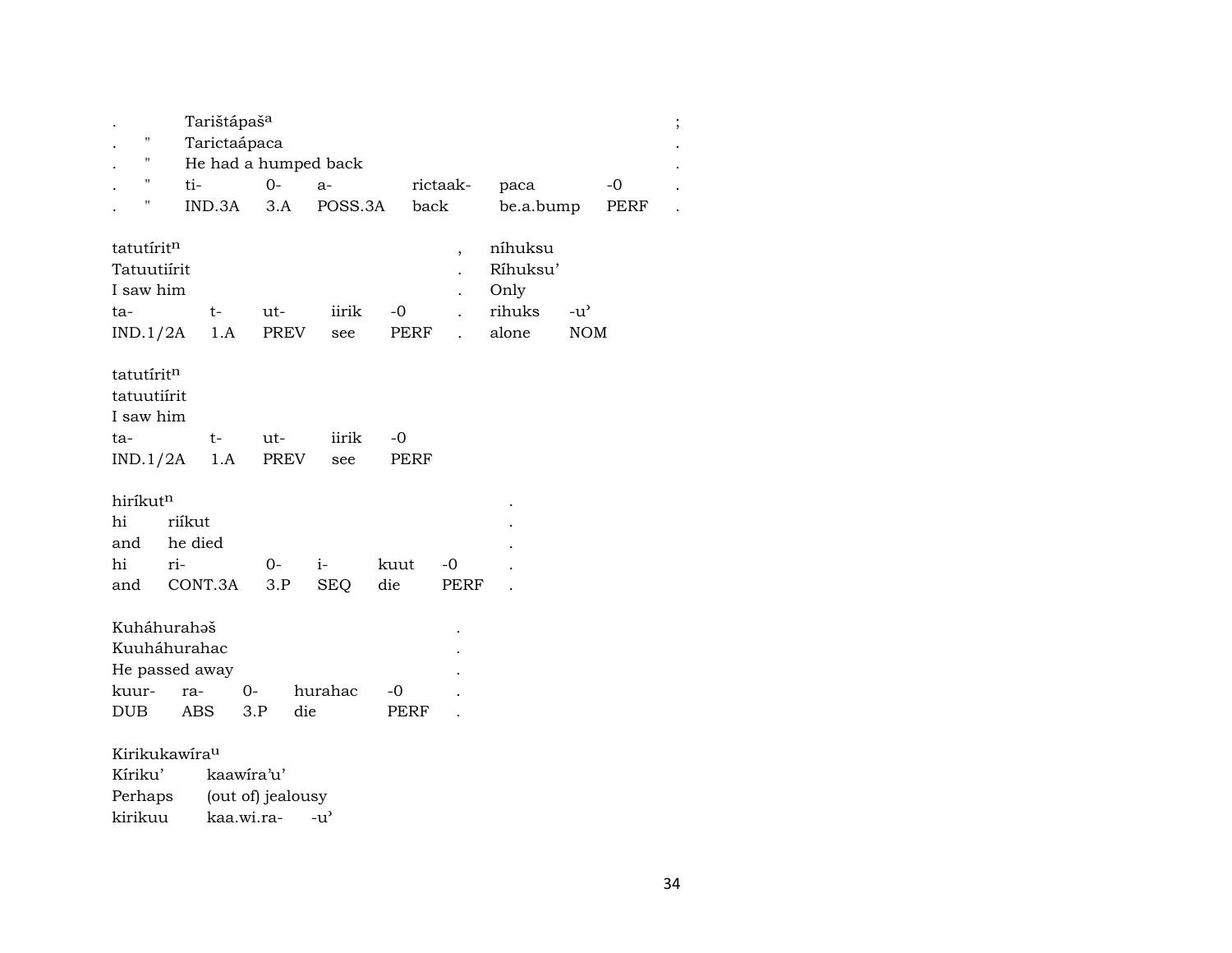| anything    |                                           | jealousy                 | NOM                                        |            |             |             |            |              |             |                     |                            |      |                                     |  |
|-------------|-------------------------------------------|--------------------------|--------------------------------------------|------------|-------------|-------------|------------|--------------|-------------|---------------------|----------------------------|------|-------------------------------------|--|
| a<br>or     | akirikurarurakúkuti<br>kíriku'<br>perhaps |                          | raaruurakúkuuti<br>his just dying          |            |             |             |            |              |             |                     |                            |      |                                     |  |
| a           | kirikuu                                   | raa-                     | ruu-                                       | ra-        | $0-$        | ku-         |            | $-i$<br>kuut |             |                     |                            |      |                                     |  |
| or          | anything                                  | just                     | then                                       | INF.A      | 3.P         | INF.B       | die        |              | SUB.2       |                     |                            |      |                                     |  |
|             |                                           |                          |                                            |            |             |             |            |              |             |                     |                            |      |                                     |  |
| $\bullet$   |                                           |                          |                                            |            |             |             |            |              |             |                     |                            |      |                                     |  |
|             |                                           |                          |                                            |            |             |             |            |              |             |                     |                            |      |                                     |  |
|             |                                           |                          |                                            |            |             |             |            |              |             |                     |                            |      |                                     |  |
|             |                                           |                          |                                            |            |             |             |            |              |             |                     |                            |      |                                     |  |
|             |                                           |                          |                                            |            |             |             |            |              |             |                     |                            |      |                                     |  |
|             | Hikukaraahušúks                           |                          |                                            |            |             |             |            |              |             |                     |                            |      |                                     |  |
| Hi<br>And   |                                           | kukara'ahúcuksa          | he never did do anything                   |            |             |             |            |              |             |                     |                            |      |                                     |  |
| hi          | ku-                                       | kara-                    | ar-                                        | ra-        | $0-$        | ut-         | uks-       | aar          | $-0$        |                     |                            |      |                                     |  |
| and         | <b>INDF</b>                               | <b>NEG</b>               | $\mathop{\rm EV}\nolimits$                 | <b>ABS</b> | 3.A         | <b>PREV</b> | <b>AOR</b> | do           | <b>PERF</b> |                     |                            |      |                                     |  |
|             |                                           |                          |                                            |            |             |             |            |              |             |                     |                            |      |                                     |  |
|             |                                           |                          |                                            |            |             |             |            |              |             |                     |                            |      |                                     |  |
| --          |                                           |                          |                                            |            |             |             |            |              |             |                     |                            |      |                                     |  |
|             |                                           |                          |                                            |            |             |             |            |              |             |                     |                            |      |                                     |  |
| --          |                                           |                          |                                            |            |             |             |            |              |             |                     |                            |      |                                     |  |
|             |                                           |                          |                                            |            |             |             |            |              |             |                     |                            |      |                                     |  |
|             |                                           |                          | akukaraahušúksairiahišiksáwah <sup>i</sup> |            |             |             |            |              |             |                     |                            |      |                                     |  |
|             | kukara'ahucúksa                           |                          |                                            |            |             |             |            |              |             | irií'ahiciksaáwaari |                            |      |                                     |  |
|             |                                           | he never did do anything |                                            |            |             |             |            |              |             |                     | the things they used to do |      |                                     |  |
| ku-         | kara-                                     | ar-                      | ra-                                        | $O -$      | ut-         | uks-        | aar        | $-0$         | irii-       | ar-                 | ra-                        | $O-$ | $i-$<br>uks-aar-wa -i<br>ir-<br>ut- |  |
| <b>INDF</b> | <b>NEG</b>                                | ${\rm EV}$               | <b>ABS</b>                                 | 3.A        | <b>PREV</b> | <b>AOR</b>  | do         | <b>PERF</b>  | that        | ${\rm EV}$          | <b>ABS</b>                 | 3.A  | PL.3A PREV SEQ AOR do DIST IMPF.SUB |  |
|             | ihi                                       | ákitar <sup>u</sup>      |                                            |            | ihi         |             |            |              |             |                     |                            |      |                                     |  |
|             | ihi                                       | ákitaaru'                |                                            |            | ihi         |             |            |              |             |                     |                            |      |                                     |  |
| $\cdot$     | $\overline{\phantom{a}}$                  |                          |                                            |            | $\,$        | $\,$        |            |              |             |                     |                            |      |                                     |  |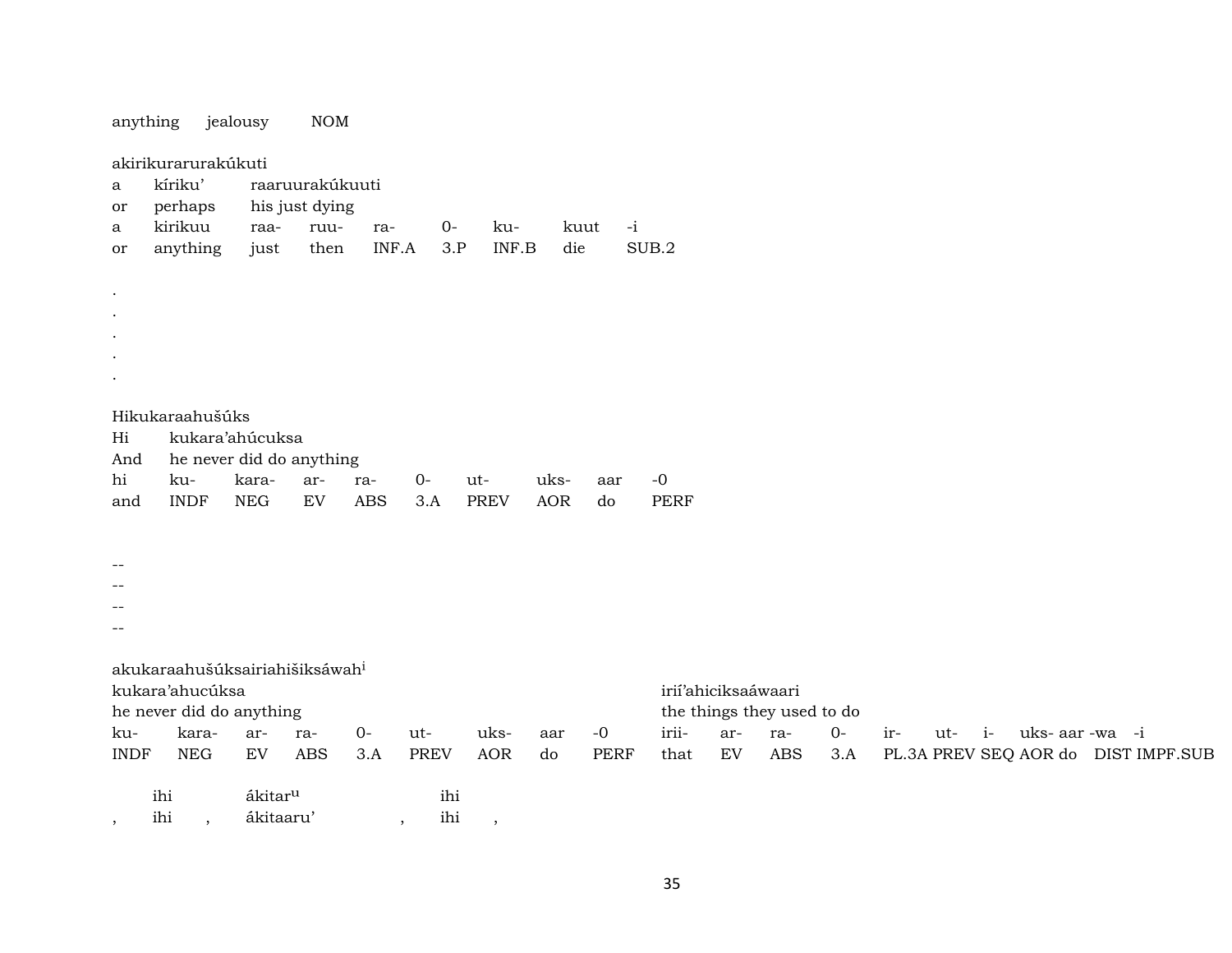|              | uh                                       |                                           |                                                                                                           | the tribe                           |                                            |                          | uh                               | $\overline{\phantom{a}}$ |             |             |             |
|--------------|------------------------------------------|-------------------------------------------|-----------------------------------------------------------------------------------------------------------|-------------------------------------|--------------------------------------------|--------------------------|----------------------------------|--------------------------|-------------|-------------|-------------|
|              | ihii                                     | $\ddot{\phantom{0}}$                      |                                                                                                           | akitaar-                            | $-u'$                                      | $\overline{\phantom{a}}$ | ihii                             | $\cdot$                  |             |             |             |
|              | uh                                       |                                           | tribe                                                                                                     |                                     | <b>NOM</b>                                 |                          | uh                               | $\overline{\phantom{a}}$ |             |             |             |
| ra-<br>INF.A |                                          | 0-<br>3.A                                 | rahkutašikskapákis <sup>u</sup><br>raahkuutacikskapaákisu<br>when he had pity on him<br>ar-<br>${\rm EV}$ | ku-<br>INF.B                        | ut-<br>PREV                                |                          | aciks.kaapaakis<br>feel.pity.for |                          | -u<br>SUB.D |             |             |
|              |                                          | Nihkuwištahúsititn<br>Rihkúwiictaahusitit |                                                                                                           | When they began coming near         |                                            |                          |                                  |                          |             |             |             |
| ra-          |                                          | $0-$                                      | $a-$                                                                                                      |                                     | ir-                                        | ku-                      |                                  | awic.ra.a                |             | -hus        | -itik       |
| INF.A        |                                          | 3.A                                       | PREV.3A                                                                                                   |                                     | 3.INDF                                     | INF.B                    |                                  | summon.in.droves         |             | IMPF.SUB    | <b>INCH</b> |
| ,<br>,       |                                          |                                           |                                                                                                           |                                     |                                            |                          |                                  |                          |             |             |             |
|              |                                          | kukarawitúšuksa                           |                                                                                                           |                                     |                                            |                          |                                  |                          |             |             |             |
|              |                                          | kukarawitúcuksa                           |                                                                                                           |                                     |                                            |                          |                                  |                          |             |             |             |
|              |                                          | he never did do it                        |                                                                                                           |                                     |                                            |                          |                                  |                          |             |             |             |
| ku-          |                                          | kara-                                     | wi-                                                                                                       | ti-                                 |                                            | $0-$                     | ut-                              | uks-                     | aar         | $-0$        |             |
| <b>INDF</b>  |                                          | NEG                                       | QUOT                                                                                                      |                                     | IND.3A                                     | 3.A                      | <b>PREV</b>                      | <b>AOR</b>               | do          | <b>PERF</b> |             |
|              | Širíhuks <sup>u</sup><br>Ci<br>But<br>ci | just<br>rihuks                            | ríhuksu'                                                                                                  | $-u$ <sup><math>\prime</math></sup> | hítaku<br>hiítaku<br>the other way<br>hii- | -taku                    |                                  |                          |             |             |             |

. but alone NOM other LOC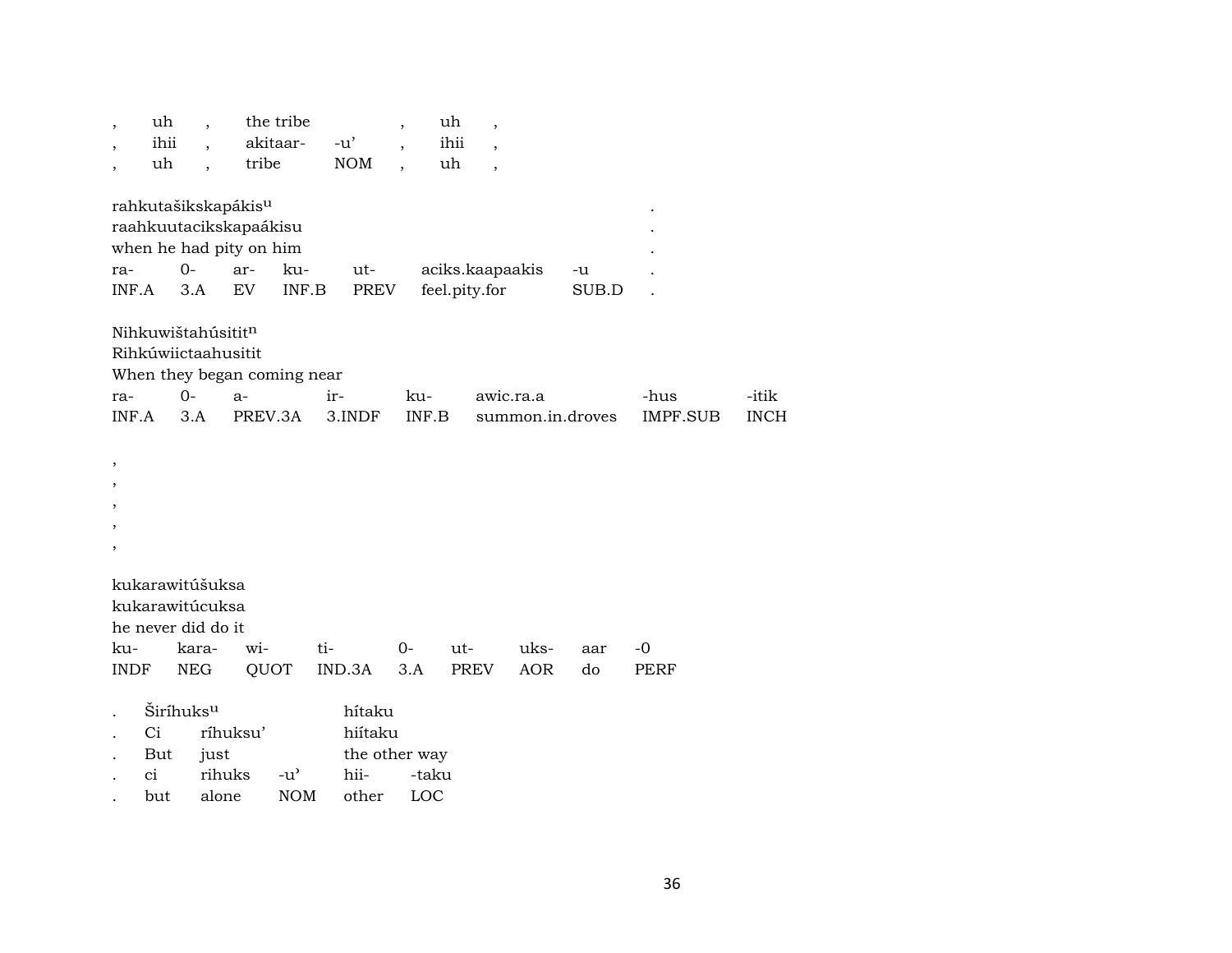| siwititpírik <sup>u</sup><br>siwititpiíriku'<br>they saw him<br>si-<br>DU | wi-<br>QUOT                                                 | ti-<br>IND.3A                       |                               | $0 -$<br>3.A | ir-<br>PL.3A | ut-<br><b>PREV</b>                                           | wa-<br><b>DIST</b>       |                                | iirik<br>see | -:hus<br><b>IMPF</b> |      |
|---------------------------------------------------------------------------|-------------------------------------------------------------|-------------------------------------|-------------------------------|--------------|--------------|--------------------------------------------------------------|--------------------------|--------------------------------|--------------|----------------------|------|
| náhkuwak <sup>a</sup>                                                     |                                                             |                                     |                               |              |              |                                                              |                          | $\pmb{\zeta}\pmb{\zeta}$       |              |                      |      |
| raáhkuwaaka                                                               |                                                             |                                     |                               |              |              |                                                              |                          | $\alpha$                       |              |                      |      |
| when he said                                                              |                                                             |                                     |                               |              |              |                                                              |                          | $\epsilon$                     |              |                      |      |
| ra-                                                                       | $0-$                                                        | ar-                                 | ku-                           |              | waak         | -a                                                           | $\overline{\phantom{a}}$ | $\blacksquare$<br>$^{\dagger}$ |              |                      |      |
| INF.A                                                                     | 3.A                                                         | EV                                  | INF.B                         |              | say.SUB      | SUB.1                                                        |                          |                                |              |                      |      |
|                                                                           | Suksaskíhkauš<br>Suksaaskihka'uc<br>String it (a parfleche) |                                     |                               |              |              |                                                              |                          |                                |              |                      |      |
| i-                                                                        |                                                             | $S-$                                | uks-                          |              | haas-        | kiir-                                                        | ka-                      | uc                             |              | -0                   |      |
|                                                                           | CONT.1/2A                                                   | 2.A                                 | <b>JUSS</b>                   |              | string       | string                                                       | on                       | lay.SG.P                       |              | PERF                 |      |
| írirasa<br>íriiraasa<br>irii-<br>that                                     | the one lying there<br>ra-<br>ABS                           | $0-$<br>3.A                         | sa<br>be.lying                |              | -0<br>SUB.4  | $\pmb{\mathsf{H}}$<br>н<br>$\pmb{\mathsf{H}}$<br>1<br>"<br>" |                          |                                |              |                      |      |
|                                                                           |                                                             |                                     |                               |              |              |                                                              |                          |                                |              |                      |      |
|                                                                           | Hiwitaráhkauš                                               |                                     |                               |              |              |                                                              |                          |                                |              |                      |      |
| Hi                                                                        | witaaraáhka'uc                                              |                                     |                               |              |              |                                                              |                          |                                |              |                      |      |
| And                                                                       | he would put them inside                                    |                                     |                               |              |              |                                                              |                          |                                |              |                      |      |
| hi                                                                        | wi-                                                         | ti-                                 |                               | 0-           | ar-          | raar-                                                        |                          | ka-                            | uc           |                      | $-0$ |
| and                                                                       | QUOT                                                        | IND.3A                              |                               | 3.A          | EV           | 3PL.INAN.P                                                   |                          | in                             |              | put.SG.P             | PERF |
| nákiškus <sup>u</sup><br>raakíckuusu'<br>bark<br>rak-                     | ickus-                                                      | $-u$ <sup><math>\prime</math></sup> | $\, ,$<br>$\overline{ }$<br>, |              |              |                                                              |                          |                                |              |                      |      |
|                                                                           |                                                             |                                     | $\cdot$                       |              |              |                                                              |                          |                                |              |                      |      |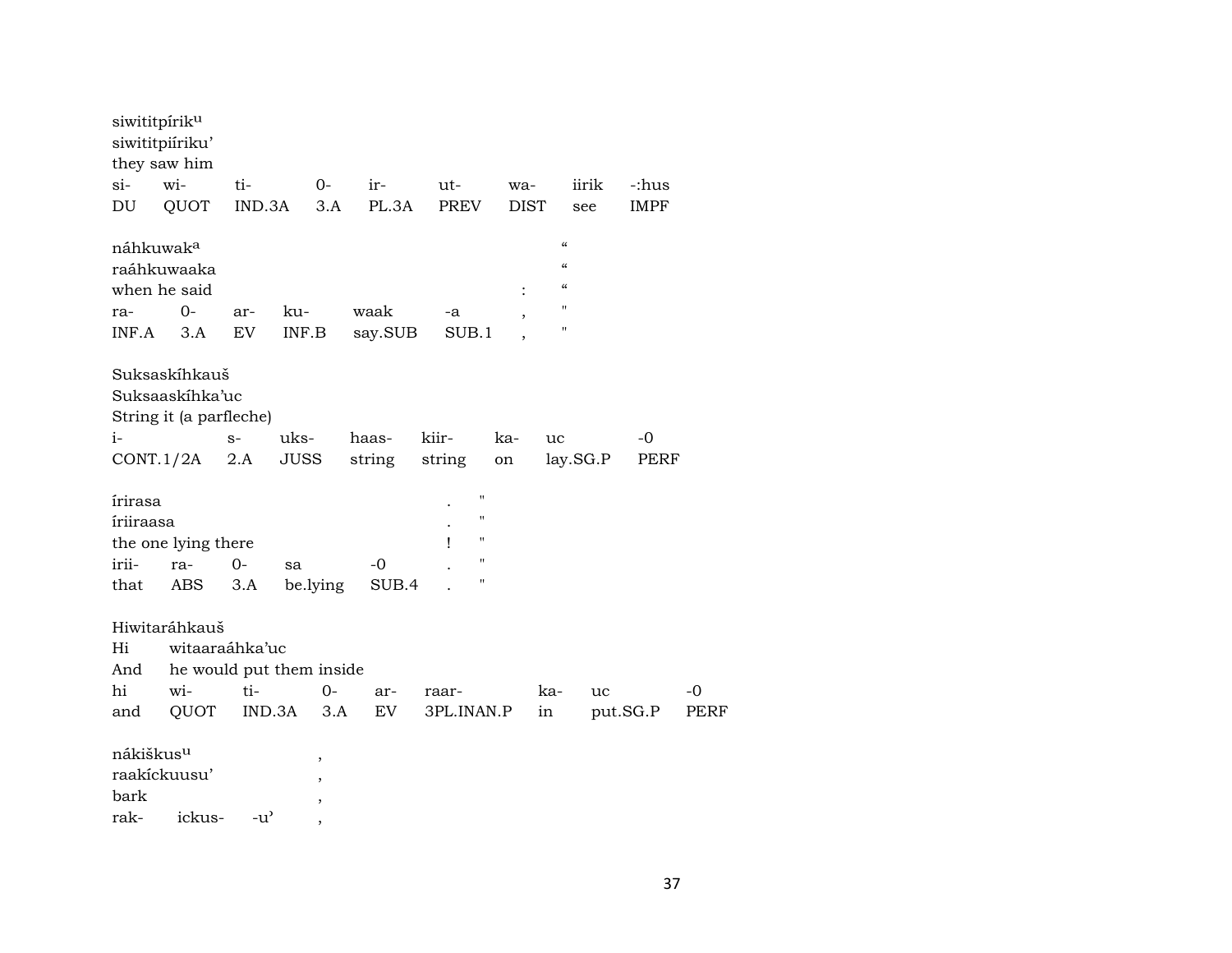| wood                                                                             | skin                                                                        | NOM                         | $\overline{\phantom{a}}$                       |           |         |         |                            |                                                                   |                                                                                                                            |       |
|----------------------------------------------------------------------------------|-----------------------------------------------------------------------------|-----------------------------|------------------------------------------------|-----------|---------|---------|----------------------------|-------------------------------------------------------------------|----------------------------------------------------------------------------------------------------------------------------|-------|
| hiru<br>then                                                                     | hiruwitahaskíkauš                                                           |                             | witaahaaskihka'uc<br>she would string the sack |           |         |         |                            |                                                                   |                                                                                                                            |       |
| hiruu                                                                            | wi-                                                                         | ti-                         |                                                | $0 -$     | ar-     | haas-   | kiir-                      | ka-                                                               | uc                                                                                                                         | -0    |
| then                                                                             | QUOT                                                                        |                             | IND.3A                                         | 3.A       | EV      |         |                            |                                                                   |                                                                                                                            | PERF  |
|                                                                                  |                                                                             |                             |                                                |           |         | string  | string                     | on                                                                | lay.SG.P                                                                                                                   |       |
| $\overline{\phantom{a}}$                                                         | šapára <sup>u</sup><br>capaára'u<br>his wife<br>capaak<br>woman             | ra-<br><b>ABS</b>           | 0-<br>3.A                                      | $a-$      | POSS.3A | 0<br>be | -u<br>SUB.D                | Náwa<br>$\ddot{\phantom{0}}$<br>Ráwa<br><b>Now</b><br>rawa<br>now | $\overline{\phantom{a}}$<br>$\overline{\phantom{a}}$<br>$\ddot{\phantom{0}}$<br>$\overline{\phantom{a}}$<br>$\overline{ }$ |       |
|                                                                                  | iwirakukatákuska<br>iwirakukatákuska<br>after she put it away               |                             |                                                |           |         |         |                            |                                                                   |                                                                                                                            |       |
| $i$ i –                                                                          | wii-                                                                        | ra-                         | $0-$                                           |           | ku-     | kata-   |                            |                                                                   | kus.k                                                                                                                      | -a    |
| when                                                                             | when                                                                        | INF.A                       |                                                | 3.A       | INF.B   |         | against.a.vertical.surface |                                                                   | put                                                                                                                        | SUB.1 |
| rahkákus <sup>u</sup><br>rahkákusu'<br>the parfleche<br>raar.ka.kus<br>parfleche |                                                                             | $-u^{\prime}$<br><b>NOM</b> | $\,$<br>$\overline{\phantom{a}}$               |           |         |         |                            |                                                                   |                                                                                                                            |       |
|                                                                                  | rahkukatákusk <sup>a</sup><br>raahkukatákuska<br>when she would put it away |                             |                                                |           |         |         |                            |                                                                   |                                                                                                                            |       |
| ra-                                                                              | $0 -$                                                                       | ar-                         | ku-                                            |           | kata-   |         |                            | kus.k                                                             | -a                                                                                                                         |       |
| INF.A                                                                            | 3.A                                                                         | EV                          | INF.B                                          |           |         |         | against.a.vertical.surface | put                                                               | SUB.1                                                                                                                      |       |
| rahkákus <sup>u</sup>                                                            |                                                                             |                             | šapára <sup>u</sup>                            |           |         |         |                            |                                                                   |                                                                                                                            |       |
| rahkákusu'                                                                       |                                                                             |                             |                                                | capaára'u |         |         |                            |                                                                   |                                                                                                                            |       |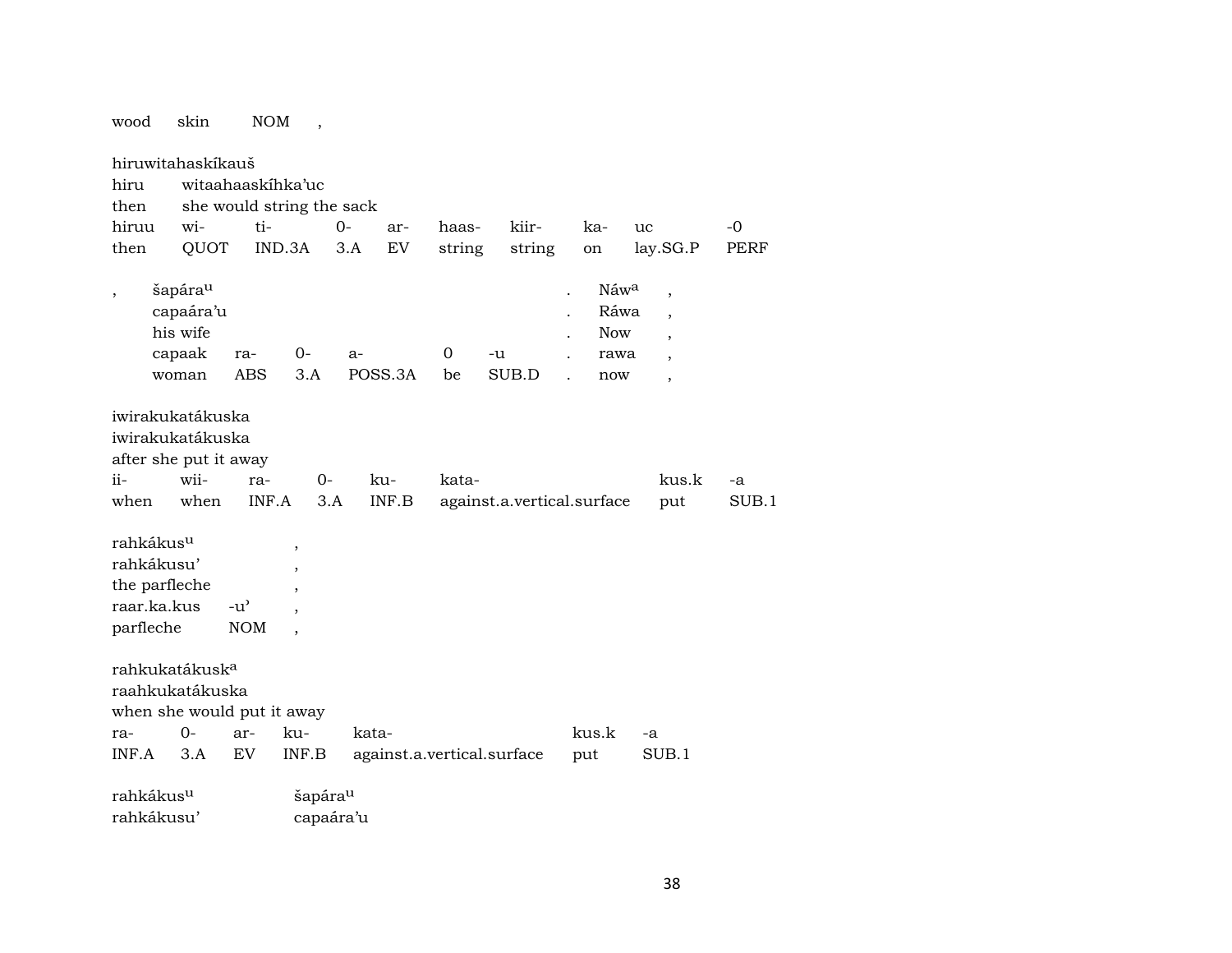|         | the parfleche               |                                     |                       | his wife |     |                         |          |      |             |                  |             |               |
|---------|-----------------------------|-------------------------------------|-----------------------|----------|-----|-------------------------|----------|------|-------------|------------------|-------------|---------------|
|         | raar.ka.kus                 | $-u$ <sup><math>\prime</math></sup> |                       | capaak   |     | ra-                     | 0-       | a-   |             | $\boldsymbol{0}$ |             | -u            |
|         | parfleche                   |                                     | <b>NOM</b>            | woman    |     | <b>ABS</b>              | 3.A      |      | POSS.3A     | be               |             | SUB.D         |
|         |                             |                                     |                       |          |     |                         |          |      |             |                  |             |               |
|         | Náwa                        |                                     |                       |          |     |                         |          |      |             |                  |             |               |
|         | ráwa                        |                                     |                       |          |     |                         |          |      |             |                  |             |               |
|         | now                         |                                     |                       |          |     |                         |          |      |             |                  |             |               |
|         | rawa                        |                                     |                       |          |     |                         |          |      |             |                  |             |               |
|         | now                         |                                     |                       |          |     |                         |          |      |             |                  |             |               |
|         |                             |                                     |                       |          |     |                         |          |      |             |                  |             |               |
|         | awitarátkia                 |                                     |                       |          |     |                         |          |      |             |                  |             |               |
| а       |                             | witaarátkii'a                       |                       |          |     |                         |          |      |             |                  |             |               |
| and     |                             |                                     | it would become night |          |     |                         |          |      |             |                  |             |               |
| а       | wi-                         |                                     | ti-                   | $0-$     |     | ar-                     | ratkii   |      | -aar        | $-0$             |             |               |
| and     | QUOT                        |                                     | IND.3A                |          | 3.A | ${\rm EV}$              | be.night |      | <b>INCH</b> |                  | <b>PERF</b> |               |
|         |                             |                                     |                       |          |     |                         |          |      |             |                  |             |               |
|         | Kirakírikupitk <sup>u</sup> |                                     |                       |          |     | híhisu                  |          |      |             |                  |             |               |
| kíra    |                             | kíriku'                             |                       | pítku    |     | hiíhisu'                |          |      |             |                  |             |               |
| perhaps |                             | some                                |                       | two      |     | nights                  |          |      |             |                  |             |               |
| kira    |                             | kirikuu                             |                       | pitku    |     | hiir                    |          |      |             | -his             |             | $-u^{\prime}$ |
| perhaps |                             | anything                            |                       | two      |     | be.a.night.that.elapses |          |      |             | <b>PERF</b>      |             | <b>NOM</b>    |
|         |                             |                                     |                       |          |     |                         |          |      |             |                  |             |               |
| akíriku |                             |                                     | skítiiks              |          |     | híhisu                  |          |      |             |                  |             |               |
| a       | kíriku'                     |                                     | ckiíti'iks            |          |     | hiíhisu'                |          |      |             |                  |             |               |
| or      | some                        |                                     | four                  |          |     | nights                  |          |      |             |                  |             |               |
| a       | kirikuu                     |                                     | iks.kiiti'iks         |          |     | hiir                    |          |      |             | -his             |             | $-u^{\prime}$ |
| or      | anything                    |                                     | four                  |          |     | be.a.night.that.elapses |          |      |             | <b>PERF</b>      |             | <b>NOM</b>    |
|         |                             |                                     |                       |          |     |                         |          |      |             |                  |             |               |
|         | Hitáruhašiksta              |                                     |                       |          |     |                         |          |      |             |                  |             |               |
|         | Hi                          |                                     | taruuhaáciksta        |          |     |                         |          |      |             |                  |             |               |
|         | And                         |                                     | she would watch       |          |     |                         |          |      |             |                  |             |               |
|         | hi                          | ti-                                 |                       | 0-       | ar- | ut-                     |          | raa- | aciks.ta    |                  | -0          |               |
|         | and                         | IND.3A                              |                       | 3.A      | EV  | PREV                    |          | way  | watch       |                  | PERF        |               |
|         |                             |                                     |                       |          |     |                         |          |      |             |                  |             |               |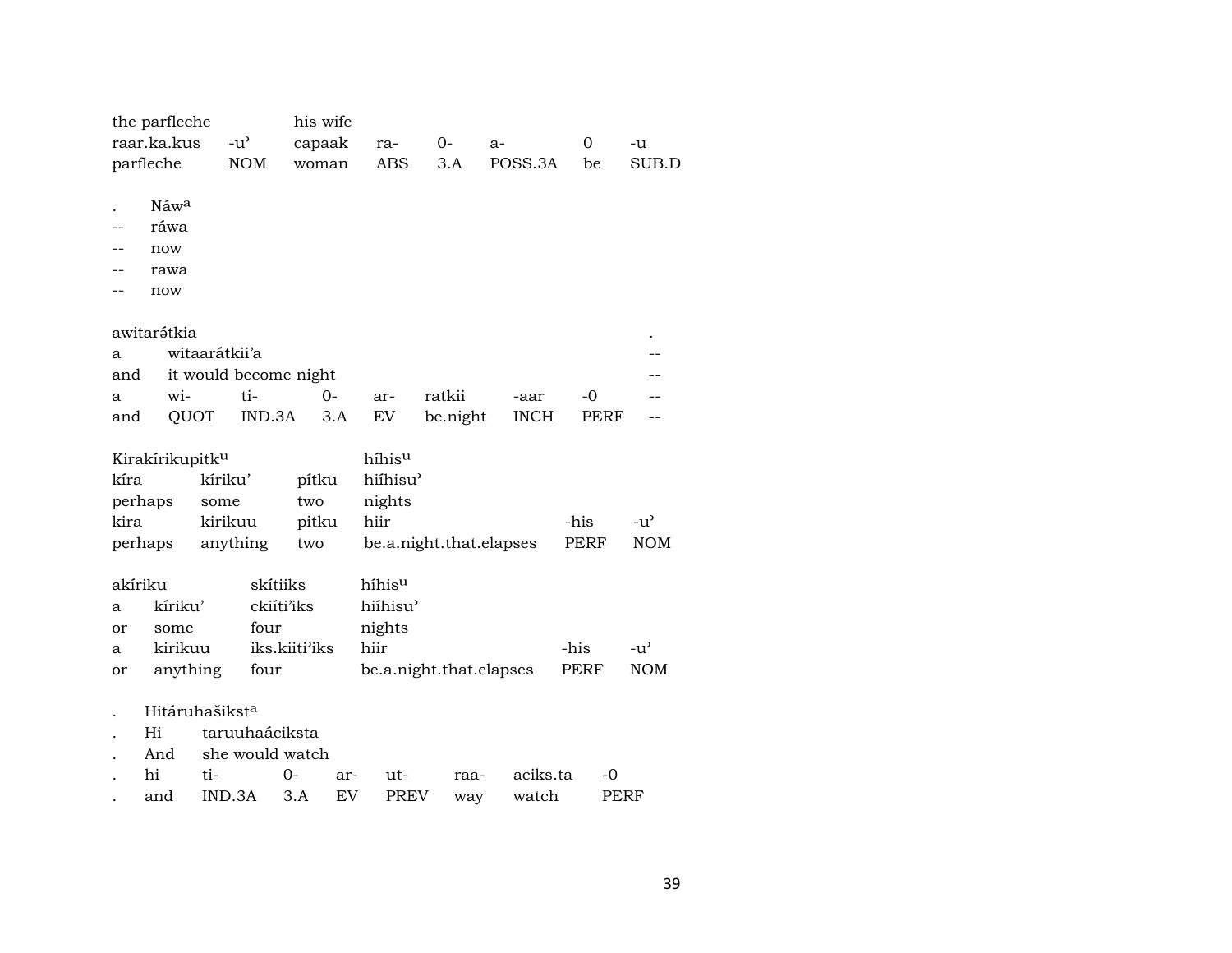| šápatn         |                          |                   | hiwitahwaku              |               |            |                 |           |                                     |                |                          |
|----------------|--------------------------|-------------------|--------------------------|---------------|------------|-----------------|-----------|-------------------------------------|----------------|--------------------------|
| cápaat         |                          | hi                |                          | witaahwáku'   |            |                 |           |                                     |                |                          |
|                | the woman                | and               |                          | she would say |            |                 |           |                                     |                |                          |
| icapaak        |                          | hi                | wi-                      |               | ti-        | 0-              | ar-       | waka'u                              | $-0$           |                          |
| woman          |                          | and               | QUOT                     |               | IND.3A     | 3.A             | <b>EV</b> | say                                 | PERF           |                          |
|                |                          |                   |                          |               |            |                 |           |                                     |                |                          |
|                |                          | îkaa              | Ţ                        |               |            |                 |           |                                     |                |                          |
|                | $\zeta\zeta$             | Iíka'a            |                          |               |            |                 |           |                                     |                |                          |
|                | "                        | Oh my             | $\overline{\phantom{a}}$ |               |            |                 |           |                                     |                |                          |
|                | $\blacksquare$           | iika'a            |                          |               |            |                 |           |                                     |                |                          |
|                | н                        | oh.my             | $\overline{\phantom{a}}$ |               |            |                 |           |                                     |                |                          |
|                |                          |                   |                          |               |            |                 |           |                                     |                |                          |
|                | wirutitáwasiatn          |                   |                          |               |            |                 |           |                                     |                |                          |
|                |                          | wiruutitáwasii'at |                          |               |            |                 |           |                                     |                |                          |
|                | now it is full           |                   |                          |               |            |                 |           |                                     |                |                          |
| wii-           | ruu-                     | ti-               |                          | $0 -$         | tawasii    |                 |           | ak                                  |                | $-0$                     |
| now            | then                     | IND.3A            |                          | 3.A           |            | be.packed.fully |           | be.a.certain.length                 |                | <b>PERF</b>              |
|                |                          |                   |                          |               |            |                 |           |                                     |                |                          |
|                | tíraku                   |                   |                          |               |            |                 |           | rahkákusu                           |                |                          |
|                | tíraaku                  |                   |                          |               |            |                 |           | rahkákusu'                          |                |                          |
|                | this one                 |                   |                          |               |            |                 |           | parfleche                           |                |                          |
|                | tii-                     | ra-               | 0-                       | kus           |            | $-0$            |           | raar.ka.kus                         | $-u^{\prime}$  |                          |
|                | this                     | ABS               | 3.A                      |               | be.sitting | SUB.4           |           | parfleche                           | $\rm{NOM}$     |                          |
|                |                          |                   |                          |               |            |                 |           |                                     |                |                          |
|                |                          | Hiwitahwaku       |                          |               |            |                 |           |                                     |                | $\mathcal{C}$            |
| П              | Hi                       | witaahwáku'       |                          |               |            |                 |           |                                     |                | $\mathcal{C}\mathcal{C}$ |
| П              | And                      | he would say      |                          |               |            |                 |           |                                     | $\ddot{\cdot}$ | $\mathcal{C}$            |
| $\blacksquare$ | hi                       | wi-               | ti-                      |               | $0-$       | ar-             | waka'u    | $-0$                                |                | $\pmb{\mathsf{H}}$       |
| $\blacksquare$ | and                      | QUOT              |                          | IND.3A        | 3.A        | EV              | say       | PERF                                |                | $\pmb{\mathsf{H}}$       |
|                |                          |                   |                          |               |            |                 |           |                                     |                |                          |
| Šíru           |                          | hãa               |                          | híhisu        |            |                 |           |                                     |                |                          |
| Ciru           |                          | haá'a             |                          | híhisu'       |            |                 |           |                                     |                |                          |
| Wait           | $\overline{\phantom{a}}$ | oh                |                          | nights        |            |                 |           |                                     |                |                          |
| ciruu          |                          | haa'a             | hiir                     |               |            |                 | -his      | $-u$ <sup><math>\prime</math></sup> |                |                          |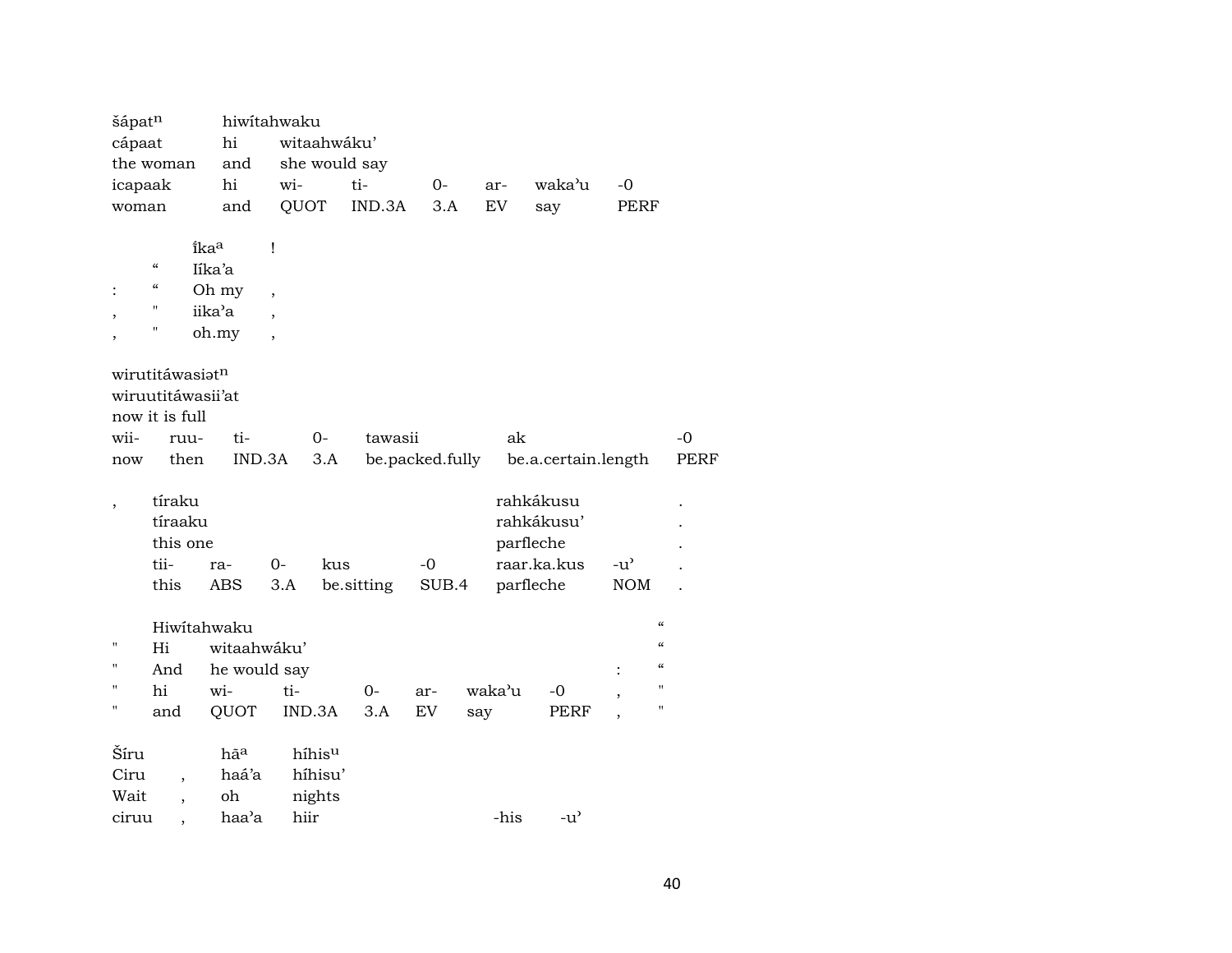| yet                                                              | $\overline{\phantom{a}}$ | ha                                                                                    |                                                         | be.a.night.that.elapses |        | PERF        | <b>NOM</b>                    |                                                                        |             |
|------------------------------------------------------------------|--------------------------|---------------------------------------------------------------------------------------|---------------------------------------------------------|-------------------------|--------|-------------|-------------------------------|------------------------------------------------------------------------|-------------|
| skítiiks<br>ckiíti'iks<br>four<br>iks.kiiti'iks<br>four          |                          | П<br>"<br>$\pmb{\mathsf{H}}$<br>$\pmb{\mathsf{H}}$<br>"                               | Skítiiks<br>Ckiíti'iks<br>Four<br>iks.kiiti'iks<br>four |                         |        |             |                               |                                                                        |             |
| kuhahíhistašatn<br>kuuhahiihistacat<br>the days elapsed<br>kuur- |                          | $0-$                                                                                  | hiir                                                    |                         |        | -his        |                               | ta.at                                                                  | $-0$        |
| <b>DUB</b>                                                       | ra-<br>ABS               | 3.A                                                                                   |                                                         | be.a.night.that.elapses |        | <b>PERF</b> | raar-<br>PL                   | climb                                                                  | <b>PERF</b> |
|                                                                  |                          |                                                                                       |                                                         |                         |        |             |                               |                                                                        |             |
| Hiwitahwaku                                                      |                          |                                                                                       |                                                         |                         |        |             |                               | $\boldsymbol{\mathcal{C}}$<br>Náwa                                     |             |
| Hi                                                               |                          | witaahwáku'                                                                           |                                                         |                         |        |             |                               | $\boldsymbol{\mathcal{C}}$<br>Ráwa<br>$\epsilon\epsilon$<br><b>Now</b> |             |
| And<br>hi                                                        | wi-                      | he would say<br>ti-                                                                   | $0-$                                                    | ar-                     | waka'u | $-0$        | :<br>$\overline{\phantom{a}}$ | 11<br>rawa                                                             |             |
| and                                                              | QUOT                     | IND.3A                                                                                | 3.A                                                     | EV                      | say    | <b>PERF</b> |                               | "<br>now                                                               |             |
|                                                                  |                          | suhurarahuritakahat <sup>n</sup><br>suhuurarahuritakaahat<br>take the bundle down now |                                                         |                         |        |             |                               |                                                                        |             |
| $i-$                                                             |                          | $S-$                                                                                  | uhur-                                                   | rarahuur-               | ri-    |             | takaa.hak                     | $-0$                                                                   |             |
| CONT.1/2A                                                        |                          | 2.A                                                                                   | now                                                     | bundle                  | PORT   |             | get.down                      | PERF                                                                   |             |
|                                                                  |                          |                                                                                       |                                                         |                         |        |             |                               |                                                                        |             |

Hirawitakaráhis<sup>u</sup>  $\mathcal{L}_{\mathcal{A}}$ 

 $\mathbb{R}^{n\times n}$ raawiitakaaraáhisu' Hi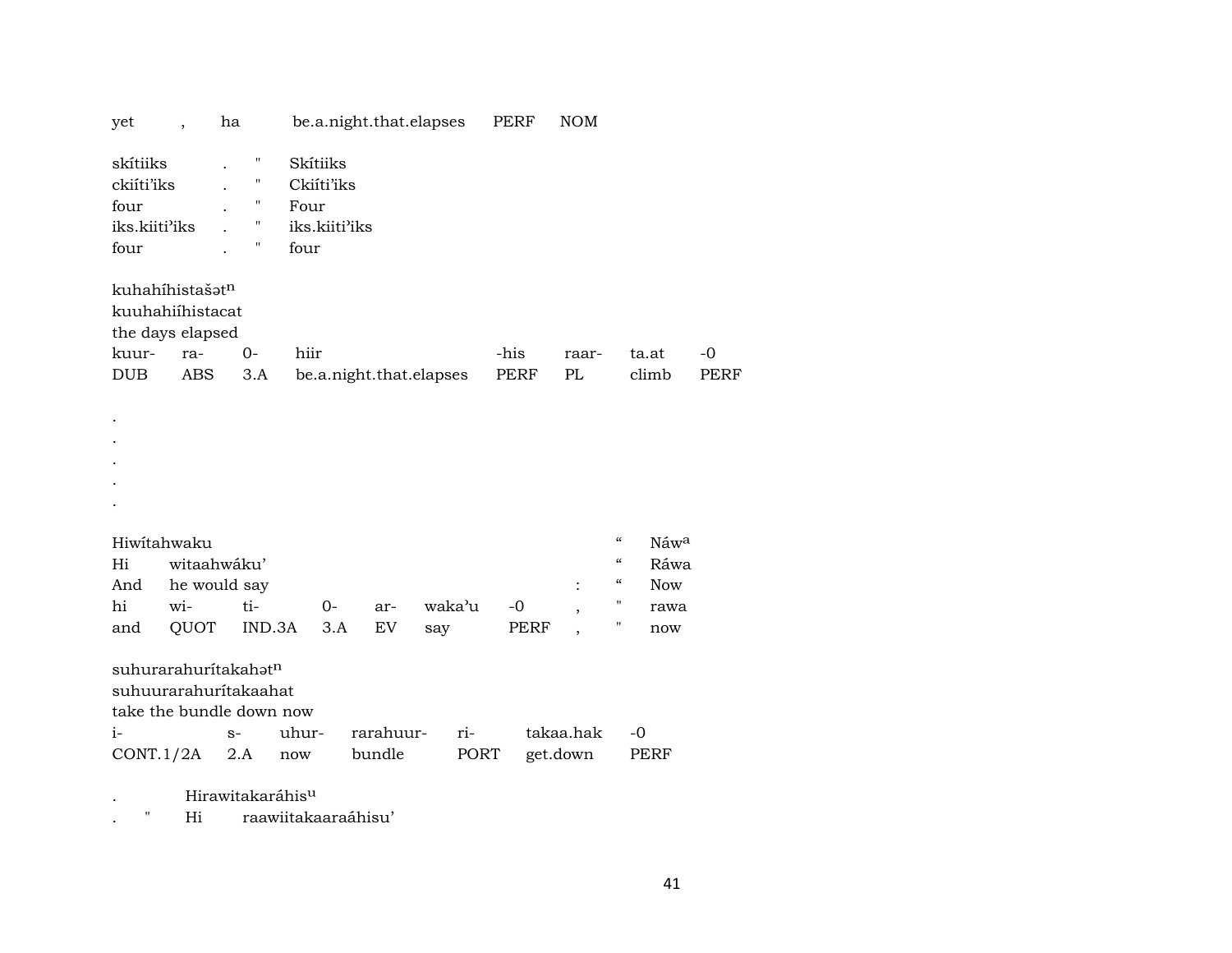| "                                                                       | And           | suddenly                                                               |                                   |                    |                   |               |                         |                     |            |                   |               |
|-------------------------------------------------------------------------|---------------|------------------------------------------------------------------------|-----------------------------------|--------------------|-------------------|---------------|-------------------------|---------------------|------------|-------------------|---------------|
| "                                                                       | hi            | raa-                                                                   | wii-                              |                    | takaaraahis       | $-u^{\prime}$ |                         |                     |            |                   |               |
| 11                                                                      | and           | just                                                                   | now                               | all.at.once        |                   | <b>NOM</b>    |                         |                     |            |                   |               |
| witararahuritakahatn<br>wi-<br>QUOT                                     | ti-<br>IND.3A | witaararahuritakaahat<br>she would take the bundle down<br>$0-$<br>3.A | ar-<br>$\mathop{\rm EV}\nolimits$ | bundle             | rarahuur-         | ri-<br>PORT   | takaa.hak<br>get.down   |                     | -0<br>PERF |                   |               |
| irirušúksahu<br>iriirucúksahu<br>the way it used to be<br>irii-<br>that | ra-<br>ABS    | $0-$<br>ut-<br>3.A                                                     | PREV                              | uks-<br><b>AOR</b> | $\mathbf 0$<br>be | -a<br>SUB.1   | -hus<br><b>IMPF.SUB</b> |                     |            |                   |               |
| šápat<br>cápaat<br>a woman<br>icapaak<br>woman                          |               |                                                                        |                                   |                    |                   |               |                         |                     |            |                   |               |
| rakururaráhuku<br>raakuruuraráhuhku<br>ra-<br>INF.A                     | $0-$<br>3.A   | when she had a bundle<br>$a-$<br>POSS.3A                               | ku-<br>INF.B                      |                    | ri-<br>PHYS.POSS  |               | uur-<br>POSS.A          | rarahuur-<br>bundle |            | kus<br>be.sitting | $-0$<br>SUB.4 |

, , , , ,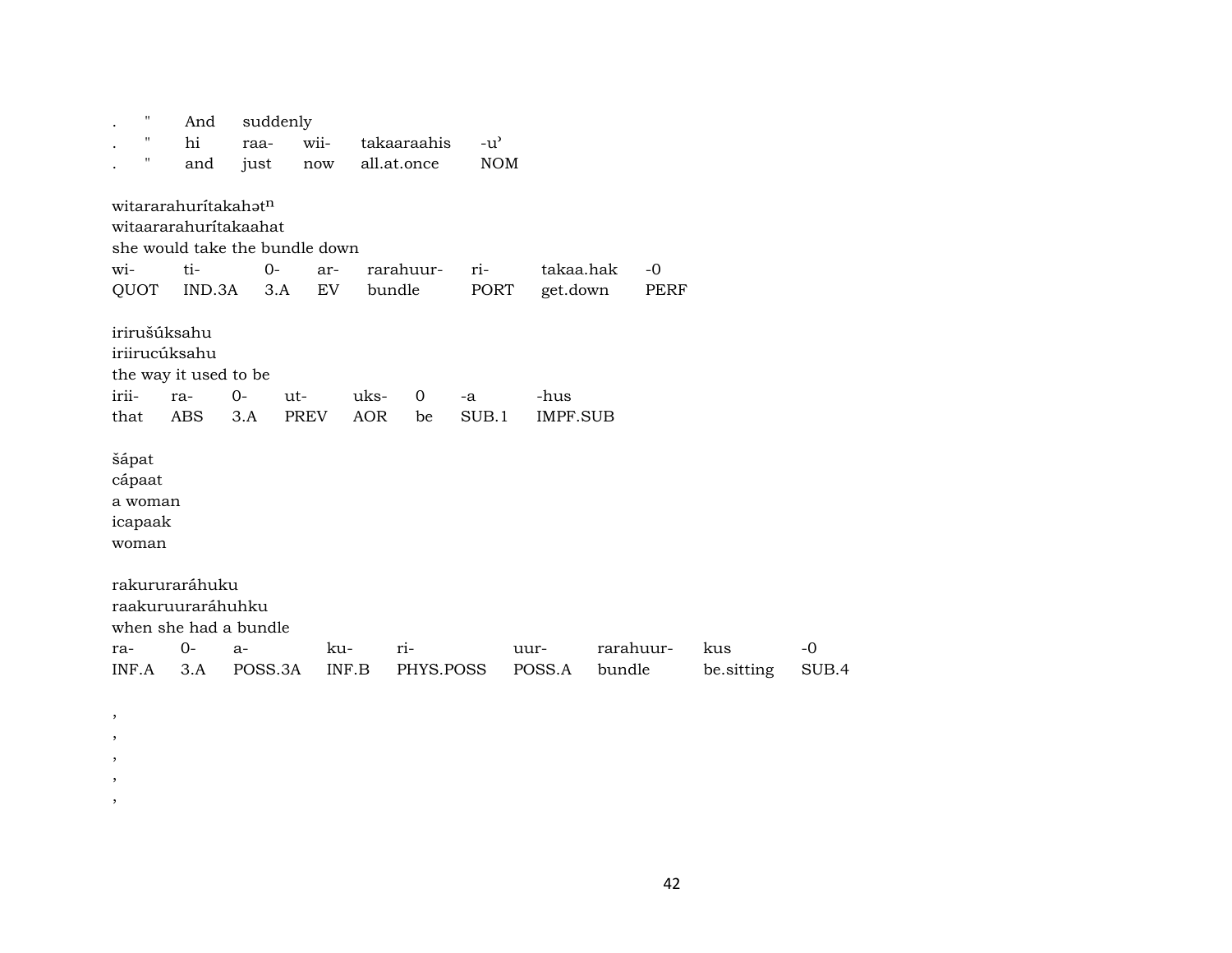|                                                     |                                                                  | širukararakuširáša rikiwati                                      |                 |              |             |                    |             |                      |                   |       |
|-----------------------------------------------------|------------------------------------------------------------------|------------------------------------------------------------------|-----------------|--------------|-------------|--------------------|-------------|----------------------|-------------------|-------|
| ciru                                                |                                                                  | kararakucirácariikiwati                                          |                 |              |             |                    |             |                      |                   |       |
| yet                                                 |                                                                  | when she has not untied it                                       |                 |              |             |                    |             |                      |                   |       |
| ciruu                                               | kara-                                                            | ra-                                                              | $0-$            | ku-          | ut-         | $i-$               | raar-       |                      | tarii.kiwat       | $-i$  |
| yet                                                 | <b>NEG</b>                                                       | INF.A                                                            | 3.A             | INF.B        | <b>PREV</b> | <b>SEQ</b>         | 3PL.INAN.P  |                      | untie             | SUB.2 |
| ra-                                                 | nakuhaskihkiríwati<br>When she untied it<br>$0-$<br>INF.a<br>3.A | Rakuhaaskihkiiríwati<br>ku-<br>INF.B                             | haas-<br>string | kiir-        | string      | kiiriwat<br>untie  | -i<br>SUB.2 | $\bullet$            |                   |       |
| a<br>and                                            | Awitiruhákiriku                                                  | witiiruuhaakiriku<br>they were watching it                       |                 |              |             |                    |             |                      |                   |       |
| a<br>and                                            | wi-<br>QUOT                                                      | ti-<br>IND.3A                                                    | $0 -$<br>3.A    | ir-<br>PL.3A | ar-<br>EV   | ut-<br><b>PREV</b> | raa-        | kirik.kus<br>look.at | -0<br><b>PERF</b> |       |
|                                                     |                                                                  |                                                                  |                 |              |             |                    | way         |                      |                   |       |
| páhitu<br>páhiitu'<br>quietly<br>pahiit<br>be.quiet | $-u^{\prime}$<br><b>NOM</b>                                      | $\vdots$<br>$\overline{\phantom{a}}$<br>$\overline{\phantom{a}}$ |                 |              |             |                    |             |                      |                   |       |
| a<br>and                                            | arawitahaskihkíriwat <sup>i</sup>                                | raawitaahaaskihkiiriwat<br>she would just unlace it              |                 |              |             |                    |             |                      |                   |       |
| a                                                   | raa-                                                             | wi-                                                              | ti-             | $0-$         | ar-         | haas-              | kiir-       | kiiriwat             | -0                |       |
| and                                                 | just                                                             | QUOT                                                             | IND.3A          | 3.A          | EV          | string             | string      | untie                | PERF              |       |
| Hi                                                  | Hiwitahwiraúhatn<br>And                                          | witaahwira'uuhat<br>she would pull the cover back                |                 |              |             |                    |             |                      |                   |       |

. hi wi- ti- 0- ar- wi.ra.u.hak -0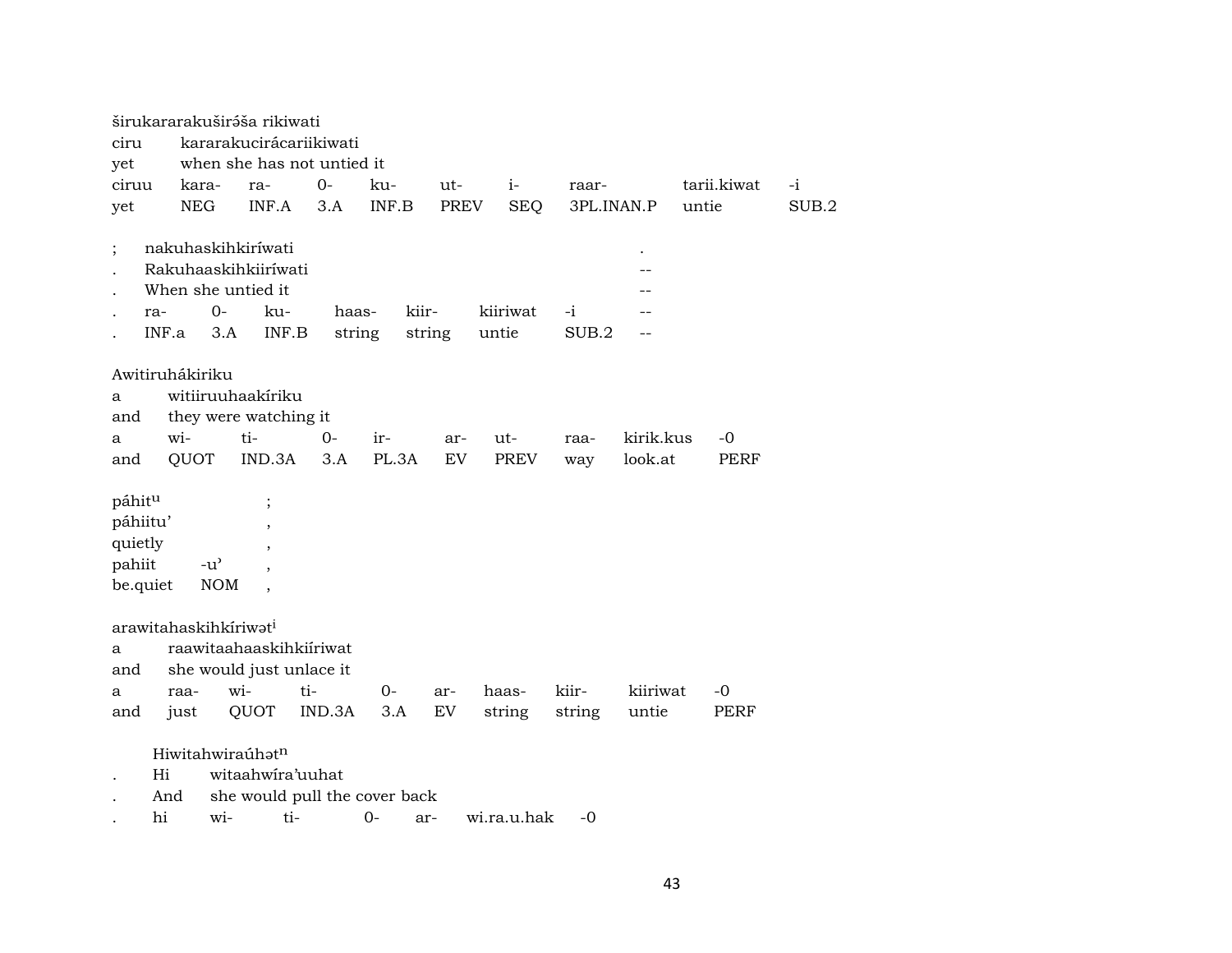|                                           | and                                                            | QUOT               |                                                   | IND.3A                                                | 3.A<br>EV                               | move.aside                                     |                                                | PERF                                                  |                           |              |
|-------------------------------------------|----------------------------------------------------------------|--------------------|---------------------------------------------------|-------------------------------------------------------|-----------------------------------------|------------------------------------------------|------------------------------------------------|-------------------------------------------------------|---------------------------|--------------|
| tákask <sup>i</sup><br>taákaski<br>taakas | dried meat<br>dried.meat                                       | -kis<br><b>DIM</b> | $\ddot{\phantom{0}}$                              | hiwihirutákask <sup>i</sup><br>hi<br>and<br>hi<br>and | wihiru<br>there<br>wii-<br>there<br>now | hiruu                                          | taákaski<br>dried meat<br>taakas<br>dried.meat | -kis<br><b>DIM</b>                                    |                           |              |
| ruu-<br>there                             | ruwitarašáwasiatn<br>ruuwitaaracáwasii'at<br>wi-               | QUOT               | there it would be full of it<br>ti-<br>IND.3A     | $0-$<br>3.A                                           | ar-<br>EV                               | raar-<br>3PL.INAN.P                            | tawasii                                        | be.packed.fully                                       | ak<br>be.a.certain.length | $-0$<br>PERF |
|                                           | Arikarár <sup>u</sup><br>Arikaraáru'<br>Stag<br>arika-<br>horn | raar-<br>PL        | $-u$ <sup><math>\prime</math></sup><br><b>NOM</b> | ,                                                     |                                         |                                                |                                                |                                                       |                           |              |
| Stag<br>arika-<br>horn                    | Arikararúrikutisa <sup>a</sup><br>Arikaraáru'<br>PL            | raar-              | $-u^{\prime}$<br><b>NOM</b>                       | rikutiisá'a<br>riku-<br>that.is                       | that was his name<br>ti-<br>IND.3A      | $0-$<br>3.A                                    | asar<br>be.named                               | ,<br>$\overline{\phantom{0}}$<br>EX                   |                           |              |
| tátutirit<br>ta-                          | Tátuutiirit<br>I saw him<br>IND.1/2A                           | $t-$<br>1.A        | ut-<br><b>PREV</b>                                | iirik<br>see                                          | $-0$<br>PERF                            | níhuksu<br>ríhuksu'<br>just<br>rihuks<br>alone | $-u^{\prime}$<br><b>NOM</b>                    | Náw <sup>a</sup><br>Ráwa<br><b>Now</b><br>rawa<br>now |                           |              |

,

,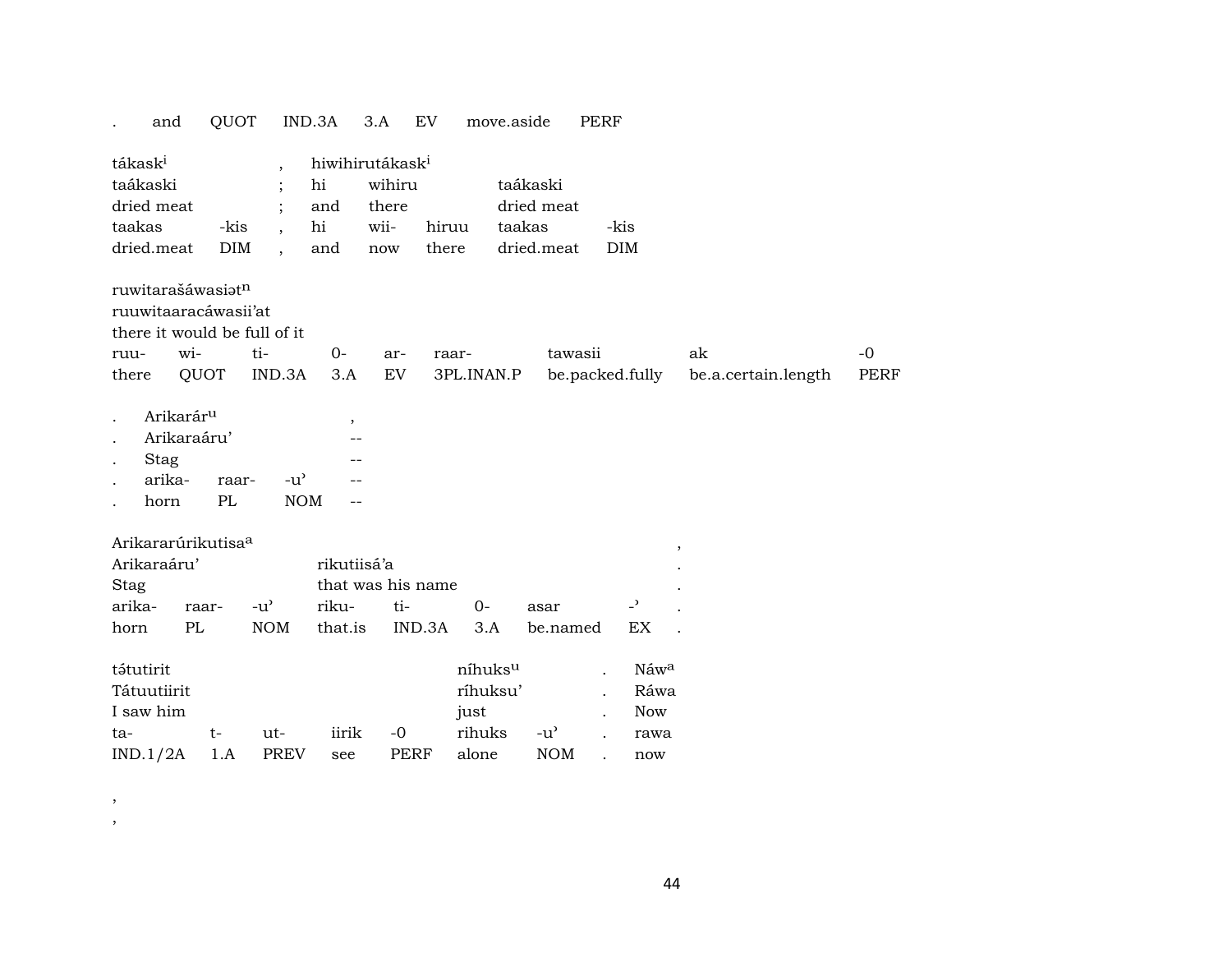| $\cdot$<br>$\overline{\phantom{a}}$                                    |                                       |                             |                             |             |                    |             |             |             |                     |
|------------------------------------------------------------------------|---------------------------------------|-----------------------------|-----------------------------|-------------|--------------------|-------------|-------------|-------------|---------------------|
| tarišíkstati<br>tariicíkstaati'<br>he used to like it<br>ti-           | $0-$                                  | $a-$                        | ri-                         | ut-         | $i-$               | uks-        | raa-        | tii         | $-0$                |
| IND.3A<br>,                                                            | 3.A                                   | PREV.3A                     | PHYS.POSS                   | PREV        | <b>SEQ</b>         | AOR         | way         | like        | <b>PERF</b>         |
| tarisíkstati<br>tariicíkstaati'<br>he used to like it<br>ti-<br>IND.3A | $0-$<br>3.A                           | $a-$<br>PREV.3A             | ri-<br>PHYS.POSS            | ut-<br>PREV | $i-$<br><b>SEQ</b> | uks-<br>AOR | raa-<br>way | tii<br>like | $-0$<br><b>PERF</b> |
| ra-                                                                    | nakúwu<br>rakuúwu<br>to play<br>INF.A | $0-$<br>ku-<br>3.A<br>INF.B | a.wuu<br>play.hoop.and.pole |             | -hus<br>IMPF.SUB   |             |             |             |                     |
| nakúwu<br>rakuúwu<br>to play<br>ra-<br>INF.A                           | $0-$<br>3.A                           | ku-<br>INF.B                | a.wuu<br>play.hoop.and.pole | -hus        | <b>IMPF.SUB</b>    | $\,$        |             |             |                     |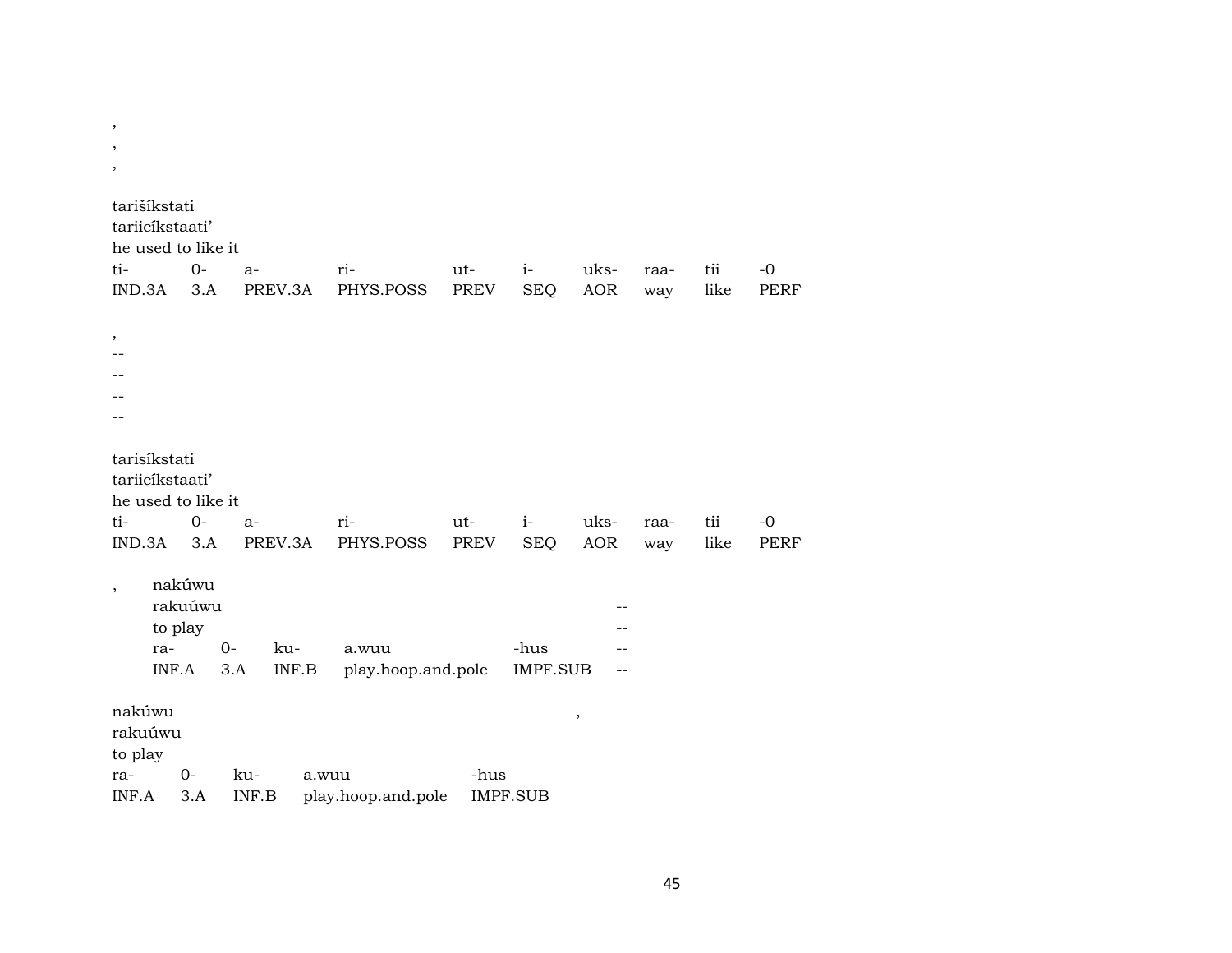| pitkúsukit <sup>a</sup>                 |                                                       |                                                              | tihwakiahu                                                                        |                                |                     |                                                                                |                      |                |                          |
|-----------------------------------------|-------------------------------------------------------|--------------------------------------------------------------|-----------------------------------------------------------------------------------|--------------------------------|---------------------|--------------------------------------------------------------------------------|----------------------|----------------|--------------------------|
| pitkúsuukita                            |                                                       |                                                              | tihwakí'aahu'                                                                     |                                |                     |                                                                                |                      |                |                          |
|                                         | hoop and pole game                                    |                                                              | they say                                                                          |                                |                     |                                                                                |                      |                |                          |
| pitkus                                  | huukita                                               |                                                              | ti-                                                                               | 0-                             | ir-                 | waki.a                                                                         |                      | -:hus          |                          |
| two                                     | be.on.top                                             |                                                              | IND.3A                                                                            | 3.A                            | PL.3A               | say.PL.IMPF                                                                    |                      | IMPF           |                          |
| Tukskitáwiris<br>ti-<br>IND.3A          | Tukskitáwiiris<br>He was a gambler<br>$0-$<br>3.A     | uks-<br><b>AOR</b>                                           |                                                                                   | kitawi.iir.his<br>be.a.gambler | $-0$<br><b>PERF</b> | pitkúsukit <sup>a</sup><br>pitkúsuukita<br>hoop and pole game<br>pitkus<br>two | huukita<br>be.on.top |                |                          |
|                                         | Akiwitahwaku                                          |                                                              |                                                                                   |                                |                     |                                                                                |                      |                | $\pmb{\zeta}\pmb{\zeta}$ |
| Aki                                     |                                                       |                                                              | witaahwáku'                                                                       |                                |                     |                                                                                |                      |                |                          |
| And here                                |                                                       |                                                              |                                                                                   |                                |                     |                                                                                |                      |                | $\epsilon$               |
|                                         | ki                                                    | wi-                                                          | he would say<br>ti-                                                               |                                |                     | waka'u                                                                         | -0                   | $\ddot{\cdot}$ | Ħ                        |
| $a-$                                    | there                                                 |                                                              | IND.3A                                                                            | 0-<br>3.A                      | ar-<br>EV           |                                                                                |                      |                | 11                       |
| and                                     |                                                       | QUOT                                                         |                                                                                   |                                |                     | say                                                                            | PERF                 |                |                          |
| Níhuks <sup>u</sup><br>Ríhuksu'<br>Only |                                                       |                                                              | tašíhtawirahakust <sup>a</sup><br>tacihtawiirahákusta<br>we are going to touch it |                                |                     |                                                                                |                      |                |                          |
| rihuks                                  | $-u^{\prime}$                                         | ta-                                                          |                                                                                   | aciir-                         |                     | tawiira.hak                                                                    | -:hus                | -ta            |                          |
| alone                                   | <b>NOM</b>                                            |                                                              | IND.1/2A                                                                          | IN.DU.A                        |                     | brush.against                                                                  | <b>IMPF</b>          | <b>INT</b>     |                          |
|                                         | [táwirus]<br>taáwirus<br>the ring<br>taawirus<br>hoop | $\blacksquare$<br>$\blacksquare$<br>П<br>п<br>$\blacksquare$ |                                                                                   |                                |                     |                                                                                |                      |                |                          |
|                                         | Níkuksurakutawírahatn                                 |                                                              |                                                                                   |                                |                     |                                                                                |                      |                |                          |
| Ríhuksu'                                |                                                       |                                                              | rakuutawiírahat                                                                   |                                |                     |                                                                                |                      |                |                          |
| Only                                    |                                                       |                                                              | when he touched it                                                                |                                |                     |                                                                                |                      |                |                          |
| rihuks                                  | $-u^{\prime}$                                         | ra-                                                          | 0-                                                                                | ku-                            | $i-$                | tawiira.hak                                                                    |                      | $-0$           |                          |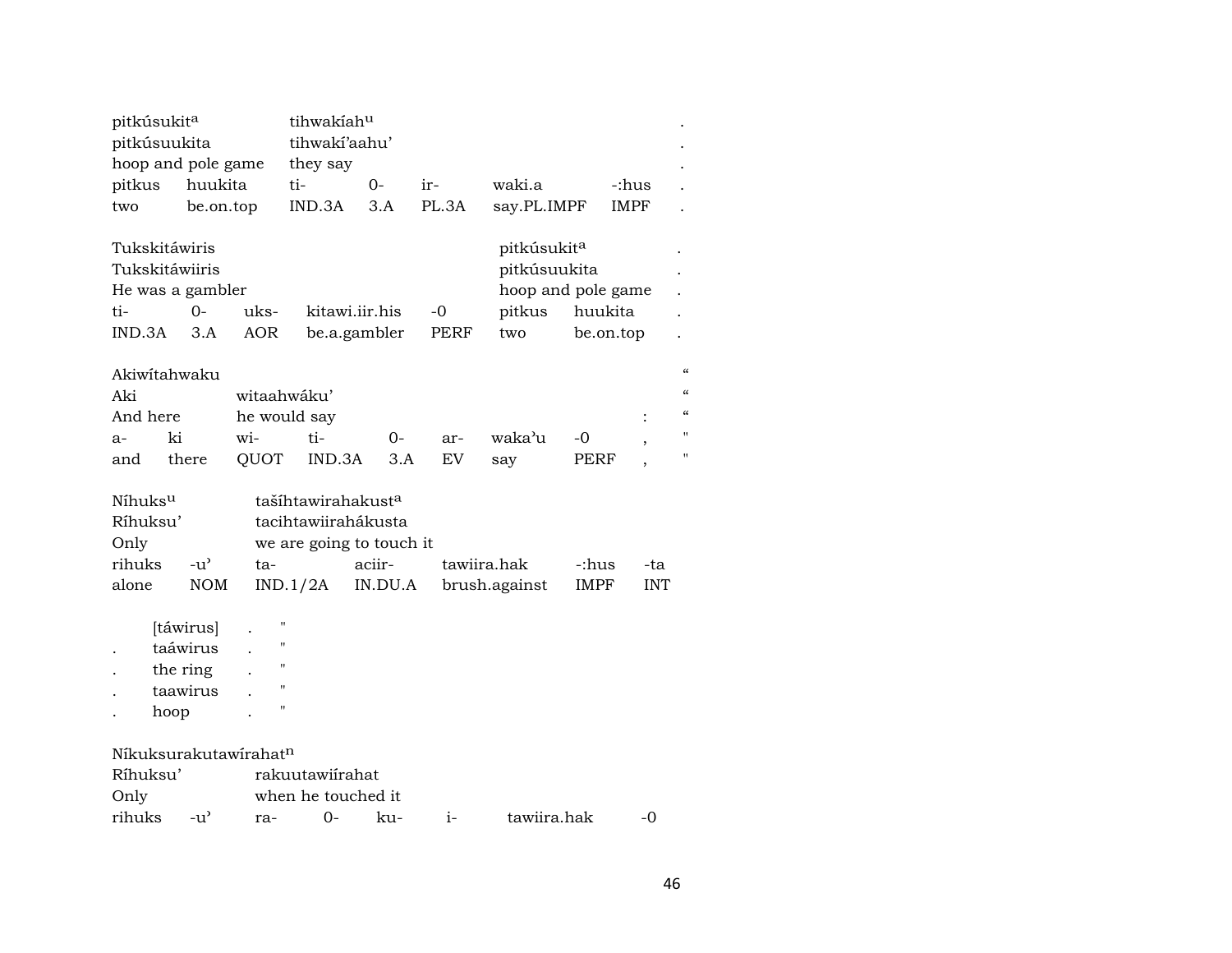| alone                                                                                                                                            | <b>NOM</b>                                   | INF.A                     | 3.A              | INF.B                     | <b>SEQ</b>           |                          | brush.against                             |                                                                                                                         | SUB.4       |             |       |                 |
|--------------------------------------------------------------------------------------------------------------------------------------------------|----------------------------------------------|---------------------------|------------------|---------------------------|----------------------|--------------------------|-------------------------------------------|-------------------------------------------------------------------------------------------------------------------------|-------------|-------------|-------|-----------------|
| $\overline{\phantom{a}}$<br>hi<br>$\overline{\phantom{a}}$<br>and<br>$\, ,$<br>hi<br>$\overline{\phantom{a}}$<br>and<br>$\overline{\phantom{a}}$ | hítikawutitn<br>he won<br>ti-<br>IND.3A      | tikawuútit<br>$0-$<br>3.A |                  | ka.wa.ut.ik<br>win.stakes | $-0$<br><b>PERF</b>  |                          | Náwa<br>Ráwa<br><b>Now</b><br>rawa<br>now | $\overline{\phantom{a}}$<br>$\overline{\phantom{a}}$<br>$\cdot$<br>$\overline{\phantom{a}}$<br>$\overline{\phantom{a}}$ |             |             |       |                 |
| nikuwitúutn<br>rikuwituú'ut                                                                                                                      | that is how it was                           |                           |                  |                           |                      |                          |                                           |                                                                                                                         |             |             |       |                 |
| riku-                                                                                                                                            | wi-                                          | ti-                       | $O -$            | ut-                       | $\mathbf 0$          | $\overline{\phantom{a}}$ |                                           |                                                                                                                         |             |             |       |                 |
| that.is                                                                                                                                          | QUOT                                         | IND.3A                    | 3.A              | <b>PREV</b>               | be                   | EX                       |                                           |                                                                                                                         |             |             |       |                 |
| tiráwu<br>tiiráwu'<br>he played<br>ti-<br>IND.3A<br>Kakí irírutah <sup>u</sup>                                                                   | $0-$<br>3.A                                  | ir-<br><b>OBV</b>         | a.wuu            | play.hoop.and.pole        | -:hus<br><b>IMPF</b> |                          |                                           |                                                                                                                         |             |             |       |                 |
| Kaakií'                                                                                                                                          |                                              |                           |                  |                           |                      | iriíruutahu              |                                           |                                                                                                                         |             |             |       |                 |
| It was not                                                                                                                                       |                                              |                           |                  |                           |                      | the way it was           |                                           |                                                                                                                         |             |             |       |                 |
| kaaki-                                                                                                                                           | $0-$                                         | $i-$                      | $\mathbf 0$      | $-0$                      | irii-                | ra-                      | $0-$                                      |                                                                                                                         | ut-         | $\mathbf 0$ | -a    | -hus            |
| NEG.IND.3A                                                                                                                                       |                                              | 3.A                       | <b>SEQ</b><br>be | <b>PERF</b>               | that                 | <b>ABS</b>               | 3.A                                       |                                                                                                                         | <b>PREV</b> | be          | SUB.1 | <b>IMPF.SUB</b> |
| naritrakukára <sup>u</sup><br>raárit<br>really<br>raarit<br>really                                                                               | rakukára'u<br>for one to win<br>ra-<br>INF.A | $0-$<br>3.A               | ku-<br>INF.B     | ka.ra'uk<br>make.PL.P     | $-0$                 | SUB.3                    | $\vdots$                                  |                                                                                                                         |             |             |       |                 |
| akariríraritn                                                                                                                                    |                                              |                           |                  |                           |                      |                          |                                           |                                                                                                                         |             |             |       |                 |
| A                                                                                                                                                | kariirí'                                     |                           |                  |                           |                      | raárit                   |                                           |                                                                                                                         |             |             |       |                 |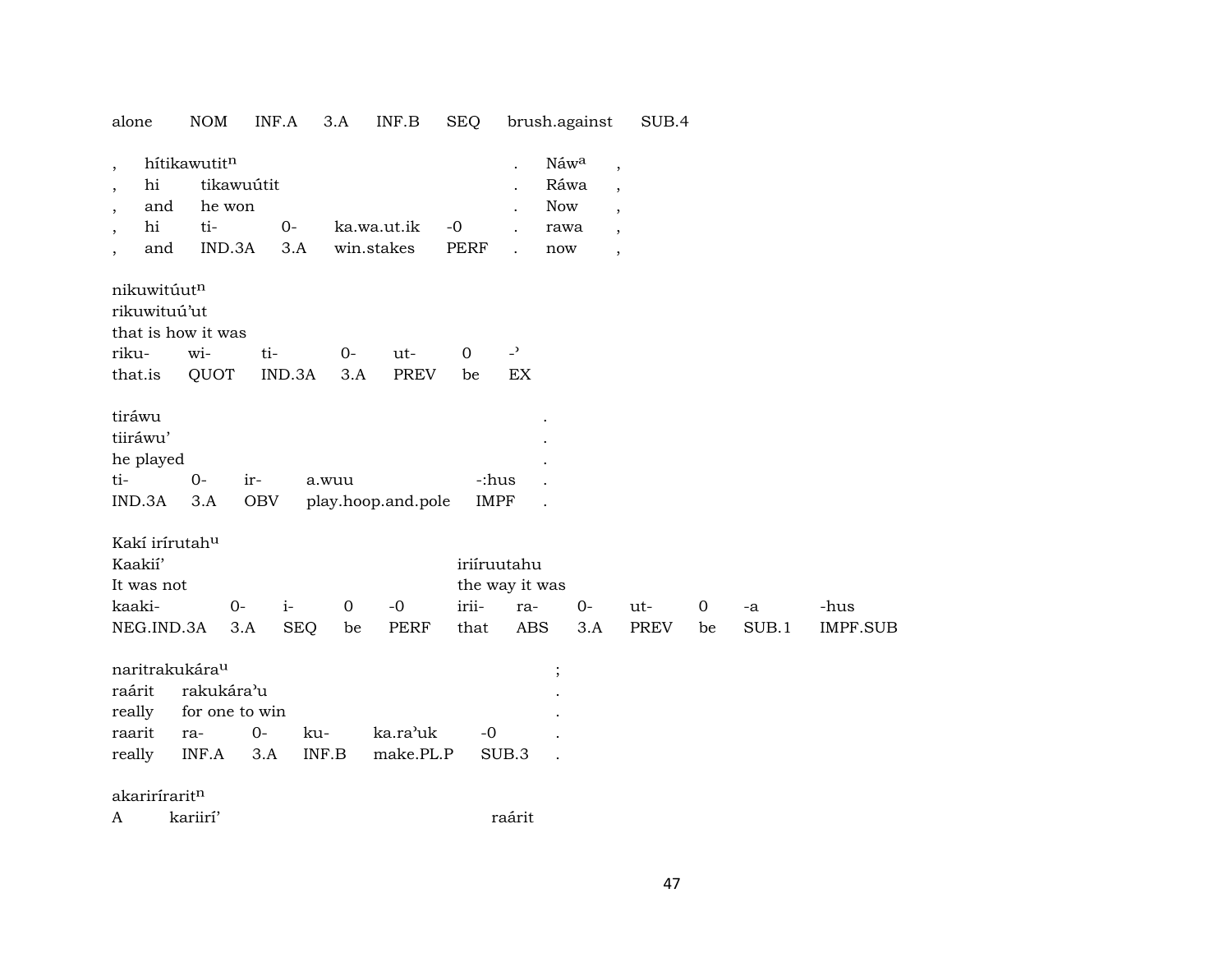| And                      | it is not                |                              |         |               |          |                              | really                   |                   |                          |               |                          |
|--------------------------|--------------------------|------------------------------|---------|---------------|----------|------------------------------|--------------------------|-------------------|--------------------------|---------------|--------------------------|
| a                        | karii-                   |                              | ri-     |               | $\Omega$ | $-0$                         | raarit                   |                   |                          |               |                          |
| and                      |                          | EMPH.NEG                     | CONT.3A |               | be       | <b>PERF</b>                  | really                   |                   |                          |               |                          |
|                          |                          |                              |         |               |          |                              |                          |                   |                          |               |                          |
| ikátatka                 |                          |                              |         |               |          | Kíši                         | $\overline{\phantom{a}}$ | níhuksu           |                          |               |                          |
| iikátatka                |                          |                              |         |               |          | Kici<br>$\ddot{\phantom{0}}$ |                          | ríhuksu'          |                          |               |                          |
|                          | if one hooked it         |                              |         |               |          | But                          |                          | only              |                          |               |                          |
| ii-                      |                          | $O -$                        | katatk  | -a            |          | kici                         |                          | rihuks            |                          | $-u^{\prime}$ |                          |
| SUBJ.3A                  |                          | 3.A                          | hook    | SUB.1         |          | but                          |                          | alone             |                          | <b>NOM</b>    |                          |
|                          |                          |                              |         |               |          |                              |                          |                   |                          |               |                          |
|                          |                          | tukstawirahakúsuku           |         |               |          |                              |                          |                   | táwirus                  |               | $\overline{\phantom{a}}$ |
|                          |                          | tukstawiirahakúsuuku'        |         |               |          |                              |                          |                   |                          | taáwirus      | $\overline{\phantom{a}}$ |
|                          |                          | one used to touch it         |         |               |          |                              |                          |                   |                          | the ring      | $\overline{ }$           |
| ti-                      | 0-                       | uks-                         |         | tawiira.hak   |          | -:hus                        |                          | -uuku             |                          | taawirus      | $\overline{\phantom{a}}$ |
| IND.3A                   | 3.A                      | <b>AOR</b>                   |         | brush.against |          | <b>IMPF</b>                  | <b>HAB</b>               |                   | hoop                     |               | $\overline{\phantom{a}}$ |
|                          |                          |                              |         |               |          |                              |                          |                   |                          |               |                          |
|                          | hítikawutit <sup>n</sup> |                              |         |               |          |                              |                          | Náw <sup>a</sup>  | ,                        |               |                          |
| hi                       | tikawuútit               |                              |         |               |          |                              |                          | Ráwa              | ,                        |               |                          |
| and                      | he won                   |                              |         |               |          |                              |                          | <b>Now</b>        | $\overline{\phantom{a}}$ |               |                          |
| hi                       | ti-                      | $0-$                         |         | ka.wa.ut.ik   |          | $-0$                         |                          | rawa              |                          |               |                          |
| and                      | IND.3A                   | 3.A                          |         | win.stakes    |          | <b>PERF</b>                  |                          | now               | $\overline{\phantom{a}}$ |               |                          |
|                          |                          |                              |         |               |          |                              |                          |                   |                          |               |                          |
|                          | nikusiwitihahuru         |                              |         |               |          |                              |                          |                   |                          |               |                          |
|                          | rikusiwitiihahuru'       |                              |         |               |          |                              |                          |                   |                          |               |                          |
|                          |                          | this is what they did to him |         |               |          |                              |                          |                   |                          |               |                          |
| riku-                    | $\sin$                   | wi-                          |         | ti-           | 0-       | ir-                          |                          | $ut -$            |                          | rahur.uu      | -0                       |
| that.is                  | DU                       | QUOT                         |         | IND.3A        | 3.A      | PL.3A                        |                          | PREV              | do.to                    |               | <b>PERF</b>              |
|                          |                          |                              |         |               |          |                              |                          |                   |                          |               |                          |
| $\overline{\phantom{a}}$ |                          | siwitihwiráriwititn          |         |               |          |                              |                          |                   |                          |               |                          |
|                          |                          | siwitihwiraáriwiitit         |         |               |          |                              |                          |                   |                          |               |                          |
| $\ddot{\cdot}$           |                          | they surrounded him          |         |               |          |                              |                          |                   |                          |               |                          |
|                          | $\sin$                   | wi-                          | ti-     | $0-$          |          | ir-                          |                          | wiraar.ri.wi.itik |                          | -0            |                          |
| ,                        | DU                       | QUOT                         | IND.3A  | 3.A           |          | PL.3A                        |                          | begin.attacking   |                          | PERF          |                          |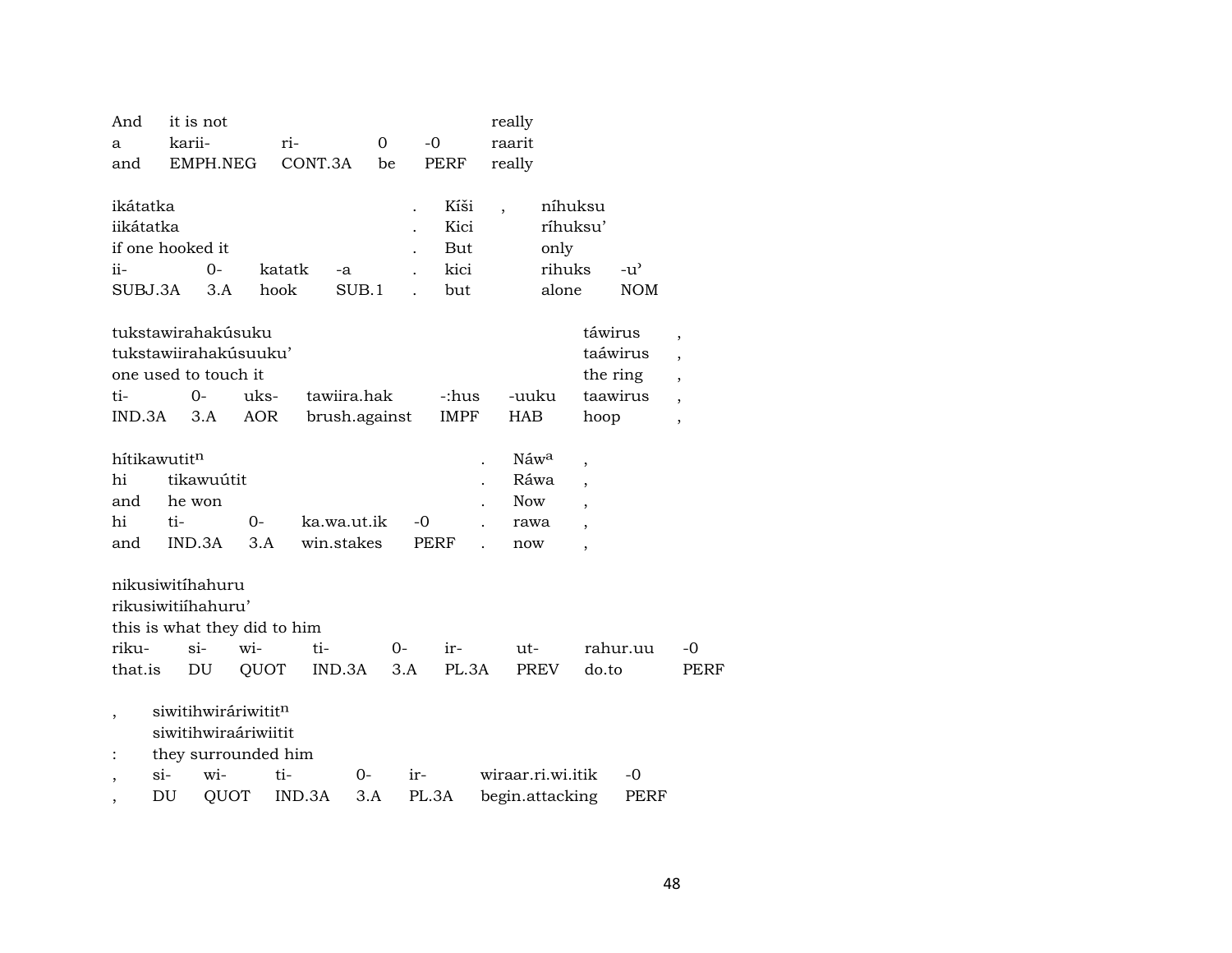| Kirakaruksuríparis <sup>u</sup><br>Kíra karuksúri<br>kira<br>perhaps | Perhaps they were going around<br>ka-<br>Y/N.INTER                | $0-$<br>ra-<br><b>ABS</b><br>3.A                 | uks-<br><b>AOR</b> | hurii<br>go.around.PL     | $-0$                            | paáriisu'<br>(as) hunters<br>paariis-<br>PERF<br>hunter | $-u^{\prime}$<br><b>NOM</b> |
|----------------------------------------------------------------------|-------------------------------------------------------------------|--------------------------------------------------|--------------------|---------------------------|---------------------------------|---------------------------------------------------------|-----------------------------|
| tikurákaisatn<br>$\overline{ }$<br>ti-<br>IND.3A                     | tikuraákaa'iisat<br>I have forgotten<br>ku-<br>raa-<br>1.P<br>way | kaa-<br>inside                                   | iis.at             | -0<br>go.out.of.sight     | $^\mathrm{^\mathrm{o}}$<br>PERF |                                                         |                             |
| parisukirakarúksuri<br>Paáriisu'<br>(As) hunters                     |                                                                   | kíra karúksuri<br>perhaps they were going around |                    |                           |                                 |                                                         |                             |
| paariis-<br>hunter                                                   | kira<br>$-u^{\prime}$<br><b>NOM</b><br>perhaps                    | ka-                                              | Y/N.INTER          | $0-$<br>ra-<br>ABS<br>3.A | uks-<br><b>AOR</b>              | hurii<br>go.around.PL                                   | -0<br>PERF                  |
| hi<br>and                                                            | Hirikurakutáwi<br>rikurakútawi<br>that one was among them         |                                                  |                    |                           |                                 |                                                         |                             |
| hi<br>and                                                            | riku-<br>ra-<br>that.is<br>INF.A                                  | $0-$<br>3.A                                      | ku-<br>INF.B       | tawi<br>be.among          | $-0$<br>SUB.4                   |                                                         |                             |
| Aríkarar <sup>u</sup><br>Aríkaraaru'<br>Stag<br>arika-               | $-u^{\prime}$<br>raar-                                            |                                                  |                    |                           |                                 |                                                         |                             |

. .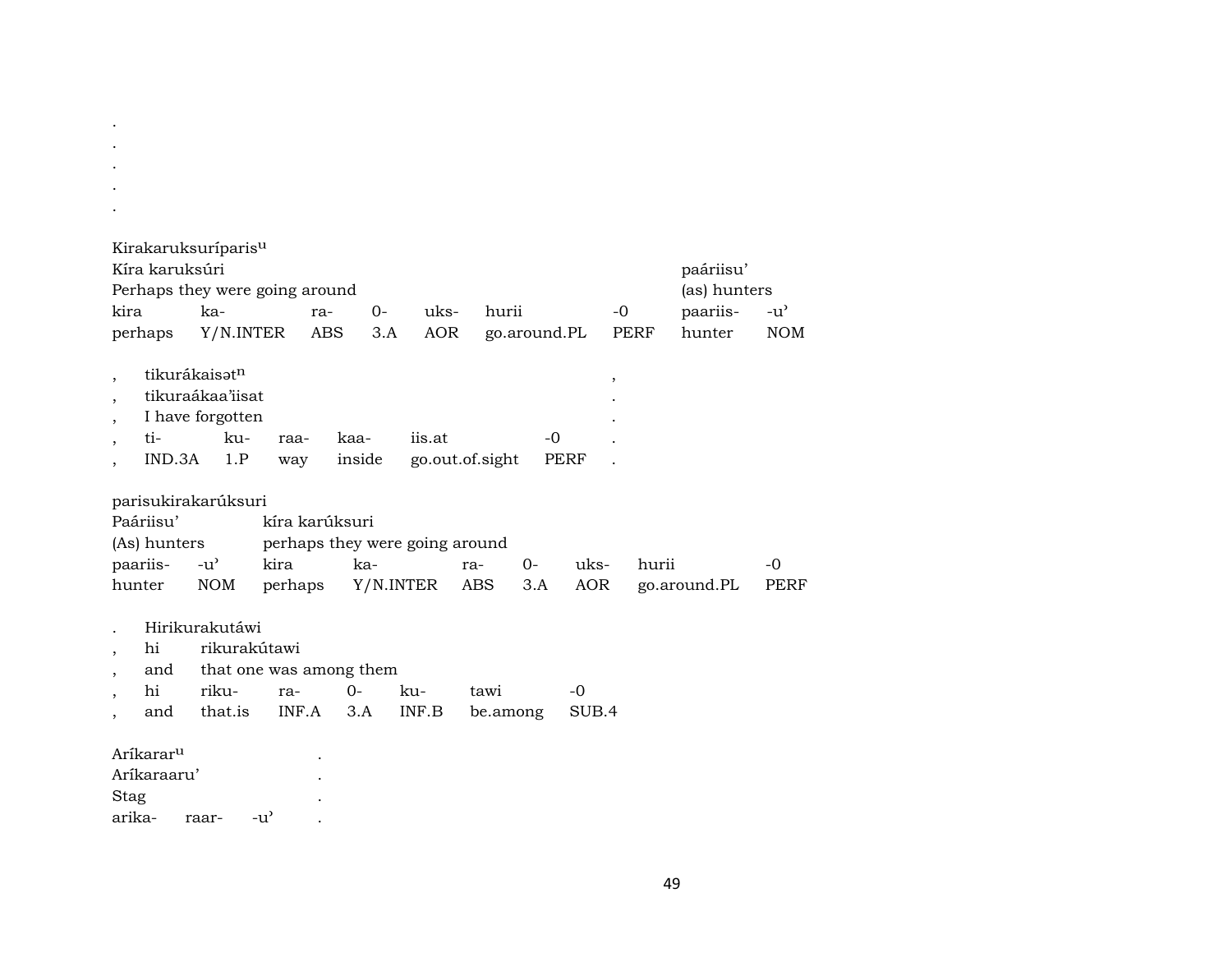| horn                | PL    |                          | <b>NOM</b>          |                 |                  |             |             |                |      |                          |
|---------------------|-------|--------------------------|---------------------|-----------------|------------------|-------------|-------------|----------------|------|--------------------------|
| Hiahitətahuru       |       |                          |                     |                 |                  |             |             |                |      |                          |
| Hi                  |       | ahiitattahúru'           |                     |                 |                  |             |             |                |      |                          |
| And                 |       |                          | they did it to them |                 |                  |             |             |                |      |                          |
| hi                  | ar-   | ra-                      | $0-$                | ir-             | ut-              | ak-         |             | rahur.uu       | -0   |                          |
| and                 | EV    | <b>ABS</b>               | 3.A                 | PL.3A           | <b>PREV</b>      | PL.AN.3P    |             | attack         |      | PERF                     |
| kátahka             |       | $\overline{ }$           |                     |                 |                  |             |             |                |      |                          |
| kátahka             |       | $\overline{a}$           |                     |                 |                  |             |             |                |      |                          |
| the enemy           |       | --                       |                     |                 |                  |             |             |                |      |                          |
| katahkaa            |       |                          |                     |                 |                  |             |             |                |      |                          |
| enemy               |       |                          |                     |                 |                  |             |             |                |      |                          |
| wititatahúru        |       |                          |                     |                 |                  |             |             |                |      |                          |
| witiitattahúru'     |       |                          |                     |                 |                  |             |             |                |      |                          |
| they did it to them |       |                          |                     |                 |                  |             |             |                |      |                          |
| wi-                 | ti-   |                          | $0-$                | ir-             | $ut -$           | ak-         |             | rahur.uu       | -0   |                          |
| QUOT                |       | IND.3A                   | 3.A                 | PL.3A           | PREV             | PL.AN.3P    | do.to       |                | PERF |                          |
| haa                 |       | Ţ                        | náwirakuru          |                 |                  |             |             |                |      |                          |
|                     | Haá'a |                          |                     | raáwiirakuuru'  |                  |             |             |                |      |                          |
| See                 |       | $\overline{\phantom{a}}$ | (as) warriors       |                 |                  |             |             |                |      |                          |
|                     | haa'a | $\ddot{\phantom{0}}$     |                     | raawiiraak.huur | $-u^{\prime}$    |             |             |                |      |                          |
| see                 |       | $\ddot{\phantom{0}}$     | war.party           |                 | <b>NOM</b>       |             |             |                |      |                          |
| kirakáraatn         |       |                          |                     |                 |                  |             |             |                | ah   | $\overline{\phantom{a}}$ |
| kíra kára'ut        |       |                          |                     |                 |                  |             |             | ,              | ah   | $\overline{\phantom{a}}$ |
| perhaps they were   |       |                          |                     |                 |                  |             |             | $\overline{ }$ | ah   | $\overline{\phantom{a}}$ |
| kira                |       | ka-                      |                     | ra-             | $\Omega$<br>$0-$ | -uk         | $-0$        |                | ah   | $\overline{\phantom{a}}$ |
| perhaps             |       | Y/N.INTER                |                     | <b>ABS</b>      | 3.A<br>be        | <b>DIST</b> | <b>PERF</b> |                | ah   | $\overline{\phantom{a}}$ |
| parísu              |       |                          |                     |                 |                  |             |             |                |      |                          |

paariísu' --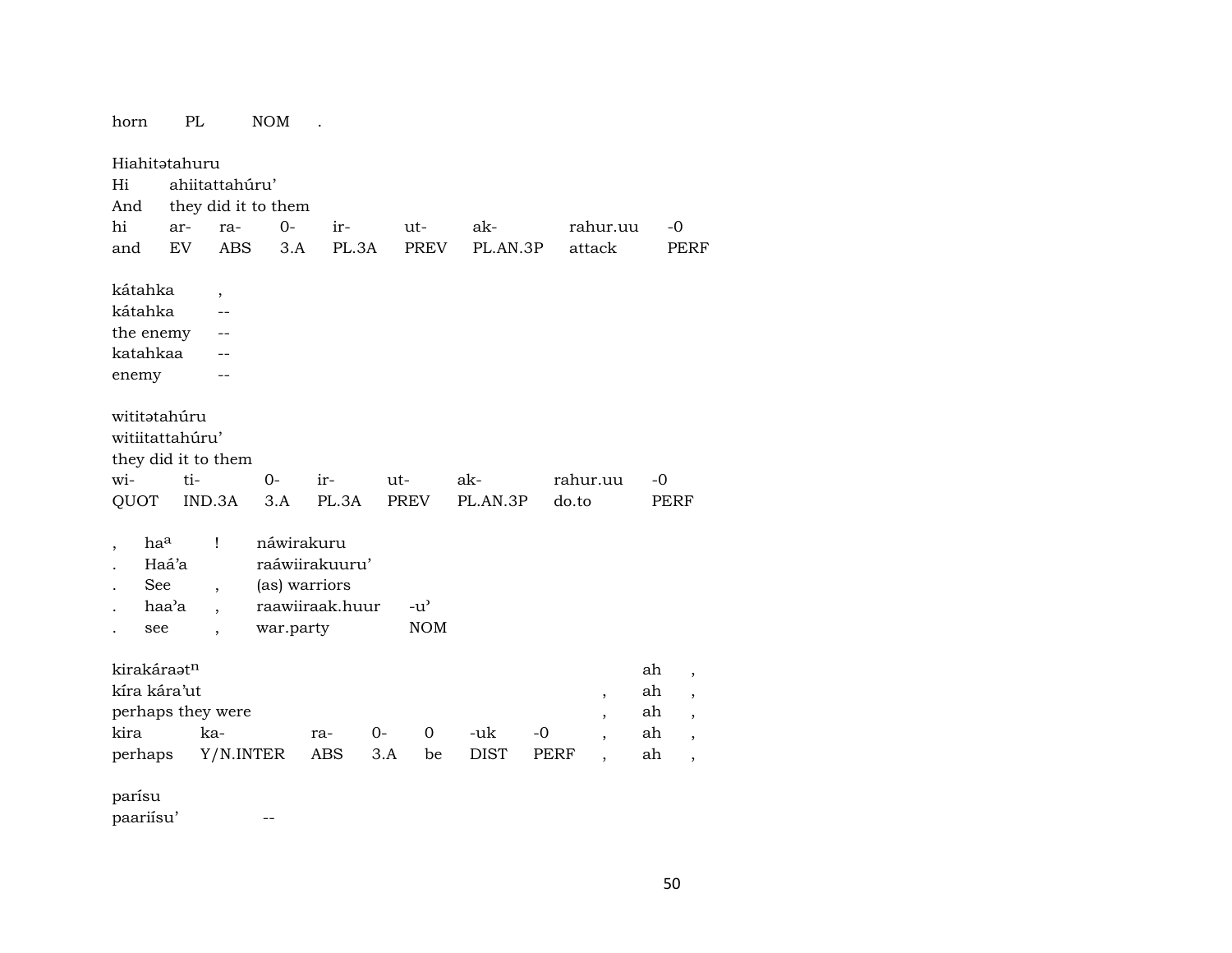| hunters         |            |                                     | --                                           |                                                      |              |             |             |             |            |                                    |                  |             |
|-----------------|------------|-------------------------------------|----------------------------------------------|------------------------------------------------------|--------------|-------------|-------------|-------------|------------|------------------------------------|------------------|-------------|
| paariis-        |            | $-u$ <sup><math>\prime</math></sup> |                                              |                                                      |              |             |             |             |            |                                    |                  |             |
| hunter          |            | <b>NOM</b>                          | --                                           |                                                      |              |             |             |             |            |                                    |                  |             |
|                 |            |                                     |                                              |                                                      |              |             |             |             |            |                                    |                  |             |
| parisúwitiitn   |            |                                     |                                              |                                                      |              |             |             |             |            |                                    |                  |             |
| paariisu'       |            |                                     | witi'it                                      |                                                      |              |             |             |             |            |                                    |                  |             |
| hunters         |            |                                     | they were                                    |                                                      |              |             |             |             |            |                                    |                  |             |
| paariis-        |            | $-u$ <sup><math>\prime</math></sup> | wi-                                          | ti-                                                  | $O -$        | $\mathbf 0$ | $-ik$       | $-0$        |            |                                    |                  |             |
| hunter          |            | $\rm{NOM}$                          | QUOT                                         | IND.3A                                               | 3.A          | be          | <b>DIST</b> | <b>PERF</b> |            |                                    |                  |             |
|                 |            |                                     |                                              |                                                      |              |             |             |             |            |                                    |                  |             |
| Hiahirakapáha   |            |                                     |                                              |                                                      |              |             |             |             |            |                                    |                  |             |
| Hi              |            | ahiiraakapáhaa'                     |                                              |                                                      |              |             |             |             |            |                                    |                  |             |
| And<br>hi       |            | they chased them                    | $0-$                                         |                                                      |              |             | ak-         |             |            |                                    |                  |             |
| and             | ar-<br>EV  | ra-<br><b>ABS</b>                   | 3.A                                          | $a-$<br>PREV.3A                                      | ir-<br>PL.3A |             | PL.AN.3P    | apaha.a     | drive.back | $-0$<br><b>PERF</b>                |                  |             |
|                 |            |                                     |                                              |                                                      |              |             |             |             |            |                                    |                  |             |
|                 |            |                                     |                                              |                                                      |              |             |             |             |            |                                    |                  |             |
| $\,$<br>$-$     |            |                                     |                                              |                                                      |              |             |             |             |            |                                    |                  |             |
|                 |            |                                     |                                              |                                                      |              |             |             |             |            |                                    |                  |             |
|                 |            |                                     |                                              |                                                      |              |             |             |             |            |                                    |                  |             |
|                 |            |                                     |                                              |                                                      |              |             |             |             |            |                                    |                  |             |
|                 |            |                                     |                                              |                                                      |              |             |             |             |            |                                    |                  |             |
| ahiratahíšpiatn |            |                                     |                                              |                                                      |              |             |             |             |            |                                    |                  |             |
|                 |            | ahiirattaahicpii'at                 |                                              |                                                      |              |             |             |             |            |                                    |                  |             |
|                 |            |                                     |                                              | they were chased where there was a bend in the river |              |             |             |             |            |                                    |                  |             |
| ar-             | ra-        | $0 -$                               | ir-                                          | ak-                                                  |              | raar-       |             | hiicpi-     |            |                                    | u.at             | $-0$        |
| ${\rm EV}$      | <b>ABS</b> | 3.A                                 | 3.INDF                                       | PL.AN.3P                                             |              | PL.INDV.P   |             |             |            | smooth.level.ground.along.a.stream | extend.in.a.line | <b>PERF</b> |
|                 |            |                                     |                                              |                                                      |              |             |             |             |            |                                    |                  |             |
| hi              |            | aríkarar <sup>u</sup>               |                                              |                                                      |              |             |             |             |            |                                    |                  |             |
| hi              |            | Aríkaraaru'                         |                                              |                                                      |              |             |             |             |            |                                    |                  |             |
| and             | Stag       |                                     |                                              |                                                      |              |             |             |             |            |                                    |                  |             |
| hi              | arika-     |                                     | $-u$ <sup><math>\prime</math></sup><br>raar- |                                                      |              |             |             |             |            |                                    |                  |             |
| and             | horn       | PL                                  |                                              | <b>NOM</b>                                           |              |             |             |             |            |                                    |                  |             |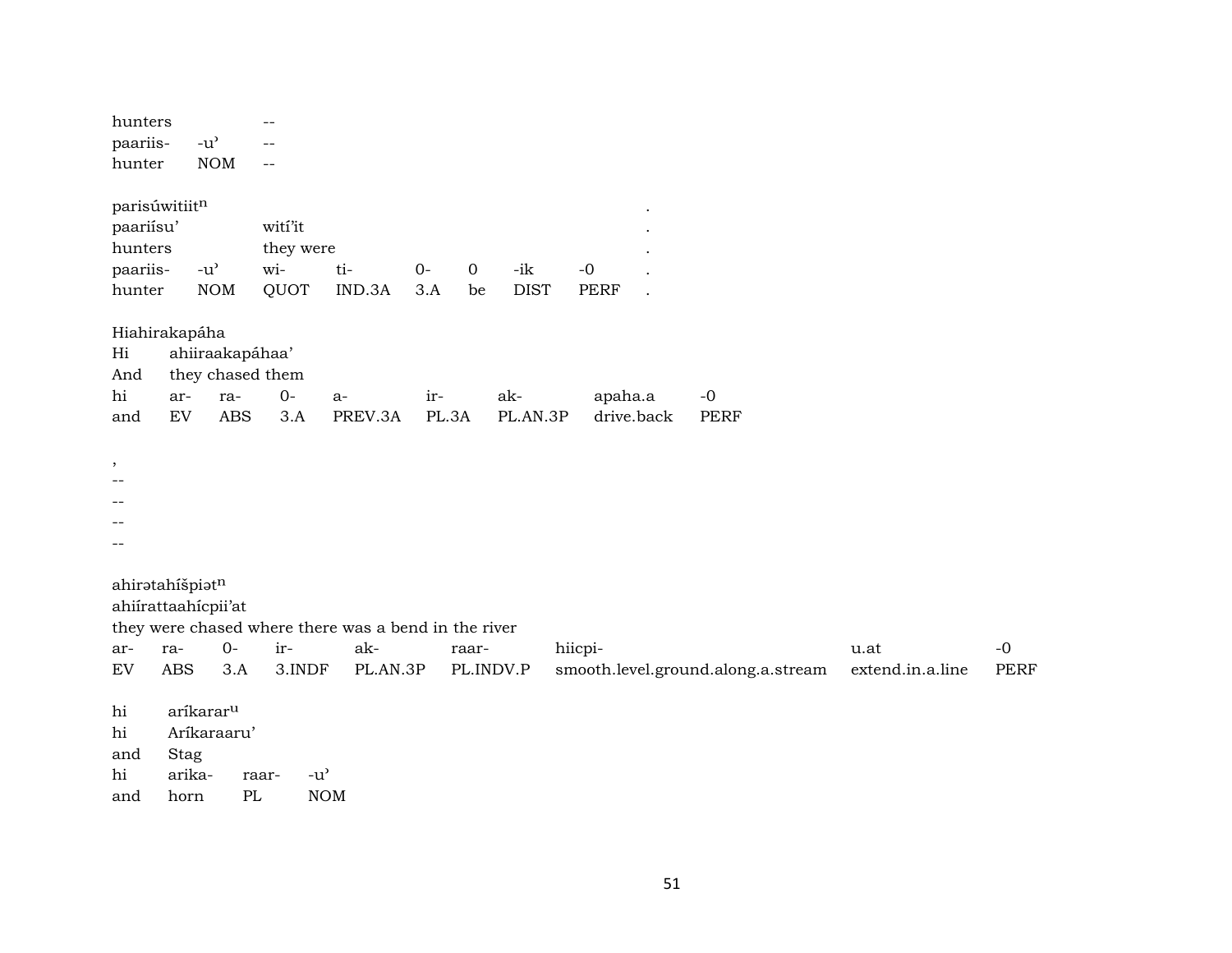| nikurakutáwi |               |                         |      |                                        |
|--------------|---------------|-------------------------|------|----------------------------------------|
| rikurakútawi |               |                         |      |                                        |
|              |               |                         |      |                                        |
|              | ku-           | tawi                    | $-0$ |                                        |
|              |               |                         |      |                                        |
|              | riku- ra-  0- | that one was among them |      | that is INF.A 3.A INF.B belomong SUB.4 |

## Ikišihi

|     | kici            | hi  |
|-----|-----------------|-----|
| And | meanwhile       | and |
|     | kici            | hi  |
| and | $_{\text{but}}$ | and |

| wikuhirikukuksta |
|------------------|
|------------------|

wikuuhírikuukuksta

| now they were about to run into the woods |
|-------------------------------------------|
|-------------------------------------------|

|  |  | wii- kuur- ra- 0- ir-  ri-  ka- |                                                           | uukuk -his -ta |  |
|--|--|---------------------------------|-----------------------------------------------------------|----------------|--|
|  |  |                                 | now DUB ABS 3.A PL.3A PORT in.the.brush get.into PERF INT |                |  |

|             | hiahawáku   |                    |                           |      | Aríkararu   |           |            |
|-------------|-------------|--------------------|---------------------------|------|-------------|-----------|------------|
| hi ahawáku' |             |                    |                           |      | Arikaraaru' |           |            |
|             | and he said |                    |                           |      | Stag        |           |            |
|             |             |                    | hi ar- ra-  0-  waka'u -0 |      | arika-      | raar- -u' |            |
|             |             | and EV ABS 3.A say |                           | PERF | horn        | PL.       | <b>NOM</b> |

 $\frac{1}{2}$ Ári  $\alpha$ 

- Ári'  $\alpha$
- Why  $\epsilon$  $\ddot{\mathbb{1}}$  $\overline{\phantom{a}}$
- $\boldsymbol{\mathsf{H}}$ arii  $\overline{\phantom{a}}$  $\overline{\phantom{a}}$
- oh  $\boldsymbol{\theta}$  $\overline{\phantom{a}}$  $\overline{\phantom{a}}$

hawarikutatútu hawá rikutatuútu' I am like that one also rikuuu -0 haawa ta $t$ ut-

 $\,$  ,  $\,$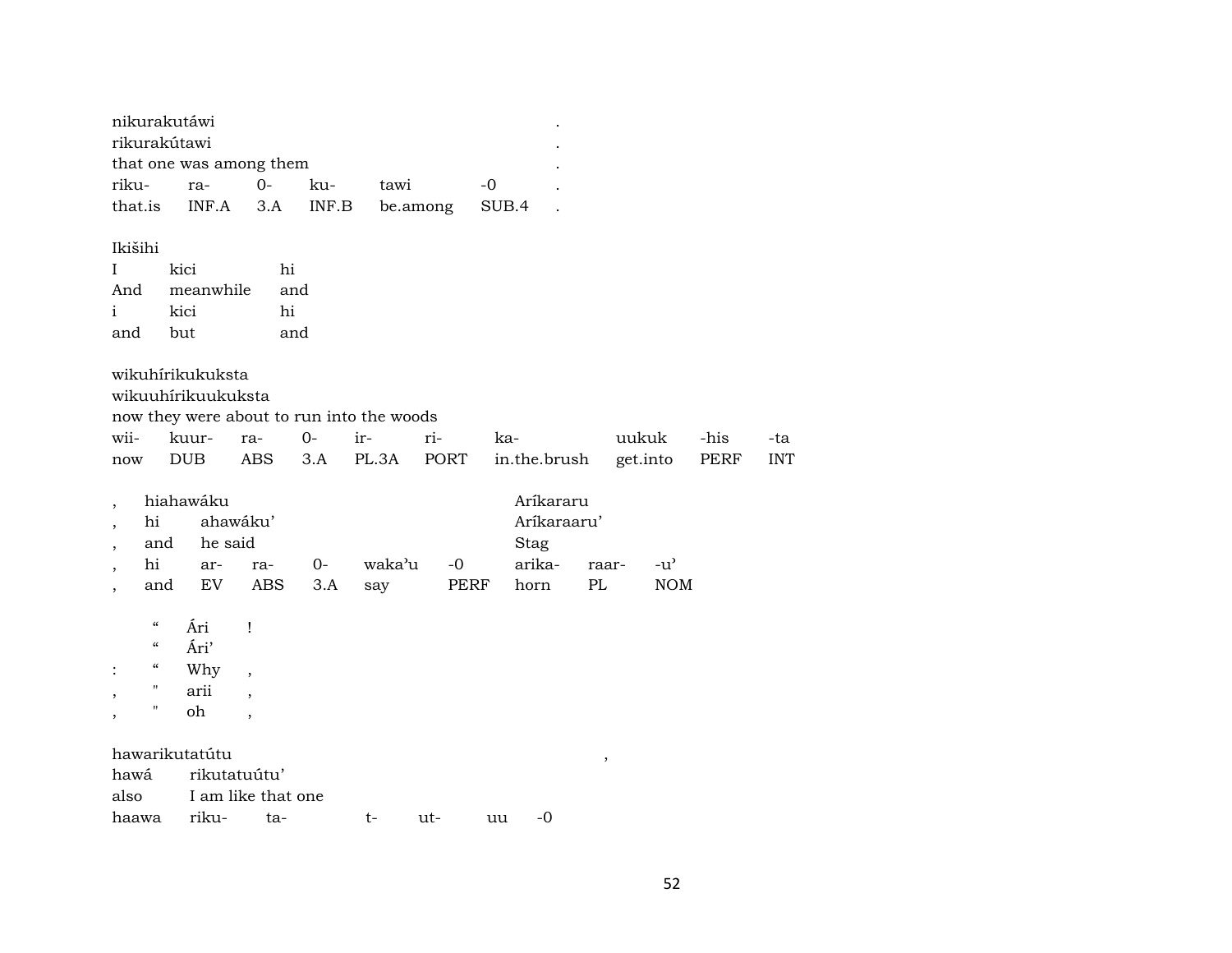| also                                                                                       | that.is                         |                          | IND.1/2A                                                          | 1.A                 | PREV                     | be                 |                          | PERF              |                                |       |             |       |
|--------------------------------------------------------------------------------------------|---------------------------------|--------------------------|-------------------------------------------------------------------|---------------------|--------------------------|--------------------|--------------------------|-------------------|--------------------------------|-------|-------------|-------|
| hawatirastápakihu                                                                          |                                 |                          |                                                                   |                     |                          |                    |                          |                   | $\, ,$                         |       |             |       |
| hawá                                                                                       |                                 | tirastápakihu            |                                                                   |                     |                          |                    |                          |                   |                                |       |             |       |
| also                                                                                       |                                 | this one you say         |                                                                   |                     |                          |                    |                          |                   |                                |       |             |       |
| haawa                                                                                      | tii-                            | ra-                      | $\mathbf{S}^-$                                                    | rak-                | waki.a                   |                    |                          | -hus              |                                |       |             |       |
| also                                                                                       | this                            | ABS                      | 2.A                                                               | $1/2$ .PL           |                          | say.PL.IMPF        |                          |                   | <b>IMPF.SUB</b>                |       |             |       |
| rakurúhwákuruk <sup>i</sup><br>rakuruhwákuruuki<br>the one whose words are odd             |                                 |                          |                                                                   |                     |                          |                    |                          |                   |                                |       |             |       |
| ra-                                                                                        | $0-$                            | a-                       | ku-                                                               | ri-                 |                          |                    | uur-                     |                   | wakuur-                        | 0     | -uk         | $-i$  |
| INF.A                                                                                      | 3.A                             | POSS.3A                  | INF.B                                                             |                     | PHYS.POSS                |                    | POSS.A                   |                   | word                           | be    | <b>DIST</b> | SUB.2 |
| iháw <sup>a</sup><br>$\mathbf I$<br>And<br>i<br>and                                        | haáwa'<br>also<br>haawa<br>also |                          | nikúrituutn<br>rikuriítuu'ut<br>I am that way<br>riku-<br>that.is | rii-<br><b>ASSR</b> | t-<br>1.A                | ut-<br><b>PREV</b> |                          | $\mathbf 0$<br>be | $\overline{\phantom{0}}$<br>EX |       |             |       |
| Kakátiškaihi                                                                               |                                 |                          |                                                                   |                     |                          |                    |                          |                   |                                |       |             |       |
| Kaakaáticka'                                                                               |                                 |                          |                                                                   |                     | $\overline{\phantom{a}}$ | ihi                | $\overline{\phantom{a}}$ |                   |                                |       |             |       |
| I do not want                                                                              |                                 |                          |                                                                   |                     | $\overline{\phantom{a}}$ | uh                 | $\overline{ }$           |                   |                                |       |             |       |
| kaaka-                                                                                     |                                 | $t-$                     | wicka                                                             | $-0$                |                          | ihii               |                          |                   |                                |       |             |       |
| NEG.ID.1/2A                                                                                |                                 | 1.A                      | want                                                              | PERF                |                          | uh                 | $\overline{\phantom{a}}$ |                   |                                |       |             |       |
| naruwitiratkurahúrahatn<br>raaruuwitiratkuuruhúrahat<br>that I should just leave it behind |                                 |                          |                                                                   |                     |                          |                    |                          |                   |                                |       |             |       |
| raa-                                                                                       | ruu-                            | witi-                    | ra-                                                               | t-                  | ku-                      |                    | uur-                     |                   | uhur.ra.hak                    | $-0$  |             |       |
| just                                                                                       | then                            | <b>REFL</b>              | INF.A                                                             | 1.A                 | INF.B                    |                    | PREV                     | leave             |                                | SUB.4 |             |       |
| šáhuk <sup>i</sup>                                                                         |                                 | $\overline{\phantom{a}}$ | aukúku                                                            |                     |                          |                    |                          |                   |                                |       |             |       |

cáhuuki , a ukuúku'u'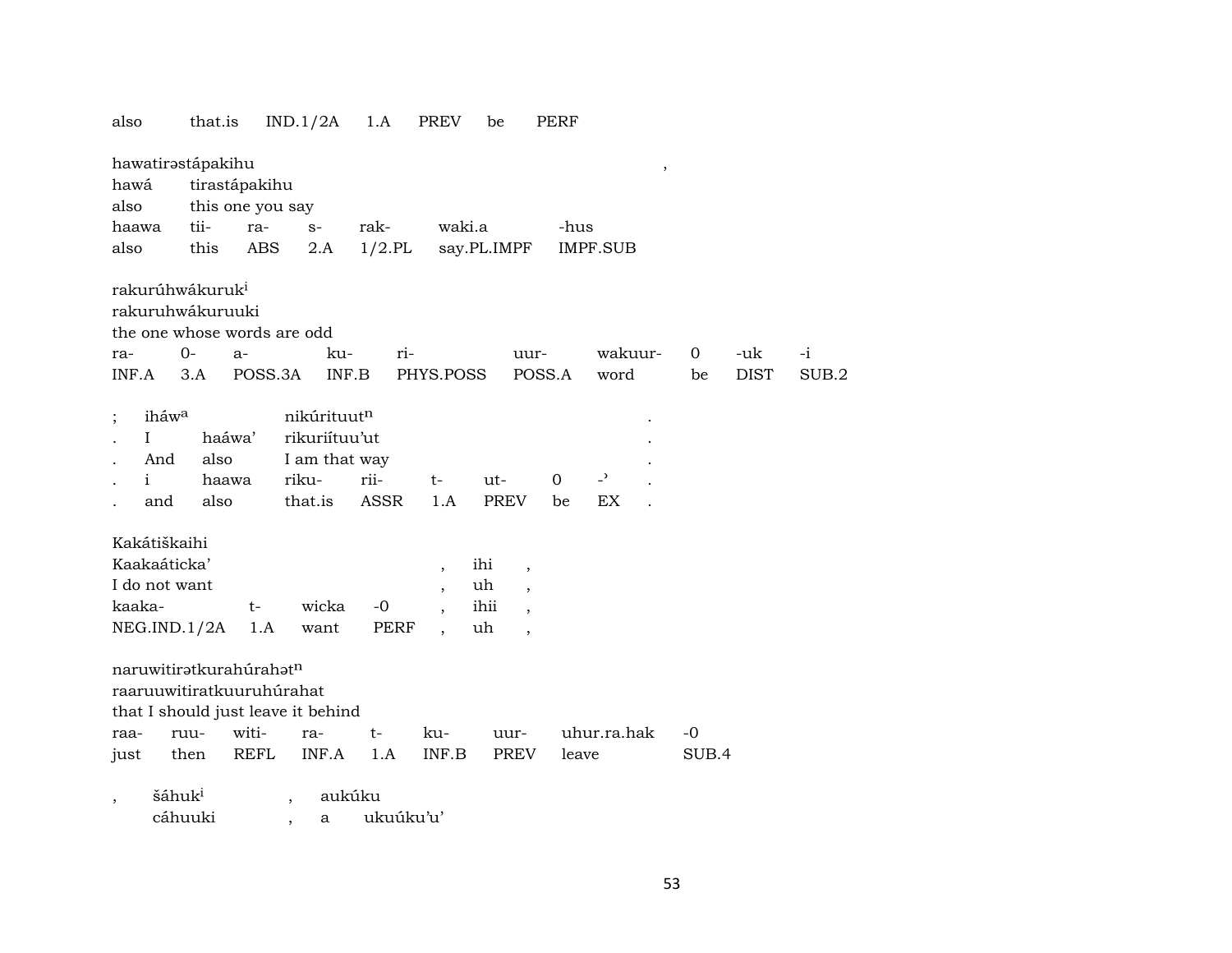|                                                      | (my) robe<br>cahuu<br>robe     |        | -kis<br>DIM                    | $\overline{\phantom{a}}$<br>$\ddot{\phantom{a}}$<br>$\ddot{\phantom{a}}$ | or<br>a<br>or | leggings<br>uk.kuuku<br>legging |             | $-u^{\prime}$<br><b>NOM</b> |             |            |             |      |             |
|------------------------------------------------------|--------------------------------|--------|--------------------------------|--------------------------------------------------------------------------|---------------|---------------------------------|-------------|-----------------------------|-------------|------------|-------------|------|-------------|
|                                                      | naruwitiatukákatk <sup>a</sup> |        |                                |                                                                          |               |                                 |             |                             |             |            |             |      |             |
|                                                      |                                |        | raaruuwiti'aatuhkákatka        |                                                                          |               |                                 |             |                             |             |            |             |      |             |
|                                                      |                                |        | that I should just cut mine up |                                                                          |               |                                 |             |                             |             |            |             |      |             |
| raa-                                                 | ruu-                           |        | witi-                          |                                                                          | aa-           |                                 | $t-$        | uur-                        | ka.ukac.k   |            | -a          |      |             |
| just                                                 |                                | then   | REFL                           |                                                                          | SUBJ.1/2A     |                                 | 1.A         | POSS.P                      | cut.up      |            | SUB.1       |      |             |
|                                                      |                                |        |                                |                                                                          |               |                                 |             |                             |             |            |             |      |             |
|                                                      |                                |        |                                |                                                                          |               |                                 |             |                             |             |            |             |      |             |
|                                                      |                                |        |                                |                                                                          |               |                                 |             |                             |             |            |             |      |             |
|                                                      |                                |        |                                |                                                                          |               |                                 |             |                             |             |            |             |      |             |
|                                                      |                                |        |                                |                                                                          |               |                                 |             |                             |             |            |             |      |             |
|                                                      |                                |        |                                |                                                                          |               |                                 |             |                             |             |            |             |      |             |
| Náwa                                                 |                                |        |                                |                                                                          |               |                                 |             |                             |             |            |             |      |             |
| Ráwa                                                 |                                |        |                                |                                                                          |               |                                 |             |                             |             |            |             |      |             |
| <b>Now</b>                                           |                                |        |                                |                                                                          |               |                                 |             |                             |             |            |             |      |             |
| rawa                                                 |                                |        |                                |                                                                          |               |                                 |             |                             |             |            |             |      |             |
| now                                                  | $\overline{\phantom{a}}$       |        |                                |                                                                          |               |                                 |             |                             |             |            |             |      |             |
|                                                      |                                |        |                                |                                                                          |               |                                 |             |                             |             |            |             |      |             |
|                                                      | hirusurukstatúwaas             |        |                                |                                                                          |               |                                 |             |                             |             |            |             |      |             |
| hiru                                                 |                                |        | suurukstaattuúwa'as            |                                                                          |               |                                 |             |                             |             |            |             |      |             |
| then                                                 |                                | run on |                                |                                                                          |               |                                 |             |                             |             |            |             |      |             |
| hiruu                                                | $i-$                           |        |                                | $S-$                                                                     |               | uur-                            | uks-        | rak-                        | ruu-        |            | wa-         | as-i | $-0$        |
| then                                                 |                                |        | CONT.1/2A                      | 2.A                                                                      |               | PREV                            | <b>JUSS</b> | $1/2$ .PL                   | PORT        |            | <b>DIST</b> | run  | <b>PERF</b> |
|                                                      |                                |        | kišitaharúwahist <sup>a</sup>  |                                                                          |               |                                 |             |                             |             |            |             |      |             |
| $\overline{\phantom{a}}$<br>$\overline{\phantom{a}}$ | kici                           |        | tahúrúwaahista                 |                                                                          |               |                                 |             |                             |             |            |             |      |             |
|                                                      | but                            |        |                                |                                                                          |               | I am going to take them off     |             |                             |             |            |             |      |             |
|                                                      | kici                           | ta-    |                                | $t-$                                                                     |               | raar-                           |             | ruwaah                      | -his        | -ta        |             |      |             |
| $\overline{\phantom{a}}$                             | but                            |        | IND.1/2A                       |                                                                          | 1.A           | 3PL.INAN.P                      |             | remove                      | <b>PERF</b> | <b>INT</b> |             |      |             |
|                                                      |                                |        |                                |                                                                          |               |                                 |             |                             |             |            |             |      |             |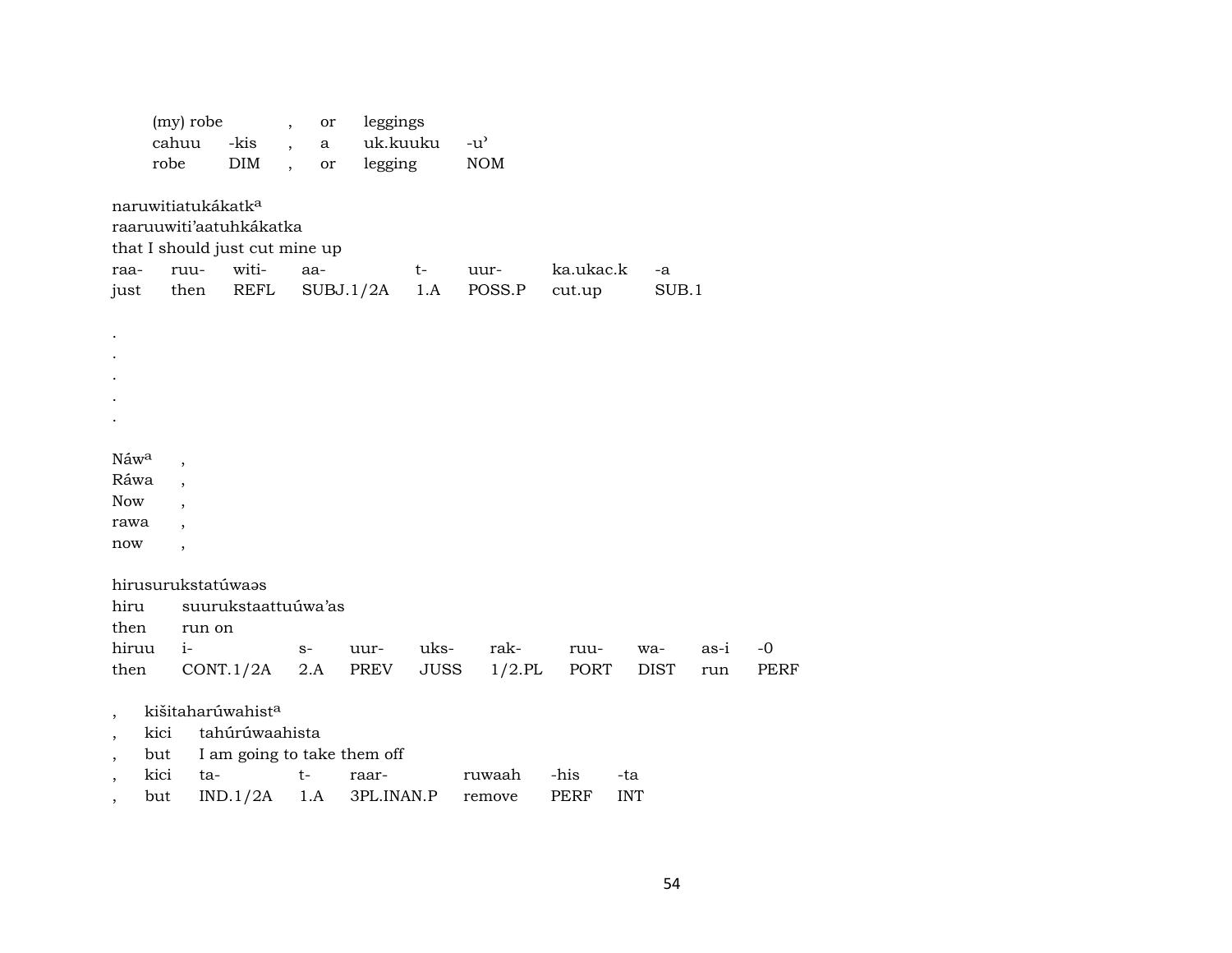| šíkstitn            |         | Iríahutar <sup>a</sup> |       |                     |      |                     |                          |            |   |
|---------------------|---------|------------------------|-------|---------------------|------|---------------------|--------------------------|------------|---|
| cíkstit             | Ħ       | Irií'ahuutaara         |       |                     |      |                     |                          |            |   |
| nicely              | П       | What he did            |       |                     |      |                     |                          |            |   |
| cikstik             | 11      | irii-                  | ar-   | ra-                 | 0-   | ut-                 | aar                      | -a         |   |
| well                | н       | what                   | EV    | <b>ABS</b>          | 3.A  | <b>PREV</b>         | do                       | SUB.1      |   |
|                     |         |                        |       |                     |      |                     |                          |            |   |
| irár <sup>i</sup>   |         |                        |       |                     |      | ,                   |                          |            |   |
| iraári'             |         |                        |       |                     |      |                     |                          |            |   |
| brother             |         |                        |       |                     |      |                     |                          |            |   |
| i-                  | -raar-  |                        |       | -ri'                |      |                     |                          |            |   |
| 3.POSS.A            |         | same.sex.sibling       |       | 3.POSS.B            |      |                     |                          |            |   |
|                     |         |                        |       |                     |      |                     |                          |            |   |
| tiráspari           |         |                        |       |                     |      |                     |                          |            |   |
| tiráspari           |         |                        |       |                     |      |                     |                          |            |   |
| these of you living |         |                        |       |                     |      |                     | ,                        |            |   |
| tii-<br>ra-         | $S-$    | warii                  |       |                     | -hus |                     | ,                        |            |   |
| this<br>ABS         | 2.A     |                        |       | be.going.about.IMPF |      | <b>IMPF.SUB</b>     | $\overline{\phantom{a}}$ |            |   |
|                     |         |                        |       |                     |      |                     |                          |            |   |
| tirašíhwari         |         |                        |       |                     |      |                     |                          |            |   |
| tiracíhwari         |         |                        |       |                     |      |                     |                          |            |   |
| these of us living  |         |                        |       |                     |      |                     |                          |            |   |
| tii-<br>ra-         | aciir-  |                        | warii |                     |      | -hus                |                          |            |   |
| this<br>ABS         | IN.DU.A |                        |       | be.going.about.IMPF |      | IMPF.SUB            |                          |            |   |
|                     |         |                        |       |                     |      |                     |                          |            |   |
| <b>askurúritn</b>   |         |                        |       |                     |      | ákitar <sup>u</sup> |                          |            | , |
| askuruúrit          |         |                        |       |                     |      | ákitaaru'           |                          |            |   |
| the same            |         |                        |       |                     |      | the tribe           |                          |            |   |
| asku<br>ra-         | $0-$    | uur-                   | ik    |                     | -0   | akitaar-            |                          | $-u'$      |   |
| <b>ABS</b><br>one   | 3.A     | PREV                   |       | look.like           | PERF | tribe               |                          | <b>NOM</b> |   |
| tiharašíhwari       |         |                        |       |                     |      |                     |                          |            |   |
| tihaaracíhwari      |         |                        |       |                     |      |                     |                          |            |   |
|                     |         |                        |       |                     |      |                     |                          |            |   |
| these of us living  |         |                        |       |                     |      |                     |                          |            |   |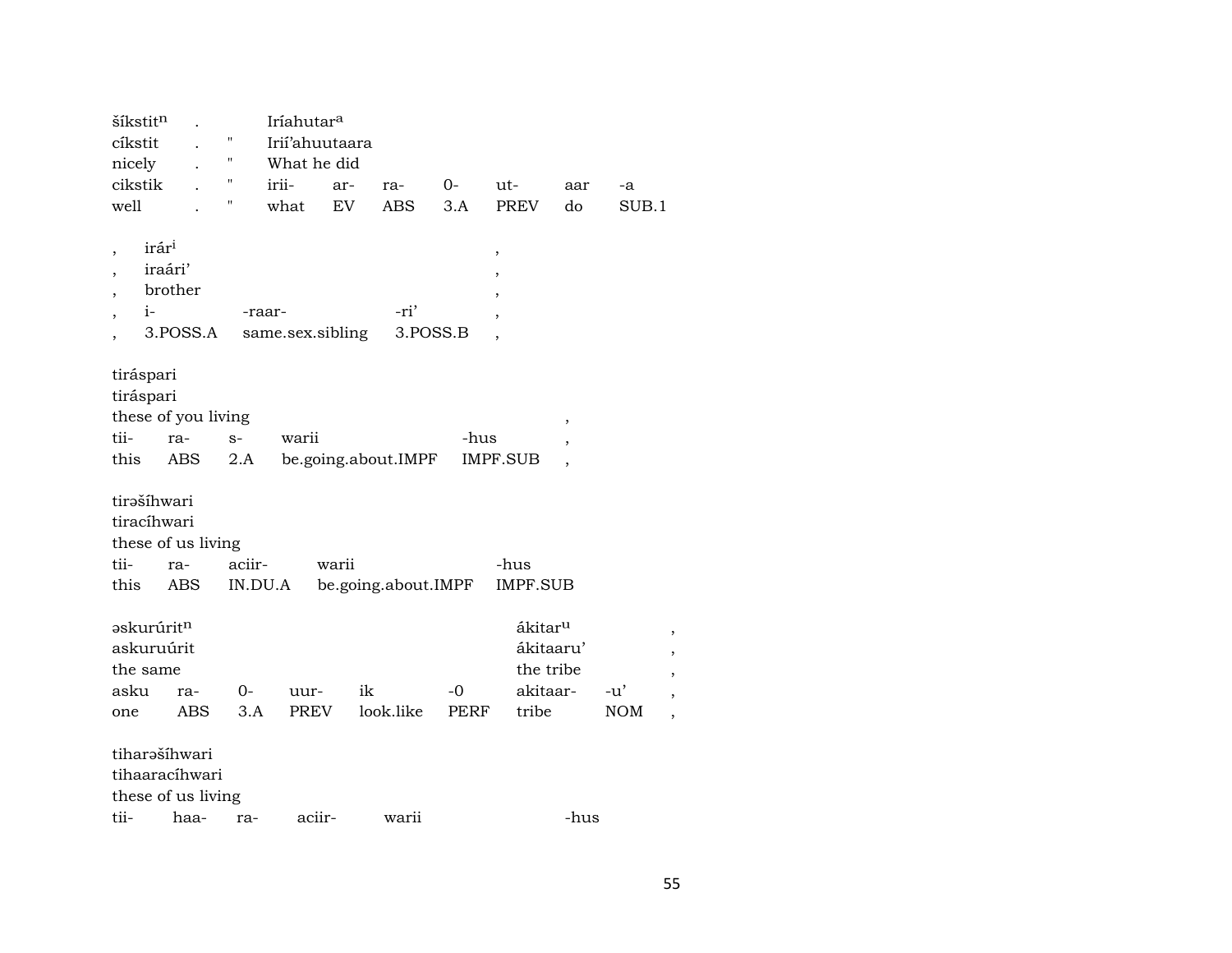| here                                             | here                                                                                                                                        | ABS                       |         | IN.DU.A          | be.going.about.IMPF |               | <b>IMPF.SUB</b>  |             |                   |                     |
|--------------------------------------------------|---------------------------------------------------------------------------------------------------------------------------------------------|---------------------------|---------|------------------|---------------------|---------------|------------------|-------------|-------------------|---------------------|
|                                                  | ahašakuhakawakára <sup>u</sup><br>ahacakuuhaakawaakára'u<br>when he made the ways for us                                                    |                           |         |                  |                     |               |                  |             |                   |                     |
| ar-                                              | ra-                                                                                                                                         | $O -$                     | aca-    | ku-              | ut-                 | rak-          | ka.waa-          | ka.ra'uk    | $-0$              |                     |
| ${\rm EV}$                                       | <b>ABS</b>                                                                                                                                  | 3.A                       | IN.DU.P | 1.P              | <b>BEN</b>          | $1/2$ .PL     | <b>DIST</b>      | make.PL.P   | <b>PERF</b>       |                     |
|                                                  |                                                                                                                                             |                           |         |                  |                     |               |                  |             |                   |                     |
| $\vdots$<br>--                                   | tirátpari<br>tirátpari<br>as I go about                                                                                                     |                           |         |                  |                     |               |                  |             |                   |                     |
| --                                               | tii-                                                                                                                                        | ra-                       | $t-$    | warii            |                     | -hus          |                  |             |                   |                     |
|                                                  | this                                                                                                                                        | <b>ABS</b>                | 1.A     |                  | be.going.about.IMPF |               | <b>IMPF.SUB</b>  |             |                   |                     |
| an Indian<br>icaahiks<br>person<br>irii-<br>that | šahiksíšahiks<br>cahiksícahiks<br>irikuhíkuritasikssa<br>irikuhíkuriitaciksa<br>that is the way he planned it for me<br>kuur-<br><b>DUB</b> | icaahiks<br>person<br>ri- | CONT.3A | $0-$<br>3.A      | $a-$<br>PREV.3A     | ku-<br>1.P    | ri-<br>PHYS.POSS | ut-<br>PREV | aciks.aar<br>plan | $-0$<br><b>PERF</b> |
| tii-<br>this                                     | tiráwahatn<br>Tiráwaahat<br>the Heavens<br>ra-<br><b>ABS</b>                                                                                | $0-$<br>3.A               | a.hak   | extend.in.a.line | -waa<br><b>DIST</b> | $-0$<br>SUB.4 |                  |             |                   |                     |
|                                                  | airikuhariritasíksa                                                                                                                         |                           |         |                  |                     |               |                  |             |                   |                     |
| а                                                |                                                                                                                                             | irikuhaáririitaciksa      |         |                  |                     |               |                  |             |                   |                     |
|                                                  |                                                                                                                                             |                           |         |                  |                     |               |                  |             |                   |                     |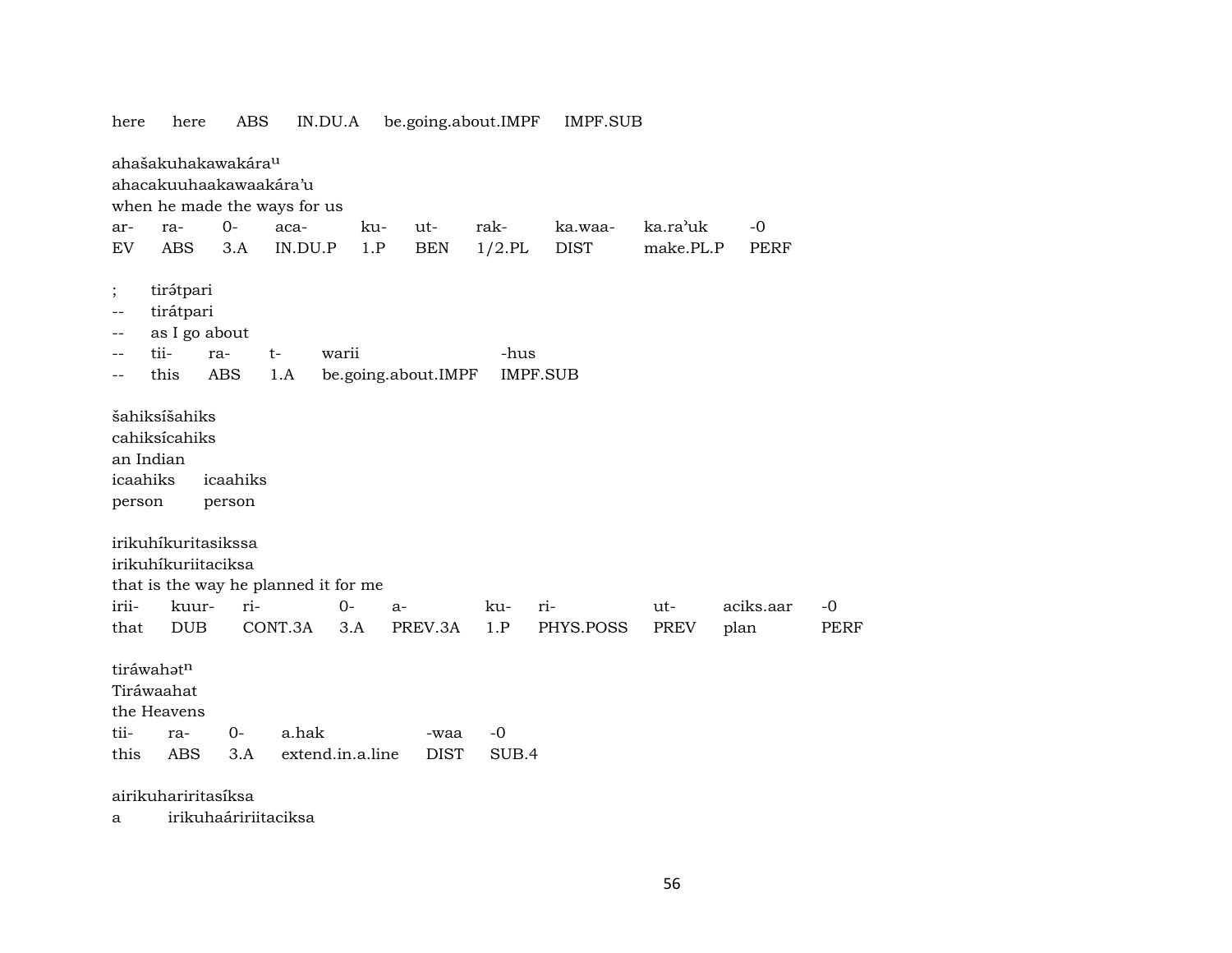| and         |                 |                                    |                                                | that is the way he planned it for you |                     |                 |                                   |           |             |           |             |
|-------------|-----------------|------------------------------------|------------------------------------------------|---------------------------------------|---------------------|-----------------|-----------------------------------|-----------|-------------|-----------|-------------|
| a           | irii-           | kuur-                              | ra-                                            | $0-$                                  | $a-$                | a-              | ri-                               | ri-       | ut-         | aciks.aar | $-0$        |
| and         | that            | DUB                                | <b>ABS</b>                                     | 3.A                                   | PREV.3A             | 2.P             | PHYS.POSS                         | PHYS.POSS | <b>PREV</b> | plan      | <b>PERF</b> |
|             |                 |                                    |                                                |                                       |                     |                 |                                   |           |             |           |             |
| tiráspari   |                 |                                    |                                                |                                       |                     |                 |                                   |           |             |           |             |
| tiráspari   |                 |                                    |                                                |                                       |                     |                 |                                   |           |             |           |             |
|             | as you go about |                                    |                                                |                                       |                     |                 |                                   |           |             |           |             |
| tii-        | ra-             | $S-$                               | warii                                          |                                       | -hus                |                 |                                   |           |             |           |             |
| this        | <b>ABS</b>      | 2.A                                |                                                | be.going.about.IMPF                   |                     | <b>IMPF.SUB</b> |                                   |           |             |           |             |
|             |                 |                                    |                                                |                                       |                     |                 |                                   |           |             |           |             |
| šahíkstaka  |                 |                                    |                                                | Áhawiška <sup>a</sup>                 |                     |                 |                                   |           |             |           |             |
|             | cahíkstaaka     |                                    |                                                | ahawicka'a                            |                     |                 |                                   |           |             |           |             |
|             | the white man   |                                    |                                                | his thinking                          |                     |                 |                                   |           |             |           |             |
| icaahiks    |                 | taakaar                            |                                                | ra-<br>ar-                            | $0-$                | wicka           | $-a$                              |           |             |           |             |
| person      |                 | be.white                           |                                                | ${\rm EV}$                            | <b>ABS</b><br>3.A   | think           | SUB.1                             |           |             |           |             |
|             |                 |                                    |                                                |                                       |                     |                 |                                   |           |             |           |             |
| atíəs       |                 |                                    |                                                |                                       |                     |                 |                                   |           |             |           |             |
| Atí'as      |                 |                                    | $\pmb{\zeta}\pmb{\zeta}$                       |                                       |                     |                 |                                   |           |             |           |             |
| our Father  |                 |                                    | $\pmb{\zeta}\pmb{\zeta}$                       |                                       |                     |                 |                                   |           |             |           |             |
| ati-        | as              |                                    | $\pmb{\mathsf{H}}$<br>$\overline{\phantom{a}}$ |                                       |                     |                 |                                   |           |             |           |             |
| 1.POSS      |                 | father<br>$\overline{\phantom{a}}$ | $\pmb{\mathsf{H}}$                             |                                       |                     |                 |                                   |           |             |           |             |
|             |                 |                                    |                                                |                                       |                     |                 |                                   |           |             |           |             |
| súkspari    |                 |                                    |                                                |                                       |                     |                 | $^\mathrm{,}$                     |           |             |           |             |
| Súkspari'   |                 |                                    |                                                |                                       |                     |                 | $\overline{\phantom{a}}$          |           |             |           |             |
| Go about    |                 |                                    |                                                |                                       |                     |                 | $\overline{\phantom{a}}$          |           |             |           |             |
| $i-$        |                 | $S-$                               | uks-                                           | warii                                 |                     |                 | -:hus<br>$\overline{\phantom{a}}$ |           |             |           |             |
|             | CONT.1/2A       | 2.A                                | <b>JUSS</b>                                    |                                       | be.going.about.IMPF |                 | <b>IMPF</b><br>$\cdot$            |           |             |           |             |
|             |                 |                                    |                                                |                                       |                     |                 |                                   |           |             |           |             |
|             | hiaskurúrit     |                                    |                                                |                                       |                     |                 |                                   |           |             |           |             |
| hi          | askuruúrit      |                                    |                                                |                                       |                     |                 |                                   |           |             |           |             |
| and         | the same        |                                    |                                                |                                       |                     |                 |                                   |           |             |           |             |
| $\hbox{hi}$ | asku            | ra-                                | $0-$                                           | uur-                                  | ik                  | $-0$            |                                   |           |             |           |             |
| and         | one             | <b>ABS</b>                         | 3.A                                            | <b>PREV</b>                           | look.like           | <b>PERF</b>     |                                   |           |             |           |             |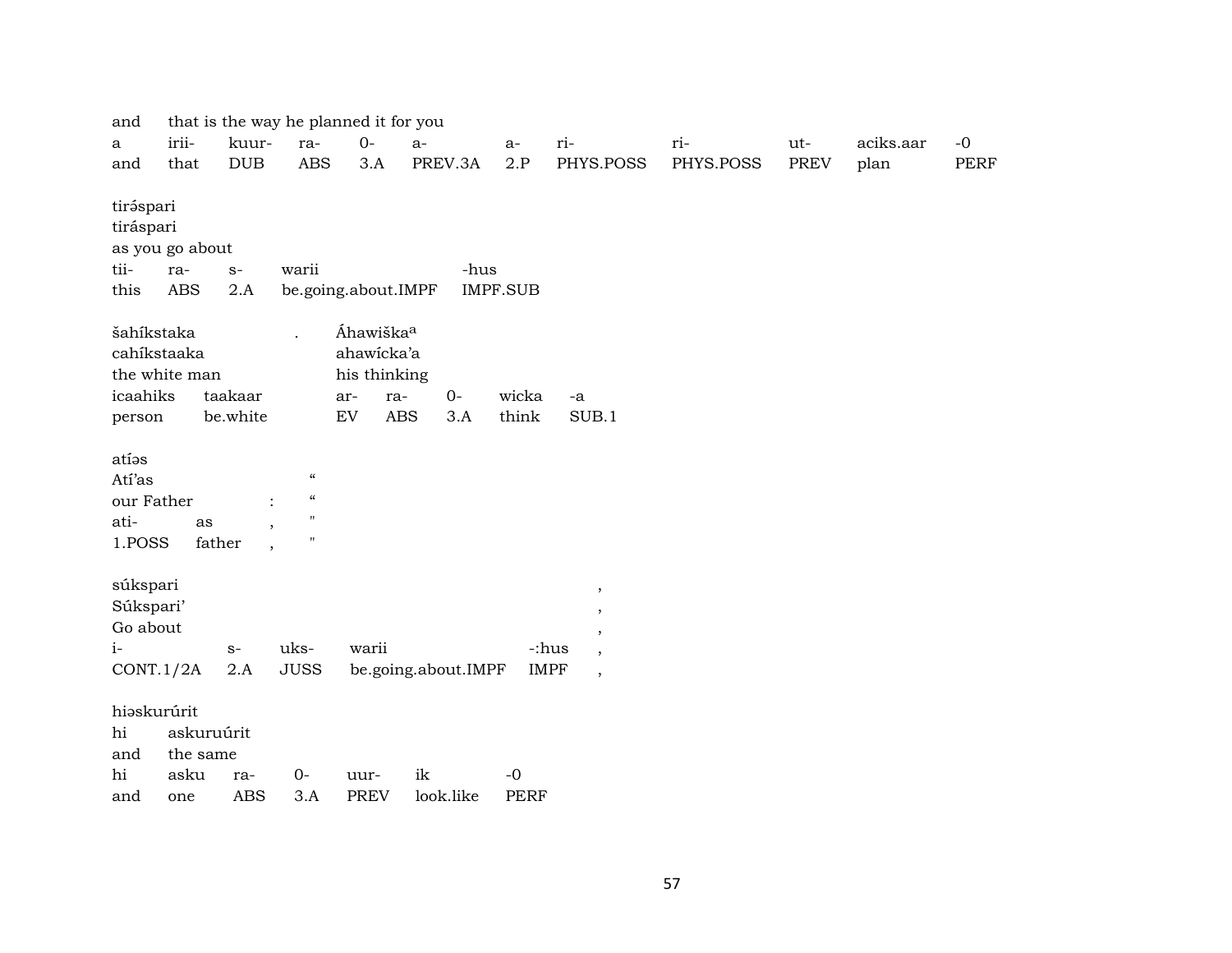| síisa<br>sí'isa<br>you (du) will be |         |                                       |                    |                   |                          | šáhiks<br>cáhiks<br>people | $\blacksquare$<br>$^{\dagger}$ |                |  |
|-------------------------------------|---------|---------------------------------------|--------------------|-------------------|--------------------------|----------------------------|--------------------------------|----------------|--|
| si-                                 | $i-$    |                                       | $S-$               | aah               | $-0$                     | icaahiks                   | н                              |                |  |
| DU                                  |         | CONT.1/2A                             | 2.A                | be                | <b>PERF</b>              | person                     | 11                             |                |  |
| itirətpawákahu                      |         |                                       |                    |                   |                          |                            |                                | $\,$           |  |
| Ι                                   |         | tiratpaawaákahu                       |                    |                   |                          |                            |                                |                |  |
| And                                 |         | these things I am saying              |                    |                   |                          |                            |                                |                |  |
| i                                   | tii-    | ra-                                   | $t-$               | waa-              | waak.a                   |                            | -hus                           |                |  |
| and                                 | this    | <b>ABS</b>                            | 1.A                | <b>DIST</b>       |                          | say.IMPF.SUB               | <b>IMPF.SUB</b>                | $\overline{ }$ |  |
| hirikuahúutn                        |         |                                       |                    |                   |                          |                            |                                |                |  |
| hi                                  |         | riku'ahuú'ut                          |                    |                   |                          |                            |                                |                |  |
| and                                 |         | it was that way                       |                    |                   |                          |                            |                                |                |  |
| hi                                  | riku-   | ar-                                   | ra-                | 0-                | ut-                      | 0                          | $\overline{\phantom{0}}$       |                |  |
| and                                 | that.is | EV                                    | <b>ABS</b>         | 3.A               | <b>PREV</b>              | be                         | <b>EX</b>                      |                |  |
|                                     |         |                                       |                    |                   |                          |                            |                                |                |  |
|                                     |         | Šáhikshiruwititáwihšitit <sup>n</sup> |                    |                   |                          |                            |                                |                |  |
| Cáhiks                              |         | hiru                                  |                    | wititáwihcitit    |                          |                            |                                |                |  |
| A person                            |         | then                                  |                    | he was among them |                          |                            |                                |                |  |
| icaahiks                            |         | hiruu                                 | wi-                | ti-               | $0-$                     |                            | tawi.ihc.itik                  | -0             |  |
| person                              |         | then                                  | QUOT               | IND.3A            | 3.A                      |                            | appear.among                   | <b>PERF</b>    |  |
|                                     |         |                                       |                    |                   |                          |                            |                                |                |  |
| šáhiks                              |         |                                       | hiruwititáwišititn |                   |                          |                            |                                |                |  |
| Cáhiks                              |         | hiru                                  |                    | wititáwihcitit    |                          |                            |                                |                |  |
| A person                            |         | then                                  |                    | he was among them |                          |                            |                                |                |  |
| icaahiks                            |         | hiruu                                 | wi-                | ti-               | $0-$                     |                            | tawi.ihc.itik                  | -0             |  |
| person                              |         | then                                  | QUOT               | IND.3A            | 3.A                      |                            | appear.among                   | PERF           |  |
| Witíraki <sup>i</sup>               |         |                                       |                    |                   |                          |                            |                                |                |  |
| Witiraakii'i                        |         |                                       |                    |                   |                          |                            |                                |                |  |
|                                     |         | It was a long time                    |                    |                   |                          |                            |                                |                |  |
| wi-                                 | ti-     |                                       | $0-$               | raa.kiir          | $\overline{\phantom{0}}$ |                            |                                |                |  |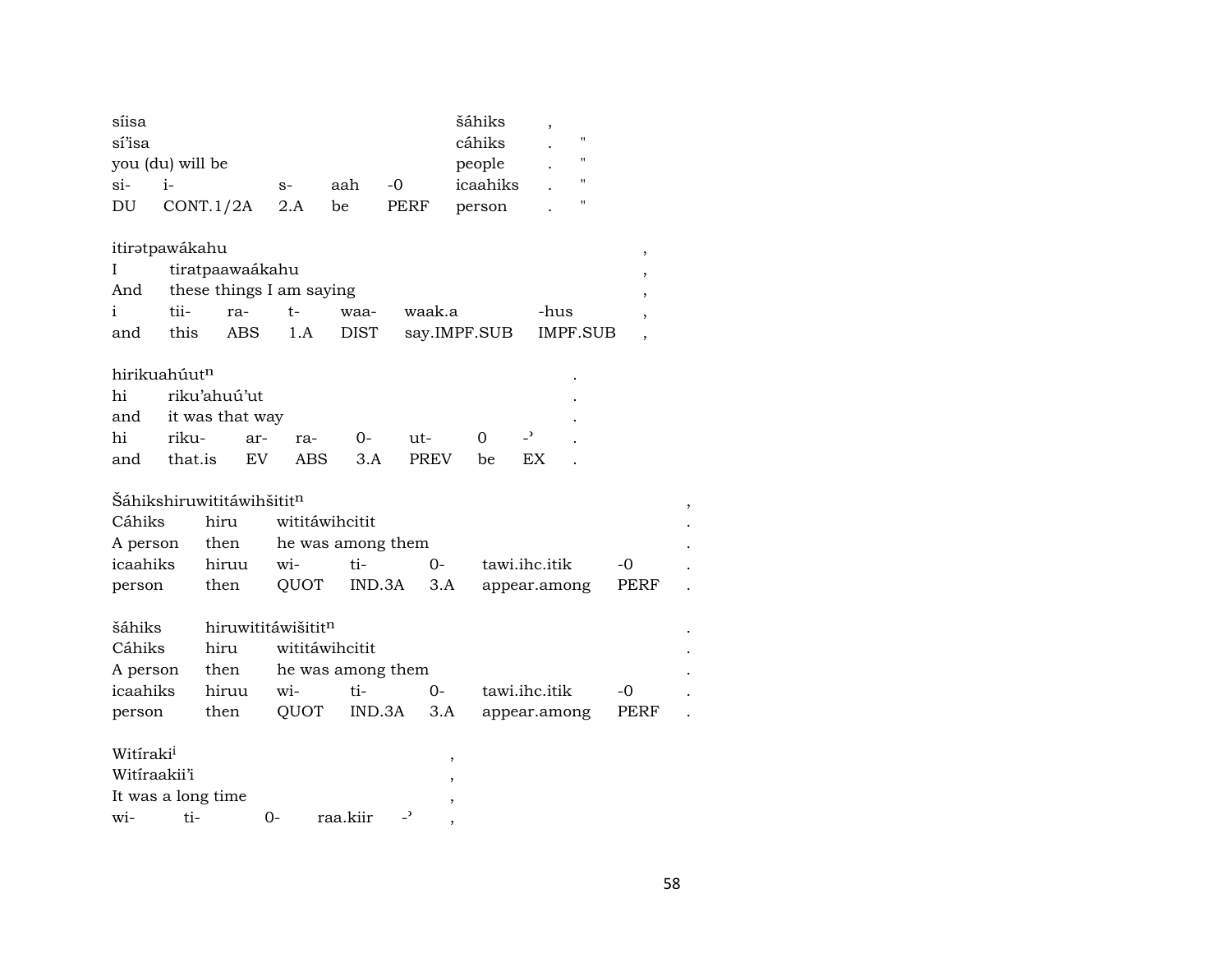QUOT IND.3A 3.A be.long EX , kišikarariraitustáwik<sup>u</sup> kici karariiraa'iitustáwiiku' but the story is indeed still among us kici kara- rii- 0- raa.iit.us- tawi -ka"uk -0 but NEG ASSR 3.A story be.among DIST PERF . Pírask<sup>i</sup> širuráku<sup>u</sup> . Piíraski ciru ráku'u . A boy yet his being . piiras- -kis ciruu ra- 0- ku- 0 -u . boy DIM yet INF.A 3.A INF.B be SUB.D pirəskíripəšk $^{\rm i}$ piiraskíripacki , a little boy , , piiras- kiripac -kis , boy small DIM , Hihiwitáhwari hihi witaáhwari' and he would go about hi hi wi- ti- 0- ar- warii -:hus and and QUOT IND.3A 3.A EV be.going.about.IMPF IMPF  $p$ írəsk $^{i}$ , piíraski , the boy , piiras- -kis , boy DIM ,

hiwitahkiritáhkarišauut<sup>n</sup>

hi witaahkirittaáhkariica'uu'ut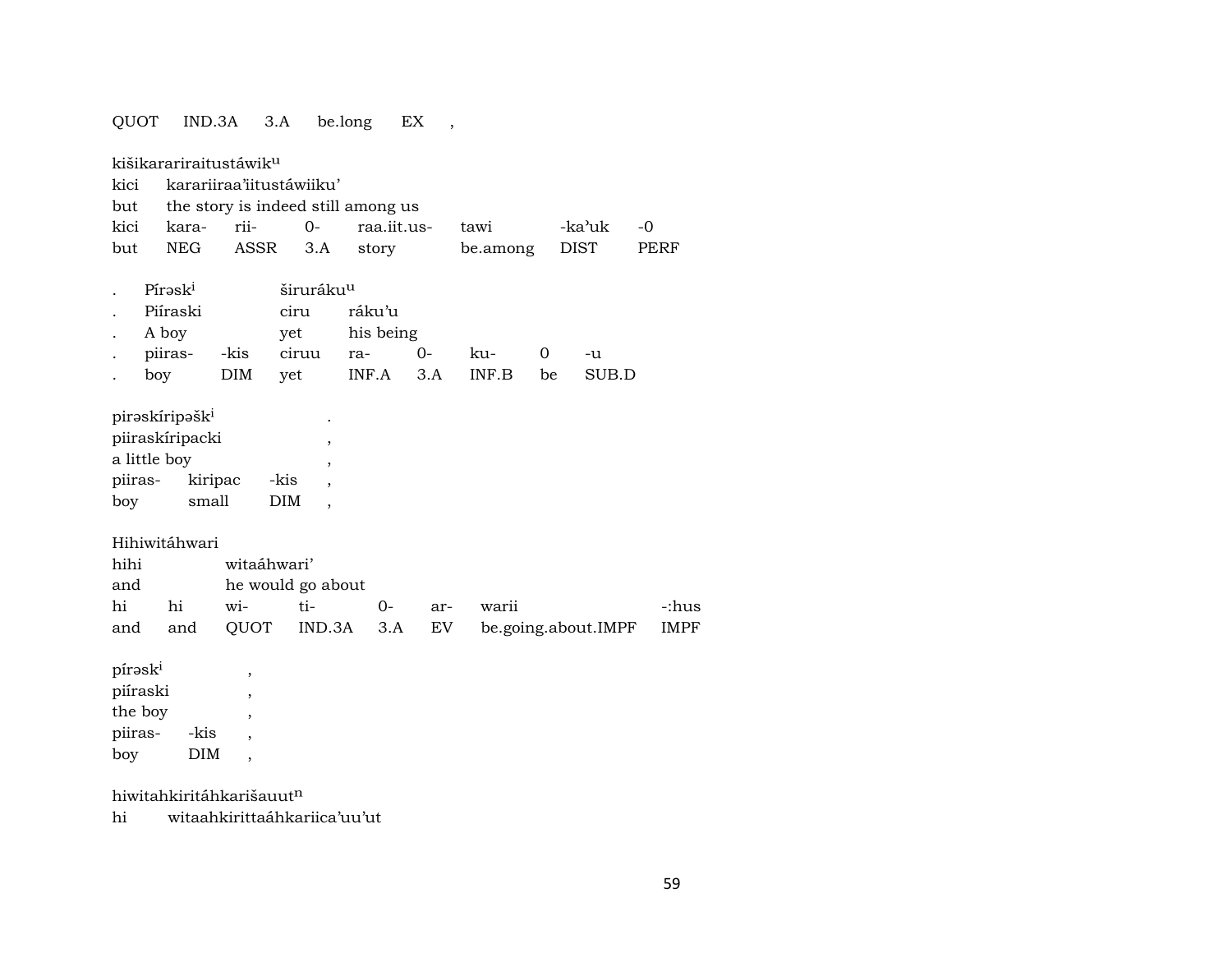| and                      |                                                      |                   |        | his eyes would be painted with black streaks across them |         |        |             |          |             |                            |         |             |             |
|--------------------------|------------------------------------------------------|-------------------|--------|----------------------------------------------------------|---------|--------|-------------|----------|-------------|----------------------------|---------|-------------|-------------|
| hi                       | wi-                                                  | ti-               |        | $0-$                                                     | ar-     | kirik- | raar-       | ka-      | ra.ica'uuht | $\overline{a}$             |         |             |             |
| and                      | QUOT                                                 |                   | IND.3A | 3.A                                                      | EV      | eye    | PL          | on       | be.sooted   | $\mathop{\rm EX}\nolimits$ |         |             |             |
|                          |                                                      |                   |        |                                                          |         |        |             |          |             |                            |         |             |             |
|                          |                                                      |                   |        |                                                          |         |        |             |          |             |                            |         |             |             |
|                          |                                                      |                   |        |                                                          |         |        |             |          |             |                            |         |             |             |
|                          |                                                      |                   |        |                                                          |         |        |             |          |             |                            |         |             |             |
|                          |                                                      |                   |        |                                                          |         |        |             |          |             |                            |         |             |             |
|                          |                                                      |                   |        |                                                          |         |        |             |          |             |                            |         |             |             |
|                          | Kiturarurakunišáut <sup>n</sup> katárik <sup>i</sup> |                   |        |                                                          |         |        |             |          |             |                            |         |             |             |
| Kítuu'u'                 |                                                      |                   |        | raaruuraahkuriica'utkataáriki                            |         |        |             |          |             |                            |         |             |             |
| All                      |                                                      |                   |        | his just having sooty spots                              |         |        |             |          |             |                            |         |             |             |
| kituu                    | $-u'$                                                |                   | raa-   | ruu-                                                     | ra-     | $0-$   | ar-         | ku-      | ra.ica'uuht | kata.arik                  |         | $-i$        |             |
| all                      | <b>NOM</b>                                           |                   | just   | then                                                     | INF.A   | 3.A    | <b>EV</b>   | INF.B    | be.sooted   | be.spots.on                |         | SUB.2       |             |
|                          |                                                      |                   |        |                                                          |         |        |             |          |             |                            |         |             |             |
|                          | ahawaripiraski                                       |                   |        |                                                          |         |        |             |          |             |                            |         |             |             |
| aháwari'                 |                                                      |                   |        |                                                          |         |        |             | piíraski |             |                            |         |             |             |
|                          | he went around                                       |                   |        |                                                          |         |        |             | the boy  |             |                            |         |             |             |
| ar-                      | ra-                                                  | $0-$              | warii  |                                                          |         |        | -:hus       | piiras-  | -kis        |                            |         |             |             |
| EV                       | <b>ABS</b>                                           | 3.A               |        | be.going.about.IMPF                                      |         |        | <b>IMPF</b> | boy      | <b>DIM</b>  |                            |         |             |             |
|                          |                                                      |                   |        |                                                          |         |        |             |          |             |                            |         |             |             |
|                          | hiwitiruhtíratuš                                     |                   |        |                                                          |         |        |             |          |             |                            |         |             |             |
| hi                       |                                                      | witiiruhtíraattuc |        |                                                          |         |        |             |          |             |                            |         |             |             |
| and                      |                                                      |                   |        | he would have a bow and arrows                           |         |        |             |          |             |                            |         |             |             |
| hi                       | wi-                                                  | ti-               |        | $O -$                                                    | a-      |        | ir-         | ar-      | ri-         | uur-                       | tiraak- | ra.uc       | $-0$        |
| and                      | QUOT                                                 |                   | IND.3A | 3.A                                                      | POSS.3A |        | <b>OBV</b>  | EV       | PHYS.POSS   | POSS.A                     | bow     | be.lying.PL | <b>PERF</b> |
|                          | níksíškau                                            |                   |        |                                                          |         |        |             |          |             |                            |         |             |             |
| $\cdot$<br>$\cdot$       | ríksicka'u'                                          |                   |        |                                                          |         |        |             |          |             |                            |         |             |             |
| $\overline{\phantom{a}}$ | sharp pointed arrows                                 |                   |        |                                                          |         |        |             |          |             |                            |         |             |             |
|                          | riiks-                                               | icka              |        | $-u^{\prime}$                                            |         |        |             |          |             |                            |         |             |             |
|                          | arrow                                                | be.pointed        |        | <b>NOM</b>                                               |         |        |             |          |             |                            |         |             |             |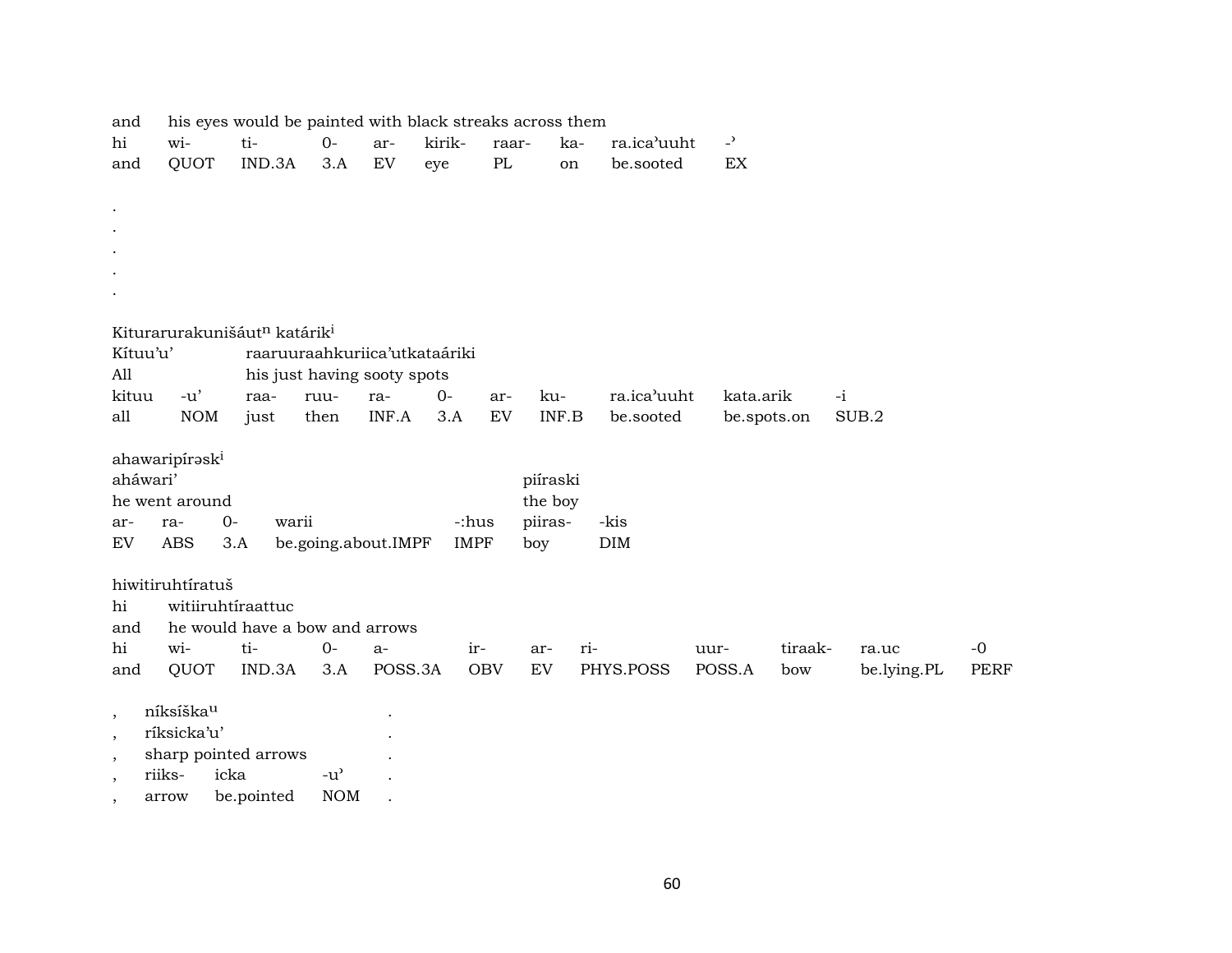Hiwitarašaráhriru witaaracaráriiru' Hi And he would burn them tihi wi- $O$ tararit -ra'uk  $-0$ arraar-QUOT  $IND.3A$  3.A and **EV** 3PL.INAN.P be.burned **CAUS PERF** niksiškáhiri riksickáhiri' on the arrow points riiksicka -hiri<sup>3</sup> be.pointed LOC arrow wirahkuraríhaš wiraahkuráriihac when he finished them wiira- $0$ kuriihac  $-0$ arraar-EV finish SUB.4 when INF.A  $3.A$ INF.B 3PL.INAN.P  $\overline{\phantom{a}}$ nihkurutíratuši rihkuruhtíraattuuci the bow and arrows he had  $0$ irritiraakra $a$ kuuurra.uc INF.A  $3.A$ PREV.3A OBV  $INF.B$ PHYS.POSS be.lying.PL POSS.A bow  $\mathcal{L}^{(1)}$ irarəsáhatu  $\mathbf{I}$ irarasáhatu  $\mathbf{I}$ 

And while he was growing up

 $\mathbf{i}$  $ii$ ra- $0$ rasahat -hus  $-i$ 

SUB.2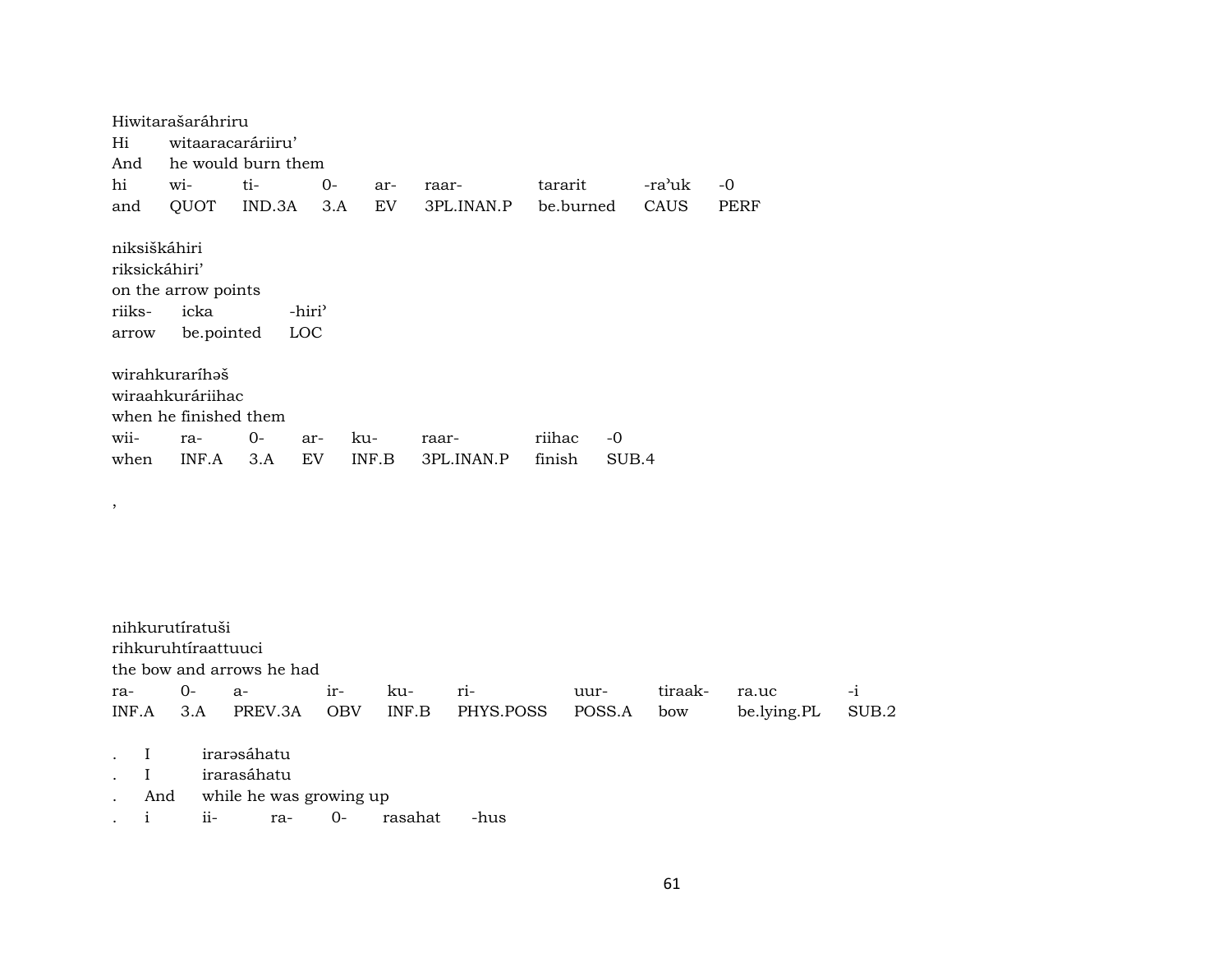|              | and                          | when                                                                        | ABS          | 3.P                                 | grow.up                  | IMPF.SUB      |                 |                                                                                                                       |                                              |
|--------------|------------------------------|-----------------------------------------------------------------------------|--------------|-------------------------------------|--------------------------|---------------|-----------------|-----------------------------------------------------------------------------------------------------------------------|----------------------------------------------|
| hi<br>and    | hiaharurapírihu <sup>u</sup> | aharuuraapírihu'u<br>he loved it                                            |              |                                     |                          |               |                 |                                                                                                                       |                                              |
| hi           | ar-                          | ra-                                                                         | $0-$         | $a-$                                | ri-                      | uur-          |                 | raapi.rihur                                                                                                           | $\overline{\phantom{0}}$                     |
| and          | EV.                          | ABS                                                                         | 3.A          | PREV.3A                             | PHYS.POSS                | PREV          |                 | value                                                                                                                 | EX.                                          |
|              | ra-<br>INF.A                 | nakuškarišáuhtu<br>rakuckariicá'uhtu<br>to have a sooty face<br>$0-$<br>3.A | ku-<br>INF.B | icka-<br>face                       | ra.ica'uuht<br>be.sooted | $-u$<br>SUB.D |                 |                                                                                                                       |                                              |
|              |                              | Awitariškaríšauut <sup>n</sup>                                              |              |                                     |                          |               |                 | $\, ,$                                                                                                                |                                              |
| A            |                              | witaarickariica'uu'ut                                                       |              |                                     |                          |               |                 |                                                                                                                       |                                              |
| And          |                              |                                                                             |              | his face would be painted with soot |                          |               |                 |                                                                                                                       |                                              |
| a            | wi-                          | ti-                                                                         |              | $0-$<br>ar-                         | icka-                    | ra.ica'uuht   | $\overline{z}$  |                                                                                                                       |                                              |
| and          |                              | QUOT                                                                        | IND.3A       | EV<br>3.A                           | face                     | be.sooted     | EX              |                                                                                                                       |                                              |
| ra-<br>INF.A | raahkúwari<br>$0 -$<br>3.A   | nəhkúwarihiráhirit<br>when he would go about<br>ar-<br>EV                   | ku-<br>INF.B | warii                               | be.going.about.IMPF      | -hus          | <b>IMPF.SUB</b> | hi<br>$\overline{\phantom{a}}$<br>and<br>$\cdot$<br>hi<br>$\overline{\phantom{a}}$<br>and<br>$\overline{\phantom{a}}$ | raahiírit<br>finally<br>raahiirit<br>finally |
|              | aharəsahấtu                  |                                                                             |              |                                     |                          |               |                 |                                                                                                                       |                                              |
|              | aharasahaátu'                |                                                                             |              |                                     |                          |               |                 |                                                                                                                       |                                              |
|              | he grew up                   |                                                                             |              |                                     |                          |               |                 |                                                                                                                       |                                              |
| ar-          | ra-                          | 0-                                                                          | rasahat      | -:hus                               |                          |               |                 |                                                                                                                       |                                              |
| EV           | ABS                          | 3.P                                                                         | grow.up      | <b>IMPF</b>                         |                          |               |                 |                                                                                                                       |                                              |
|              |                              |                                                                             |              |                                     |                          |               |                 |                                                                                                                       |                                              |

## Araruwitarawihuráhaš

A raaruuwitaarawihuráhac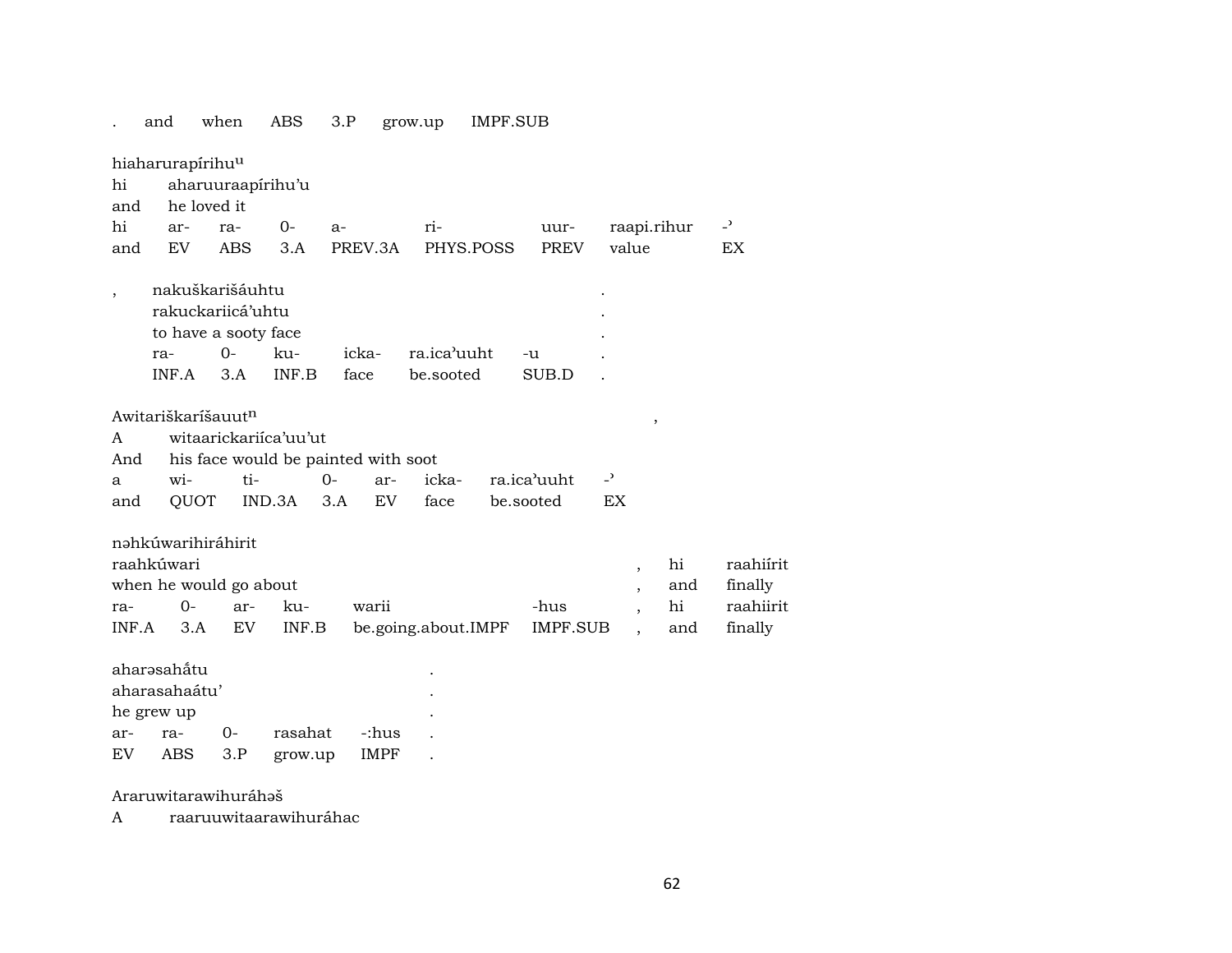| And                      |               |                             | then he would just disappear |                     |       |            |                          |                |           |             |
|--------------------------|---------------|-----------------------------|------------------------------|---------------------|-------|------------|--------------------------|----------------|-----------|-------------|
| a                        | raa-          | ruu-                        | wi-                          | ti-                 | $O-$  | ar-        | awi-                     |                | hurahac   | -0          |
| and                      | just          | then                        | QUOT                         | IND.3A              | 3.P   | EV         | image                    |                | disappear | PERF        |
|                          |               |                             |                              |                     |       |            |                          |                |           |             |
| $\overline{\phantom{a}}$ |               | hiruirirahkút <sup>a</sup>  |                              |                     |       |            |                          |                |           |             |
|                          | hiru          |                             | iriiraahkuúta                |                     |       |            |                          |                |           |             |
|                          | there         |                             | where he would go            |                     |       |            |                          |                |           |             |
|                          | hiruu         | irii-                       | ra-                          | $0 -$               | ar-   | ku-        | at                       | -a             |           |             |
|                          | there         | where                       | INF.A                        | 3.A                 | EV    | INF.B      | go                       | SUB.1          |           |             |
|                          |               |                             |                              |                     |       |            |                          |                |           |             |
|                          |               | Kupítkurahkútira            |                              |                     |       |            |                          |                |           |             |
| Кu                       |               | pítku                       | raahkútiira                  |                     |       |            |                          |                |           |             |
| Perhaps                  |               | two                         |                              | his staying nights  |       |            |                          |                |           |             |
| ku                       |               | pitku                       | ra-                          | $O -$<br>ar-        | ku-   |            | $ut-$                    | hiir           |           | -a          |
| <b>INDF</b>              |               | two                         | INF.A                        | 3.A<br>EV           | INF.B |            | PREV                     | stay.overnight |           | SUB.1       |
|                          |               | hihawawitihwiš <sup>a</sup> |                              |                     |       |            |                          |                |           |             |
|                          | hi            | hawá                        | witihwica'                   |                     |       |            |                          |                |           |             |
|                          | and           | also                        |                              | he would come back  |       |            |                          |                |           |             |
|                          | hi            | haawa                       | wi-                          | ti-                 | $0-$  | ir-        | wic.a                    | $-0$           |           |             |
|                          | and           | also                        | QUOT                         | IND.3A              | 3.A   | <b>OBV</b> | arrive                   | PERF           |           |             |
|                          |               |                             |                              |                     |       |            |                          |                |           |             |
|                          | Akirarukakúši |                             |                              |                     |       |            |                          |                |           |             |
| Aki                      |               |                             | raaruukaakúci'               |                     |       |            |                          |                |           |             |
|                          | And here      |                             | it was not just anything     |                     |       |            |                          |                |           |             |
| $a-$                     | ki            | raa-                        | ruu-                         | kaaki-              |       | $0-$       | $ut-$                    | $i-$           | $\Omega$  | -0          |
| and                      | there         | just                        | then                         | NEG.IND.3A          |       | 3.A        | PREV                     | <b>SEQ</b>     | be        | <b>PERF</b> |
|                          |               |                             |                              |                     |       |            |                          |                |           |             |
| tiráwari                 |               |                             |                              |                     |       |            | $\overline{\phantom{a}}$ | a              |           |             |
| tiráwari                 |               |                             |                              |                     |       |            | ,                        | a              |           |             |
|                          |               | this one going around       |                              |                     |       |            |                          | and            |           |             |
| tii-                     | ra-           | $0-$                        | warii                        |                     |       | -hus       | $\overline{\phantom{a}}$ | a              |           |             |
| this                     | ABS           | 3.A                         |                              | be.going.about.IMPF |       | IMPF.SUB   |                          | and            |           |             |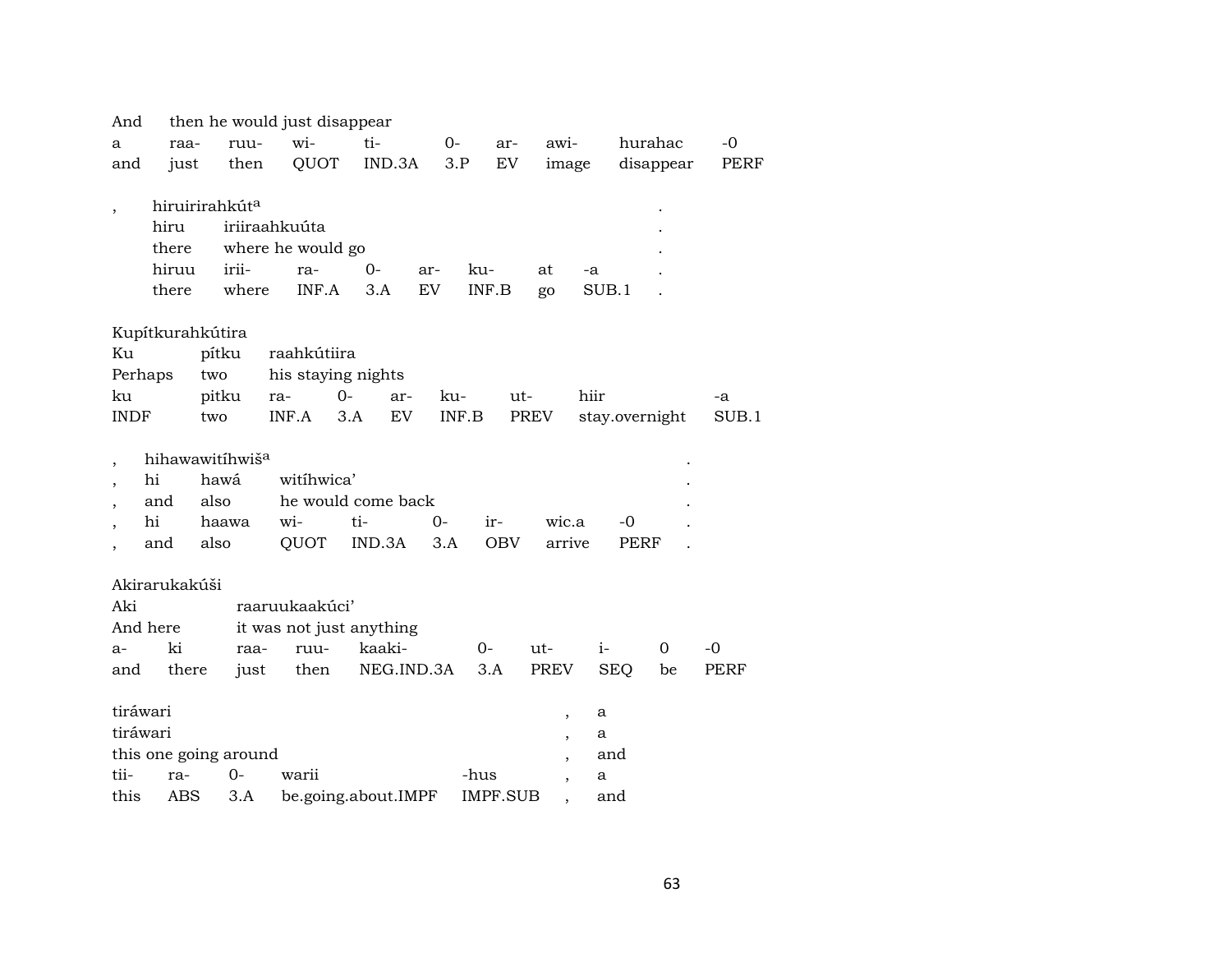|            | tiratirátaraha              |                   |                             |             |                          |          |                          |           |          |                       |
|------------|-----------------------------|-------------------|-----------------------------|-------------|--------------------------|----------|--------------------------|-----------|----------|-----------------------|
|            | tiratiraáttaraaha           |                   |                             |             |                          |          |                          |           |          |                       |
|            |                             |                   | these bow and arrows he had |             |                          |          |                          |           |          |                       |
| tii-       | ra-                         | 0-                | tiraak-                     | raar-       | raah                     |          | -a                       |           |          |                       |
| this       | <b>ABS</b>                  | 3.A               | bow                         | PL          | have                     |          | SUB.1                    |           |          |                       |
|            |                             |                   |                             |             |                          |          |                          |           |          |                       |
|            | Hiaharəsahåtu               |                   |                             |             |                          |          | $\,$                     |           |          |                       |
| Hi         |                             | aharasahaátu'     |                             |             |                          |          |                          |           |          |                       |
| And        |                             | he was growing up |                             |             |                          |          |                          |           |          |                       |
| hi         | ar-                         | ra-               | $0 -$                       | rasahat     | -:hus                    |          |                          |           |          |                       |
| and        | EV.                         | ABS               | 3.P                         | grow.up     | <b>IMPF</b>              |          | $\overline{\phantom{a}}$ |           |          |                       |
|            |                             |                   |                             |             |                          |          |                          |           |          |                       |
|            | aharəsahåtu                 |                   |                             |             | ,                        |          | hínahiritn               |           |          |                       |
|            | aharasahaátu'               |                   |                             |             | $\overline{\phantom{a}}$ | hi       |                          | raahiírit |          |                       |
|            | he was growing up           |                   |                             |             | $\overline{ }$           | and      |                          | finally   |          |                       |
| ar-        | ra-                         | $O -$             | rasahat                     | -:hus       |                          | hi       |                          | raahiirit |          |                       |
| EV         | ABS                         | 3.P               | grow.up                     | IMPF        |                          | and      |                          | finally   |          |                       |
|            |                             |                   |                             |             |                          |          |                          |           |          |                       |
|            | aharasáhatn                 |                   |                             |             |                          |          |                          |           |          |                       |
| aharasáhat |                             |                   |                             |             |                          |          |                          |           |          |                       |
| he grew up |                             |                   |                             |             |                          |          |                          |           |          |                       |
| ar-        | ra-                         | 0-                | rasahat                     | -0          |                          |          |                          |           |          |                       |
| EV         | ABS                         | 3.P               | grow.up                     | PERF        |                          |          |                          |           |          |                       |
|            |                             |                   |                             |             |                          |          |                          |           |          |                       |
|            | Tirakupírask <sup>i</sup>   |                   |                             |             |                          |          |                          |           |          | ,                     |
| Tíraaku    |                             |                   |                             |             |                          | piíraski |                          |           |          |                       |
| This one   |                             |                   |                             |             |                          | boy      |                          |           |          |                       |
| tii-       | ra-                         | $0-$              | kus                         | $-0$        |                          | piiras-  |                          | -kis      |          |                       |
| this       | ABS                         | 3.A               | be sitting                  | SUB.4       |                          | boy      |                          | DIM       |          |                       |
|            |                             |                   |                             |             |                          |          |                          |           |          |                       |
|            | wiwitiwawáktik <sup>u</sup> |                   |                             |             |                          |          |                          |           |          | úrarisit <sup>n</sup> |
|            | wiwitiwaawaktiiku'          |                   |                             |             |                          |          |                          |           |          | uúrariisit            |
|            | he was now speaking         |                   |                             |             |                          |          |                          |           | directly |                       |
| wii-       | wi-                         | ti-               | 0-                          | waa.wak.tik |                          |          | -:hus                    |           |          | uurariisik            |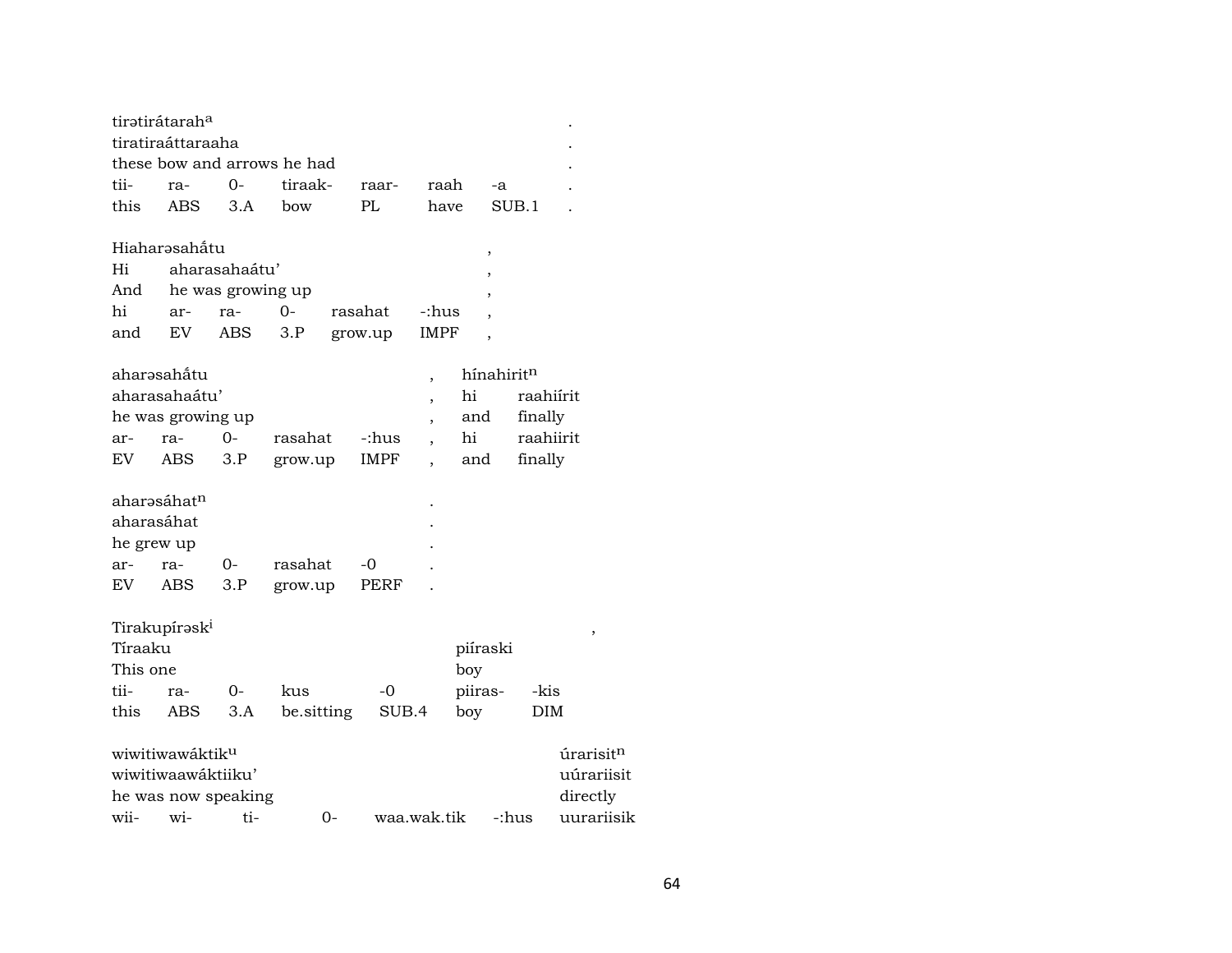| kararakuširáua<br>kararakuciraá'uu'a<br>its not being the way<br>$0-$<br>kara-<br>ra-<br>ku-<br>ut-<br>$i-$<br>raa-<br>uu<br>-a<br>INF.A<br><b>NEG</b><br>INF.B<br>PREV<br><b>SEQ</b><br>SUB.1<br>3.A<br>be<br>way<br>urarisitkararakuširáua<br>Uúrariisit<br>kararakuciraá'uu'a<br>its not being the way<br>Directly<br>uurariisik<br>kara-<br>ra-<br>$0-$<br>ku-<br>ut-<br>$i-$<br>raa-<br>uu<br>-a<br>INF.A<br>straight.forward<br><b>NEG</b><br>INF.B<br>PREV<br><b>SEQ</b><br>SUB.1<br>3.A<br>be<br>way<br>witiwawáktik <sup>u</sup><br>$\,$<br>witiwaawáktiiku'<br>he was now speaking<br>$0-$<br>wii-<br>ti-<br>waa.wak.tik<br>-:hus<br>IND.3A<br>3.A<br>talk<br><b>IMPF</b><br>now<br>Tiiriratarapawakihu<br>ti'iriirataraapaawakihu<br>this way in which we speak<br>irii-<br>$t-$<br>waki.a<br>ra- | now  | QUOT | IND.3A | 3.A  | talk |      | <b>IMPF</b> | straight.forward |      |  |
|--------------------------------------------------------------------------------------------------------------------------------------------------------------------------------------------------------------------------------------------------------------------------------------------------------------------------------------------------------------------------------------------------------------------------------------------------------------------------------------------------------------------------------------------------------------------------------------------------------------------------------------------------------------------------------------------------------------------------------------------------------------------------------------------------------------|------|------|--------|------|------|------|-------------|------------------|------|--|
|                                                                                                                                                                                                                                                                                                                                                                                                                                                                                                                                                                                                                                                                                                                                                                                                              |      |      |        |      |      |      |             |                  |      |  |
|                                                                                                                                                                                                                                                                                                                                                                                                                                                                                                                                                                                                                                                                                                                                                                                                              |      |      |        |      |      |      |             |                  |      |  |
|                                                                                                                                                                                                                                                                                                                                                                                                                                                                                                                                                                                                                                                                                                                                                                                                              |      |      |        |      |      |      |             |                  |      |  |
|                                                                                                                                                                                                                                                                                                                                                                                                                                                                                                                                                                                                                                                                                                                                                                                                              |      |      |        |      |      |      |             |                  |      |  |
|                                                                                                                                                                                                                                                                                                                                                                                                                                                                                                                                                                                                                                                                                                                                                                                                              |      |      |        |      |      |      |             |                  |      |  |
|                                                                                                                                                                                                                                                                                                                                                                                                                                                                                                                                                                                                                                                                                                                                                                                                              |      |      |        |      |      |      |             |                  |      |  |
|                                                                                                                                                                                                                                                                                                                                                                                                                                                                                                                                                                                                                                                                                                                                                                                                              |      |      |        |      |      |      |             |                  |      |  |
|                                                                                                                                                                                                                                                                                                                                                                                                                                                                                                                                                                                                                                                                                                                                                                                                              |      |      |        |      |      |      |             |                  |      |  |
|                                                                                                                                                                                                                                                                                                                                                                                                                                                                                                                                                                                                                                                                                                                                                                                                              |      |      |        |      |      |      |             |                  |      |  |
|                                                                                                                                                                                                                                                                                                                                                                                                                                                                                                                                                                                                                                                                                                                                                                                                              |      |      |        |      |      |      |             |                  |      |  |
|                                                                                                                                                                                                                                                                                                                                                                                                                                                                                                                                                                                                                                                                                                                                                                                                              |      |      |        |      |      |      |             |                  |      |  |
|                                                                                                                                                                                                                                                                                                                                                                                                                                                                                                                                                                                                                                                                                                                                                                                                              |      |      |        |      |      |      |             |                  |      |  |
|                                                                                                                                                                                                                                                                                                                                                                                                                                                                                                                                                                                                                                                                                                                                                                                                              |      |      |        |      |      |      |             |                  |      |  |
|                                                                                                                                                                                                                                                                                                                                                                                                                                                                                                                                                                                                                                                                                                                                                                                                              |      |      |        |      |      |      |             |                  |      |  |
|                                                                                                                                                                                                                                                                                                                                                                                                                                                                                                                                                                                                                                                                                                                                                                                                              |      |      |        |      |      |      |             |                  |      |  |
|                                                                                                                                                                                                                                                                                                                                                                                                                                                                                                                                                                                                                                                                                                                                                                                                              |      |      |        |      |      |      |             |                  |      |  |
|                                                                                                                                                                                                                                                                                                                                                                                                                                                                                                                                                                                                                                                                                                                                                                                                              |      |      |        |      |      |      |             |                  |      |  |
|                                                                                                                                                                                                                                                                                                                                                                                                                                                                                                                                                                                                                                                                                                                                                                                                              |      |      |        |      |      |      |             |                  |      |  |
|                                                                                                                                                                                                                                                                                                                                                                                                                                                                                                                                                                                                                                                                                                                                                                                                              |      |      |        |      |      |      |             |                  |      |  |
|                                                                                                                                                                                                                                                                                                                                                                                                                                                                                                                                                                                                                                                                                                                                                                                                              |      |      |        |      |      |      |             |                  |      |  |
|                                                                                                                                                                                                                                                                                                                                                                                                                                                                                                                                                                                                                                                                                                                                                                                                              |      |      |        |      |      |      |             |                  |      |  |
|                                                                                                                                                                                                                                                                                                                                                                                                                                                                                                                                                                                                                                                                                                                                                                                                              |      |      |        |      |      |      |             |                  |      |  |
|                                                                                                                                                                                                                                                                                                                                                                                                                                                                                                                                                                                                                                                                                                                                                                                                              |      |      |        |      |      |      |             |                  |      |  |
|                                                                                                                                                                                                                                                                                                                                                                                                                                                                                                                                                                                                                                                                                                                                                                                                              |      |      |        |      |      |      |             |                  |      |  |
|                                                                                                                                                                                                                                                                                                                                                                                                                                                                                                                                                                                                                                                                                                                                                                                                              |      |      |        |      |      |      |             |                  |      |  |
|                                                                                                                                                                                                                                                                                                                                                                                                                                                                                                                                                                                                                                                                                                                                                                                                              | tii- |      |        | $a-$ |      | rak- | waa-        |                  | -hus |  |
| IN.PL.A<br>this<br>ABS<br>$1/2$ .PL<br><b>DIST</b><br>say.PL.IMPF<br>IMPF.SUB<br>what<br>1.A                                                                                                                                                                                                                                                                                                                                                                                                                                                                                                                                                                                                                                                                                                                 |      |      |        |      |      |      |             |                  |      |  |
|                                                                                                                                                                                                                                                                                                                                                                                                                                                                                                                                                                                                                                                                                                                                                                                                              |      |      |        |      |      |      |             |                  |      |  |
| náhkuwak <sup>a</sup>                                                                                                                                                                                                                                                                                                                                                                                                                                                                                                                                                                                                                                                                                                                                                                                        |      |      |        |      |      |      |             |                  |      |  |
| $\overline{ }$<br>$\, ,$<br>raáhkuwaaka                                                                                                                                                                                                                                                                                                                                                                                                                                                                                                                                                                                                                                                                                                                                                                      |      |      |        |      |      |      |             |                  |      |  |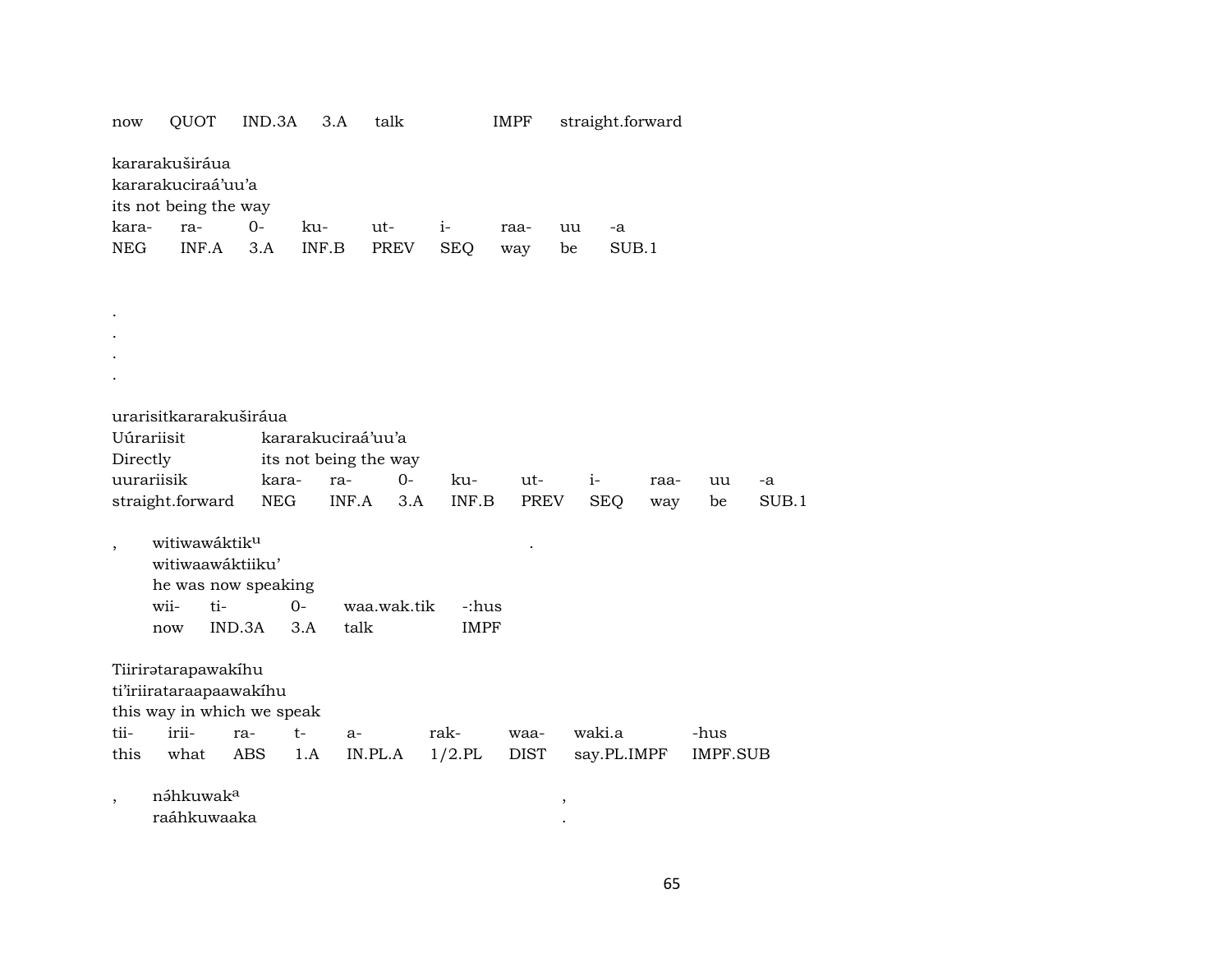|                          |                    | when one says                     |                  |                           |      |           |           |        |          |                            |           |            |             |
|--------------------------|--------------------|-----------------------------------|------------------|---------------------------|------|-----------|-----------|--------|----------|----------------------------|-----------|------------|-------------|
|                          | ra-                | $0-$                              | ar-              | ku-                       |      | waak      | $-a$      |        |          |                            |           |            |             |
|                          | INF.A              | 3.A                               | EV               | $\textsf{INF}.\textsf{B}$ |      | say.SUB   | SUB.1     |        |          |                            |           |            |             |
| irár <sup>i</sup>        |                    |                                   |                  |                           |      |           |           |        |          |                            |           |            |             |
| Iraári'                  |                    |                                   |                  |                           |      |           | $\, ,$    |        |          |                            |           |            |             |
| <b>Brothers</b>          |                    |                                   |                  |                           |      |           |           |        |          |                            |           |            |             |
| $i-$                     |                    | -raar-                            |                  |                           | -ri' |           |           |        |          |                            |           |            |             |
| 3.POSS.A                 |                    |                                   | same.sex.sibling |                           |      | 3.POSS.B  |           |        |          |                            |           |            |             |
|                          |                    |                                   |                  |                           |      |           |           |        |          |                            |           |            |             |
| witarúhkari              |                    |                                   |                  |                           |      |           |           |        |          |                            |           |            |             |
| witarúhkari'             |                    |                                   |                  |                           |      |           |           |        |          |                            |           |            |             |
| he had many              |                    |                                   |                  |                           |      |           |           |        |          |                            |           |            |             |
| wi-                      |                    | ti-                               | $O -$            | $a-$                      |      | ri-       |           | uur-   | kari     |                            |           | $-0$       |             |
| QUOT                     |                    | IND.3A                            | 3.A              | POSS.3A                   |      |           | PHYS.POSS | POSS.A |          | be.numerous                |           | PERF       |             |
|                          |                    |                                   |                  |                           |      |           |           |        |          |                            |           |            |             |
| $\overline{\phantom{a}}$ |                    | hiwitahwaku                       |                  |                           |      |           |           |        |          | $\boldsymbol{\mathcal{C}}$ |           |            |             |
| $\overline{\phantom{a}}$ | hi                 | witaahwáku'                       |                  |                           |      |           |           |        |          | $\mathcal{C}$              |           |            |             |
| $\overline{\phantom{a}}$ | and                | he would say                      |                  |                           |      |           |           |        |          | $\mathcal{C}$              |           |            |             |
| $\overline{\phantom{a}}$ | hi                 | wi-                               | ti-              |                           | $0-$ | ar-       | waka'u    | $-0$   |          | $\mathbf H$                |           |            |             |
| $\overline{\phantom{a}}$ | and                | QUOT                              | IND.3A           |                           | 3.A  | EV        | say       | PERF   |          | $\mathbf H$                |           |            |             |
|                          |                    |                                   |                  |                           |      |           |           |        |          |                            |           |            |             |
|                          |                    | Hiruarusakísutakurat <sup>n</sup> |                  |                           |      |           |           |        |          |                            |           |            |             |
| Hiru                     |                    | aruúsa'                           |                  | ki'isuutakurat            |      |           |           |        |          |                            |           |            |             |
| There                    |                    | the horses                        |                  | you'll go after them      |      |           |           |        |          |                            |           |            |             |
| hiruu                    |                    | aruusaa                           | kii-             |                           | $i-$ |           | $S-$      | $ut-$  | ak-      |                            |           | huur.ra.at | $-0$        |
| there                    |                    | horse                             |                  | <b>HORT</b>               |      | CONT.1/2A | 2.A       | PREV   | PL.AN.3P |                            | go.to.get |            | <b>PERF</b> |
|                          | $\pmb{\mathsf{H}}$ |                                   |                  |                           |      |           |           |        |          |                            |           |            |             |
|                          | п                  |                                   |                  |                           |      |           |           |        |          |                            |           |            |             |
|                          | $\pmb{\mathsf{H}}$ |                                   |                  |                           |      |           |           |        |          |                            |           |            |             |
|                          |                    |                                   |                  |                           |      |           |           |        |          |                            |           |            |             |

. <br> <br> $\sim$   $^{-0}$  $\cdot$  "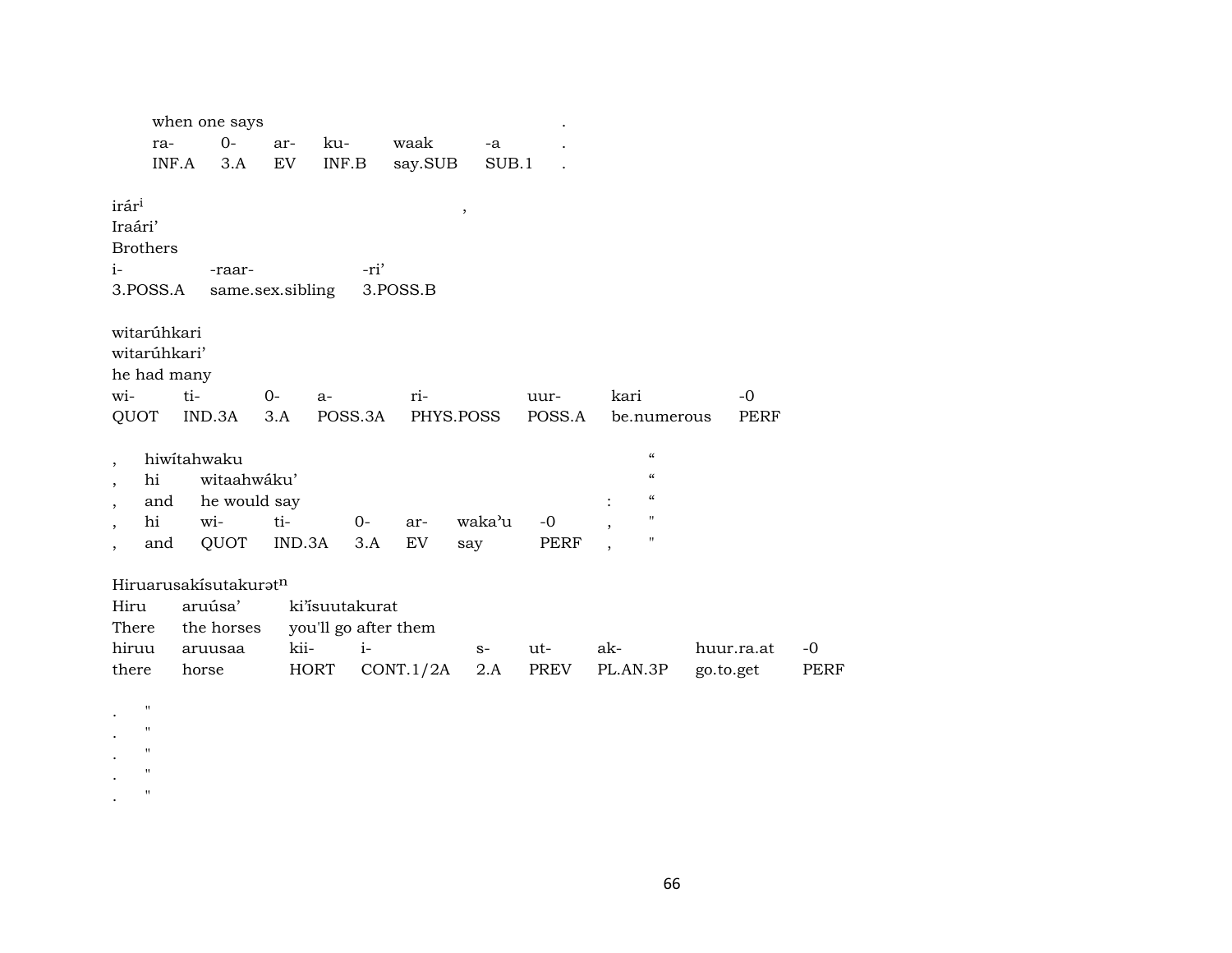| Hiru<br>Then<br>hiruu<br>then                                                                                                                                                      | Hiruwitahwakupirask <sup>i</sup><br>witaahwáku'<br>he would say<br>wi-<br>QUOT | ti-<br>IND.3A                                                                                                          | 0-<br>3.A                                                                                                                                | ar-<br>EV    | waka'u<br>say               | $-0$            | <b>PERF</b>                        | piíraski<br>the boy<br>piiras-<br>boy                          | -kis<br><b>DIM</b> |
|------------------------------------------------------------------------------------------------------------------------------------------------------------------------------------|--------------------------------------------------------------------------------|------------------------------------------------------------------------------------------------------------------------|------------------------------------------------------------------------------------------------------------------------------------------|--------------|-----------------------------|-----------------|------------------------------------|----------------------------------------------------------------|--------------------|
| $\boldsymbol{\zeta}\boldsymbol{\zeta}$<br>,<br>$\boldsymbol{\zeta}\boldsymbol{\zeta}$<br>$\boldsymbol{\zeta}\boldsymbol{\zeta}$<br>"<br>$\blacksquare$<br>$\overline{\phantom{a}}$ | Náwa<br>Ráwa<br>Now<br>rawa<br>now                                             | náwa<br>ráwa<br>now<br>$\overline{\phantom{a}}$<br>rawa<br>$\overline{\phantom{a}}$<br>now<br>$\overline{\phantom{a}}$ | $\overline{\phantom{a}}$<br>$\overline{\phantom{a}}$<br>$\overline{\phantom{a}}$<br>$\overline{\phantom{a}}$<br>$\overline{\phantom{a}}$ |              |                             |                 |                                    |                                                                |                    |
| iriwitúrahi<br>iriwitúraahi<br>that is good<br>irii-<br>that                                                                                                                       | wi-<br><b>QUOT</b>                                                             | ti-<br>IND.3A                                                                                                          | 0-<br>3.A                                                                                                                                | uur-<br>PREV | raa-<br>way                 | hiir<br>be.good |                                    | -0<br>PERF                                                     |                    |
| tiwiraspaka<br>tiwiraspaaka<br>tii-<br>this                                                                                                                                        | this you have said<br>wii-<br>now                                              | ra-<br>$S-$<br><b>ABS</b><br>2.A                                                                                       | waak                                                                                                                                     | say.SUB      | -a<br>SUB.1                 |                 | Náwa<br>Ráwa<br>Now<br>rawa<br>now |                                                                |                    |
| tatutakúrahut <sup>a</sup><br>ta-<br>IND.1/2A<br>П                                                                                                                                 | tatuutakúrahuhta<br>$t -$<br>1.A<br>Hiruwitahwaku                              | I am going to go after them<br>ut-<br>PREV                                                                             | ak-<br>PL.AN.3P                                                                                                                          |              | huur.ra.uh<br>go.to.get.INT |                 | -ta<br><b>INT</b>                  | arús <sup>a</sup><br>aruúsa'<br>the horses<br>aruusaa<br>horse |                    |
| н<br>Н<br>$\pmb{\mathsf{H}}$                                                                                                                                                       | Hiru<br>Then<br>hiruu                                                          | witaahwáku'<br>he would say<br>wi-                                                                                     | ti-                                                                                                                                      | $0-$         | ar-                         | waka'u          |                                    | -0                                                             | ,                  |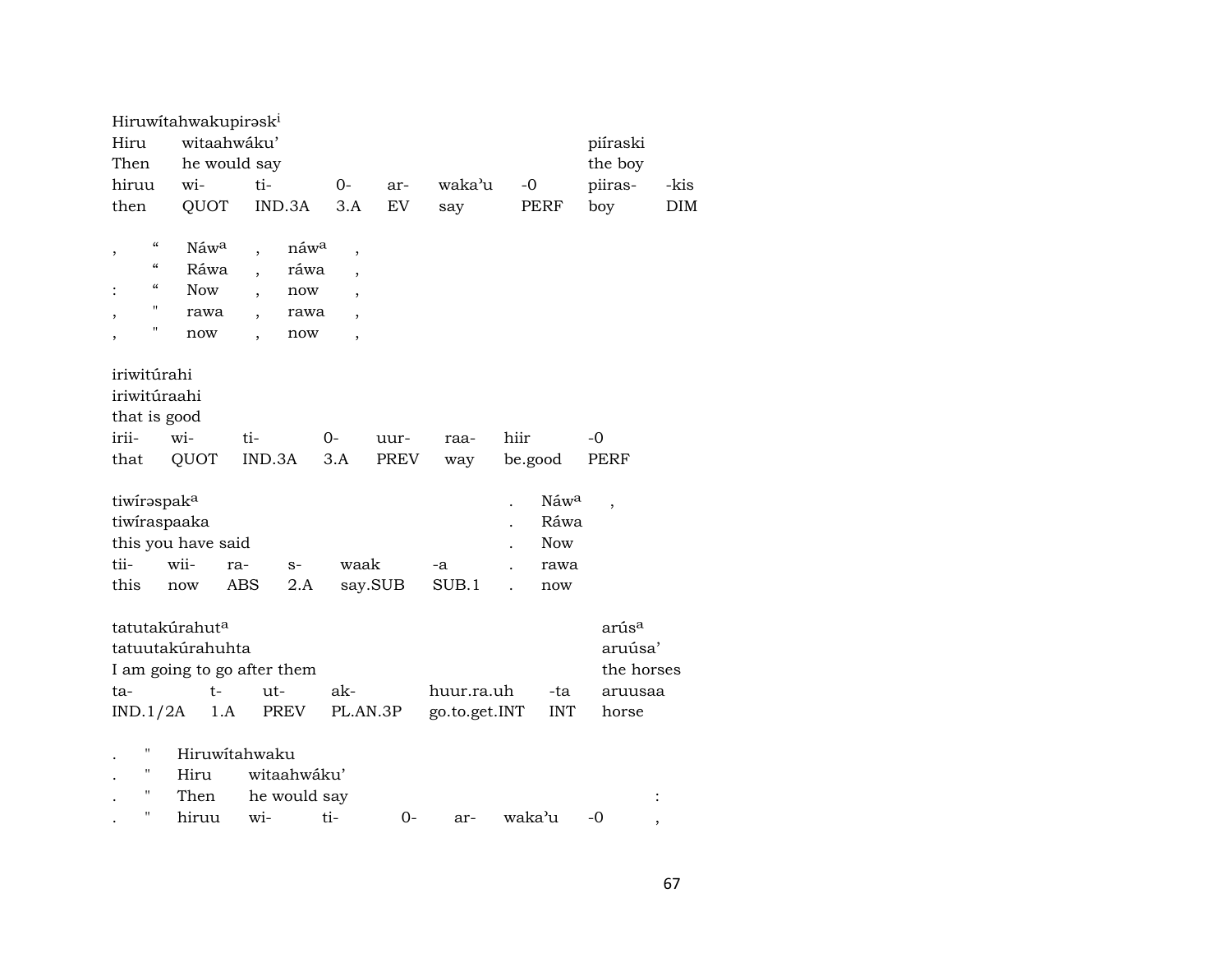QUOT IND.3A 3.A EV PERF,  $\pmb{\mathsf{H}}$ then say  $\cdot$  $\alpha$  $\alpha$  $\alpha$  $\mathbf{u}$ Tirətutakurahúhtarit<sup>n</sup> Tiratuutakurahúhtarit When I am going to go after them tiira $t$ utakhuur.ra.uh -ta -rit PL.AN.3P go.to.get.INT **INT** INT.SUB when ABS  $1.A$ PREV karatirətáhist<sup>a</sup> karatiirattaáhista am I going to bring them kara $t$ irak--his ra- $\mathbf{a}$ -ta Y/N.INTER ABS  $1.A$ PREV.1/2A PL.AN.3P **PORT PERF INT** come Hiwitahwaku  $\pmb{\mathsf{H}}$  $\mathbb{R}^{\mathbb{Z}}$ witaahwáku'  $\boldsymbol{\mathsf{H}}$ Hi  $\sim$  11 And he would say  $\mathbf{S}$  $\boldsymbol{\mathsf{H}}$ ti- $-0$ hi wi- $0$ arwaka'u  $\ddot{\phantom{0}}$ OUOT IND.3A  $3.A$ PERF  $\boldsymbol{\mathsf{H}}$ and  ${\rm EV}$ say  $\mathbf{r}$ pirəsk<sup>i</sup>irár<sup>i</sup>  $\alpha$ piíraski iraári'  $\alpha$  $\boldsymbol{\mathfrak{c}}$ the boy his brother  $\ddot{\cdot}$ piiras--kis  $i-$ -ri' Ħ -raar-3.POSS.A same.sex.sibling 3.POSS.B  $\mathbf{u}$ boy  $DIM$  $\overline{\phantom{a}}$ Hã<sup>a</sup>  $\mathbf{I}$ Haá'a'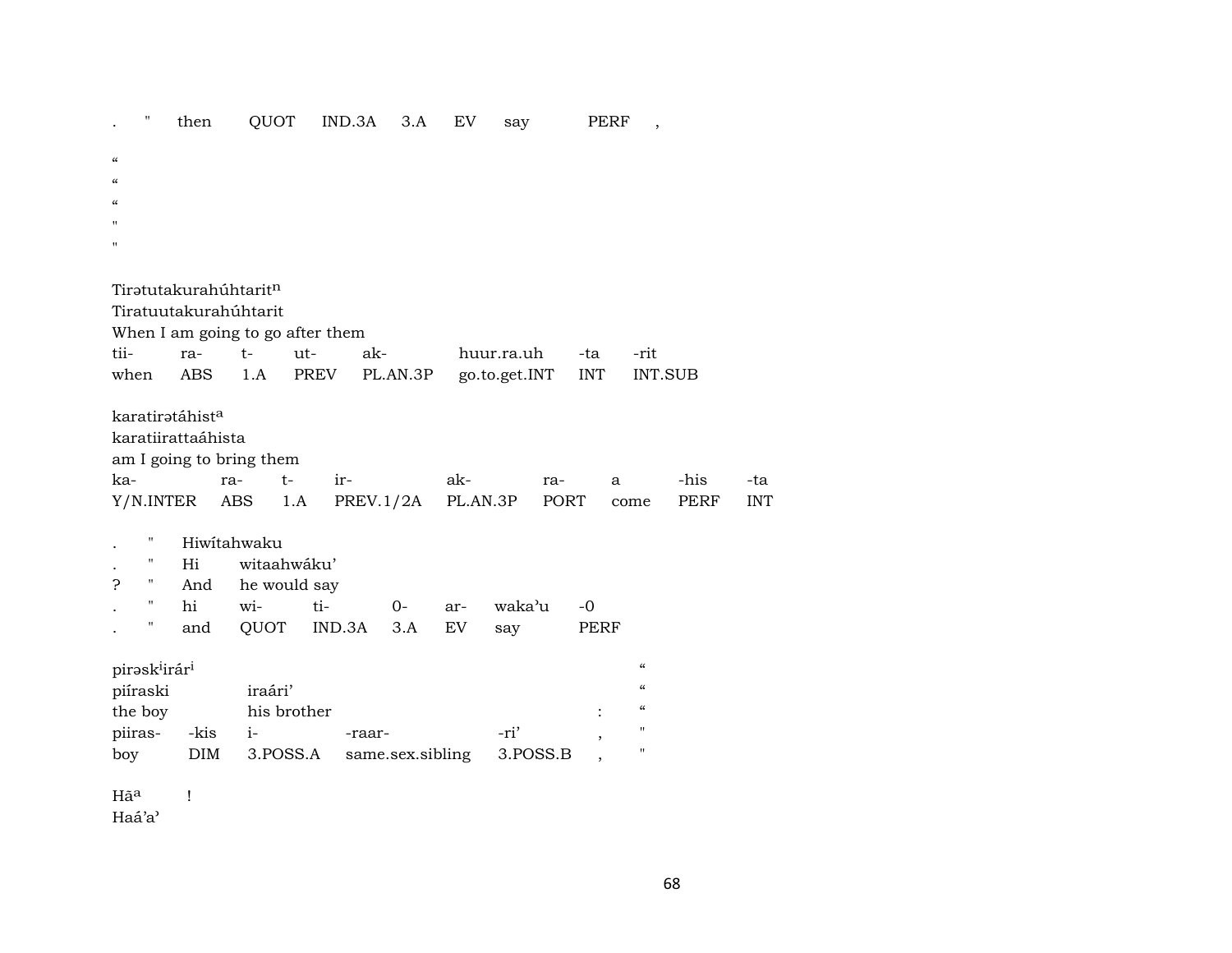| See<br>$\overline{ }$                                                        |                             |
|------------------------------------------------------------------------------|-----------------------------|
| haa'a'                                                                       |                             |
| see<br>$\overline{\phantom{a}}$                                              |                             |
|                                                                              |                             |
| kásirita <sup>a</sup>                                                        |                             |
| kaásiritta'a'                                                                |                             |
| you must bring them                                                          |                             |
| ir-<br>ak-<br>kaas-<br>$S-$<br>$i-$                                          | $-0$<br>ra-<br>a            |
| POT.2A<br>PREV.1/2A<br>SEQ<br>PL.AN.3P<br>2.A                                | <b>PORT</b><br>PERF<br>come |
|                                                                              |                             |
| н<br>$\mathcal{C}\mathcal{C}$<br>Náwa<br>$\overline{\phantom{a}}$            |                             |
| $\mathbf{H}$<br>$\mathcal{C}$<br>Ráwa<br>$\overline{\phantom{a}}$            |                             |
| $\boldsymbol{\zeta}\boldsymbol{\zeta}$<br>$\pmb{\mathsf{H}}$<br><b>Now</b>   |                             |
| $\pmb{\mathsf{H}}$<br>$\pmb{\mathsf{H}}$<br>rawa<br>$\overline{\phantom{a}}$ |                             |
| 11<br>$\pmb{\mathsf{H}}$<br>now<br>$\overline{ }$                            |                             |
|                                                                              |                             |
| iriwituráhi                                                                  | $\,$                        |
| iriwitúraahi                                                                 |                             |
| that is good                                                                 |                             |
| irii-<br>wi-<br>ti-<br>$0-$<br>uur-<br>raa-                                  | hiir<br>-0                  |
| QUOT<br>IND.3A<br>3.A<br>PREV<br>that<br>way                                 | be.good<br>PERF             |
|                                                                              |                             |
| kustírita <sup>a</sup>                                                       |                             |
| Kustíritta'a'                                                                |                             |
| I will bring them                                                            |                             |
| $t-$<br>ak-<br>ir-<br>$i-$<br>kuus-                                          | $-0$<br>ra-<br>a            |
|                                                                              |                             |
| POT.1/3A<br>PREV.1/2A<br>SEQ<br>PL.AN.3P<br>1.A                              | PORT<br>PERF<br>come        |
| $\mathbf{H}$<br>$\mathcal{C}\mathcal{C}$<br>Kasarakíkarit <sup>n</sup>       |                             |
| $\boldsymbol{\zeta}\boldsymbol{\zeta}$<br>Kasaarakíkaarit<br>11              |                             |
| 11<br>$\boldsymbol{\zeta}\boldsymbol{\zeta}$<br>You must water them          |                             |
| н<br>н                                                                       |                             |
| ak-<br>kaas-<br>$S-$<br>ar-                                                  | kiikaa<br>-rik<br>-0        |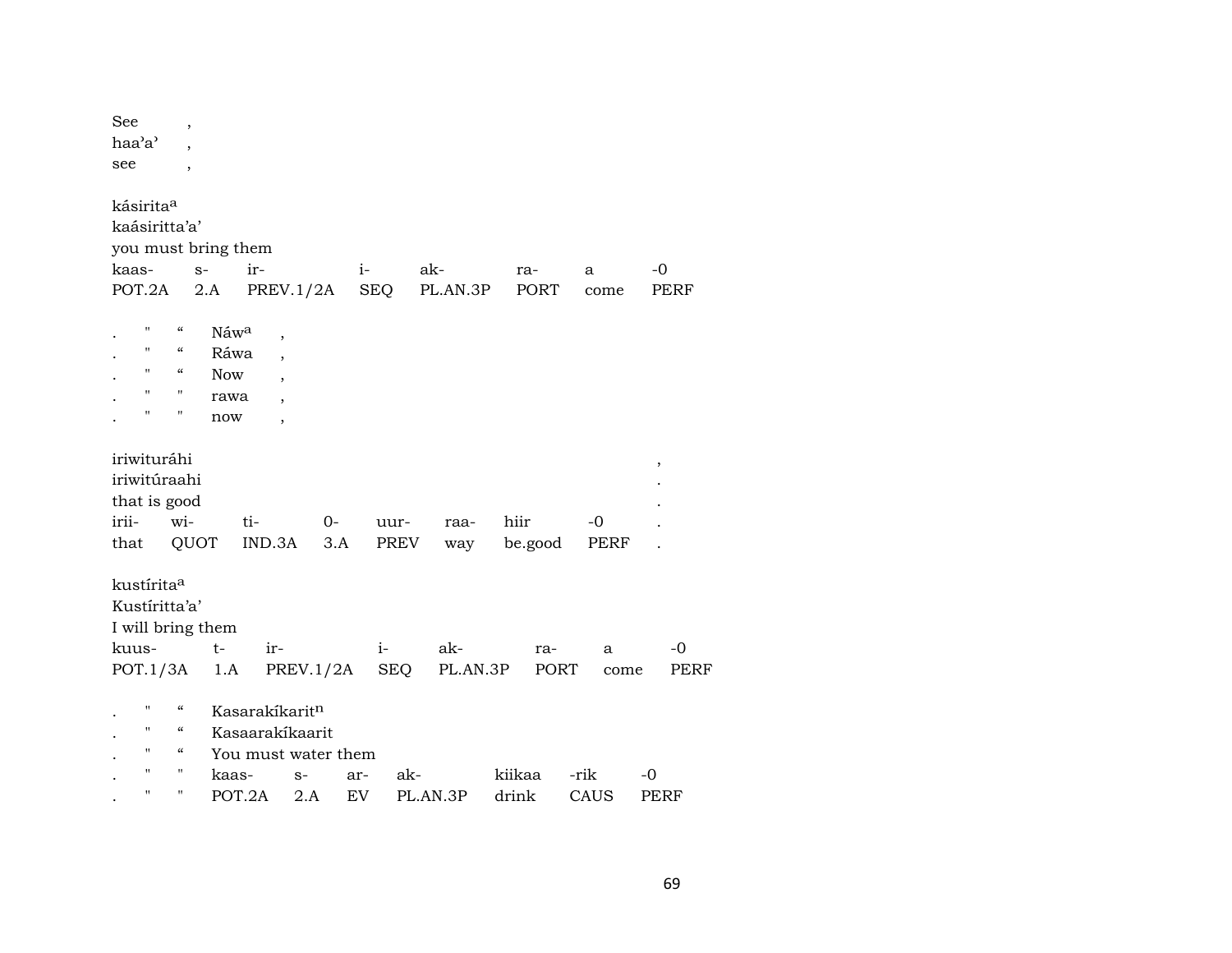| ,                                                                                                                              |                                                                                                               |               |              |                  |             |                 |              |           |                     |
|--------------------------------------------------------------------------------------------------------------------------------|---------------------------------------------------------------------------------------------------------------|---------------|--------------|------------------|-------------|-----------------|--------------|-----------|---------------------|
| ,                                                                                                                              |                                                                                                               |               |              |                  |             |                 |              |           |                     |
| $\cdot$                                                                                                                        |                                                                                                               |               |              |                  |             |                 |              |           |                     |
| $\cdot$                                                                                                                        |                                                                                                               |               |              |                  |             |                 |              |           |                     |
| hiruisírataa<br>hiru<br>then<br>hiruu<br>then                                                                                  | isiíratta'a'<br>you'll bring them<br>$i-$                                                                     | CONT.1/2A     | $S-$<br>2.A  | ir-<br>PREV.1/2A | ak-         | PL.AN.3P        | ra-<br>PORT  | a<br>come | $-o$<br><b>PERF</b> |
| п<br>п<br>п<br>$\mathbf{H}$<br>$\mathbf{H}$                                                                                    |                                                                                                               |               |              |                  |             |                 |              |           |                     |
| Náwa<br>"<br>$\mathcal{C}\mathcal{C}$<br>Ráwa<br>$\boldsymbol{\zeta}\boldsymbol{\zeta}$<br><b>Now</b><br>П<br>rawa<br>п<br>now | $\overline{\phantom{a}}$<br>,<br>$\ddot{\phantom{0}}$<br>$\overline{\phantom{a}}$<br>$\overline{\phantom{a}}$ |               |              |                  |             |                 |              |           |                     |
| iriwitúrahi<br>iriwitúraahi<br>that is good<br>irii-<br>that                                                                   | wi-<br>QUOT                                                                                                   | ti-<br>IND.3A | $O -$<br>3.A | uur-<br>PREV     | raa-<br>way | hiir<br>be.good | $-0$<br>PERF |           |                     |
| kustikíkaritn<br>Kustiikíkaarit<br>I will water them                                                                           |                                                                                                               |               |              |                  |             |                 |              | $\,$      |                     |
| kuus-                                                                                                                          | $t-$                                                                                                          | $i-$          | ak-          |                  | kiikaa      | -rik            | $-0$         | $\cdot$   |                     |

 $\overline{\phantom{a}}$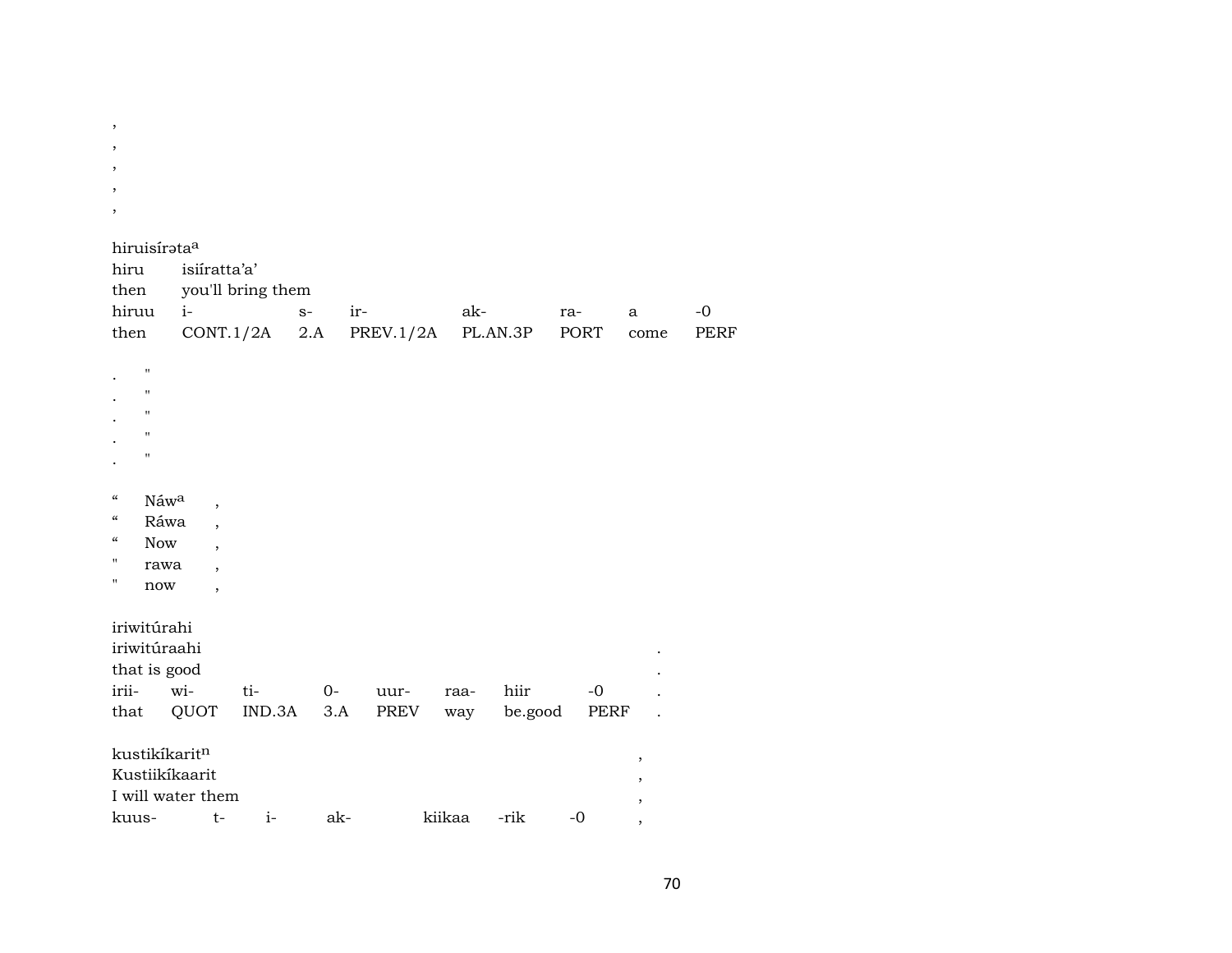| POT.1/3A                                        |                                        | 1.A             | <b>SEQ</b>                       | PL.AN.3P                           | drink      | CAUS     | <b>PERF</b> | $\overline{\phantom{a}}$ |           |             |
|-------------------------------------------------|----------------------------------------|-----------------|----------------------------------|------------------------------------|------------|----------|-------------|--------------------------|-----------|-------------|
| hiruitírita <sup>a</sup>                        |                                        |                 |                                  |                                    |            |          |             |                          |           |             |
| hiru                                            |                                        | itíritta'a'     |                                  |                                    |            |          |             |                          |           |             |
| then                                            |                                        | I'll bring them |                                  |                                    |            |          |             |                          |           |             |
| hiruu                                           | $i-$                                   |                 |                                  | ir-                                | $i-$       | ak-      | ra-         | a                        | $-0$      |             |
| then                                            |                                        | CONT.1/2A       | $t-$<br>1.A                      | PREV.1/2A                          | <b>SEQ</b> | PL.AN.3P |             | PORT<br>come             | PERF      |             |
|                                                 |                                        |                 |                                  |                                    |            |          |             |                          |           |             |
| п                                               |                                        | Titaku          |                                  |                                    |            |          |             |                          |           |             |
| $\mathbf{H}$                                    | $\boldsymbol{\mathcal{C}}$             | Tiítaku         |                                  |                                    |            |          |             |                          |           |             |
| $\mathbf H$                                     | $\epsilon\epsilon$                     | Here            |                                  |                                    |            |          |             |                          |           |             |
| $\mathbf{H}$                                    | $\pmb{\Pi}$                            | tii-            | -taku                            |                                    |            |          |             |                          |           |             |
| $\blacksquare$                                  | $\pmb{\mathsf{H}}$                     | here            | LOC                              |                                    |            |          |             |                          |           |             |
| kasiritaukahkáis <sup>a</sup>                   |                                        |                 |                                  |                                    |            |          |             |                          |           |             |
| kaasiritta'uukaahká'iisa'                       |                                        |                 |                                  |                                    |            |          |             |                          |           |             |
|                                                 |                                        |                 |                                  | you must bring them to the doorway |            |          |             |                          |           |             |
| kaas-                                           | $S-$                                   | ir-             |                                  | $i-$                               | ak-        | ra-      | uukaahka-   | iis.a                    | $-0$      |             |
| POT.2A                                          | 2.A                                    |                 | PREV.1/2A                        | <b>SEQ</b>                         | PL.AN.3P   | PORT     | entrance    | come.into                | PERF      |             |
|                                                 |                                        |                 |                                  |                                    |            |          |             |                          |           |             |
| $\pmb{\mathsf{H}}$                              |                                        | Náwa            | $\overline{\phantom{a}}$         |                                    |            |          |             |                          |           |             |
| $\mathbf{H}$                                    | $\boldsymbol{\zeta}\boldsymbol{\zeta}$ | Ráwa            | $\overline{\phantom{a}}$         |                                    |            |          |             |                          |           |             |
| $\mathbf H$                                     | $\mathcal{C}\mathcal{C}$               | <b>Now</b>      |                                  |                                    |            |          |             |                          |           |             |
| $\mathbf{H}$                                    | $\mathbf{H}$                           | rawa            | $\overline{\phantom{a}}$         |                                    |            |          |             |                          |           |             |
| н                                               | $\blacksquare$                         | now             | $\overline{\phantom{a}}$         |                                    |            |          |             |                          |           |             |
| irikústirita <sup>a</sup> ukahkáiš <sup>a</sup> |                                        |                 |                                  |                                    |            |          |             |                          |           |             |
| irikustiritta'uukaahká'iisa'                    |                                        |                 |                                  |                                    |            |          |             |                          |           |             |
|                                                 |                                        |                 | I will bring them to the doorway |                                    |            |          |             |                          |           |             |
| irii-                                           | kuus-                                  |                 | $t-$                             | ir-                                | $i-$       | ak-      | ra-         | uukaahka-                | iis.a     | $-0$        |
| that                                            |                                        | POT.1/3A        | 1.A                              | PREV.1/2A                          | SEQ        | PL.AN.3P | PORT        | entrance                 | come.into | <b>PERF</b> |
| títaku                                          |                                        |                 | $\pmb{\mathsf{H}}$               |                                    |            |          |             |                          |           |             |
| tiítaku                                         |                                        | $^\mathrm{,}$   | $\pmb{\mathsf{H}}$               |                                    |            |          |             |                          |           |             |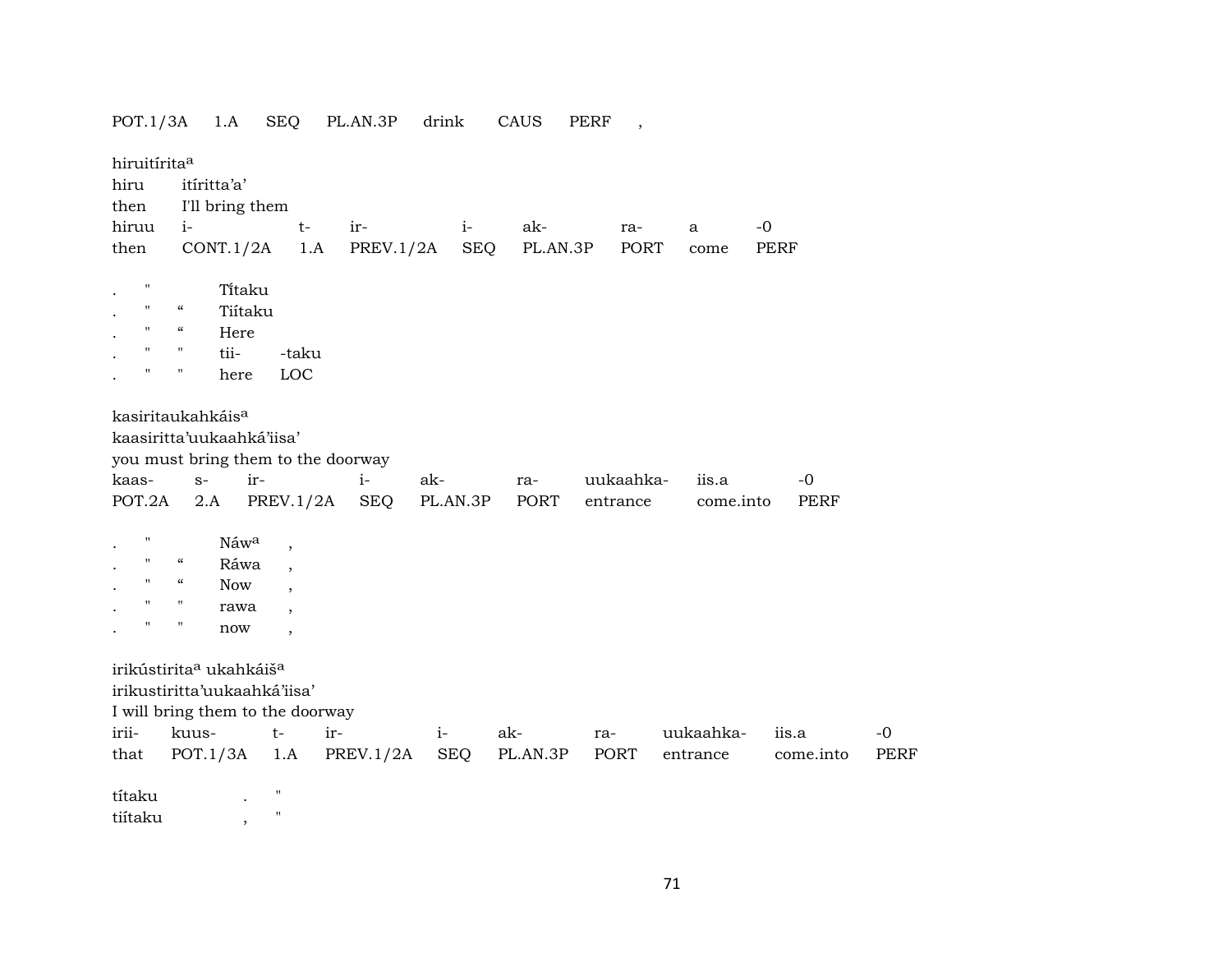| right here              |                            | $\pmb{\mathsf{H}}$<br>$\overline{\phantom{a}}$ |       |       |                                                     |            |                |                                        |  |
|-------------------------|----------------------------|------------------------------------------------|-------|-------|-----------------------------------------------------|------------|----------------|----------------------------------------|--|
| tii-                    | -taku                      | $\pmb{\mathsf{H}}$<br>$\overline{\phantom{a}}$ |       |       |                                                     |            |                |                                        |  |
| here                    | LOC                        | $\pmb{\mathsf{H}}$                             |       |       |                                                     |            |                |                                        |  |
|                         |                            |                                                |       |       |                                                     |            |                |                                        |  |
|                         | Iriruráhkuwak <sup>a</sup> |                                                |       |       |                                                     |            |                |                                        |  |
|                         | iriruuraáhkuwaaka          |                                                |       |       |                                                     |            |                |                                        |  |
|                         | thereupon his saying       |                                                |       |       |                                                     |            |                |                                        |  |
| irii-                   | ruu-                       | ra-                                            | $0 -$ | ar-   | ku-                                                 | waak       | -a             |                                        |  |
| then                    | then                       | INF.A                                          | 3.A   | EV    | $\ensuremath{\mathsf{INF}}.\ensuremath{\mathsf{B}}$ | say.SUB    | SUB.1          |                                        |  |
|                         |                            |                                                |       |       |                                                     |            |                |                                        |  |
| Náw <sup>a</sup>        | $\overline{\phantom{a}}$   |                                                |       |       |                                                     |            |                |                                        |  |
| Ráwa                    | $\overline{\phantom{a}}$   |                                                |       |       |                                                     |            |                |                                        |  |
| <b>Now</b>              | $\overline{ }$             |                                                |       |       |                                                     |            |                |                                        |  |
| rawa                    | $\overline{\phantom{a}}$   |                                                |       |       |                                                     |            |                |                                        |  |
| now                     | $\overline{\phantom{a}}$   |                                                |       |       |                                                     |            |                |                                        |  |
|                         | wisiríhkuhuku              |                                                |       |       |                                                     |            |                |                                        |  |
|                         | wisiríhkuuhuku             |                                                |       |       |                                                     |            |                |                                        |  |
|                         |                            | when they were making it for him               |       |       |                                                     |            |                |                                        |  |
| wii-                    | $si-$                      | ra-                                            | $O -$ | ir-   | ku-                                                 | ut-        | ra'uk          | -hus                                   |  |
| when                    | DU                         | INF.A                                          | 3.A   | PL.3A | INF.B                                               | <b>BEN</b> | make           | <b>IMPF.SUB</b>                        |  |
|                         |                            |                                                |       |       |                                                     |            |                |                                        |  |
| hiwitíhwak <sup>i</sup> |                            |                                                |       |       |                                                     |            | ,              | $\boldsymbol{\mathcal{C}}$             |  |
| hi                      | witihwaki'                 |                                                |       |       |                                                     |            |                | $\boldsymbol{\zeta}\boldsymbol{\zeta}$ |  |
| and                     | they said                  |                                                |       |       |                                                     |            |                | $\epsilon$                             |  |
| hi                      | wi-                        | ti-                                            | $0-$  | ir-   | waki                                                | $-0$       | $\overline{ }$ | $\pmb{\mathsf{H}}$                     |  |
| and                     | QUOT                       | IND.3A                                         | 3.A   | PL.3A | say.PL                                              | PERF       |                | $\mathbf{H}$                           |  |
|                         |                            |                                                |       |       |                                                     |            |                |                                        |  |
| Náwa                    | $\overline{ }$             |                                                |       |       |                                                     |            |                |                                        |  |
| Ráwa                    | $\overline{ }$             |                                                |       |       |                                                     |            |                |                                        |  |
| <b>Now</b>              | $\overline{\phantom{a}}$   |                                                |       |       |                                                     |            |                |                                        |  |
|                         |                            |                                                |       |       |                                                     |            |                |                                        |  |

rawa ,

now ,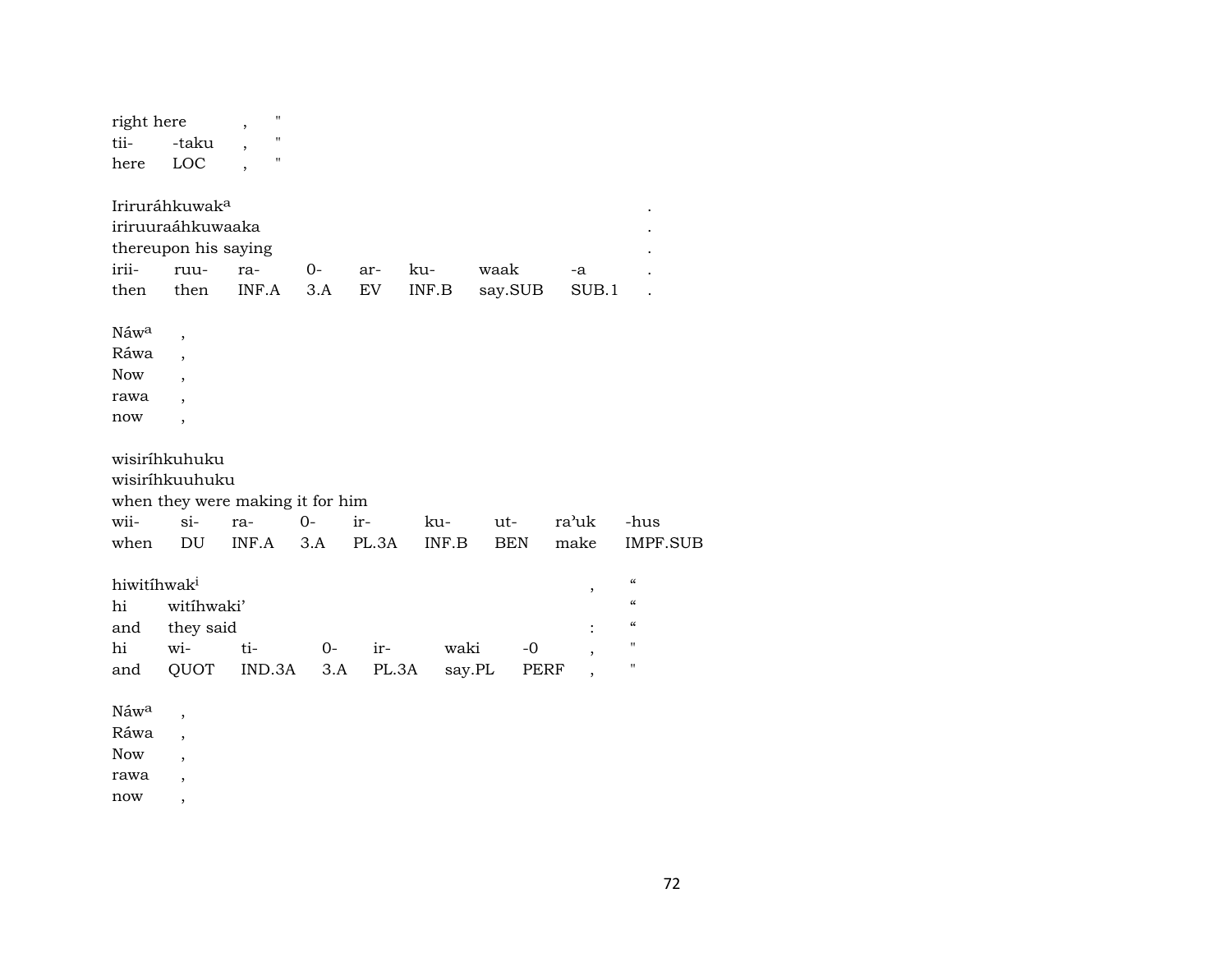| tiharakúharikis              |                          |                          |       |                         |            |       |             |            |                          |                          |
|------------------------------|--------------------------|--------------------------|-------|-------------------------|------------|-------|-------------|------------|--------------------------|--------------------------|
| tiháraaku                    |                          |                          |       |                         |            |       | hariíkis    |            |                          |                          |
| this one                     |                          |                          |       |                         |            |       | calf (robe) |            |                          |                          |
| tii-                         | haa-                     | ra-                      | $0-$  | kus                     | $-0$       |       | harii       | -kis       |                          |                          |
| this                         | here                     | ABS                      | 3.A   | be.sitting              | SUB.4      |       | calf        | DIM        |                          |                          |
| wisitátuhuk <sup>u</sup>     |                          |                          |       |                         |            |       |             |            |                          |                          |
| wisitátuuhuuku'              |                          |                          |       |                         |            |       |             |            |                          |                          |
|                              |                          | we are making it for you |       |                         |            |       |             |            |                          |                          |
| wii-                         | $si-$                    | ta-                      | t-    | a-                      | ut-        | ra'uk | -:hus       |            |                          |                          |
| $\operatorname{now}$         | DU                       | IND.1/2A                 | 1.A   | 2.P                     | <b>BEN</b> | make  | <b>IMPF</b> |            |                          |                          |
| rəskúwitətn                  |                          |                          |       |                         |            |       |             |            | п                        |                          |
| raskúwitat                   |                          |                          |       |                         |            |       |             |            | П                        |                          |
| for you to wear              |                          |                          |       |                         |            |       |             |            | Ħ                        |                          |
| ra-                          | $S-$                     | ku-                      | witak |                         |            | $-0$  |             |            | п                        |                          |
| INF.A                        | 2.A                      | INF.B                    |       | wear.over.the.shoulders |            |       | SUB.4       |            | п                        |                          |
| Hítahwakupirask <sup>i</sup> |                          |                          |       |                         |            |       |             |            | ,                        | $\pmb{\zeta}\pmb{\zeta}$ |
| Hi                           | taahwáku'                |                          |       |                         |            |       | piíraski    |            |                          | $\pmb{\zeta}\pmb{\zeta}$ |
| And                          |                          | he would say             |       |                         |            |       | the boy     |            | $\ddot{\cdot}$           | $\pmb{\zeta}\pmb{\zeta}$ |
| hi                           | ti-                      | $0-$                     | ar-   | waka'u                  | $-0$       |       | piiras-     | -kis       |                          | $^{\prime\prime}$        |
| and                          | IND.3A                   | 3.A                      | EV    | say                     | PERF       | boy   |             | <b>DIM</b> | $\overline{\phantom{a}}$ | "                        |
| Náwa                         | $\overline{\phantom{a}}$ |                          |       |                         |            |       |             |            |                          |                          |
| Ráwa                         | $\overline{\phantom{a}}$ |                          |       |                         |            |       |             |            |                          |                          |
| Now                          | $\overline{\phantom{a}}$ |                          |       |                         |            |       |             |            |                          |                          |
| rawa                         | $\overline{\phantom{a}}$ |                          |       |                         |            |       |             |            |                          |                          |
| now                          | $\overline{\phantom{a}}$ |                          |       |                         |            |       |             |            |                          |                          |
| náwairiwitúrahi              |                          |                          |       |                         |            |       |             |            |                          |                          |
| ráwa                         | $\ddot{\phantom{0}}$     | iriwitúraahi             |       |                         |            |       |             |            |                          |                          |
| now                          |                          | that is good             |       |                         |            |       |             |            |                          |                          |
| rawa                         |                          | irii-<br>wi-             |       | ti-                     | 0-         | uur-  | raa-        | hiir       |                          | -0                       |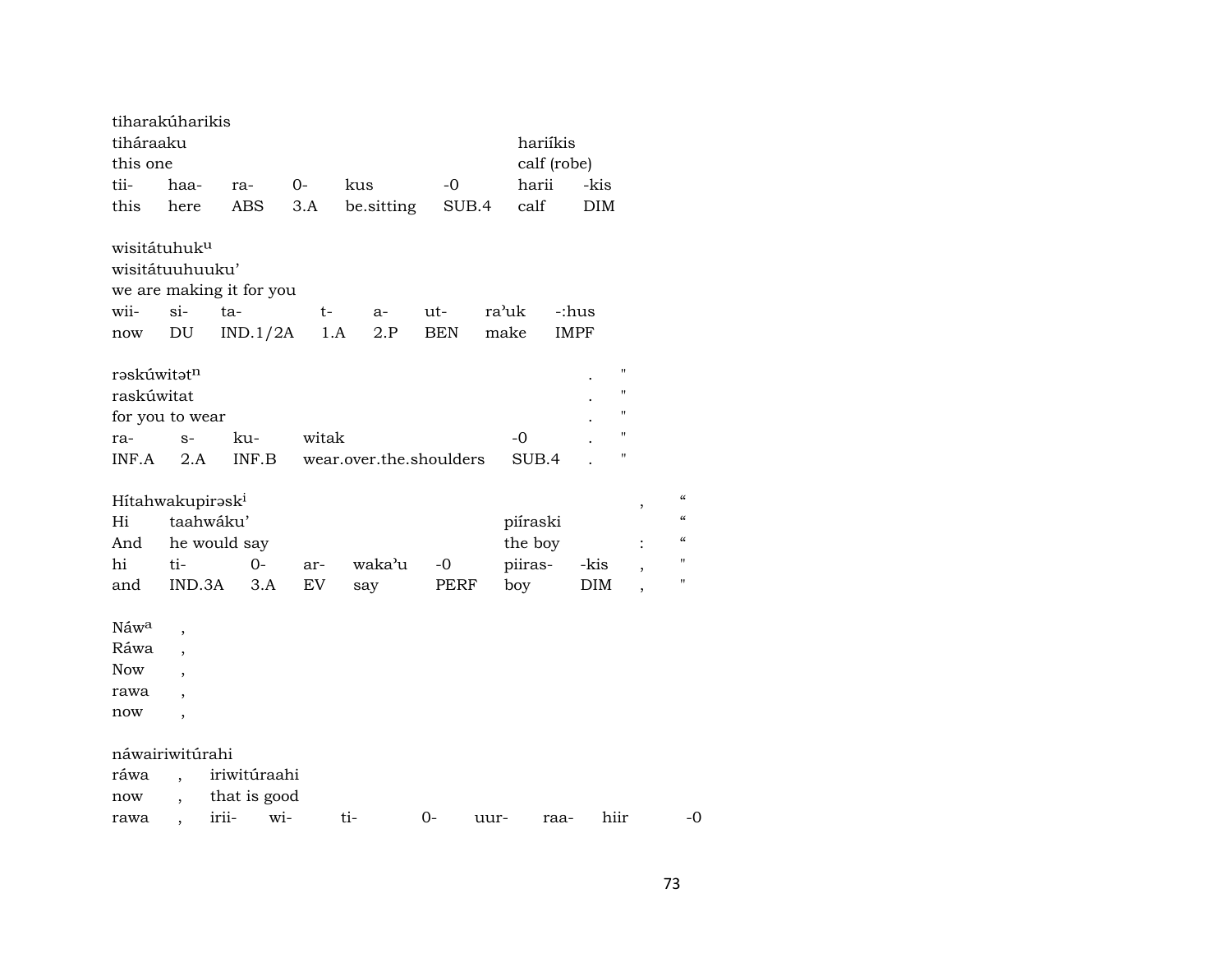now , that QUOT IND.3A 3.A PREV way be.good PERF

| atira  |        | hã <sup>a</sup> |  |
|--------|--------|-----------------|--|
| atíra' |        | Haá'a'          |  |
| mother |        | Yes             |  |
| ati-   | raa    | haa'a'          |  |
| 1.POSS | mother | yes             |  |

haríkistírakµ

| hariíkis |  | tíraaku                |  |                                    |               |  |  |  |  |  |
|----------|--|------------------------|--|------------------------------------|---------------|--|--|--|--|--|
|          |  | calf (robe) this one   |  |                                    |               |  |  |  |  |  |
|          |  | harii -kis tii- ra- 0- |  | kus                                | $\sim$ $\sim$ |  |  |  |  |  |
| calf     |  |                        |  | DIM this ABS 3.A be. sitting SUB.4 |               |  |  |  |  |  |

| kústiwitət <sup>n</sup> |    |     |                         |                |              | $\alpha$          |
|-------------------------|----|-----|-------------------------|----------------|--------------|-------------------|
| kústiwitat              |    |     |                         |                | н.           | $\alpha$          |
| I will wear it          |    |     |                         |                | н.           | $\epsilon$        |
| kuus-                   | t- |     | witak                   | $\overline{a}$ | $\mathbf{H}$ | $^{\prime\prime}$ |
| $POT.1/3A$ 1.A          |    | SEO | wear.over.the.shoulders | PERF           | $\mathbf{H}$ | $^{\prime\prime}$ |

| $Ha^a$ | kásiwitət <sup>n</sup> |  |                         |       |
|--------|------------------------|--|-------------------------|-------|
| Haá'a' | kaásiwitat             |  |                         |       |
| Yes    | you will wear it       |  |                         |       |
| haa'a' | kaas- s-               |  | witak                   | $-()$ |
| yes    | POT.2A 2.A SEO         |  | wear.over.the.shoulders | PERF  |

| kútasi      |          |      |           |          |             |           | $^{\prime\prime}$ | $\epsilon$ |
|-------------|----------|------|-----------|----------|-------------|-----------|-------------------|------------|
| Kútasii     |          |      |           |          |             | $\bullet$ | $^{\prime\prime}$ | $\epsilon$ |
| It is yours |          |      |           |          |             | $\bullet$ | $^{\prime\prime}$ | $\epsilon$ |
| ku-         | ta-      | $S-$ | $ir-$     | $\Omega$ | -0          | $\bullet$ | "                 | п.         |
| <b>INDF</b> | IND.1/2A | 2.A  | POSS.1/2A | be       | <b>PERF</b> |           | "                 | п.         |

Ñka !

Aáka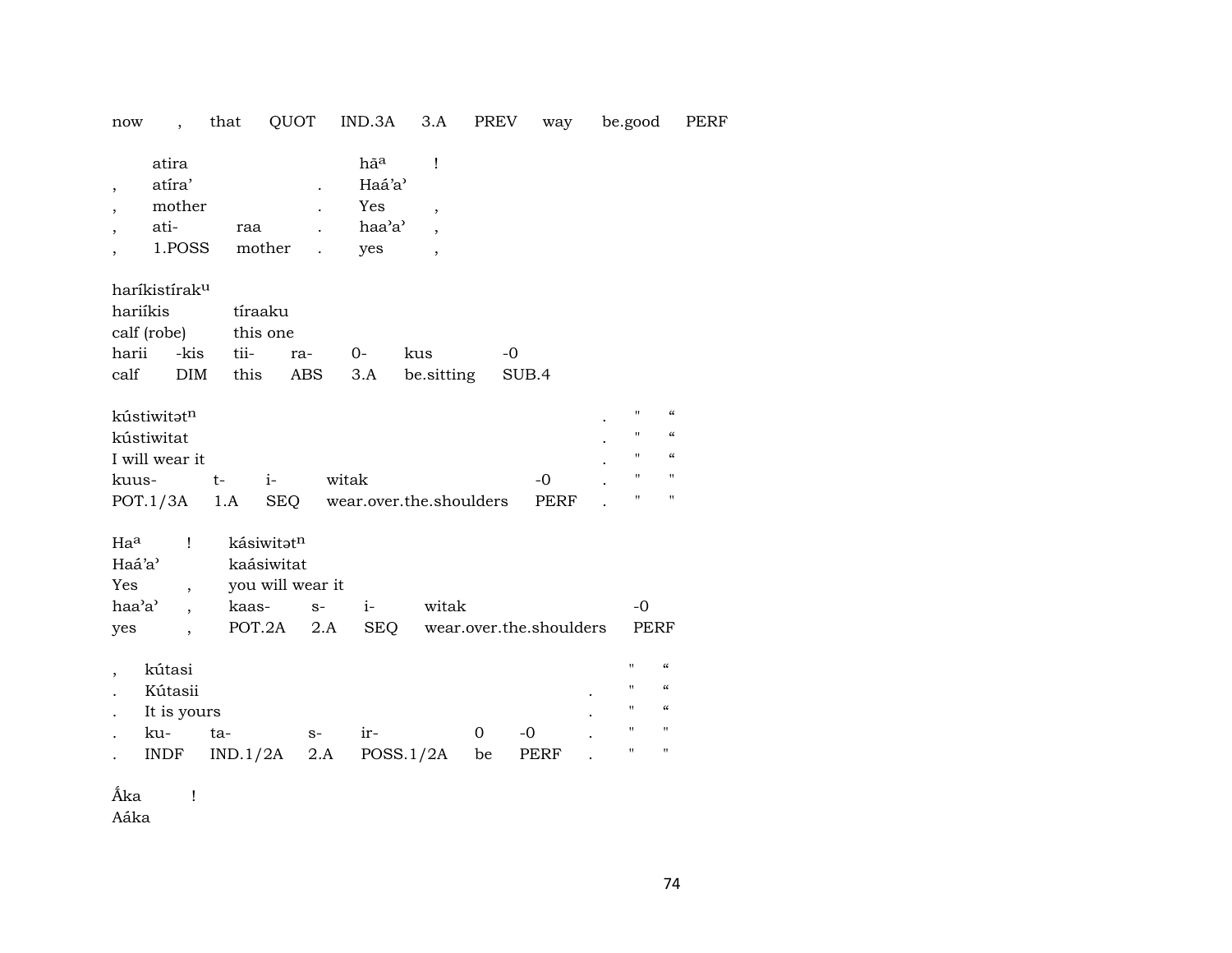| Oh my<br>aaka'a<br>oh.my                                         | $\,$<br>$\overline{\phantom{a}}$<br>$\overline{\phantom{a}}$                                     |                                                                                                              |                                                                                       |                     |             |                 |                     |                                   |        |             |            |
|------------------------------------------------------------------|--------------------------------------------------------------------------------------------------|--------------------------------------------------------------------------------------------------------------|---------------------------------------------------------------------------------------|---------------------|-------------|-----------------|---------------------|-----------------------------------|--------|-------------|------------|
| iriwitúrahi<br>iriwitúraahi<br>that is good<br>irii-<br>that     | wi-<br>QUOT                                                                                      | ti-<br>IND.3A                                                                                                | $O-$<br>3.A                                                                           | uur-<br><b>PREV</b> | raa-<br>way | hiir<br>be.good | $-0$<br><b>PERF</b> |                                   |        |             |            |
| hãa<br>Haá'a'<br>Yes<br>haa'a'<br>yes                            | $\mathbf{I}$<br>$\overline{\phantom{a}}$<br>,<br>$\overline{\phantom{a}}$                        |                                                                                                              |                                                                                       |                     |             |                 |                     |                                   |        |             |            |
| atírakutati <sup>a</sup><br>atíra'<br>mother<br>ati-<br>1.POSS   | raa<br>mother                                                                                    | $\overline{\phantom{a}}$<br>$\overline{\phantom{a}}$<br>$\overline{\phantom{a}}$<br>$\overline{\phantom{a}}$ | kútatii<br>it is mine<br>ku-<br><b>INDF</b>                                           | ta-<br>IND.1/2A     | $t-$<br>1.A | ir-             | POSS.1/2PL          | $-0$<br>$\mathbf 0$<br>PERF<br>be |        |             |            |
| $\mathbf{H}$<br>$\mathbf H$<br>$\mathbf H$<br>$\pmb{\mathsf{H}}$ | $\mathcal{C}\mathcal{C}$<br>$\mathcal{C}\mathcal{C}$<br>$\pmb{\mathsf{H}}$<br>$\pmb{\mathsf{H}}$ | Hãa<br>Haá'a'<br>See<br>haa'a'<br>see                                                                        | 1<br>$\overline{\phantom{a}}$<br>$\overline{\phantom{a}}$<br>$\overline{\phantom{a}}$ |                     |             |                 |                     |                                   |        |             |            |
| $si-$                                                            | sitarirárirukst <sup>a</sup><br>sitariiráriiruksta<br>ti-                                        | $0-$                                                                                                         | they are going to draw an image on it for you<br>$a-$                                 | $a-$                | ri-         |                 | uur-                | rariir                            | -ra'uk | -his        | -ta        |
| DU                                                               | IND.3A                                                                                           | 3.A                                                                                                          | PREV.3A                                                                               | 2.P                 | PHYS.POSS   |                 | <b>PREV</b>         | be.marked                         | CAUS   | <b>PERF</b> | <b>INT</b> |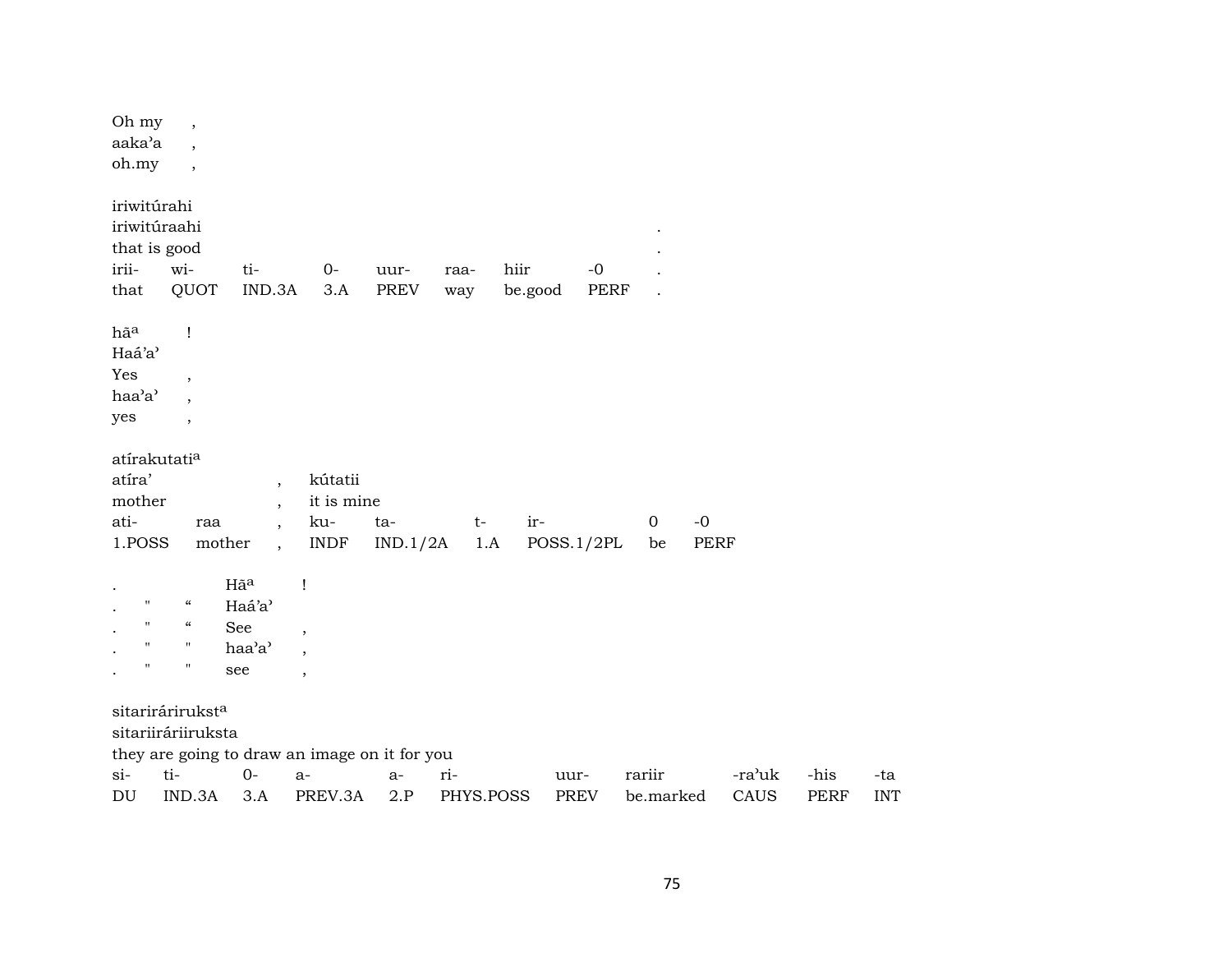| $\ddot{\phantom{a}}$ | $^{\prime\prime}$               | Hã <sup>a</sup>           | náwairi      |  | atíra                |     |  |
|----------------------|---------------------------------|---------------------------|--------------|--|----------------------|-----|--|
|                      | $\mathcal{U}$ and $\mathcal{U}$ | Haá'a'                    | ráwa iri     |  | atíra'               |     |  |
|                      | $\mathcal{U}$ $\mathcal{U}$     | Yes                       | , now that , |  | mother               |     |  |
|                      | $\mathbf{u}$ and $\mathbf{u}$   | haa'a' , rawa irii , ati- |              |  |                      | raa |  |
|                      | $\mathbf{u}$ $\mathbf{u}$       | ves                       | now          |  | that , 1.POSS mother |     |  |

sikusikurirárir<sup>u</sup>

sikusikuriiráriiru'

they will draw one on it for me

| $Si-$ | kuus- | $O-$ |  | ku- r1- |                                                                      | uur- | rarur | -ra'uk -0 |  |
|-------|-------|------|--|---------|----------------------------------------------------------------------|------|-------|-----------|--|
|       |       |      |  |         | DU POT.1/3A 3.A PREV.3A PL.3A 1.P PHYS.POSS PREV be.marked CAUS PERF |      |       |           |  |

- ,  $h\tilde{a}^a$  ! "
- . Haá'a' . "
- . Yes ! "
- . haa'a' . "
- . yes . "

Nikuwitutpakúruutn

Rikuwitutpakúruu'ut

That is the way he talked

|  |  | that.is QUOT IND.3A 3.A PREV word be DIST PERF |  |  |
|--|--|------------------------------------------------|--|--|

| pirəsk <sup>i</sup> |      | irarəsáhatu             |         |        |         |          |  |
|---------------------|------|-------------------------|---------|--------|---------|----------|--|
| piíraski            |      | irarasáhatu             |         |        |         |          |  |
| the boy             |      | while he was growing up |         |        |         |          |  |
| piiras-             | -kis | $i$ i –                 | ra-     | $()$ - | rasahat | -hus     |  |
| boy                 | DIM. | when                    | ABS 3.P |        | grow.up | IMPF.SUB |  |

Árahirit<sup>n</sup>

A raahiírit

And finally

a raahiirit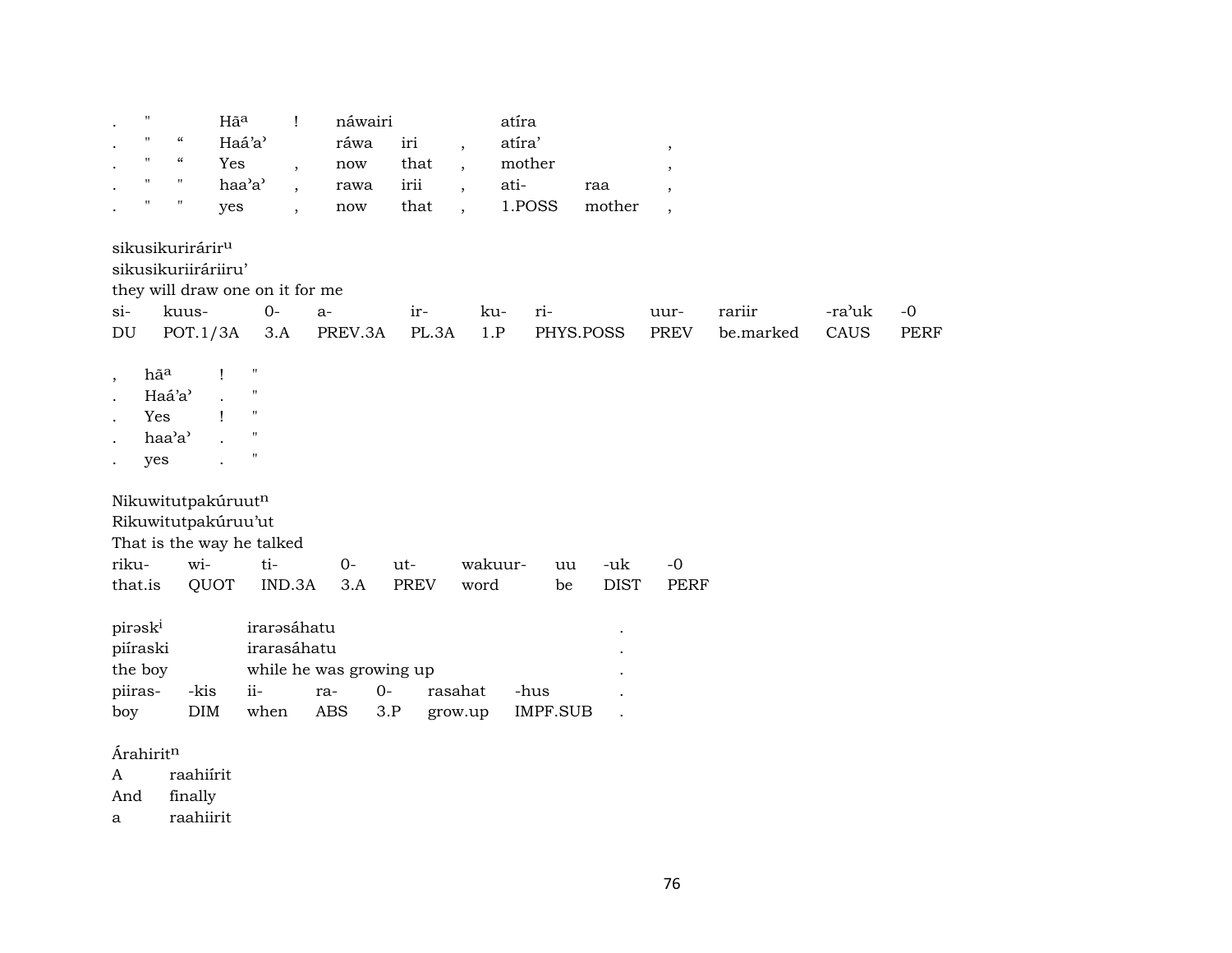finally and

híahuhuhuriráhatn ahuhuuhuriráhat hi he took up that way and  $-0$ hi arra- $O$ utraa.uhurriraar.hak  $3.A$ **PREV EV ABS** pursue **PERF** and way nakúwu rakuúwu to play (hoop and stick)  $O$ kuraa.wuu -hus INF.A  $3.A$  $INF.B$ play.hoop.and.pole IMPF.SUB  $\ddot{\phantom{a}}$ Nikararušíah<sup>u</sup> Iriikararucí'aahu' That is the way it was iriikarara- $0$ ut $i \overline{0}$ -:hus  $-a$ **NEG**  $3.A$ **PREV SEQ** be SUB.1 that **ABS IMPF** ipáti ihi ipaátti' ihi  $\overline{\phantom{a}}$ his grandfather uh  $\cdot$  $i$ paak  $-ri$ <sup>2</sup> ihii  $\ddot{\phantom{0}}$  $\cdot$ 3.POSS.A grandfather 3.POSS.B uh  $\ddot{\phantom{a}}$  $\cdot$ nákua  $\overline{\phantom{a}}$ raáku'a  $\overline{\phantom{a}}$ when he came  $\overline{\phantom{a}}$  $-0$ ra- $O$  $a$ ku- $\mathbf{a}$  $\overline{\phantom{a}}$ INF.A  $3.A$ PREV.3A INF.B SUB.4 come  $\overline{\phantom{a}}$ 

hirutiwáku

tiwáku' hiru

 $\boldsymbol{\mathcal{U}}$ 

 $\overline{\phantom{a}}$ 

 $\overline{\phantom{a}}$ 

 $\cdot$ 

 $\ddot{\phantom{a}}$ 

 $\overline{\phantom{a}}$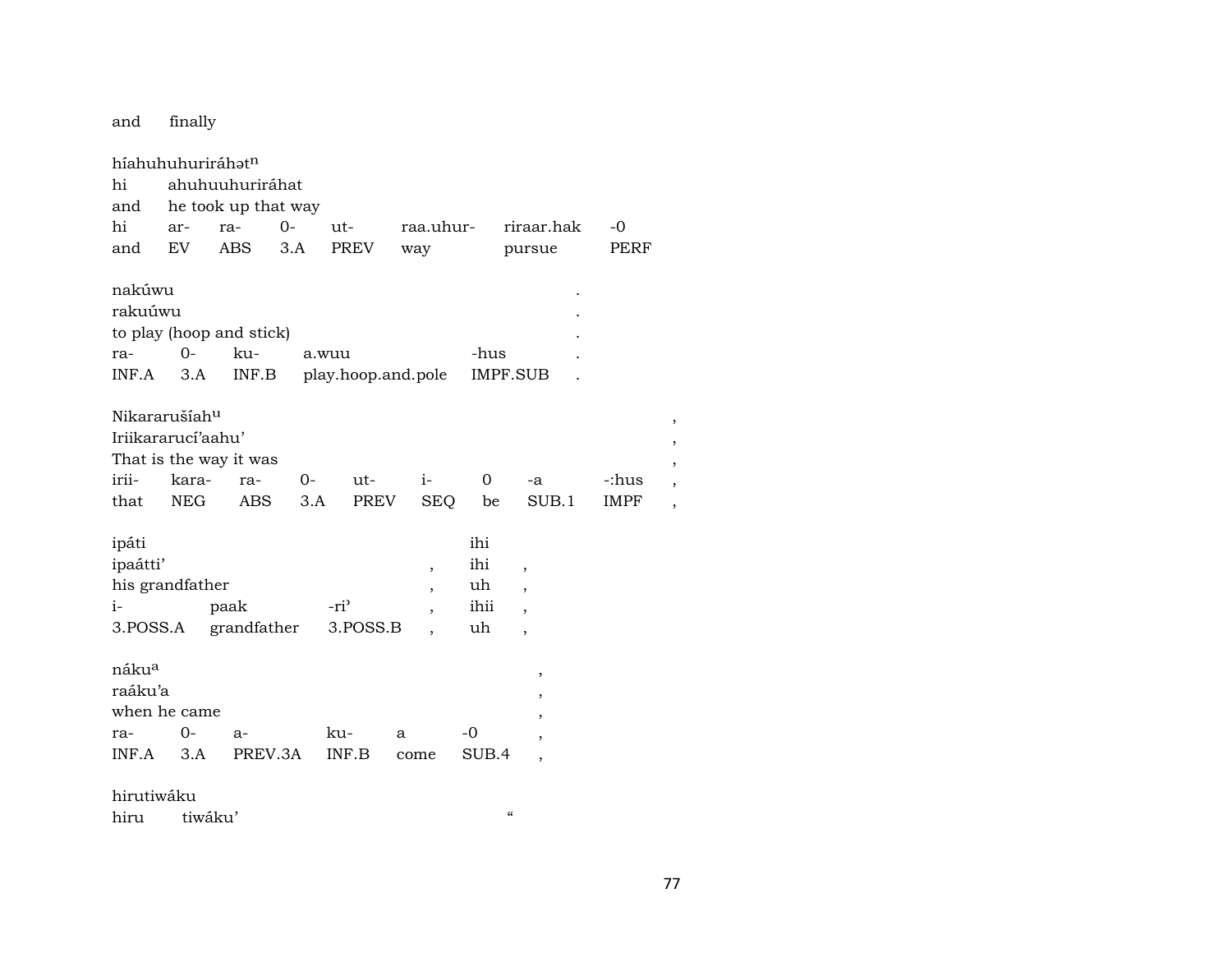| then                           | he said |                      |         |     |                    |      | $\pmb{\zeta}\pmb{\zeta}$ |      |
|--------------------------------|---------|----------------------|---------|-----|--------------------|------|--------------------------|------|
| hiruu                          | ti-     | $O -$                | waka'u  |     | $-0$               |      | $\blacksquare$           |      |
| then                           | IND.3A  | 3.A                  | say     |     | PERF               |      | "                        |      |
|                                |         |                      |         |     |                    |      |                          |      |
| kiširíwaritn                   |         |                      |         |     |                    |      |                          |      |
| Kiiciriíwarit                  |         |                      |         |     |                    |      | ,                        |      |
| Let's go play (lit. throw it)  |         |                      |         |     |                    |      |                          |      |
| kii-                           | $i-$    |                      | aciir-  |     | a.warik            | $-0$ | ,                        |      |
| HORT                           |         | CONT.1/2A            | IN.DU.A |     | throw              | PERF | $\overline{\phantom{a}}$ |      |
|                                |         |                      | П       |     |                    |      |                          |      |
| nətík <sup>i</sup> s           |         |                      | Ħ       |     |                    |      |                          |      |
| rattiíkis                      |         |                      | 11      |     |                    |      |                          |      |
| grandchild                     |         |                      | Н       |     |                    |      |                          |      |
| rak-                           |         | tiikis               |         |     |                    |      |                          |      |
| grandchild                     |         | sonny                | Н       |     |                    |      |                          |      |
| Hiširukarahi                   |         |                      |         |     |                    |      |                          |      |
| Hi                             | ciru    | káraahi <sup>3</sup> |         |     |                    |      |                          |      |
| And                            | yet     | he was not           |         |     |                    |      |                          |      |
| hi                             | ciruu   | kara-                | ar-     | ri- |                    | 0-   | 0                        | $-0$ |
| and                            | yet     | NEG                  | EV      |     | CONT.3A            | 3.A  | be                       | PERF |
|                                |         |                      |         |     |                    |      |                          |      |
| irírutahu                      |         |                      |         |     |                    |      |                          |      |
| iriíruutahu                    |         |                      |         |     |                    |      |                          |      |
| the way it was (ie old enough) |         |                      |         |     |                    |      |                          |      |
| irii-                          | ra-     | 0-                   | ut-     | 0   | -a                 | -hus |                          |      |
| that                           | ABS     | 3.A                  | PREV    | be  | SUB.1              |      | <b>IMPF.SUB</b>          |      |
|                                |         |                      |         |     |                    |      |                          |      |
| rakúwu                         |         |                      |         |     |                    |      |                          |      |
| rakuúwu                        |         |                      |         |     |                    |      |                          |      |
| to play                        |         |                      |         |     |                    |      |                          |      |
| ra-                            | 0-      | ku-                  | a.wuu   |     |                    | -hus |                          |      |
| INF.A                          | 3.A     | INF.B                |         |     | play.hoop.and.pole |      | <b>IMPF.SUB</b>          |      |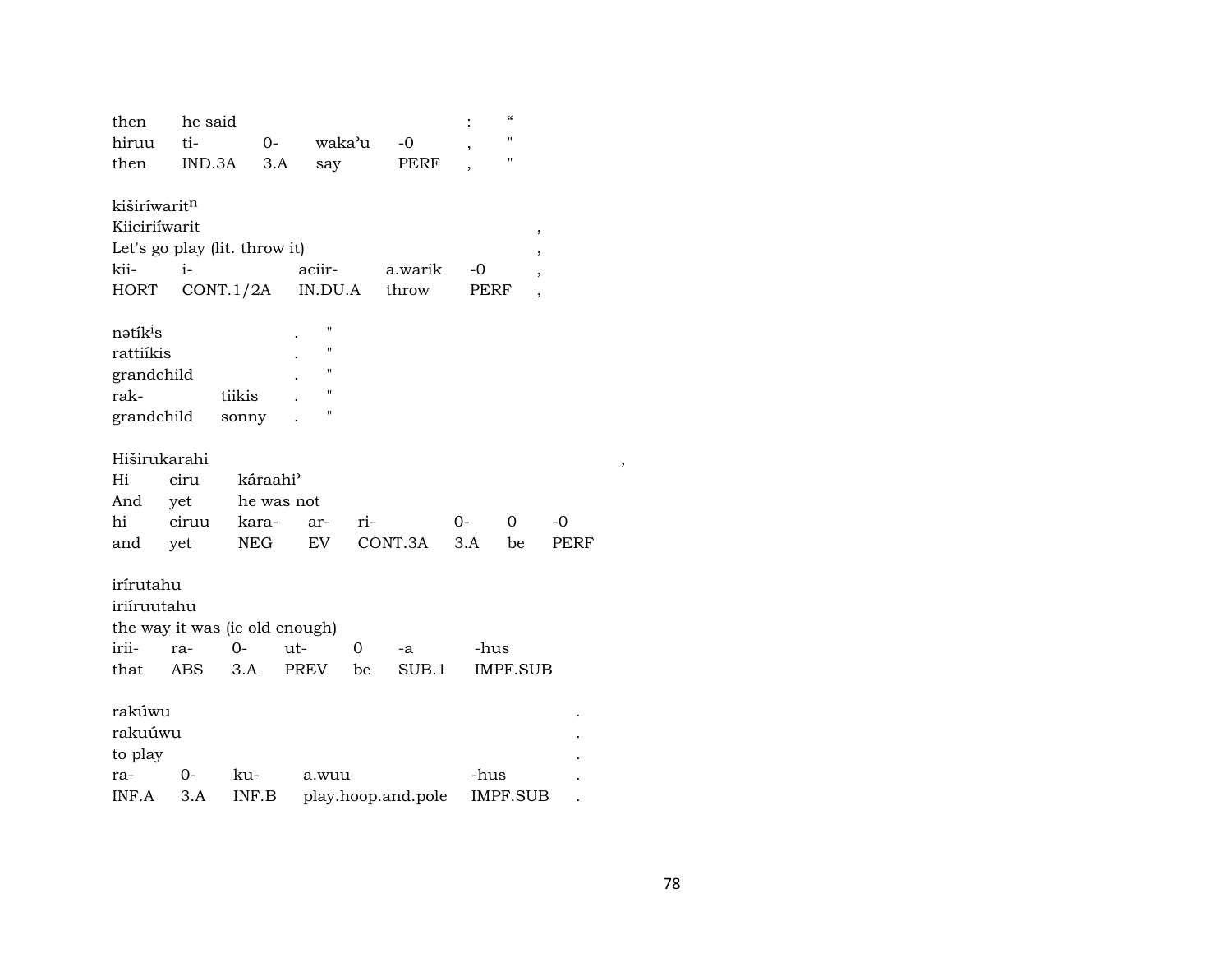|                                                       | Hirururiwúsuku                                                     |                                          |                    |                                                      |                                                                                            |                                                                                                                              |                                                 |                                                                   |  |  |
|-------------------------------------------------------|--------------------------------------------------------------------|------------------------------------------|--------------------|------------------------------------------------------|--------------------------------------------------------------------------------------------|------------------------------------------------------------------------------------------------------------------------------|-------------------------------------------------|-------------------------------------------------------------------|--|--|
| Hiru                                                  | ruuriwuúsuuku'                                                     |                                          |                    |                                                      |                                                                                            |                                                                                                                              |                                                 |                                                                   |  |  |
| Then                                                  | he used to go there                                                |                                          |                    |                                                      |                                                                                            |                                                                                                                              |                                                 |                                                                   |  |  |
| hiruu                                                 | ruu-                                                               | ri-                                      | 0-                 | wuu                                                  | -:hus                                                                                      | -uuku                                                                                                                        |                                                 |                                                                   |  |  |
| then                                                  | then                                                               | CONT.3A                                  | 3.A                | go.IMPF                                              | <b>IMPF</b>                                                                                | <b>HAB</b>                                                                                                                   |                                                 |                                                                   |  |  |
| Hítawahku<br>Hi<br>And<br>hi<br>and                   | taahwáku'<br>he would say<br>ti-<br>IND.3A                         | $0-$<br>ar-<br><b>EV</b><br>3.A          | waka'u<br>say      | $-0$<br><b>PERF</b>                                  | píraski<br>piíraski<br>the boy<br>piiras-<br>boy                                           | -kis<br><b>DIM</b>                                                                                                           | ,<br>$\ddot{\cdot}$<br>$\overline{\phantom{a}}$ | $\mathcal{C}$<br>$\epsilon$<br>$\epsilon$<br>11<br>$\blacksquare$ |  |  |
| Náw <sup>a</sup><br>Ráwa<br><b>Now</b><br>rawa<br>now | atípat<br>$\ddot{\phantom{0}}$<br>ati-<br>$\overline{\phantom{a}}$ | atípatn<br>grandfather<br>paak<br>1.POSS | grandfather        | $\overline{\phantom{a}}$<br>$\overline{\phantom{a}}$ | náw <sup>a</sup><br>,<br>ráwa<br>$\cdot$<br>now<br>rawa<br>now<br>$\overline{\phantom{a}}$ |                                                                                                                              |                                                 |                                                                   |  |  |
| we'll gamble<br>wii-<br>now                           | witaširíwaritn<br>witaciriíwarit<br>ta-<br>IND.1/2A                | aciir-<br>IN.DU.A                        | $i-$<br><b>SEQ</b> | a.warik<br>throw                                     | -0<br>PERF                                                                                 | н<br>11<br>$\pmb{\mathsf{H}}$<br>п<br>н                                                                                      |                                                 |                                                                   |  |  |
| Awitahwaku<br>A<br>And<br>a<br>and                    | wítaahwáku'<br>he would say<br>wi-<br>QUOT                         | ti-<br>0-<br>IND.3A                      | ar-<br>EV<br>3.A   | waka'u<br>say                                        | -0<br>PERF                                                                                 | $\mathcal{C}$<br>$\mathcal{C}\mathcal{C}$<br>$\mathcal{C}\mathcal{C}$<br>п<br>$\overline{\phantom{a}}$<br>$\pmb{\mathsf{H}}$ |                                                 |                                                                   |  |  |
| Atipatn<br>Atípat<br>Grandfather<br>ati-              | paak                                                               | $\, ,$<br>,                              |                    |                                                      |                                                                                            |                                                                                                                              |                                                 |                                                                   |  |  |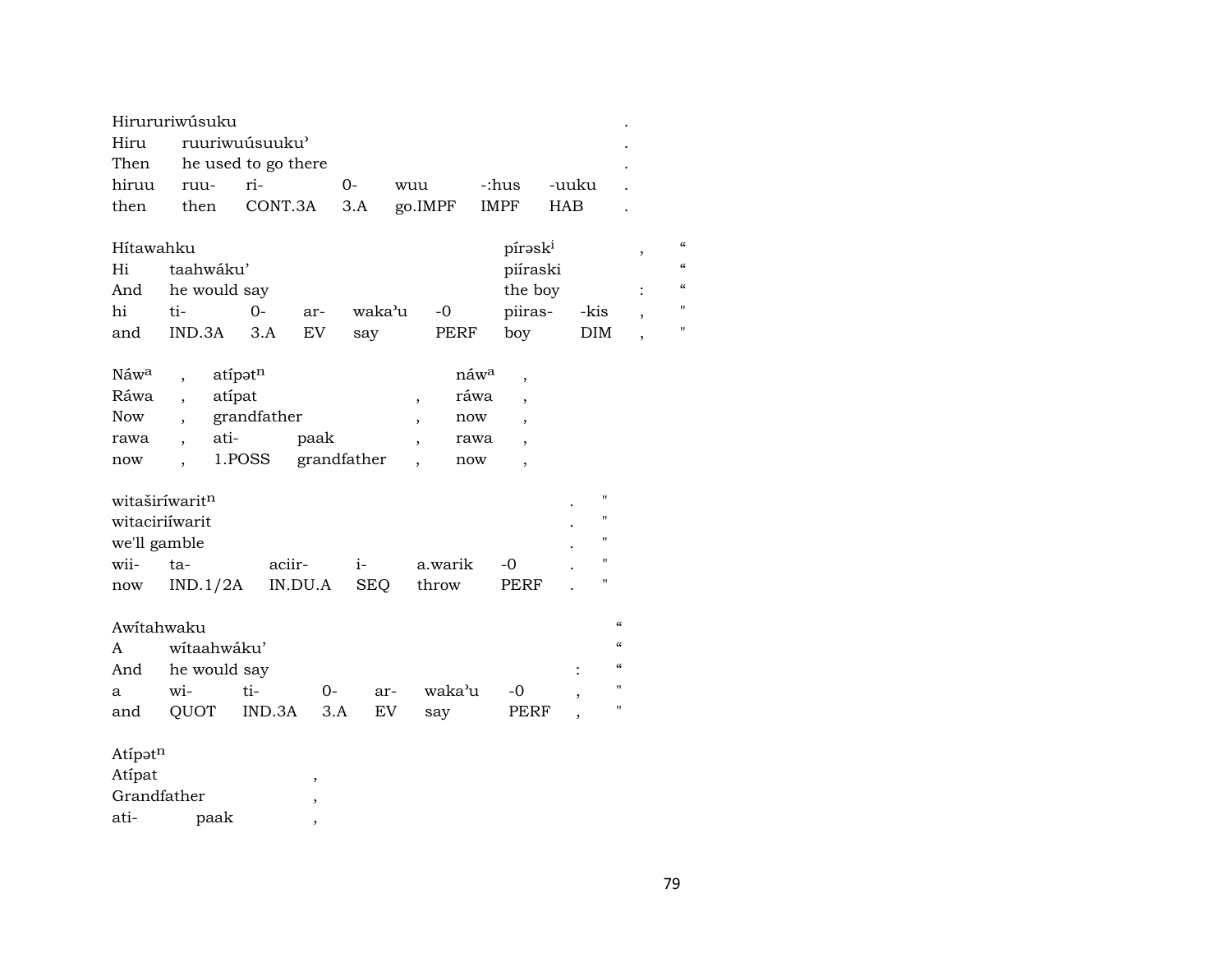1.POSS grandfather ,

| kirikíratkawitikst <sup>a</sup><br>kirikí ratkawiítiksta<br>what shall I bet |                |              |               |          |         |                         |            | $^{\prime}$<br>$^{\prime}$<br>$\blacksquare$<br>Ċ. |  |  |  |
|------------------------------------------------------------------------------|----------------|--------------|---------------|----------|---------|-------------------------|------------|----------------------------------------------------|--|--|--|
| kirikii                                                                      | ra-            | $t-$         | ka-           | wi.itik  |         | -his                    | -ta        | Ħ                                                  |  |  |  |
| what                                                                         | <b>ABS</b>     | 1.A          | on            | sit.down |         | PERF                    | <b>INT</b> | Ħ                                                  |  |  |  |
| Hiruwitahwaku                                                                |                |              |               |          |         |                         |            |                                                    |  |  |  |
| Hiru                                                                         |                | wítaahwáku'  |               |          |         |                         |            |                                                    |  |  |  |
| Then                                                                         |                | he would say |               |          |         |                         |            |                                                    |  |  |  |
| hiruu wi-                                                                    |                | ti-          |               | $0-$     | ar-     | waka'u                  | $-0$       |                                                    |  |  |  |
| then                                                                         | QUOT           |              | IND.3A        | 3.A      | EV.     | say                     | PERF       |                                                    |  |  |  |
| ipát <sup>i</sup>                                                            |                |              |               |          |         | $\epsilon\epsilon$<br>, |            |                                                    |  |  |  |
| ipaátti'                                                                     |                |              |               |          |         | $\epsilon\epsilon$      |            |                                                    |  |  |  |
| his grandfather                                                              |                |              |               |          |         | $\epsilon$              |            |                                                    |  |  |  |
| $i-$                                                                         |                | paak         |               | $-ri^2$  |         | $^{\prime\prime}$       |            |                                                    |  |  |  |
| 3.POSS.A                                                                     |                | grandfather  |               | 3.POSS.B |         | 11                      |            |                                                    |  |  |  |
| Súkskawititn                                                                 |                |              |               |          |         |                         |            |                                                    |  |  |  |
| Súkskawiitit                                                                 |                |              |               |          |         |                         |            |                                                    |  |  |  |
| <b>Bet</b>                                                                   |                |              |               |          |         |                         |            |                                                    |  |  |  |
| $1-$                                                                         |                | $S-$         | uks-          | ka-      | wi.itik |                         | $-0$       |                                                    |  |  |  |
| CONT.1/2A                                                                    |                | 2.A          | JUSS          | on       |         | sit.down                | PERF       |                                                    |  |  |  |
|                                                                              | násukuki<br>11 |              |               |          |         |                         |            |                                                    |  |  |  |
| raásukuuki                                                                   |                |              |               |          |         | 11                      |            |                                                    |  |  |  |
| your leggings                                                                |                |              |               |          |         | $\blacksquare$          |            |                                                    |  |  |  |
| $S-$<br>ra-                                                                  |                | uk.ka.uuk    |               | $-i$     |         | $\pmb{\mathsf{H}}$      |            |                                                    |  |  |  |
| ABS                                                                          | 2.A            |              | wear.leggings | SUB.2    |         | "                       |            |                                                    |  |  |  |

Hiwítarukut<sup>n</sup>

Hi wítaarukuut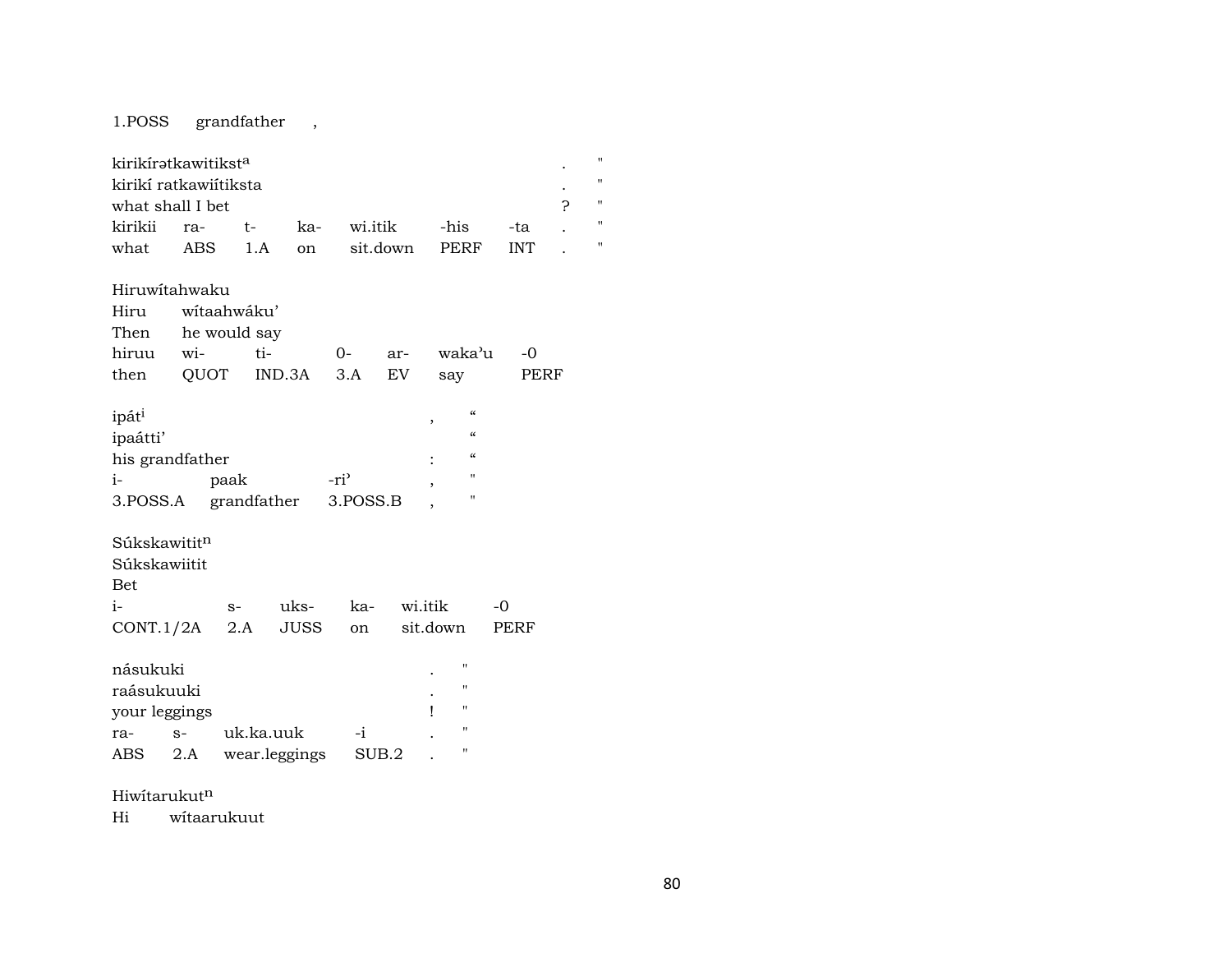| And                         |           |               | he was wearing them            |               |         |            |                    |                    |                 |             |                 |             |                  |
|-----------------------------|-----------|---------------|--------------------------------|---------------|---------|------------|--------------------|--------------------|-----------------|-------------|-----------------|-------------|------------------|
| hi                          | wi-       |               | ti-                            | $0-$          | ar-     |            | uk.ka.uuk          | $-0$               |                 |             |                 |             |                  |
| and                         | QUOT      |               | IND.3A                         | 3.A           | EV      |            | wear.leggings      | <b>PERF</b>        |                 |             |                 |             |                  |
|                             |           |               |                                |               |         |            |                    |                    |                 |             |                 |             |                  |
| narakaráhkatar <sup>u</sup> |           |               |                                |               |         |            |                    |                    |                 |             |                 |             |                  |
| rarakaráhkataaru'           |           |               |                                |               |         |            |                    |                    |                 |             |                 |             |                  |
|                             |           |               | ones that were yellow buckskin |               |         |            |                    |                    |                 |             |                 |             |                  |
| raarakar-                   |           |               | rahkataar                      | $-u^{\prime}$ |         |            |                    |                    |                 |             |                 |             |                  |
| buckskin                    |           |               | be.yellow                      | <b>NOM</b>    | $\cdot$ |            |                    |                    |                 |             |                 |             |                  |
|                             |           |               |                                |               |         |            |                    |                    |                 |             |                 |             |                  |
|                             |           |               | Hirusiwitarawusítitipāti       |               |         |            |                    |                    |                 |             |                 |             |                  |
| Hiru                        |           |               | siwitaarawúsitit               |               |         |            |                    |                    |                 |             | ipaátti'        |             |                  |
| Then                        |           |               | they (du) would play           |               |         |            |                    |                    |                 |             | his grandfather |             |                  |
| hiruu                       | $\sin$    |               | wi-                            | ti-           | $0-$    | ar-        | a.wuu              |                    | -:hus           | -itik       | $i-$            | paak        | -ri <sup>3</sup> |
| then                        | DU        |               | QUOT                           | IND.3A        | 3.A     | ${\rm EV}$ |                    | play.hoop.and.pole | <b>IMPF</b>     | <b>INCH</b> | 3.POSS.A        | grandfather | 3.POSS.B         |
|                             | sírahkuwu |               |                                |               |         |            |                    |                    |                 |             |                 |             |                  |
| $\vdots$                    |           | Síraahkuuwu   |                                |               |         |            |                    |                    |                 |             |                 |             |                  |
|                             |           |               |                                |               |         |            |                    |                    |                 |             |                 |             |                  |
| $\bullet$                   |           |               | When they (du) played          |               |         |            |                    |                    |                 |             |                 |             |                  |
| $si$ -<br>$\bullet$         |           | ra-<br>INF.A  | $0-$                           | ar-           | ku-     |            | a.wuu              | -hus               |                 |             |                 |             |                  |
| DU                          |           |               | 3.A                            | EV            | INF.B   |            | play.hoop.and.pole |                    | <b>IMPF.SUB</b> |             |                 |             |                  |
|                             |           | awitirawiratn |                                |               |         |            |                    |                    |                 |             |                 |             |                  |
| $\cdot$<br>a                |           |               | witiiráwirat                   |               |         |            |                    |                    |                 |             |                 |             |                  |
| $\cdot$<br>and              |           |               | he won his                     |               |         |            |                    |                    |                 |             |                 |             |                  |
| $\,$<br>a                   |           | wi-           | ti-                            |               | $O -$   | ir-        | uur-               | awi.ra.at          | $-0$            |             |                 |             |                  |
| $\cdot$<br>and<br>$\cdot$   |           | QUOT          |                                | IND.3A        | 3.A     | <b>OBV</b> | POSS.P             | defeat             | <b>PERF</b>     |             |                 |             |                  |
|                             |           |               |                                |               |         |            |                    |                    |                 |             |                 |             |                  |
| ukúku                       |           |               |                                |               |         |            |                    |                    |                 |             |                 |             |                  |
| ukuúku'u'                   |           |               |                                |               |         |            |                    |                    |                 |             |                 |             |                  |
| leggings                    |           |               |                                |               |         |            |                    |                    |                 |             |                 |             |                  |
| uk.kuuku                    |           | $-u^{\prime}$ |                                |               |         |            |                    |                    |                 |             |                 |             |                  |

NOM . legging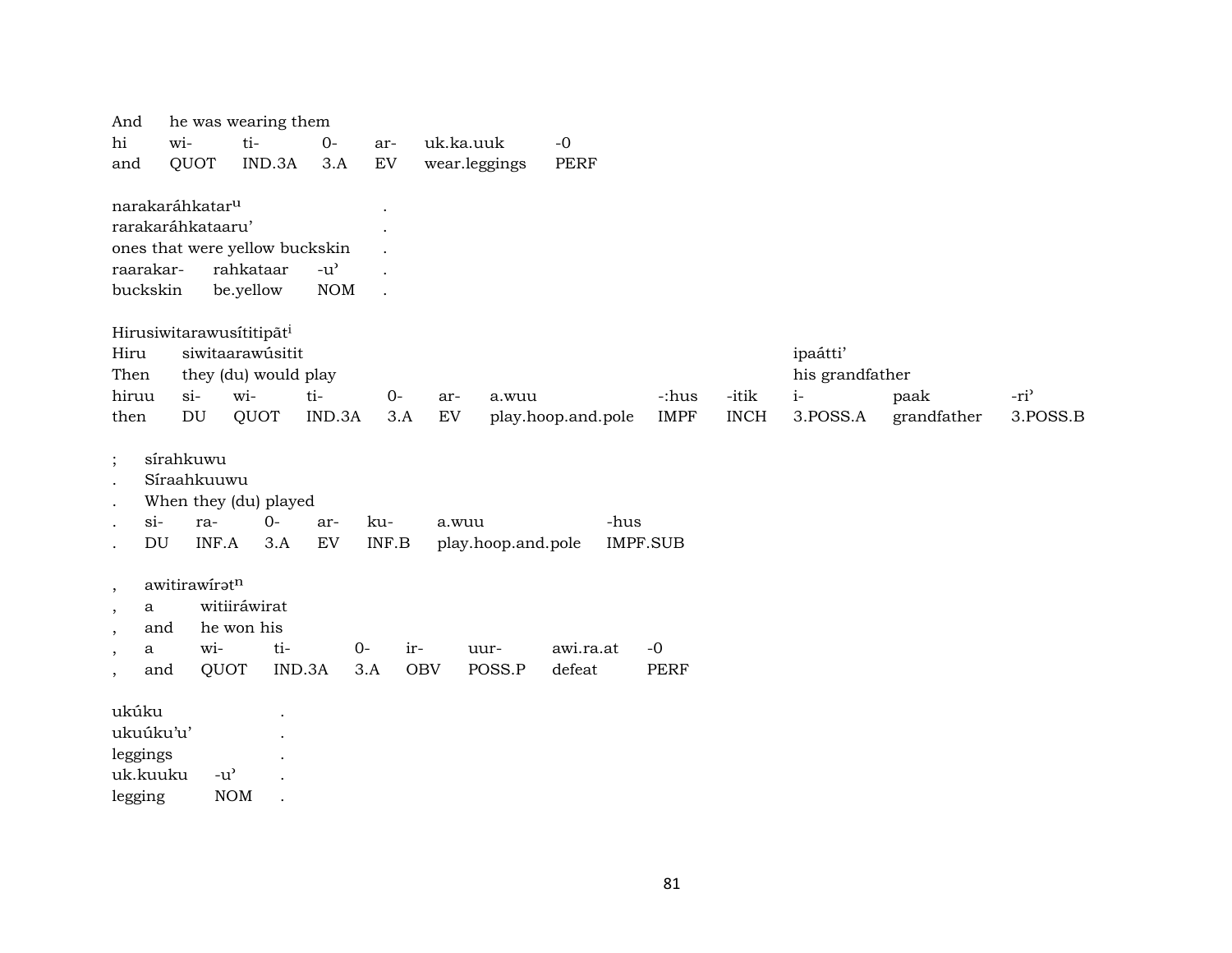| Hiruwitahwaku<br>Hiru<br>Then    |                          | wítaahwáku'<br>he would say |                  |                  |       |                                             |             |                          |                          |       |
|----------------------------------|--------------------------|-----------------------------|------------------|------------------|-------|---------------------------------------------|-------------|--------------------------|--------------------------|-------|
| hiruu                            | wi-                      |                             | ti-              | $0-$             | ar-   | waka'u                                      | $-0$        |                          |                          |       |
| then                             | QUOT                     |                             | IND.3A           | 3.A              | EV    | say                                         | <b>PERF</b> |                          |                          |       |
| ipáti                            |                          |                             |                  |                  |       | $\boldsymbol{\zeta}\boldsymbol{\zeta}$<br>, | Náwa        | $\overline{\phantom{a}}$ |                          |       |
| ipaátti'                         |                          |                             |                  |                  |       | $\boldsymbol{\zeta}\boldsymbol{\zeta}$      | Ráwa        | $\overline{\phantom{a}}$ |                          |       |
| his grandfather                  |                          |                             |                  |                  |       | $\epsilon\epsilon$                          | <b>Now</b>  | $\cdot$                  |                          |       |
| $i-$                             |                          | paak                        |                  | -ri <sup>3</sup> |       | π                                           | rawa        |                          |                          |       |
| 3.POSS.A                         |                          |                             | grandfather      | 3.POSS.B         |       |                                             | now         | $\overline{\phantom{a}}$ |                          |       |
| tátiškarəskukawitit <sup>n</sup> |                          |                             |                  |                  |       |                                             |             |                          |                          |       |
| táticka'                         |                          |                             |                  |                  |       | raskukáwiitit                               |             |                          |                          |       |
| I want                           |                          |                             |                  |                  |       | for you to bet it                           |             |                          |                          |       |
| ta-                              |                          | $t-$                        | wicka            | $-0$             | ra-   | $S-$                                        | ku-         | ka-                      | wi.itik                  | $-0$  |
| IND.1/2A                         |                          | 1.A                         | want             | PERF             | INF.A | 2.A                                         | INF.B       | on                       | sit.down                 | SUB.4 |
| násasuk <sup>i</sup>             |                          |                             |                  |                  |       | $\mathbf{H}$                                |             |                          |                          |       |
| raásasuuki                       |                          |                             |                  |                  |       | $\pmb{\mathsf{H}}$                          |             |                          |                          |       |
| your moccasins                   |                          |                             |                  |                  |       | $\mathbf{H}$                                |             |                          |                          |       |
| ra-                              | $S-$                     |                             | as.uuk           |                  | -i    | $\pmb{\mathsf{H}}$                          |             |                          |                          |       |
| ABS                              | 2.A                      |                             | wear.on.the.feet |                  | SUB.2 | П                                           |             |                          |                          |       |
|                                  |                          |                             |                  |                  |       |                                             |             |                          |                          |       |
| Hiruwitahwaku                    |                          |                             |                  |                  |       |                                             |             |                          | $\mathcal{C}\mathcal{C}$ |       |
| Hiru                             |                          | wítaahwáku'                 |                  |                  |       |                                             |             |                          | $\mathcal{C}$            |       |
| Then                             |                          | he would say                |                  |                  |       |                                             |             |                          | $\mathcal{C}$            |       |
| hiruu                            | wi-                      |                             | ti-              | $0-$             | ar-   | waka'u                                      | $-0$        |                          | п                        |       |
| then                             |                          | QUOT                        | IND.3A           | 3.A              | EV    | say                                         | <b>PERF</b> |                          | н                        |       |
|                                  |                          |                             |                  |                  |       |                                             |             |                          |                          |       |
| Náwa                             | $\,$                     |                             |                  |                  |       |                                             |             |                          |                          |       |
| Ráwa                             |                          |                             |                  |                  |       |                                             |             |                          |                          |       |
| <b>Now</b>                       |                          |                             |                  |                  |       |                                             |             |                          |                          |       |
| rawa                             | $\overline{\phantom{a}}$ |                             |                  |                  |       |                                             |             |                          |                          |       |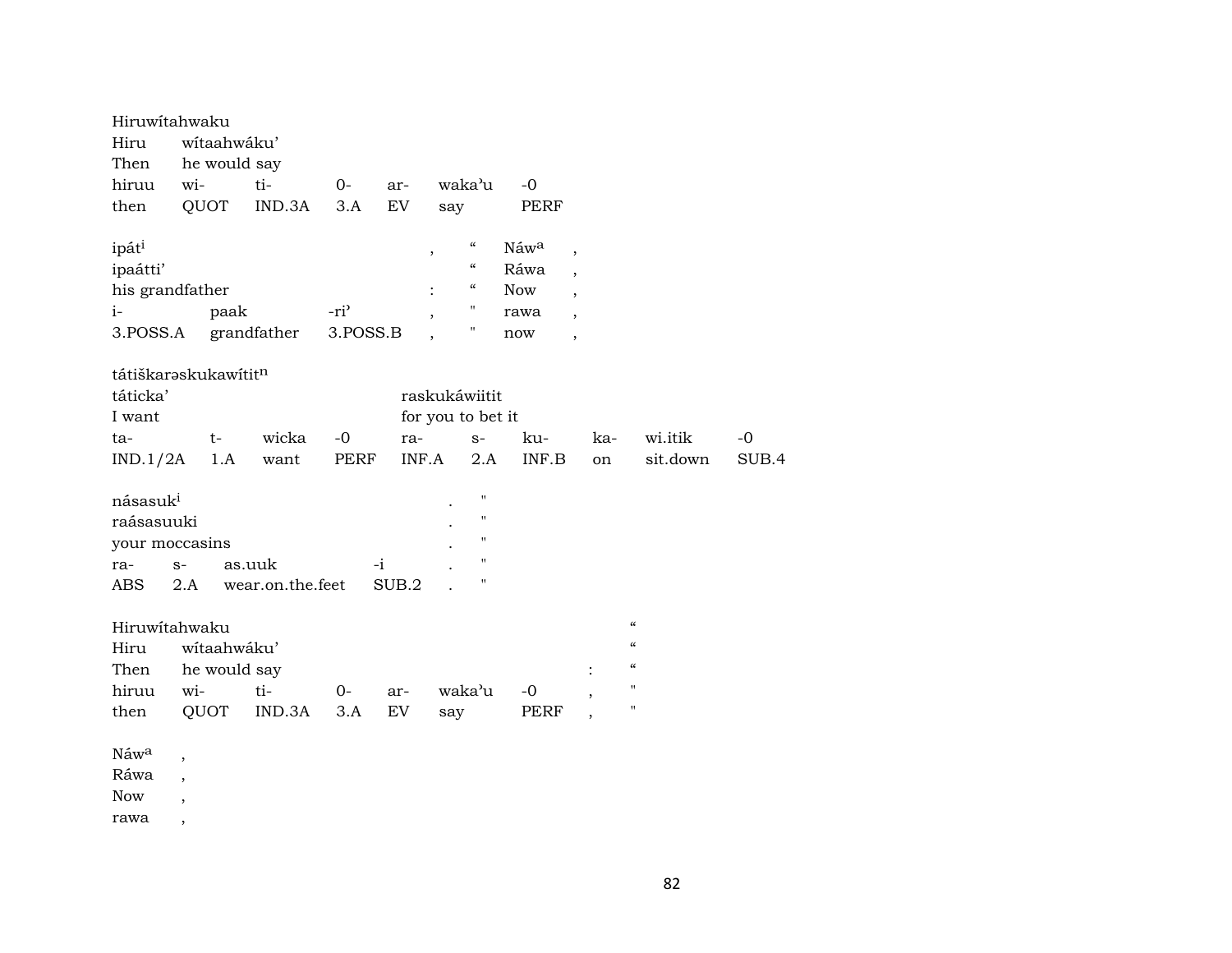now ,

| iiriwirúrahi<br>,  |                              |               |                      |              |                             |      |          |                         |        |  |
|--------------------|------------------------------|---------------|----------------------|--------------|-----------------------------|------|----------|-------------------------|--------|--|
| i                  | iriwirúraahi                 |               |                      |              |                             |      |          |                         |        |  |
| and                | that is good                 |               |                      |              |                             |      |          |                         |        |  |
| $\mathbf{i}$       | irii-                        | wii-          | ra-                  | $0-$         | uur-                        | raa- | hiir     | $-0$                    |        |  |
| and                | that                         | now           | <b>ABS</b>           | 3.A          | <b>PREV</b>                 | way  | be.good  | PERF                    |        |  |
|                    |                              |               |                      |              |                             |      |          |                         |        |  |
| náw <sup>a</sup>   | $\overline{ }$               |               |                      |              |                             |      |          |                         |        |  |
| Ráwa               |                              |               |                      |              |                             |      |          |                         |        |  |
| <b>Now</b>         | $\overline{\phantom{a}}$     |               |                      |              |                             |      |          |                         |        |  |
| rawa               |                              |               |                      |              |                             |      |          |                         |        |  |
| now                | $\overline{\phantom{a}}$     |               |                      |              |                             |      |          |                         |        |  |
|                    |                              |               |                      |              |                             |      |          |                         |        |  |
|                    | tuksasúhkawitit <sup>n</sup> |               |                      |              |                             |      |          |                         |        |  |
| tuksasúhkawiitit   |                              |               |                      |              |                             |      |          |                         |        |  |
|                    | let me bet my moccasins      |               |                      |              |                             |      |          |                         |        |  |
| $i-$               |                              | $t-$          | uks-                 | as.huur-     | ka-                         |      | wi.itik  | $-0$                    |        |  |
| CONT.1/2A          |                              | 1.A           | JUSS                 | moccasin     | on                          |      | sit.down | PERF                    |        |  |
|                    |                              |               |                      |              |                             |      |          |                         |        |  |
|                    | Hirusiwitáhwaritn            |               |                      |              |                             |      |          |                         | $\, ,$ |  |
| $\pmb{\mathsf{H}}$ | Hiru                         | siwitaáhwarit |                      |              |                             |      |          |                         |        |  |
| 11                 | Then                         |               | they (du) would play |              |                             |      |          |                         |        |  |
| п                  | hiruu                        | $\sin$        | wi-                  | ti-          | $0-$                        | ar-  | warik    | $-0$                    |        |  |
| п                  | then                         | DU            | QUOT                 | IND.3A       | 3.A                         | EV   | shoot    | PERF                    |        |  |
|                    |                              |               |                      |              |                             |      |          |                         |        |  |
| sirahkúwu          |                              |               |                      |              |                             |      |          |                         |        |  |
|                    | siraahkuúwu                  |               |                      |              |                             |      |          |                         |        |  |
|                    |                              |               |                      |              |                             |      |          |                         |        |  |
|                    | when they (du) played        |               |                      |              |                             |      |          |                         |        |  |
| $\sin$<br>DU       | ra-<br>INF.A                 | $0-$<br>3.A   | ar-<br>EV            | ku-<br>INF.B | a.wuu<br>play.hoop.and.pole |      |          | -hus<br><b>IMPF.SUB</b> |        |  |

 $A$ witirəsúhkawutit $<sup>n</sup>$ </sup>

A witiirasúhkawuutit